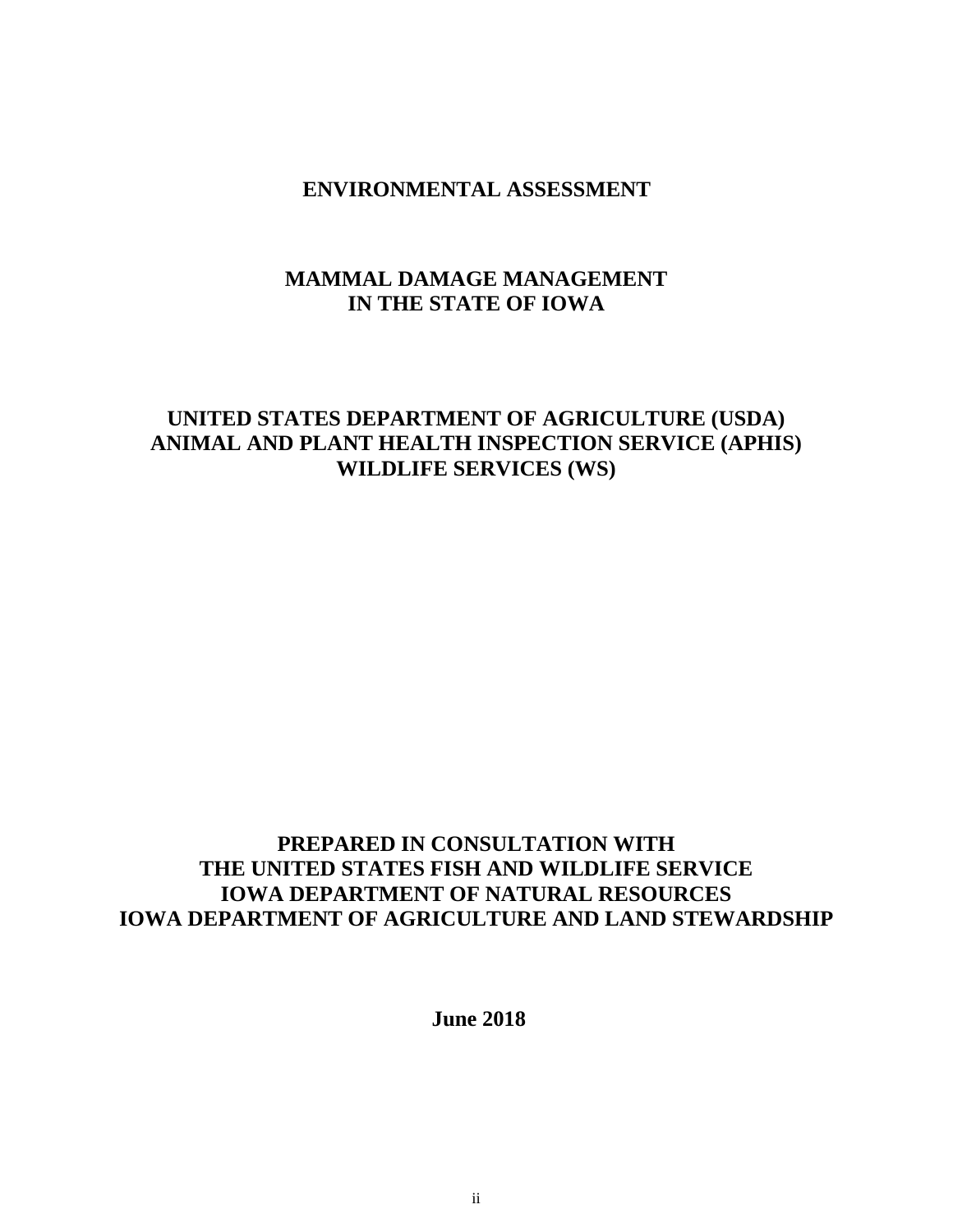# **TABLE OF CONTENTS**

|      | <b>CHAPTER 1: NEED FOR ACTION AND SCOPE OF ANALYSIS</b>                          |  |
|------|----------------------------------------------------------------------------------|--|
| 1.1  |                                                                                  |  |
| 1.2  |                                                                                  |  |
| 1.3  | NATIONAL ENVIRONMENTAL POLICY ACT AND WS DECISION-MAKING 12                      |  |
| 1.4  |                                                                                  |  |
| 1.5  |                                                                                  |  |
| 1.6  |                                                                                  |  |
| 1.7  | RELATIONSHIP OF THIS EA TO OTHER ENVIRONMENTAL DOCUMENTS 16                      |  |
| 1.8  |                                                                                  |  |
| 1.9  |                                                                                  |  |
| 1.10 |                                                                                  |  |
|      | <b>CHAPTER 2: DEVELOPMENT OF ALTERNATIVES</b>                                    |  |
| 2.1  |                                                                                  |  |
| 2.2  | DAMAGE MANAGEMENT STRATEGIES AVAILABLE FOR ALTERNATIVES 25                       |  |
| 2.3  | STANDARD OPERATING PROCEDURES FOR MAMMAL DAMAGE MANAGEMENT  28                   |  |
| 2.4  | ADDITIONAL STANDARD OPERATING PROCEDURES SPECIFIC TO THE ISSUES 28               |  |
| 2.5  |                                                                                  |  |
| 2.6  |                                                                                  |  |
|      | <b>CHAPTER 3: ENVIRONMENTAL CONSEQUENCES</b>                                     |  |
| 3.1  | ENVIRONMENTAL CONSEQUENCES FOR ISSUES ANALYZED IN DETAIL  36                     |  |
| 3.2  |                                                                                  |  |
| 3.3  |                                                                                  |  |
|      | <b>CHAPTER 4: LIST OF PREPARERS AND PERSONS CONSULTED</b>                        |  |
| 4.1  |                                                                                  |  |
| 4.2  |                                                                                  |  |
|      |                                                                                  |  |
|      | <b>LIST OF APPENDICES</b>                                                        |  |
|      |                                                                                  |  |
|      | APPENDIX B METHODS AVAILABLE FOR RESOLVING OR PREVENTING MAMMAL<br><b>DAMAGE</b> |  |
|      |                                                                                  |  |
|      | APPENDIX C FEDERALLY LISTED THREATENED AND ENDANGERED SPECIES IN THE             |  |
|      | APPENDIX D STATE LISTED THREATENED AND ENDANGERED SPECIES IN THE STATE           |  |
|      |                                                                                  |  |

APPENDIX E THREATENED AND ENDANGERED SPECIES IMPACT ANALYSIS................... E-1

OF IOWA .......................................................................................................................D-1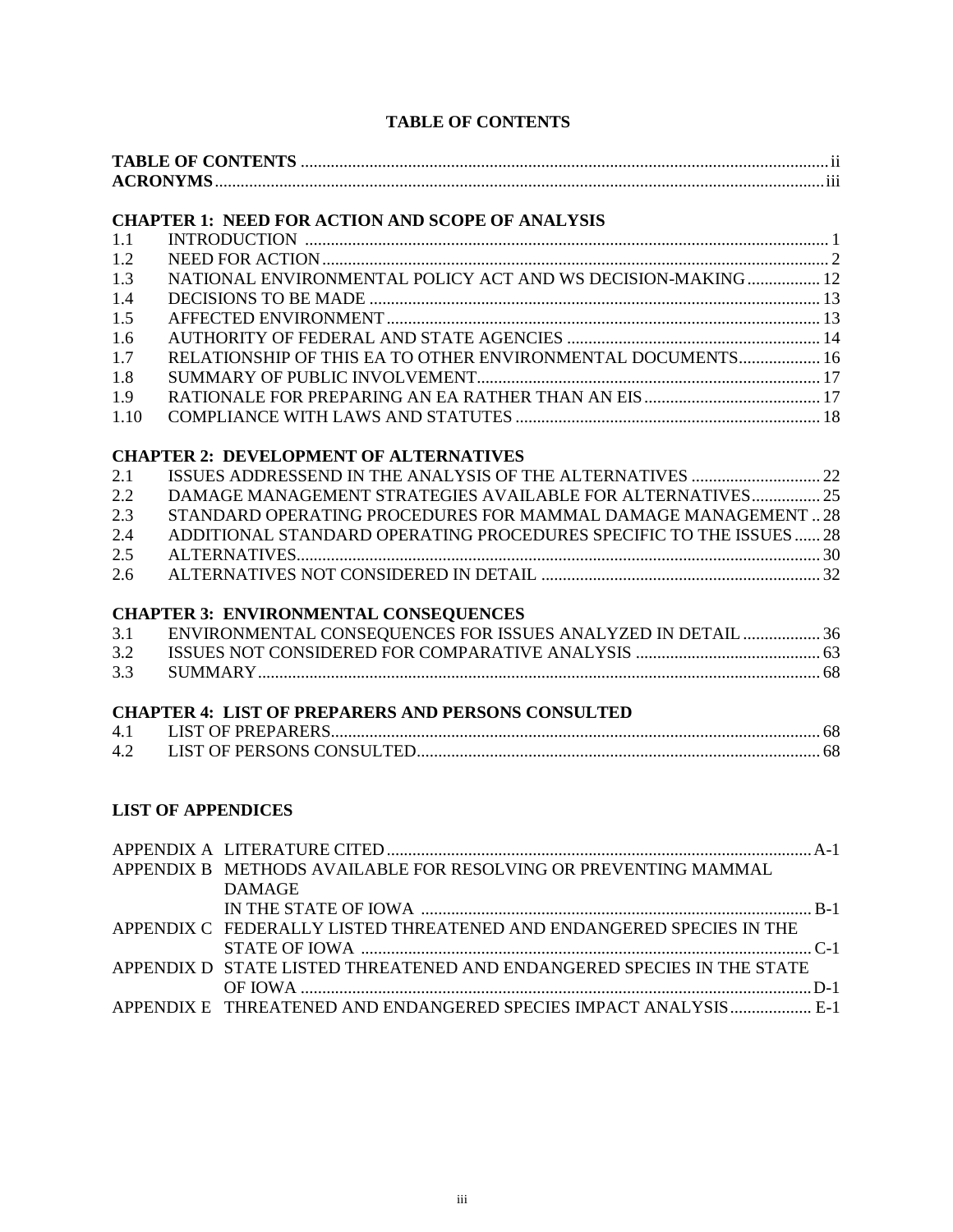# **ACRONYMS**

| <b>Animal and Plant Health</b>         | <b>IDALS</b> | Iowa Department of Agriculture            |
|----------------------------------------|--------------|-------------------------------------------|
| <b>Inspection Service</b>              |              | and Land Stewardship                      |
| <b>American Veterinary Medical</b>     | <b>IDNR</b>  | Iowa Department of Natural                |
| Association                            |              | Resources                                 |
| Council on Environmental Quality       | <b>IDPH</b>  | <b>Iowa Department of Public Health</b>   |
| Code of Federal Regulations            | <b>IWDM</b>  | <b>Integrated Wildlife Damage</b>         |
| Centers for Disease Control and        |              | Management                                |
| Prevention                             | <b>MDM</b>   | Mammal Damage Management                  |
| Carbon Dioxide                         | <b>MOU</b>   | Memorandum of Understanding               |
| Cooperative Service Agreement          | <b>NASS</b>  | National Agricultural Statistics          |
| Drug Enforcement Agency                |              | Service                                   |
| <b>Environmental Assessment</b>        | <b>NEPA</b>  | <b>National Environmental Policy</b>      |
| <b>Environmental Impact Statement</b>  |              | Act                                       |
| <b>U.S. Environmental Protection</b>   | <b>NHPA</b>  | <b>National Historic Preservation Act</b> |
| Agency                                 | <b>NWRC</b>  | National Wildlife Research Center         |
| <b>Endangered Species Act</b>          | <b>SOP</b>   | <b>Standard Operating Procedure</b>       |
| <b>Federal Aviation Administration</b> | T&E          | Threatened and Endangered                 |
| Food and Drug Administration           | <b>TNR</b>   | Trap, Neuter, Release Program             |
| Federal Insecticide, Fungicide,        | <b>USACE</b> | U.S. Army Corps of Engineers              |
| and Rodenticide Act                    | U.S.         | <b>United States</b>                      |
| Foot and Mouth Disease                 | <b>USDA</b>  | U.S. Department of Agriculture            |
| Finding of No Significant Impact       | <b>USFWS</b> | U.S. Fish and Wildlife Service            |
| <b>Fiscal Year</b>                     | <b>WID</b>   | <b>Work Initiation Document</b>           |
| Hantavirus Pulmonary Syndrome          | <b>WNV</b>   | <b>West Nile Virus</b>                    |
|                                        | WS           | <b>Wildlife Services</b>                  |
|                                        |              |                                           |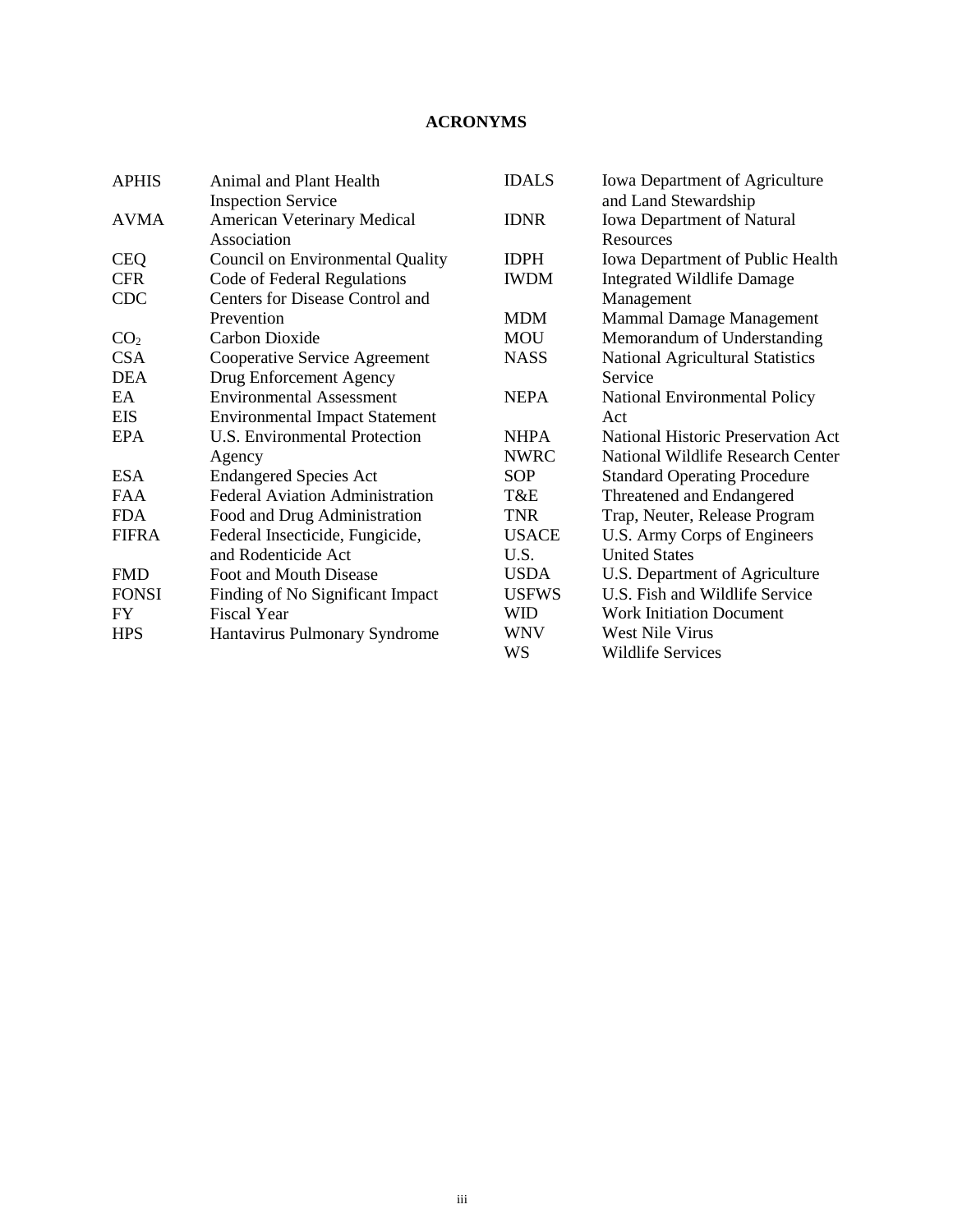#### **CHAPTER 1: NEED FOR ACTION AND SCOPE OF ANALYSIS**

#### **1.1 INTRODUCTION**

Across the United States, habitat has been substantially changed as human populations expand and land is used for human needs. These human uses and needs often compete with the needs of animals which increases the potential for conflicting human/animal interactions. This Environmental Assessment (EA) evaluates the potential environmental effects of alternatives for WS' involvement in mammal damage management in Iowa. The U.S. Department of Agriculture (USDA), Animal and Plant Health Inspection Service (APHIS), Wildlife Services (WS) program is the federal agency authorized to protect American resources from damage associated with wildlife (the Act of March 2, 1931 (7 U.S.C. 8351-8352) as amended, and the Act of December 22, 1987 (7 U.S.C. 8353)). Human/animal conflict issues are complicated by the wide range of public responses to animals and animal damage. What may be unacceptable damage to one person may be a normal cost of living with nature to someone else. The relationship in American culture of values and damage can be summarized in this way:

*Animals have either positive or negative values, depending on varying human perspectives and circumstances (Decker and Goff 1987). Animals are generally regarded as providing economic, recreational and aesthetic benefits, and the mere knowledge that animals exist is a positive benefit to many people. However, the activities of some animals may result in economic losses to agriculture and damage to property. Sensitivity to varying perspectives and values is required to manage the balance between human and animal needs. In addressing conflicts, managers must consider not only the needs of those directly affected by damage but a range of environmental, sociocultural and economic considerations as well.*

WS' activities are conducted to prevent or reduce animal damage to agricultural, industrial, and natural resources, and to property, livestock, and threats to public health and safety on private and public lands in cooperation with federal, state and local agencies, tribes, private organizations, and individuals. The WS program uses an integrated approach (WS Directive 2.105) in which a combination of methods may be used or recommended to reduce damage. Program activities are not based on punishing offending animals but are conducted to reduce damage and risks to human and livestock health and safety, and are used as part of the WS Decision Model (Slate et al. 1992).

WS is a cooperatively funded, service-oriented program that receives requests for assistance with damage caused by animals from private and public entities, including tribes and other governmental agencies. As requested, WS cooperates with land and animal management agencies to reduce damage effectively and efficiently in accordance with applicable federal, state, and local laws and Memoranda of Understanding (MOUs) between WS and other agencies.

WS chose to prepare this EA to facilitate planning, interagency coordination and the streamlining of program management, and to clearly communicate with the public the analysis of individual direct, indirect, and cumulative impacts. In addition, this EA has been prepared to evaluate a range of alternatives to meet the need for action while addressing the issues associated with mammal damage management. Pursuant to the NEPA and the Council on Environmental Quality (CEQ) regulations, WS is preparing this EA to document the analyses associated with proposed federal actions and to inform decision-makers and the public of reasonable alternatives capable of avoiding or minimizing significant effects. This EA will also serve as a decision-aiding mechanism to ensure that the policies and goals of the NEPA are infused into the actions of the agency<sup>[1](#page-3-0)</sup>.

<span id="page-3-0"></span><sup>|&</sup>lt;br>|<br>| <sup>1</sup>After the development of the EA by WS and consulting agencies and after public involvement in identifying new issues and alternatives, WS will issue a Decision. Based on the analyses in the EA after public involvement, a decision will be made to either publish a Notice of Intent to prepare an Environmental Impact Statement or a Finding of No Significant Impact (FONSI) will be noticed to the public in accordance to NEPA and the Council of Environmental Quality regulations.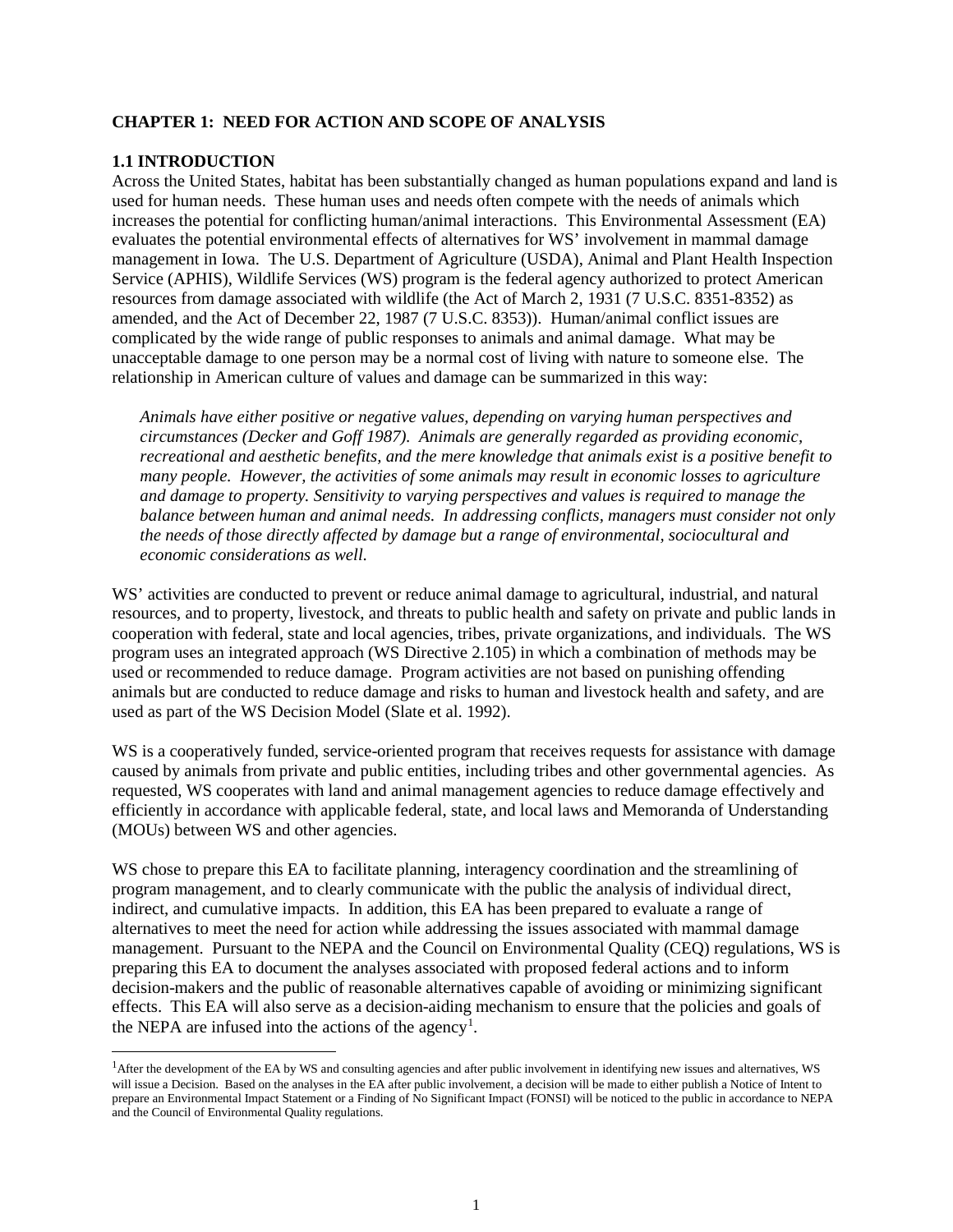The WS-Iowa program continues to receive requests for assistance or anticipates receiving requests for assistance to resolve or prevent damage or threats associated with the American badger (*Taxidea taxus*), American beaver (*Castor canadensis*), bobcat (*Lynx rufus*), coyote (*Canis latrans*), red fox (*Vulpes vulpes*), gray fox (*Urocyon cinereoargenteus*) woodchuck (groundhog)/marmot (*Marmota monax*), muskrat (*Ondatra zibethicus*), Virginia opossum (*Didelphis virginiana*), Eastern cottontail (*Sylvilagus floridanus*), raccoon (*Procyon lotor*), striped skunk (*Mephitis mephitis*), Eastern gray squirrel (*Sciurus carolinensus*), fox squirrel (*Sciurus niger*), Eastern chipmunk (*Tamias striatus*), feral swine (*Sus scrofa*), river otter (*Lontra canadensis*), white-tailed deer (*Odocoileus virginianus*), elk (*Cervus elaphus*) big brown bat (*Eptesicus fuscus*), little brown bat (*Myotis lucifugus*), Northern long-eared myotis (*Myotis septentrionalis*), Eastern red bat (*Lasiurus borealis*), Eastern pipistrelle (*Pipistrellus subflavus*), feral/freeranging cat (*Felis domesticus*), feral/free-ranging dog (*Canis familiaris*) plains pocket gopher (*Geomys bursarius*), mink (*Mustela vison*), least weasel (*Mustela nivalis*), long-tailed weasel (*Mustela frenata*) and small mammals, such as insectivores (shrews and moles)(order *Insectivora*) and rodents (mice, rats, and voles) (order *Rodentia*).

#### **1.2 NEED FOR ACTION**

 $\overline{a}$ 

Some species of wildlife have adapted to thrive in human-altered habitats. Those species, in particular, are often responsible for the majority of conflicts between people and wildlife that lead to requests for assistance to reduce damage to resources and to reduce threats to the health and safety of people. Both sociological and biological carrying capacities must be addressed to resolve wildlife damage problems. The wildlife acceptance capacity, or cultural carrying capacity, is the limit of human tolerance for wildlife or the maximum number of a given species that can coexist compatibly with local human populations (Hardin 1986). Biological carrying capacity is the land or habitat's ability to support healthy populations of wildlife without degradation to the species' health or their environment during an extended period of time (Decker and Purdy 1988). These phenomena are especially important because they define the sensitivity of a person or community to a wildlife species. For any given damage situation, there are varying thresholds of tolerance exhibited by those people directly and indirectly affected by the species and any associated damage. This damage threshold determines the wildlife acceptance capacity. While the habitat may have a biological carrying capacity to support higher populations of wildlife, in many cases the wildlife acceptance capacity is lower or has been met (Hardin 1986). Once the wildlife acceptance capacity is met or exceeded, people begin to implement population or damage management to alleviate damage or address threats to human health and safety.

The alleviation of damage or other problems caused by or related to the behavior of wildlife is termed wildlife damage management and is recognized as an integral component of wildlife management (Leopold 1933, The Wildlife Society 2010, Berryman 1991). The imminent threat of damage or loss of resources is often sufficient for individual actions to be initiated and the need for damage management is derived from the specific threats to resources. The need for action to manage damage and threats associated with mammals arises from requests for assistance<sup>[2](#page-4-0)</sup> received by WS to reduce and prevent damage associated with mammals from occurring to four major categories: agricultural resources, natural resources, property, and threats to human safety. WS has identified those mammal species most likely to be responsible for causing damage to those four categories based on previous requests for assistance. Table 1.1 lists the number of WS' technical assistance and direct control projects involving mammal damage or threats of damage to those four major resource types in Iowa from the federal fiscal year<sup>[3](#page-4-1)</sup> FY 2012 through FY 2016. Technical assistance is provided by WS to those persons requesting assistance

<span id="page-4-0"></span> $<sup>2</sup>$  WS only conducts mammal damage management after receiving a request for assistance. Before initiating mammal damage activities, a</sup> Memorandum of Understanding, cooperative service agreement, or other comparable document must be signed between WS and the cooperating entity which lists all the methods the property owner or manager will allow to be used on property they own and/or manage.

<span id="page-4-1"></span><sup>&</sup>lt;sup>3</sup> The federal fiscal year begins on October 1 and ends on September 30 the following year.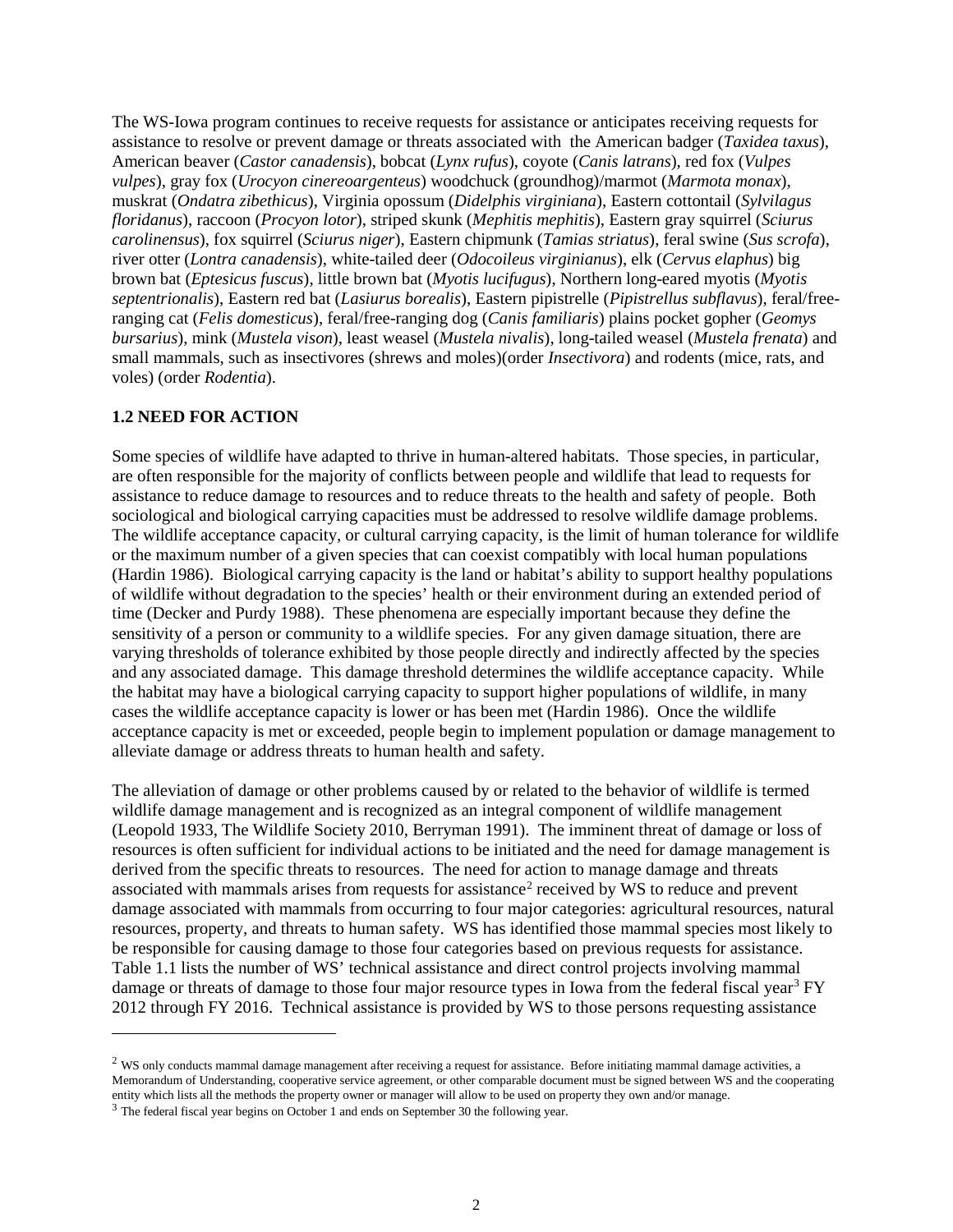with resolving damage or the threat of damage by providing information and recommendations on mammal damage management activities that can be conducted by the requestor without WS' direct involvement in managing or preventing the damage. Direct control includes damage management activities that are directly conducted by or supervised by personnel of WS. WS' technical assistance and direct control activities will be discussed further in Chapter 2 of this EA.

Many of the mammal species can cause damage to or pose threats to a variety of resources. Most requests for assistance received by WS are associated with those mammal species causing damage or threats of damage to property and human safety. For example, many of those mammal species listed in Table 1.1 are potential vectors for zoonotic diseases or can damage property through digging, burrowing or damaging lawns, houses and businesses. Many threats to human safety are addressed by WS at airports, where mammals on or near runways pose risks to aviation safety.

|                                           | <b>Resource</b> <sup>a</sup> |          |                |                |                                              | <b>Resource</b> <sup>a</sup> |          |                |          |
|-------------------------------------------|------------------------------|----------|----------------|----------------|----------------------------------------------|------------------------------|----------|----------------|----------|
| <b>Species</b>                            | A                            | N        | ${\bf P}$      | H              | <b>Species</b>                               | A                            | N        | ${\bf P}$      | H        |
| <b>American Badgers</b>                   | $\theta$                     | $\Omega$ | 16             | 39             | <b>Marmots/Woodchuck</b><br>s                | $\theta$                     | 0        | 5              | 11       |
| <b>American Beavers</b>                   | $\theta$                     | 25       | 30             | 11             | <b>Muskrats</b>                              | $\Omega$                     | $\Omega$ | 40             | 1        |
| <b>Bobcats</b>                            | $\theta$                     | $\Omega$ | $\Omega$       | 1              | <b>Opossums, Virginia</b>                    | 51                           | 0        | 46             | 42       |
| <b>Cats, Feral/Free</b><br><b>Ranging</b> | $\overline{0}$               | $\Omega$ | 6              | 35             | <b>Rabbits, Eastern</b><br><b>Cottontail</b> | $\Omega$                     | 0        | 118            | 38       |
| Coyotes                                   | $\overline{0}$               | 41       | 118            | 217            | <b>Raccoons</b>                              | 126                          | $\Omega$ | 206            | 294      |
| Deer, White-tailed<br>(captive)           | $\overline{0}$               | 7        | $\overline{0}$ | $\overline{0}$ | <b>Skunks, Striped</b>                       | 65                           | $\Omega$ | 182            | 120      |
| Deer, White-tailed (wild)                 | $\overline{0}$               | 2        | 46             | 141            | <b>Squirrels, Fox</b>                        | $\Omega$                     | 0        | 1              | $\Omega$ |
| Dogs, Feral                               | $\overline{0}$               | $\Omega$ | $\overline{2}$ | $\overline{2}$ | <b>Squirrels, Ground</b>                     | $\Omega$                     | $\Omega$ | $\overline{0}$ | 3        |
| <b>Foxes, Red</b>                         | 15                           | $\Omega$ | 32             | 66             | <b>Swine, Feral</b>                          | 31                           | 41       | 24             | 47       |

**Table 1.1 – The resource types damaged by mammal species in Iowa from FY 2012 – FY 2016** 

<sup>a</sup>A = Agriculture, N=Natural Resources, P=Property, H=Human Health and Safety

### **Need for Mammal Damage Management to Protect Human Health and Safety**

Human health and safety concerns and problems associated with mammals include, but are not limited to, the potential for transmission of zoonotic diseases to humans, mammal hazards at airports, and risks and actual instances of mammals attacking and potentially injuring humans.

Zoonoses (*i*.*e*., wildlife diseases transmissible to people) are a major concern of cooperators when requesting assistance with managing threats from mammals. Disease transmission can not only occur from direct interactions between humans and mammals but from interactions with pets and livestock that have direct contact with mammals. Pets and livestock often encounter and interact with mammals, which can increase the opportunity of transmission of disease to humans. Table 1.2 depicts common diseases affecting humans that can be transmitted by mammals in addition to diseases that affect other animals, including domestic species. These include viral, bacterial, mycotic (fungal), and protozoal diseases.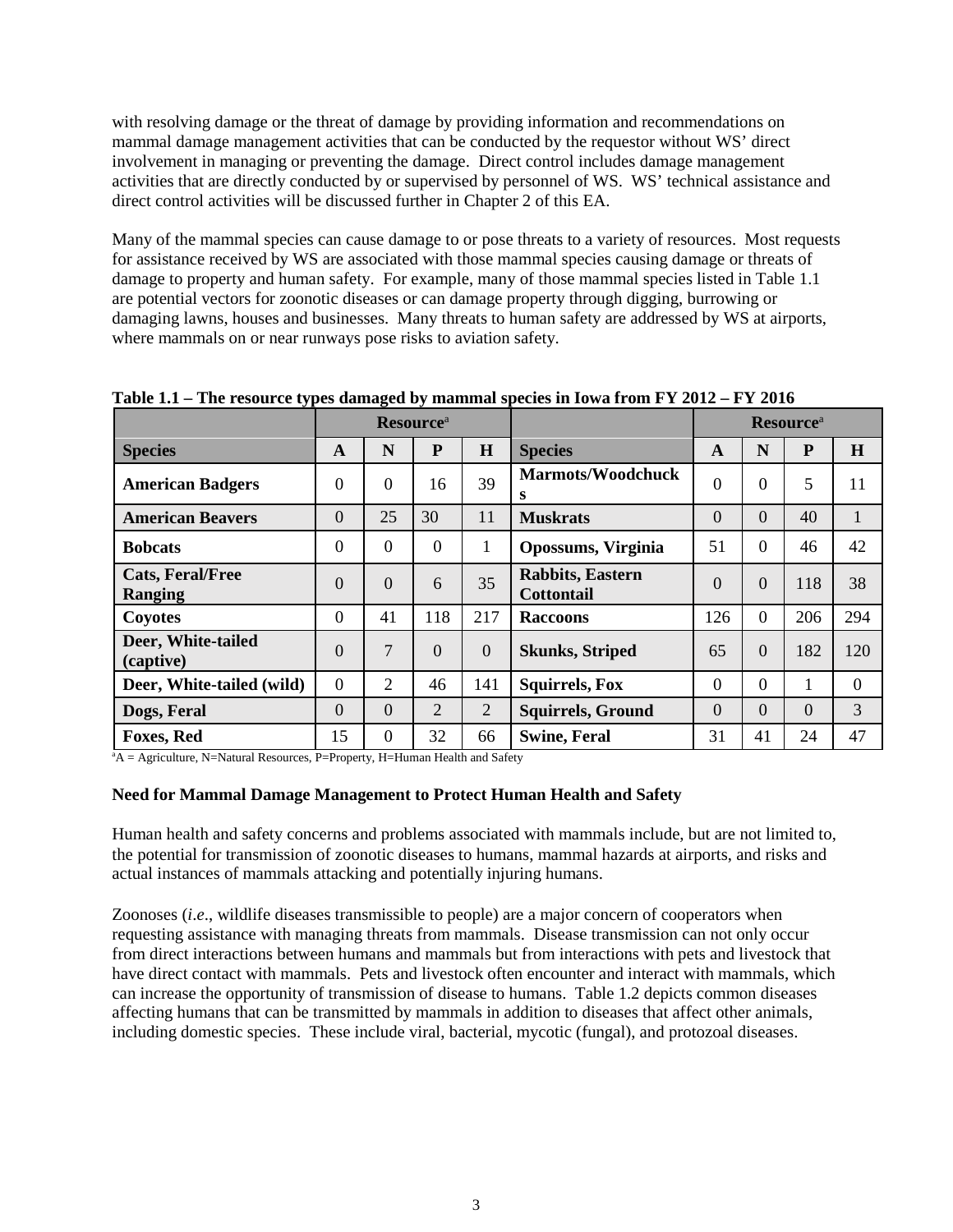| <b>Disease</b>  | $-0.12 - 0.07$<br><b>Causative Agent</b> | Hosts <sup>‡</sup>             | <b>Human Exposure</b>                    |
|-----------------|------------------------------------------|--------------------------------|------------------------------------------|
| Anthrax         | <b>Bacillus</b> antracis                 | cats, dogs                     | inhalation, ingestion                    |
| Tetanus         | Clostridium tetani                       | mammals                        | direct contact                           |
| Dermatophilosis | Dermatophilus congolensis                | mammals                        | direct contact                           |
| Pasteurellaceae | Haemophilus influenzae                   | mammals                        | bite or scratch                          |
| Salmonellosis   | Salmonella sp.                           | mammals                        | ingestion                                |
| Yersinosis      | Yersinia sp.                             | cats                           | ingestion                                |
| Chlamydioses    | Chlamydophilia felis                     | cats                           | inhalation, direct contact               |
| <b>Typhus</b>   | Rickettsia prowazekii                    | opossums                       | inhalation, ticks, fleas                 |
| Sarcoptic mange | Sarcoptes scabiei                        | red fox, coyotes, dogs         | direct contact                           |
| Trichinosis     | Trichinella spiralis                     | raccoons, fox                  | ingestion, direct contact                |
| Rabies          | Rhabdovirirdae family                    | mammals                        | direct contact                           |
| Visceral larval | Baylisascaris procyonis                  | raccoons, skunks               | ingestion, direct contact                |
| Leptospirosis   | Leptospira interrogans                   | mammals                        | ingestion, direct contact                |
| Echinococcus    | Echinococcus multilocularis              | fox, coyotes                   | ingestion, direct contact                |
| Toxoplasmosis   | Toxoplasma gondii                        | cats, mammals                  | ingestion, direct contact                |
| Spirometra      | Spirometra mansonoides                   | bobcats, raccoons, fox         | ingestion, direct contact                |
| Giardiasis      | Giardia lamblia, G.<br><b>Duodenalis</b> | beaver, coyotes, cats,<br>dogs | ingestion, direct contact                |
| Lyme disease    | Borellia burgdorferi                     | deer                           | tick bite (vectored by<br>deer)          |
| Ehrlichiosis    | Ehrlichia sp.                            | deer                           | tick bite (vectored by<br>deer)          |
| Tularemia       | Francisella tularensis                   | rodents, rabbits               | direct contact, ingestion,<br>inhalation |
| Hantavirus      | Bunyaviridae family                      | rodents                        | direct contact, ingestion,<br>inhalation |

**Table 1.2 - Wildlife Diseases in the Eastern United States that Pose Potential Health Risks through Transmission to Humans (Beran 1994, Davidson 2006) †**

† Table 1.2 is not considered an exhaustive list of wildlife diseases that are considered infectious to humans that are carried by wildlife species. The zoonoses provided are the more common infectious diseases for the species addressed in this EA and are only a representation of the approximately 100 to 3,000 zoonoses known to exist.

‡ The host species provided for each zoonosis includes only those mammalian species addressed in this EA unless the zoonoses listed potentially infects a broad range of mammalian wildlife.

Zoonoses infecting a broad range of mammals are denoted by the general term "*mammals*" as the host species. The diseases listed do not necessarily infect only those mammalian species covered under this EA, but likely infect several species of mammals or groups of mammals. For a complete discussion of the more prevalent diseases in free-ranging mammals, please refer to Beran (1994) and Davidson (2006).

Individuals or property owners that request assistance with mammals frequently are concerned about potential disease risks but are unaware of the types of diseases that can be transmitted by those animals. In those types of situations, assistance is requested because of a perceived risk to human health or safety associated with wild animals living in close association with humans, from animals acting out of character by roving in human-inhabited areas during daylight, or from animals showing no fear when humans are present.

In many circumstances when human health concerns are the primary reason for requesting WS' assistance, there may have been no actual cases of transmission of disease to humans by mammals. Thus, it is the risk of disease transmission that is the primary reason for requesting and conducting wildlife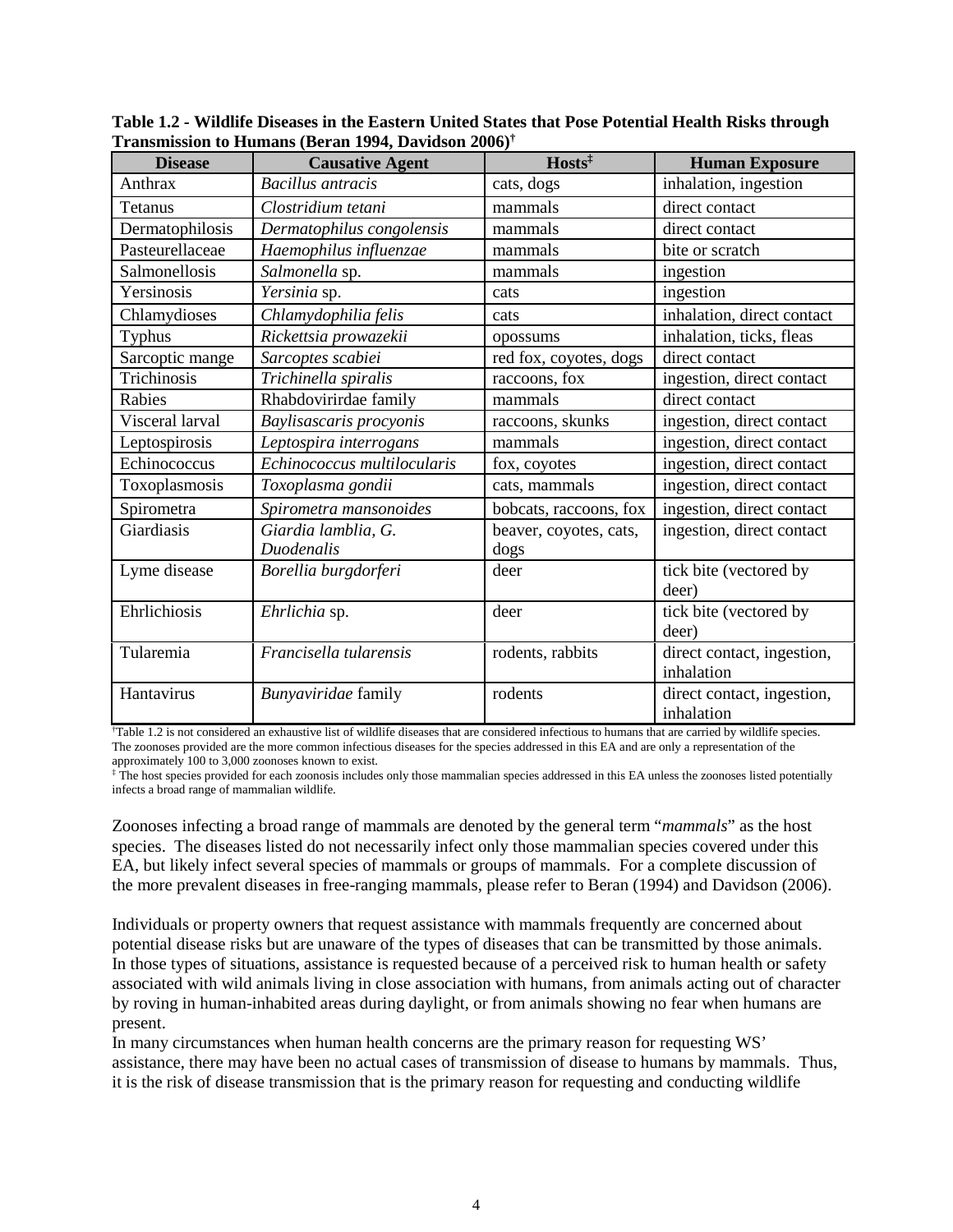management to lessen the threat of disease transmission. Situations where the threat of disease associated with wild or feral mammal populations may include:

- Exposure of residents to the threat of rabies due to the presence of bats in residential homes and publicly owned buildings, such as schools.
- Exposure of humans to threats of rabies posed by skunks denning and foraging in a residential community or from companion animals coming in contact with infected skunks.
- Concern about the threat of histoplasmosis from the disturbance of a large deposit of guano in an attic where a large colony of bats routinely roosts or raise young.
- Accumulated droppings from denning or foraging raccoons and subsequent exposure to raccoon roundworm in fecal deposits in a suburban community or at an industrial site where humans work or live in areas of accumulation.

Feral swine are known to carry numerous parasites and diseases, which may be transmitted to humans, including brucellosis, leptospirosis, salmonellosis, toxoplasmosis, tuberculosis, influenza and *Escherichia coli* (West et al 2009, Hutton et al. 2006). Infection may result from direct exposure to swine (e.g., hunters handling carcasses), through contamination of food crops (California Food Emergency Response Team 2007), or through secondary infection of a third host (West et al. 2009). When diseases are transmitted through a third host, feral swine transmit the diseases to other wild mammals, birds, or reptiles, which in turn may transmit them to domestic livestock or humans. Although incidence of disease transmission from feral swine to humans is relatively uncommon, some diseases like brucellosis, tuberculosis and tularemia can be fatal. In 2005, an Iowan farmer contracted brucellosis in which feral swine in the area were believed to be the source, first transmitting the disease to his domestic swine herd (IDALS 2006).

Beaver damming activity creates conditions favorable to certain types of mosquitoes and can hinder mosquito control efforts or result in population increases of these insects (Wade and Ramsey 1986). While the presence of these insects is largely a nuisance, mosquitoes can transmit diseases such as Eastern and Western equine encephalitis, St. Louis Encephalitis, LaCrosse Virus, and West Nile Virus (WNV) (Mallis 1982)(Lindsey et. al. 2014)(Center for Disease Control (CDC) 2000). The first human cases of WNV in Iowa were recorded in 2002. By the end of 2002, Iowa had 16 reported cases. From 2003 through 2016 there were 444 human cases and six deaths resulting from WNV (IDPH 2016a).

Beaver are carriers of the intestinal parasite *Giardia lamblia,* which can contaminate human water supplies and cause outbreaks of the disease Giardiasis in humans (Woodward 1983, Beach and McCulloch 1985, Wade and Ramsey 1986, Miller and Yarrow 1994). The CDC has recorded at least 41 outbreaks of waterborne Giardiasis, affecting more than 15,000 people. Beaver are also known carriers of tularemia, a bacterial disease that is transmittable to humans through bites by arthropod vectors or infected animals or by handling animals or carcasses that are infected (Wade and Ramsey 1986). Skinner et al. (1984) found that in cattle-ranching sections of Wyoming the fecal bacterial count was much higher in beaver ponds than in other ponds, something that can be a concern to ranchers and recreationists. On rare occasions, beaver may also contract the rabies virus and attack humans. In February 1999, a beaver attacked and wounded a dog and chased some children that were playing near a stream in Vienna, Virginia. Approximately a week later, a beaver was found dead at the site and tested positive for rabies (T. Menke, Virginia WS, pers. comm., 2003).

In addition to rabies, feral cats carry other zoonoses including cat scratch fever (*Bartonella henselae*), Salmonella (*Salmonella* spp.), murie typhus (*Rickettseia typhi*), plague (*Yersinia pestis*), tularemia (*Francisella tularensis*), toxoplasmosis (*Toxoplasma gondii*), hookworm (*Uncinaria sterocephala, Ancylostoma tubaeforme, Ancylostoma braziliense, Ancylostoma ceylanicum*), and raccoon roundworm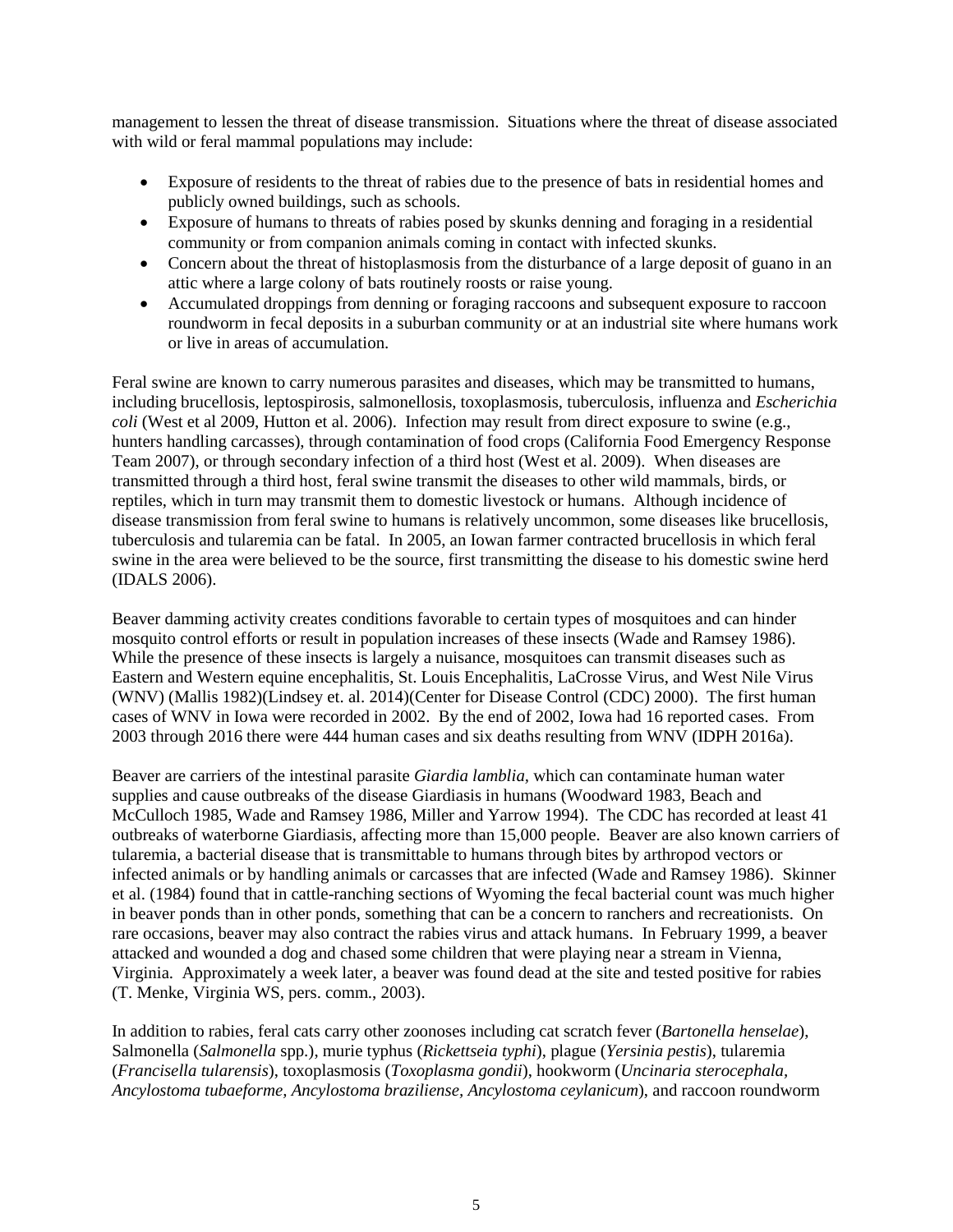(*Baylisascaris procyonis*) (Gerhold 2011, Gerhold and Jessup 2012). Many zoonosis carried by cats are not life-threatening to humans if they are diagnosed and treated early. However, certain portions of the population are at higher risk including children under the age of five, pregnant women, adults over 65, and persons with weakened immune systems (e.g., cancer patients undergoing chemotherapy) (CDC 2016). For example, in 1994, five children in Florida were hospitalized with encephalitis associated with cat scratch fever (Patronek 1998). In 2002, fleas from a feral cat colony, which had grown from 100 to 1,000 cats despite a trap, neuter and release effort, caused a daycare center at the University of Hawaii in Manoa to close for two weeks because of concerns about the potential transmission of murie typhus and flea (*Ctenocephalides felis*) infestations afflicting 84 children and faculty (Jessup 2004). In another example, in 2010, cats using Miami-Dade County beaches as a litter box were responsible for at least seven confirmed and eight unconfirmed human hookworm infections (Gerhold and Jessup 2012). A similar incident occurred in Miami in 2006 when 22 people were diagnosed with hookworm at a children's camp where feral cats were observed (Gerold and Jessup 2012).

Feral dogs can also carry zoonoses. These include leptospirosis, salmonellosis, spirometra, and rabies and act as hosts for parasites that carry additional zoonoses. For example, the primary way that people in Arizona are infected with Rocky Mountain spotted fever is feral dogs. From 2002 to 2004, an outbreak resulted in the hospitalization of 15 people and the death of two people (Demma et al. 2005).

This section includes only some examples of zoonotic diseases for which WS could provide surveillance or management assistance. It is not intended to be an exhaustive discussion of all potential zoonoses for which WS could provide assistance.

Hantavirus Pulmonary Syndrome (HPS) is caused by infection with hantaviruses. HPS was first recognized in North America when a cluster of cases was diagnosed in the southwestern US. Infection in humans causes acute, severe respiratory disease with a mortality rate of 38%. Rodents are the primary reservoir hosts of hantaviruses and are asymptomatic carriers. Human infection occurs when virus particles aerosolized from rodent urine, feces, or saliva are inhaled or by handling rodents (Davidson and Nettles 1997).

Tularemia, also known as rabbit fever, is a disease caused by the bacterium Fracisella tularensis. Tularemia typically infects animals such as rodents, rabbits, and hares. Usually, people become infected through the bite of infected ticks or tabanid flies, by handling infected sick or dead animals, by eating or drinking contaminated food or water, or by inhaling airborne bacteria. About 200 human cases of tularemia are reported each year in the U.S, and nine cases have been confirmed in Iowa since 2010 (CDC 2016). Without treatment with appropriate antibiotics, tularemia can be fatal (Dennis et al. 2001). The causative agent of tularemia is one of the most infectious pathogenic bacteria known, requiring as few as 10 organisms to cause disease. The Working Group on Civilian Biodefense considers tularemia to be a dangerous potential biological weapon because of its extreme infectivity, ease of dissemination, and substantial capacity to cause illness and death (Dennis et al. 2001).

Rabies is an acute, fatal viral disease of mammals most often transmitted through the bite of a rabid animal. Rabies is preventable, but it is fatal without prior vaccination or post-exposure treatment. From 2010 through 2015, a total of 382 animals have tested positive for rabies in Iowa. Those positive animals included 185 bats, 107 skunks, 38 cats, 29 cows, 16 dogs, five horses, one fox, and one squirrel (IDPH 2016b).

Foreign Animal Diseases: International trade and travel and the popularity of exotic pets have resulted in an ongoing risk of foreign animal disease introduction. In some cases, these diseases may be transmissible to humans. For example, in 2003, 81 individuals in five Midwestern states were diagnosed as having contracted monkey pox from pet prairie dogs and/or other exotic rodents (APHIS 2003).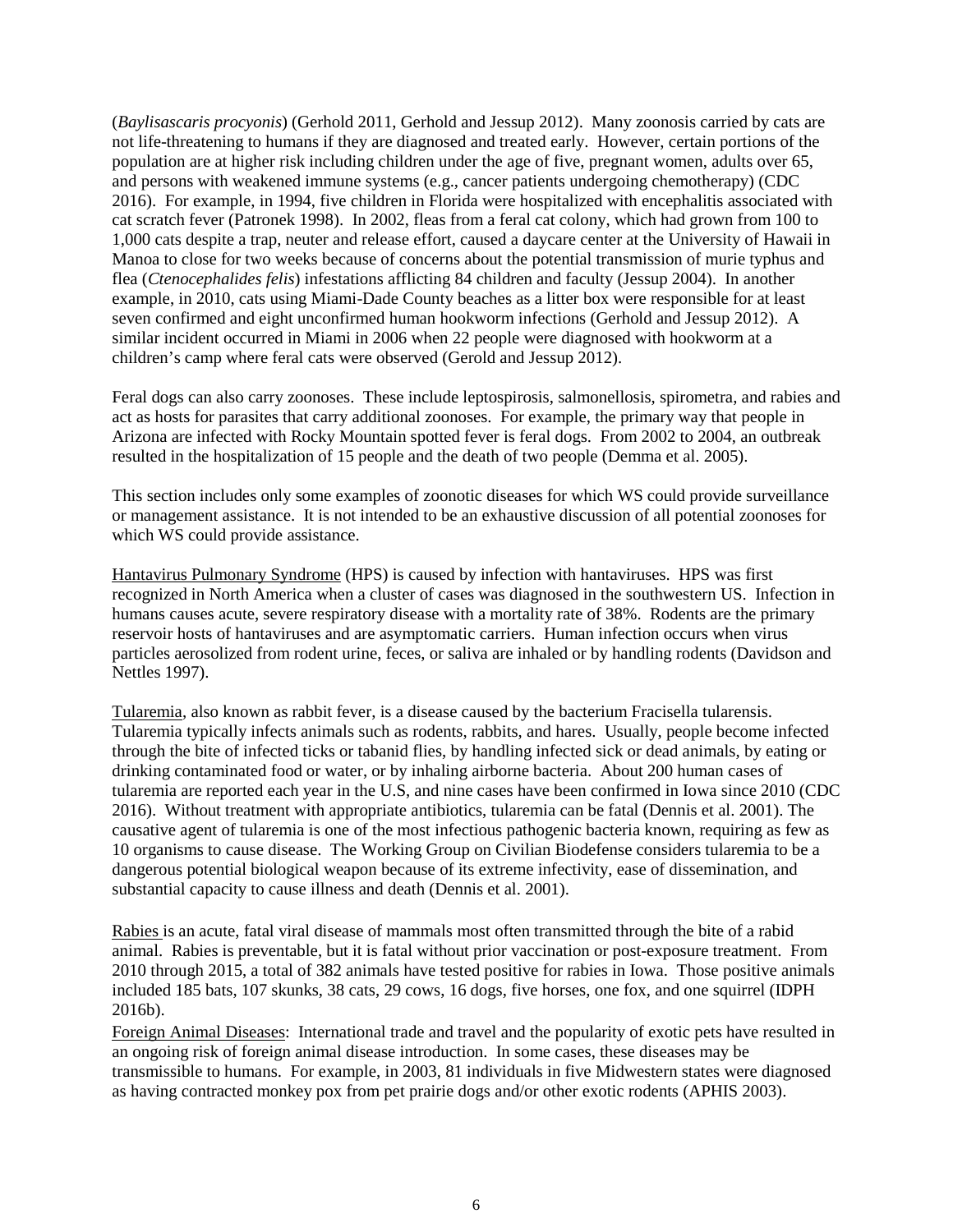Symptoms of monkey pox in humans included fever, cough, rash and swollen lymph nodes. The prairie dogs were believed to have contracted the disease from African rodents imported for sale as pets.

## *Disease Surveillance and Monitoring*

Public awareness and health risks associated with zoonoses have increased in recent years. Several zoonotic diseases associated with mammals are addressed in this EA. Those zoonotic diseases remain a concern and continue to pose threats to human safety where people encounter mammals. WS has received requests to assist with reducing damage and threats associated with several mammal species and could conduct or assist with disease monitoring or surveillance activities for any of the mammal species addressed in this EA. Most disease sampling occurs ancillary to other wildlife damage management activities (*i*.*e*., disease sampling occurs after wildlife have been captured or lethally removed for other purposes). For example, WS may opportunistically collect blood samples from fox, coyote, feral swine and rabbits that were lethally removed to alleviate damage occurring to property to test for tularemia.

### **Need for Mammal Damage Management at Airports**

Airports provide ideal conditions for many wildlife species due to the large grassy areas adjacent to brushy, forested habitat used as noise barriers. Access to most airport properties is restricted so wildlife living within airport boundaries are protected during hunting and trapping seasons and are insulated from many other human disturbances.

The civil and military aviation communities have acknowledged that the threat to human safety from aircraft collisions with wildlife is increasing (Dolbeer 2000, MacKinnon et al. 2001). Collisions between aircraft and wildlife are a concern throughout the world because wildlife strikes threaten passenger safety (Thorpe 1996), result in lost revenue, and repairs to aircraft can be costly (Linnell et al. 1996, Robinson 1996). Aircraft collisions with wildlife can also erode public confidence in the air transport industry as a whole (Conover et al. 1995).

Between 1990 and 2014 in the United States, 3,360 aircraft strikes were reported involving terrestrial mammals of which 1,264 involved bats (Dolbeer et al. 2015). The number of mammal strikes actually occurring is likely to be much greater, since an estimated 80% of civil wildlife strikes go unreported (Cleary et al. 2000) and terrestrial mammal species with body masses less than one kilogram (2.2 pounds) are excluded from the database (Dolbeer et al. 2015). Civil and military aircraft have collided with a reported 62 mammal species (41 terrestrial and 21 bat) and 11 mammal species groups (7 terrestrial and five bat) from 1990 through 2014 (Dolbeer et al. 2015).

In Iowa, there were 48 reported strikes with mammals from 1990 through 2015 (FAA 2016). Seventeen of the mammal strikes involved bats, while 31 were terrestrial mammals (Table 1.3). Preventing damage and reducing threats to human safety is the goal of those cooperators requesting assistance at airports given that a potential strike can lead to the loss of human life and considerable damage to property.

| abic 1.5 – Mahiniai species i epolicu su uch by an clait in Iowa from 1770-2015 |           |  |  |  |
|---------------------------------------------------------------------------------|-----------|--|--|--|
| <b>Species</b>                                                                  | # Strikes |  |  |  |
| Coyote                                                                          |           |  |  |  |
| <b>Bats</b> (all)                                                               |           |  |  |  |
| <b>Striped Skunks</b>                                                           |           |  |  |  |
| <b>White-tailed Deer</b>                                                        | 16        |  |  |  |
| <b>Total</b>                                                                    | 48        |  |  |  |

 **Table 1.3 – Mammal species reported struck by aircraft in Iowa from 1990-2015**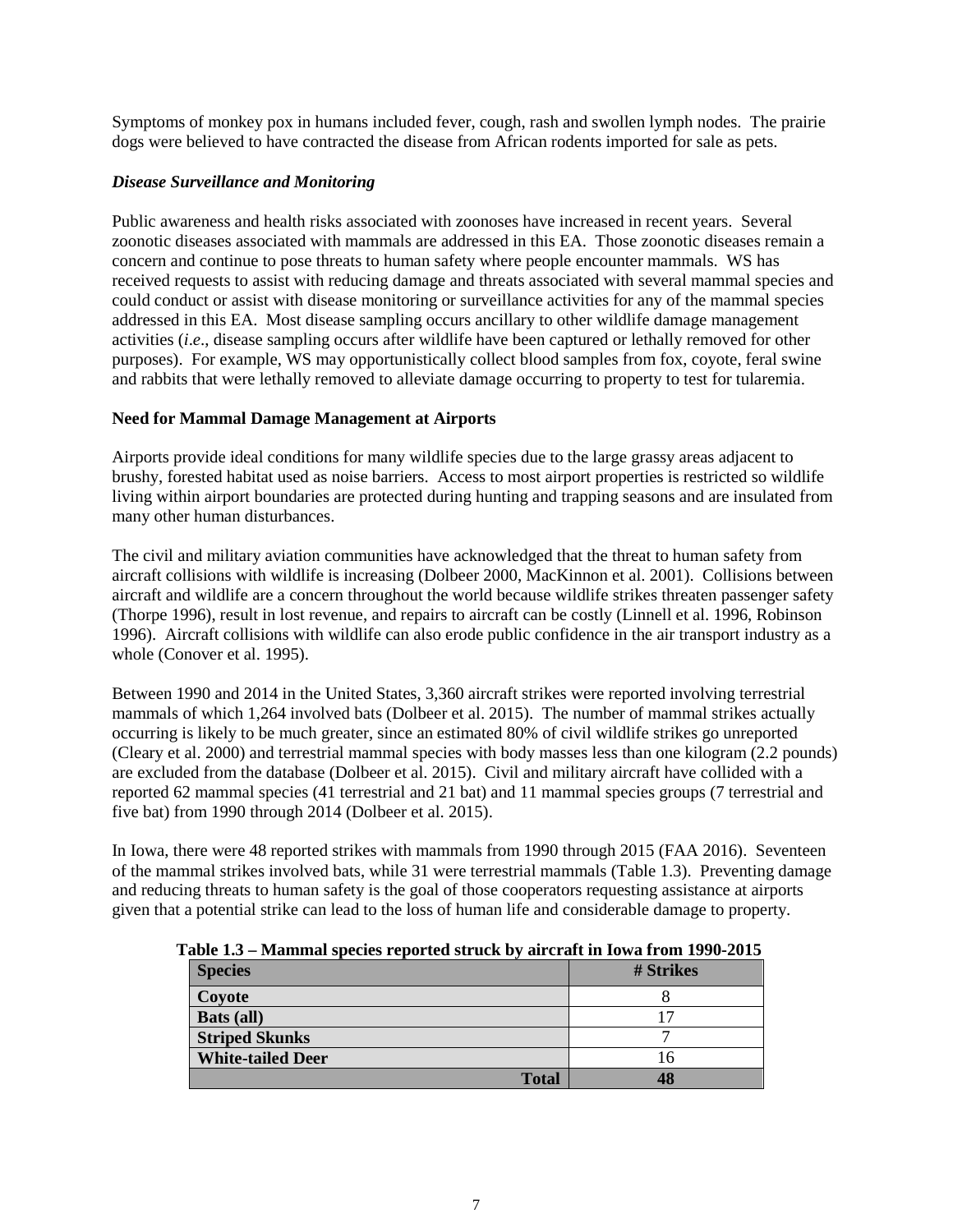Wildlife populations near or found confined within perimeter fences at airports can be a threat to human safety and cause damage to property when struck by aircraft. Those wildlife confined inside the airport perimeter fence would not be considered distinct populations nor separate from those populations found outside the perimeter fence. Wildlife found within the boundaries of perimeter fences originate from populations outside the fence. Those populations inside the fence do not exhibit nor have unique characteristics from those outside the fence and do not warrant consideration as a unique population under this analysis.

#### **Need for Mammal Damage Management to Protect Agricultural Resources**

WS received requests for assistance from agricultural producers experiencing damage problems from mammals including, but not limited to: predation of livestock by coyotes, damage to crops and stored feed by feral swine, fox, opossums, raccoons, and skunks, and risk of disease transmission.

In the United States in 2010, the National Agriculture Statistics Service (NASS) (2011) reported that 219,900 cattle and calves were lost due to predation with an estimated monetary value of \$98.5 million. In Iowa, predators killed a reported 200 cattle and 1,400 calves in 2010 for an estimated monetary value of over \$723,000 (NASS 2011). Coyotes were attributed to 38% of the cattle losses and 66.9% of the calves lost in Iowa; dogs accounted for 26.1% of the cattle and 13.9% of the calves reported lost in the state; and 28.8% of reported cattle lost were due to unknown predators, compared to the 9.8% of the calves lost to unknown predators (NASS 2011). Cattle producers in Iowa reported using a number of non-lethal methods to reduce losses due to predators. The use of exclusion fencing was reported as being employed by 22.3% of Iowa cattle producers compared to 46.5% reporting the use of guard animals (NASS 2011).

Iowa is an agricultural and livestock production state with a large proportion of its landscape in crop and swine production. The species that can cause the most crop damage covered in this EA are feral swine, raccoons, deer, and woodchucks. This is not an uncommon problem; Conover (2002) estimated that wildlife-related losses of agricultural commodities exceeds \$4.5 billion in revenue annually. Feral swine can impact crops directly by consumption and indirectly through behaviors such as rooting, trampling and wallowing. Feral swine could vector pathogenic diseases to domestic stock, thereby constituting a disease risk to swine productions across the state. Raccoons commonly damage field and sweet corn crops and have been shown to reduce their home ranges during the period when corn is most attractive to them (Beasley and Rhodes 2008). When surveying corn fields for damage, a study in northern Indiana found that 87% of damage events were attributed to raccoon (DeVault et al 2007). Also, Beasley and Rhodes (2008) found a significant positive relationship between corn damage and raccoon abundance.

Woodchucks (commonly referred to as groundhogs) are also reported to cause damage to agriculture, such as row and forage crops, orchards, nursery plants, and commercial gardens. DeVault et al (2007) found that woodchucks were responsible for an estimated 38% of damage to soybean fields in northern Indiana, second only to white-tailed deer. Cottontail rabbits and voles are reported to damage orchard trees by gnawing at the base of the tree. Trees are badly damaged or the bark is girdled and trees die when feeding by rabbits and voles is severe.

Similar damage occurs in nurseries that grow landscape ornamentals and shrubs.

Livestock and dairy production contribute substantially to the state's economy and milk production. There were an estimated 211,000 milk cows, 3,850,000 beef cows, 21,300,000 pigs, 175,000 sheep, and 51,910,000 chickens in Iowa during 2015 (NASS 2016).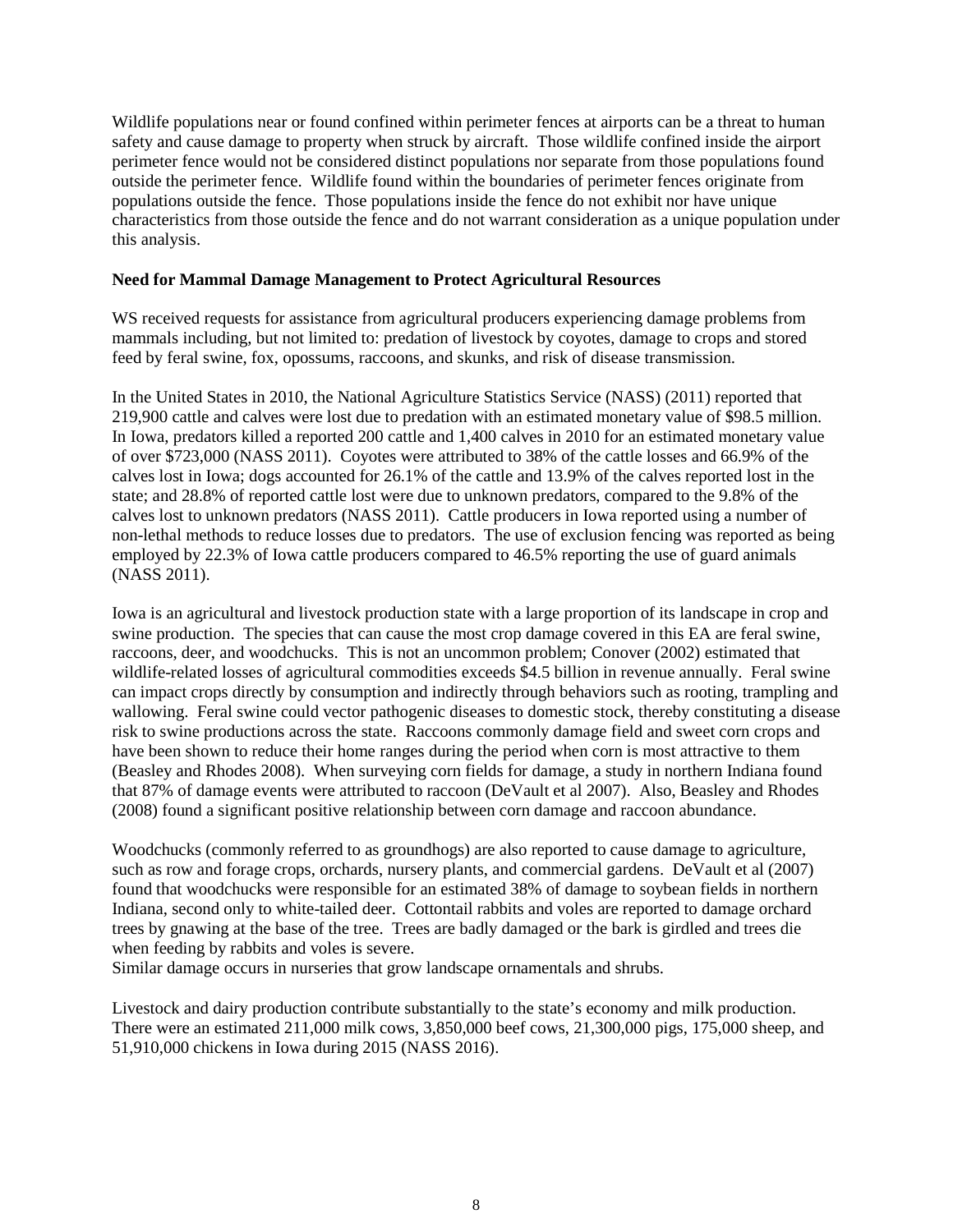Several diseases including pseudorabies, tuberculosis, and potentially foot-and-mouth disease, affect domestic animals and wildlife. Monitoring for and containment or eradication of these diseases to protect agricultural and natural resource interests could include wildlife damage management activities conducted by WS in cooperation with the USDA APHIS Veterinary Services program, Iowa Department of Natural Resources (IDNR), and Iowa Department of Agriculture and Land Stewardship (IDALS) or other governmental agencies.

As with the zoonoses section earlier, this section includes only some examples of diseases of concern to agricultural animal species for which WS could provide surveillance or management assistance. It is not intended to be an exhaustive discussion of all potential diseases for which WS could provide assistance.

Toxoplasmosis. Cats, both domestic and wild, have been found to transmit the protozoan parasite, *Toxoplasma gondii* to other domestic and wild mammals. Cats have been found to be important reservoirs and the only species known to allow for the completion of the life cycle for *T. gondii* (Dubey 1973; Teutsch et al. 1979). Both feral and domiciled cats may be infected by this protozoan, but this infection is more common in feral cats. Fitzgerald et al. (1984) documented that feral and free-ranging pet cats transmitted *T. gondii* to sheep in New Zealand, resulting in abortion in ewes. Dubey et al. (1986) found cats to be a major reservoir of seroprevalence of *T. gondii* on swine farms in Illinois. The main sources for infecting cats are thought to be birds and mice.

Foot and Mouth Disease (FMD) is a severe, highly contagious vesicular viral disease of cloven-hoofed animals, including, but not limited to, cattle, swine, sheep, goats, and deer. The disease is rarely fatal in adult animals, although mortality in young animals may be high. FMD is endemic in Africa, Asia, South America, and parts of Europe, but the United States has been free of FMD since 1929. Although it is often not fatal, FMD causes severe losses in the production of meat and milk and therefore has grave economic consequences. FMD does not infect humans or horses, however, both could potentially transmit the virus.

While FMD is primarily an economically devastating disease of livestock, experimental studies have clearly demonstrated that it also threatens wildlife. North American wildlife that are susceptible to FMD include white-tailed deer, feral swine, bison, moose, antelope, musk ox, caribou, sheep, and elk. Most free-living North American wildlife have not had previous viral exposure to FMD, and there is little information available about their vulnerability (USGS NWHC 2001). Feral swine are known to be able to amplify and transmit FMD and could be an important carrier/reservoir of the disease in the event of an outbreak in the U.S. (Mohamed et al. 2011). Each state in the U.S. is or has developed its own FMD emergency response plan.

Feral swine are potential reservoirs for 30 viral and bacterial diseases as well as 37 parasites that threaten the health of livestock and humans (Hutton et al 2006). Of greatest concern is infection of swine production facilities with diseases like swine brucellosis and pseudorabies. In 2005, a domestic swine herd became infected with brucellosis and feral swine in the area are believed to be the source of infection (IDALS 2006). A study conducted in Texas found that feral swine do represent a reservoir of diseases transmissible to livestock (Corn et al, 1986). Swine harvested in this study tested positive for pseudorabies, brucellosis, and leptospirosis. Other diseases carried by feral swine include hog cholera, tuberculosis, bubonic plague, and anthrax (Beach 1993). A recent study in Oklahoma (Saliki et al. 1998) found samples also positive for antibodies against porcine parvovirus, swine influenza and the recently emerged porcine reproductive and respiratory syndrome virus. Porcine reproductive and respiratory syndrome (PRRS) is a highly infectious virus, requiring only a few viral particles to initiate infection (Henry 2003). Feral swine in Iowa have tested positive for influenza virus, leptospirosis, toxoplasmosis, and PRRS (WS unpublished data).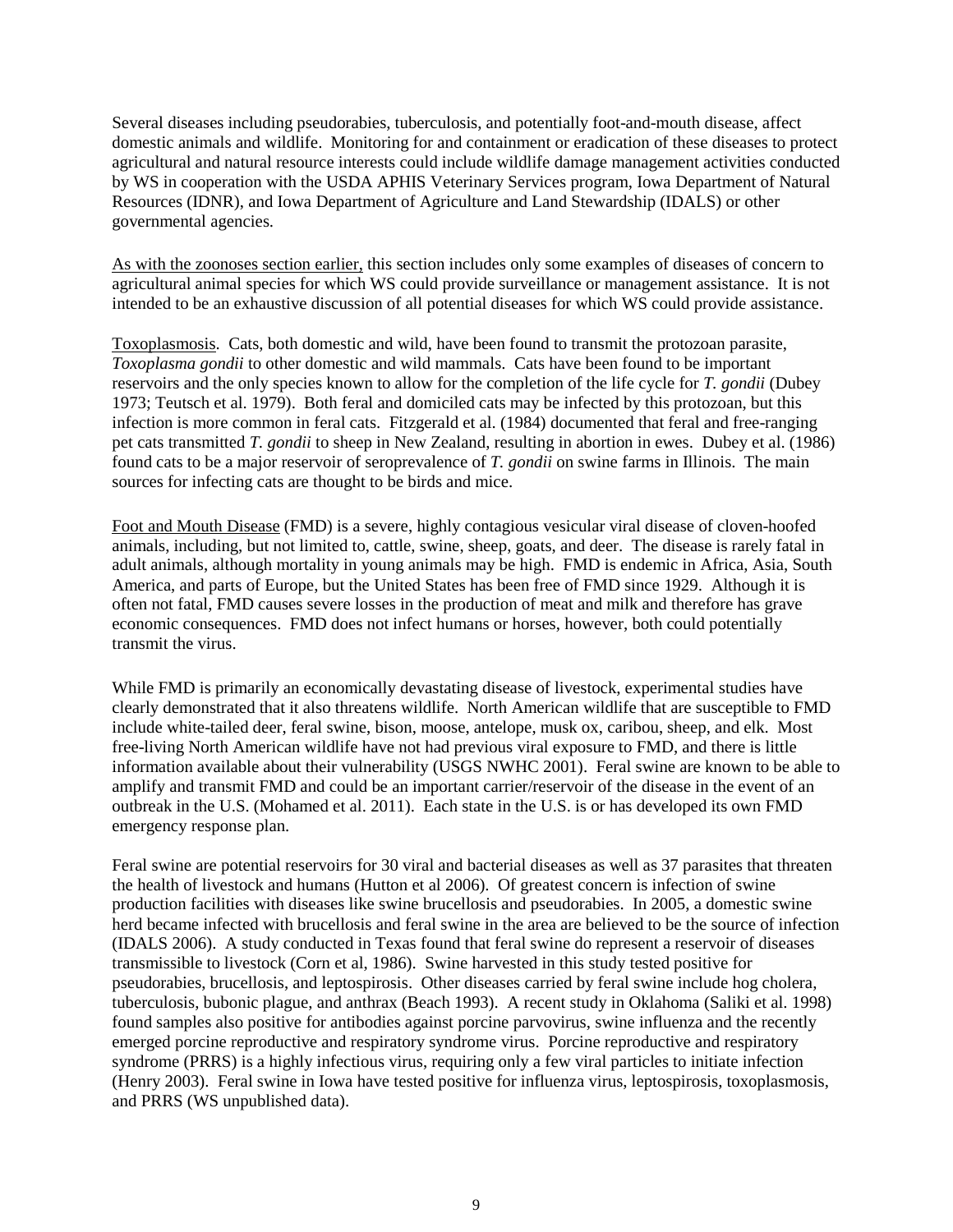Pseudorabies is a disease of swine that can also affect cattle, horses, dogs, cats, sheep, and goats. The disease is caused by the pseudorabies virus, an extremely contagious herpes virus that causes reproductive problems, including abortion, stillbirths, and even occasional death in breeding and finishing hogs. The United States is one of the world's largest producers of pork and is the second largest exporter of pork. U.S. pork production accounts for about 10 percent of the total world supply. The retail value of pork sold to consumers exceeds \$30 billion annually. In addition, the pork industry supports more than 600,000 jobs. Iowa ranks #1 in commercial pork production in the United States and had an estimated inventory in Dec 2016 of 22.4 million hogs (NASS 2017). In 2004, domestic swine in all 50 states had attained Stage V pseudorabies free status. However, pseudorabies is still found in feral swine and these animals serve as a potential source of infection for domestic animals.

#### **Need to Resolve Damage Occurring to Natural Resources**

Natural resources may be described as those assets belonging to the public and often managed and held in trust by government agencies as representatives of the people. Such resources may be plants or animals, including threatened and endangered species (T&E) or habitats in general. Examples of natural resources in Iowa include: parks, nature preserves, wildlife management areas, recreation areas, natural areas, including unique habitats or topographic features, T&E plants or animals, and any plant or animal populations that have been identified by the public as a natural resource.

Mammals have been identified to cause damage to natural resources in certain situations. Mammals causing damage are often locally overabundant at the damage site and threaten the welfare of a species' population identified as a natural resource. Predation can be especially harmful towards species with low productivity and declining populations. The presence of even a single predator at a nest site can result in the direct mortality of adult birds, chicks and eggs, or cause birds to abandon active nests and the nesting site entirely (Erwin et al. 2011, Kress and Hall 2004).

Beaver can impact natural resource communities more indirectly. While beaver ponds and the habitat they create can be beneficial for some species of wildlife, beaver activities can also destroy other critical habitat types (e.g. free-flowing streams, riparian areas, bird roosting and nesting areas) that are important to sensitive wildlife species. For example, certain species of fish and mussels are dependent on clear, cool and/or fast moving water (Cedar Valley Resource & Development Inc. 2002). Where beaver are abundant, they may restrict water flow to downstream natural areas thereby impacting wildlife populations. Freshwater mussels are the most imperiled group of animals in the U.S. (Carey et al. 2015).

White-tailed deer selectively forage on vegetation (Strole and Anderson 1992), and thus overabundant deer populations can have substantial impacts on certain herbaceous and woody species and on overall plant communities (Waller and Alverson 1997). These changes can lead to adverse impacts on other wildlife species that depend on these plants for food and/or shelter. Numerous studies have shown that over-browsing by deer can decrease tree reproduction, vegetation understory, plant density, and plant diversity (Warren 1991). For example, in the Great Smokey Mountains National Park in Tennessee, an area heavily populated with deer had a reduced number of plant species, a loss of hardwood species and a predominance of conifers compared to similar control areas with fewer deer (Bratton 1979). This alteration and degradation of habitat from deer over-browsing can have a detrimental effect on deer herd health and may displace other wildlife communities (*e.g*., neotropical migrant songbirds and small mammals) that depend upon the understory destroyed by deer browsing (VDGIF 1999). Similarly, DeCalesta (1997) reported that deer browsing affected vegetation that songbirds need for foraging, escape cover, and nesting. Species richness and abundance of intermediate canopy-nesting songbirds was reduced in areas with higher deer densities (DeCalesta 1997). Intermediate canopy-nesting birds declined 37% in abundance and 27% in species diversity at higher deer densities. Five species of birds were found to disappear at densities of 38.1 deer per square mile and another two disappeared at 63.7 deer per square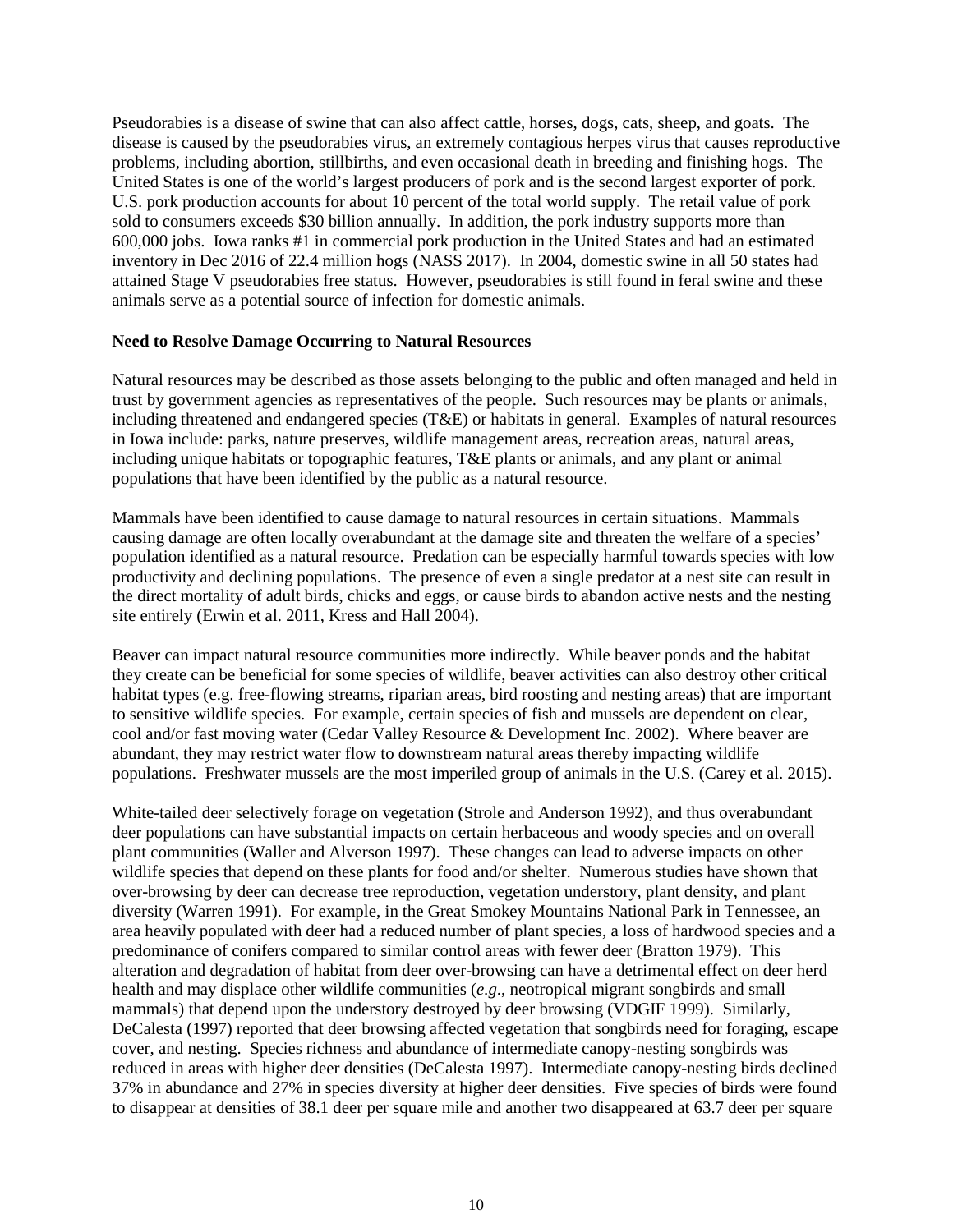mile. Casey and Hein (1983) found that three species of birds were lost in a research preserve stocked with high densities of ungulates and the densities of several other species of birds were lower than adjacent areas with fewer deer.

Feral swine have a negative effect on "almost all aspects of ecosystem structure and function" (Jolley et al. 2010). The greatest damage occurs in areas that are environmentally sensitive or that provide critically important habitat for T&E species or are otherwise imperiled (Campbell and Long 2009). Much of this damage occurs through feral swine's rooting behavior (digging for food with their snout), which disturbs both the structure and properties of soil (Campbell and Long 2009). Rooting, in conjunction with trampling and compaction, leads to the leaching of important minerals, changes in decomposition rates and nutrient cycling, as well as increased rates of erosion (Campbell and Long 2009). This disturbance, along with the consumption of seeds and young plants by feral swine, also changes the composition of vegetation on the landscape, the rate of plant regeneration, and encourages exotic invasive plants (Singer et al. 1984, Campbell and Long 2009). Howe et al. (1981) found that feral swine rooting activities in the forest of Tennessee and North Carolina had occurred to the extent that recovery would take three or more years, while Bratton (1975) found that feral swine damage was so extensive that the forest understory was unlikely to ever recover. These changes in vegetation can be so extensive that they nearly wipe out local populations of native wildlife for which this vegetation provides critical habitat (Singer et al. 1984). This damage is most pronounced in areas that are more sensitive to disturbance, such as aquatic environments (Seward et al. 2004, Kaller and Kelso 2006, Engeman et al. 2007, Kaller et al. 2007). Feral swine cause erosion, increased turbidity, increased sedimentation, fecal contamination, nutrient mobilization, and surface water enrichment. As a result, they can have direct and indirect effects on aquatic biota and communities (Zengel and Conner 2008).

Scientists estimate that nationwide feral and free-ranging domestic cats kill hundreds of millions of birds and more than a billion small mammals, such as rabbits, squirrels, and chipmunks each year. Cats kill common species such as cardinals, blue jays, and house wrens, as well as rare and endangered species such as piping plovers (ABC 2011). Individual feral and free-ranging cats can kill more than 100 animals each year. One well-fed cat that roamed a wildlife experiment station was recorded to have killed more than 1,600 animals (mostly small mammals) over 18 months (ABC 2011). Researchers at the University of Wisconsin coupled their four-year cat predation study with the data from other studies, and estimated that rural feral and free-ranging cats kill at least 7.8 million and perhaps as many as 217 million birds a year in Wisconsin. In some parts of the state, feral and free ranging cat densities reached 114 cats per square mile, outnumbering all similar-sized native predators (Coleman et al. 1997). Churcher and Lawton (1989) observed 77 well fed free-ranging cats in a Britain village for one year. They estimated that 30% to 50% of the animals captured by cats were birds and that the cats had significantly affected house sparrow populations within the village. Based on information acquired in the study, they estimated that more than 20 million birds are killed by cats in Britain each year with more than 70 million animals overall being taken by cats annually. Most recently, Loss et al. (2013) estimated that free-ranging cats kill 1.4 to 3.7 billion birds and 6.9 to 20.7 billion mammals worldwide annually.

### **Need for Mammal Damage Management to Protect Property**

Mammals cause damage to a variety of property types each year. From FY 2012 through FY 2016, WS received reports of damages or threats of damage caused by mammals to aircraft, runways/taxiways, roads and bridges, railroads and trestles, residential and non-residential buildings, machinery, equipment/machinery, and landscaping. The most frequently reported damage type is the threat of aircraft striking mammals. The direct threat of aircraft strikes with mammals can cause substantial damage requiring costly repairs and aircraft downtime. Indirect threats to aircraft may result from large populations of small mammals such as rabbits, insectivores, mice, and voles attracting larger mammalian and avian predators to the airfield and increasing the risk of a wildlife strike.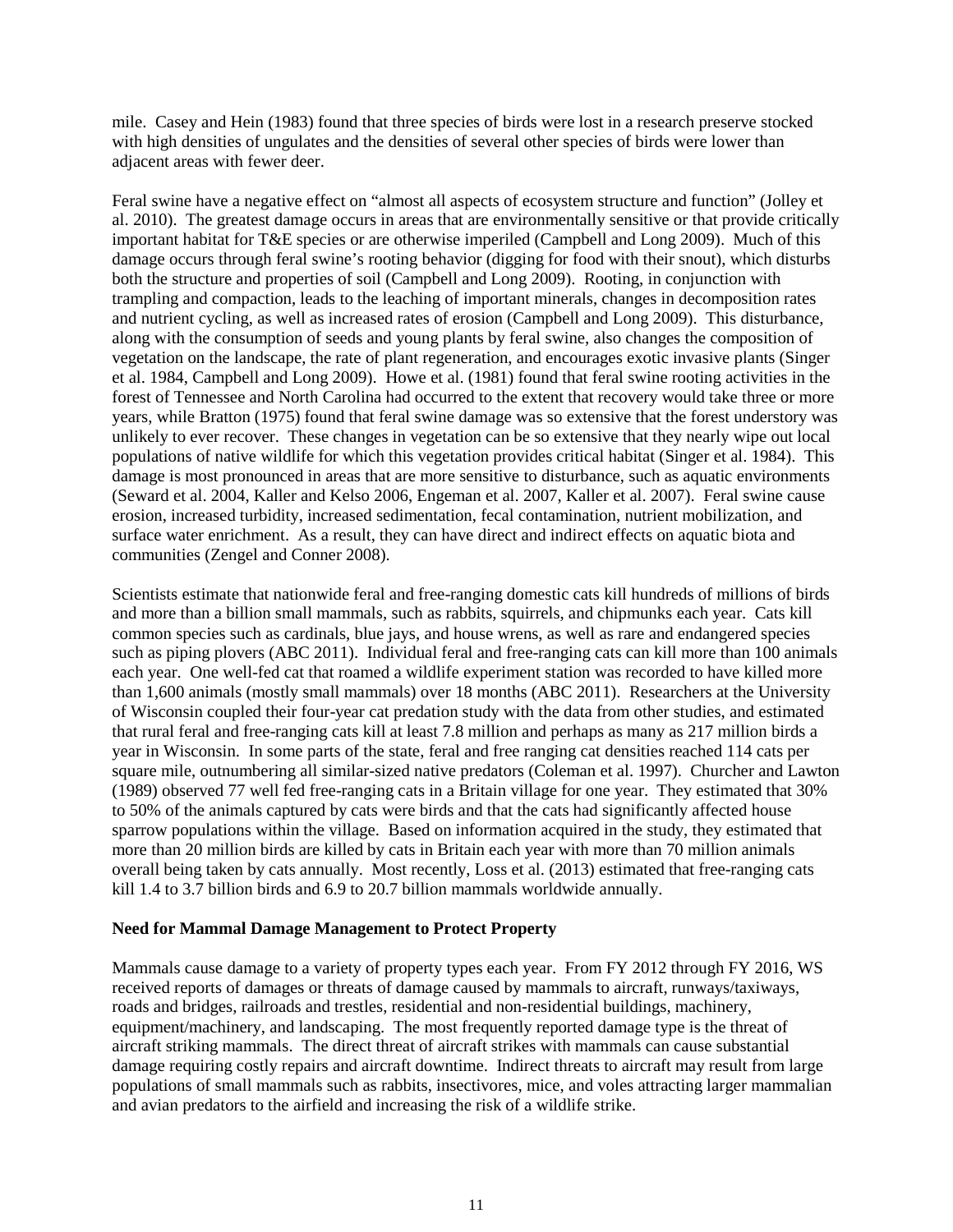Burrowing activities of woodchucks and muskrats can severely damage levees, dikes, earthen dams, landfills, and other structures (FEMA 2005). Woodchucks burrowing under roadbeds and embankments could potentially weaken or cause the collapse of these structures. Woodchucks also cause damage by chewing underground utility cables, sometimes resulting in power outages. Additionally, woodchuck burrows may cause damage to property when tractors and other equipment drop into a burrow or roll over due to a burrow.

Rooting by feral swine can cause damage to roadbeds, dikes, and other earthen structures. Feral swine have broken through livestock and game fences to consume animal feed and mineral supplements. In some areas, foraging swine have damaged landscaping, golf courses, and other ornamental plantings.

## **Need for Non-Damage Related Activities by WS Involving Mammals**

Not all WS' activities related to mammals may involve traditional damage management or threats to human health or human safety. WS may be requested to assist with or conduct research and monitoring activities, such as live-capturing mammals for marking or telemetry research or collecting road killed specimens to determine species distribution. WS' personnel may be involved in species population enhancement activities, such as live capturing mammals for reintroduction to historical habitat or habitat improvement. WS may also be requested to conduct or assist in rescuing and translocating mammals in dangerous situations or to euthanize severely injured or sick mammals that do not involve damage or threats to human health and safety.

# **1.3 NATIONAL ENVIRONMENTAL POLICY ACT (NEPA) AND WS DECISION-MAKING:**

All federal actions are subject to the NEPA (Public Law 9-190, 42 USC 4321 et seq.). WS follows CEQ regulations implementing the NEPA (40 CFR 1500 et seq.). In addition, WS follows the USDA (7 CFR 1b), and APHIS Implementing Guidelines (7 CFR 372) as part of the decision-making process. Those laws, regulations, and guidelines generally outline five broad types of activities to be accomplished as part of any project: public involvement, analysis, documentation, implementation, and monitoring. The NEPA also sets forth the requirement that all major federal actions be evaluated in terms of their potential to significantly affect the quality of the human environment for the purpose of avoiding or, where possible, mitigating and minimizing adverse impacts. Federal activities affecting the physical and biological environment are regulated in part by the CEQ through regulations in 40 CFR 1500-1508. In accordance with the CEQ and USDA regulations, APHIS guidelines concerning the implementation of the NEPA, as published in the Federal Register (44 CFR 50381-50384), provide guidance to WS regarding the NEPA process.

Pursuant to the NEPA and the CEQ regulations, this EA documents the analyses of potential federal actions, informs decision-makers and the public of reasonable alternatives capable of avoiding or minimizing significant effects, and serves as a decision-aiding mechanism to ensure that the policies and goals of the NEPA are infused into federal agency actions. This EA was prepared by integrating as many of the natural and social sciences as warranted, based on the potential effects of the alternatives. The direct, indirect, and cumulative impacts of the proposed action are analyzed.

# **1.4 DECISIONS TO BE MADE**

Based on agency relationships, MOUs, and legislative authorities, WS is the lead agency for this EA, and therefore, responsible for the scope, content, and decisions made. As the authority for the management of mammal populations in the state, the IDNR was involved in reviewing the EA and providing input throughout the EA preparation process to ensure an interdisciplinary approach according to the NEPA and agency mandates, policies, and regulations. The IDNR is responsible for managing wildlife in the state,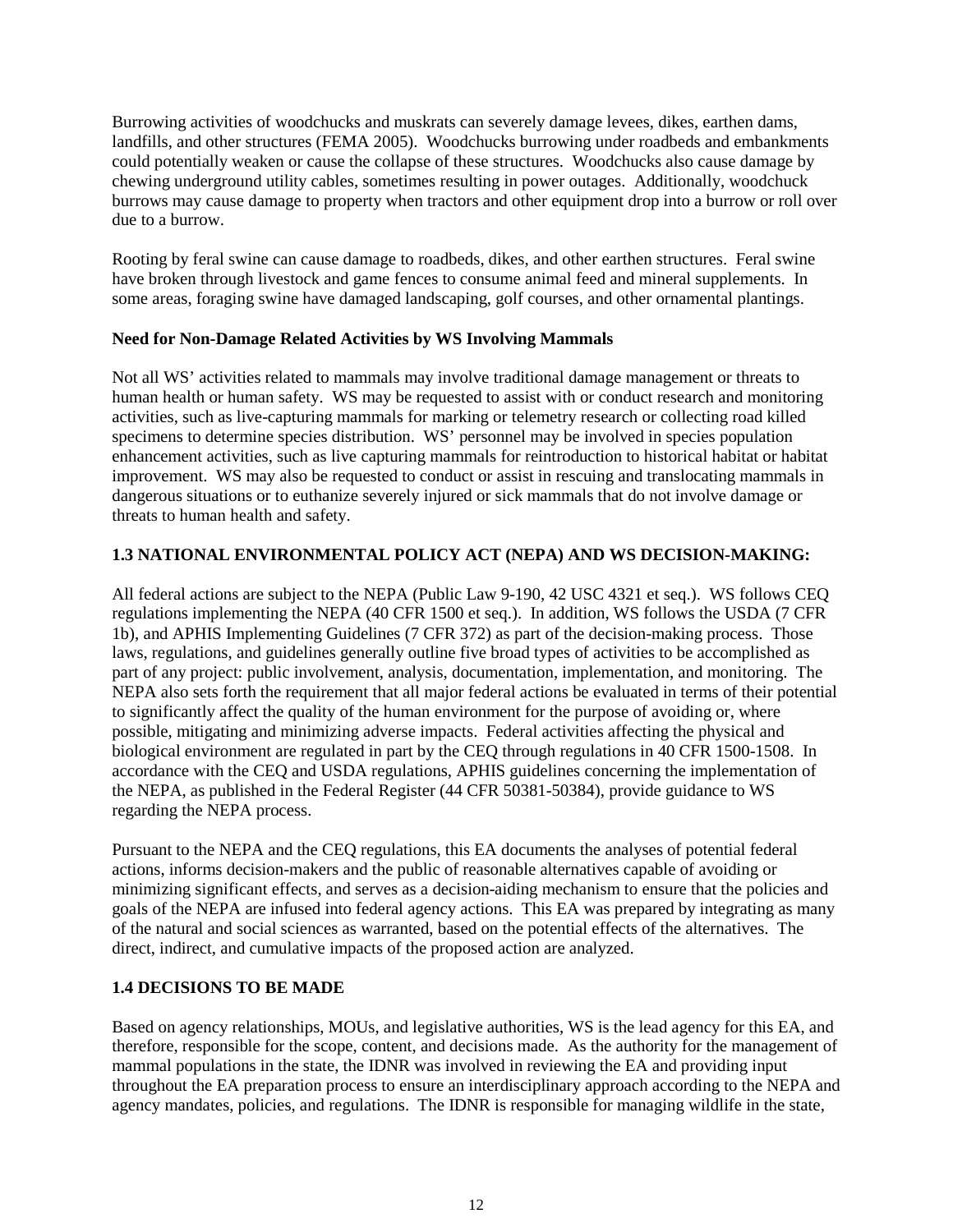including those mammal species addressed in this EA, and establishes and enforces regulated hunting and trapping seasons. WS' activities to reduce and/or prevent mammal damage under the alternatives would be coordinated with the IDNR, which would ensure WS' actions are incorporated into population objectives established for mammal species.

Based on the scope of this EA, the decisions to be made are:

- How can WS-Iowa best respond to the need to reduce mammal damage?
- Do the alternatives have significant impacts meriting an Environmental Impact Statement (EIS)?

## **1.5 AFFECTED ENVIRONMENT**

Mammals can be found across Iowa throughout the year. Therefore, damage or threats of damage associated with mammals could occur wherever mammals occur as would requests for assistance to manage damage or threats of damage. Assistance would only be provided by WS when requested by a landowner or manager and WS would only provide direct operational assistance on properties where a MOU, Cooperative Service Agreement (CSA), Work Initiation Document (WID), or other comparable document had been signed between WS and the cooperating entity.

Upon receiving a request for assistance, the proposed action alternative, or those actions described in the other alternatives could be conducted on private, federal, state, tribal, or municipal lands in Iowa to reduce damage and threats associated with mammals. The analyses in this EA are intended to apply to actions taken under the selected alternative that could occur in any locale and at any time within the state. This EA analyzes the potential impacts of mammal damage management (MDM) and addresses activities that are currently being conducted under a MOU, CSA, WID, or other comparable document with WS. This EA also addresses the potential impacts of MDM in Iowa where additional agreements may be signed in the future.

### **Federal, State, County, Municipal, and Private Lands**

Under two of the alternatives, WS could continue to provide MDM activities on federal, state, county, municipal, and private land in Iowa when a request is received for such services by the appropriate resource owner or manager. In those cases where a federal agency requests WS' assistance with managing damage caused by mammals, the requesting agency would be responsible for analyzing those activities in accordance with the NEPA. However, this EA would cover such actions if the requesting federal agency determined the analyses and scope of this EA were appropriate for those actions and the requesting federal agency adopted this EA through their own Decision based on the analyses in this EA. Therefore, actions taken on federal lands have been analyzed in the scope of this EA.

### **Native American Lands and Tribes**

At present there is one federally-recognized tribe in Iowa. The WS program would only conduct damage management activities when requested by the Native American Tribe and only after a MOU or CSA has been signed between WS and the Tribe requesting assistance. Because tribal officials would be responsible for requesting assistance from WS and determining what methods would be available to alleviate damage, no conflict with traditional cultural properties or beliefs would be anticipated. Those methods available to alleviate damage associated with mammals on federal, state, county, municipal, and private properties under the alternatives analyzed in this EA would also be available for use to alleviate damage on tribal properties when the use of those methods have been approved for use by the Tribe requesting WS' assistance. Therefore, the activities and methods addressed under the alternatives would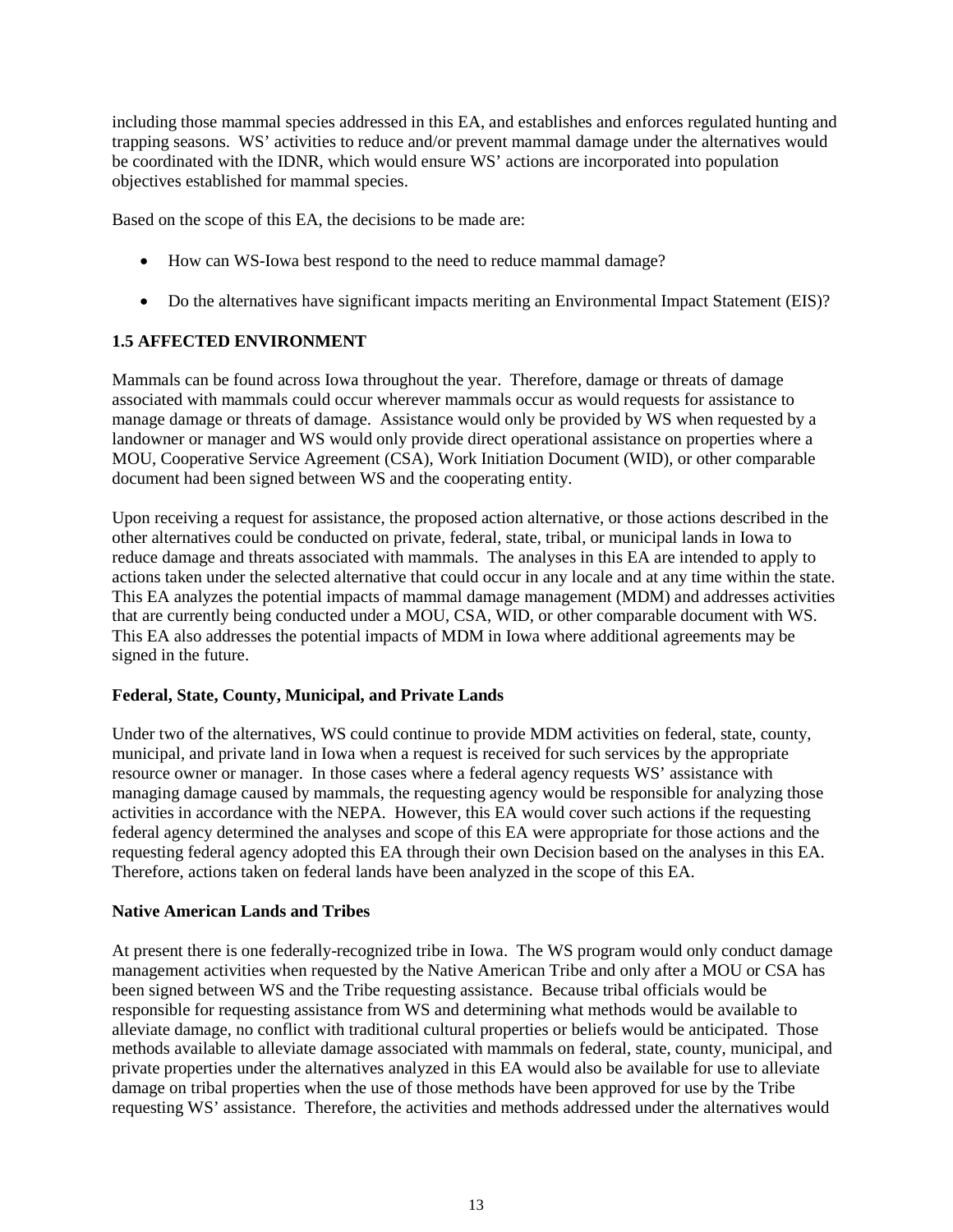include those activities that could be employed on Native American lands, when requested and agreed upon.

## **Site Specificity**

This EA analyzes the potential impacts of MDM based on previous activities conducted on private and public lands where WS and the appropriate entities have entered into a MOU, CSA, WID, or other comparable document. The EA also addresses the impacts of MDM on areas where additional agreements may be signed in the future. Because the need for action is to reduce damage and because the program's goals and directives are to provide services when requested, within the constraints of available funding and workforce, it is conceivable that additional MDM efforts could occur. Thus, this EA anticipates the potential expansion and analyzes the impacts of such efforts as part of the alternatives.

Most of the mammal species addressed in this EA can be found statewide and throughout the year, therefore, damage or threats of damage can occur wherever those mammals occur. Planning for the management of mammal damage must be viewed as being conceptually similar to the actions of other entities whose missions are to stop or prevent adverse consequences from anticipated future events for which the actual sites and locations where they would occur are unknown but could be anywhere in a defined geographic area. Examples of such agencies and programs include fire and police departments, emergency clean-up organizations, and insurance companies. Although some of the sites where mammal damage could occur can be predicted, all specific locations or times where such damage would occur in any given year cannot be predicted. The threshold triggering an entity to request assistance from WS to manage damage associated with mammals is often unique to the individual, therefore, predicting where and when such a request for assistance would be received by WS is difficult. This EA emphasizes major issues as those issues relate to specific areas whenever possible, however, many issues apply wherever mammal damage and the resulting management actions could occur and are treated as such.

Chapter 2 of this EA identifies and discusses issues relating to MDM. The standard WS Decision Model (Slate et al. 1992) would be the site-specific procedure for individual actions conducted by WS in the State (see Chapter 2 for a description of the Decision Model and its application). Decisions made using the model would be in accordance with WS' directives and Standard Operating Procedures (SOPs) described in this EA as well as relevant laws and regulations.

The analyses in this EA are intended to apply to any action that may occur in any locale and at any time within Iowa. In this way, WS believes it meets the intent of the NEPA with regard to site-specific analysis and that this is the only practical way for WS to comply with the NEPA and still be able to accomplish its mission.

# **1.6 AUTHORITY OF FEDERAL AND STATE AGENCIES**

The authorities of WS and other agencies as those authorities relate to conducting wildlife damage management activities are discussed by agency below:

### **WS' Legislative Authority**

The primary statutory authority for the WS program is the Act of March 2, 1931 (7 U.S.C. 8351-8352) as amended, and the Act of December 22, 1987 (7 U.S.C. 8353). The WS program is the lead federal authority in managing damage to agricultural resources, natural resources, property, and threats to human safety associated with wildlife. WS' directives define program objectives and guide WS' activities in managing wildlife damage.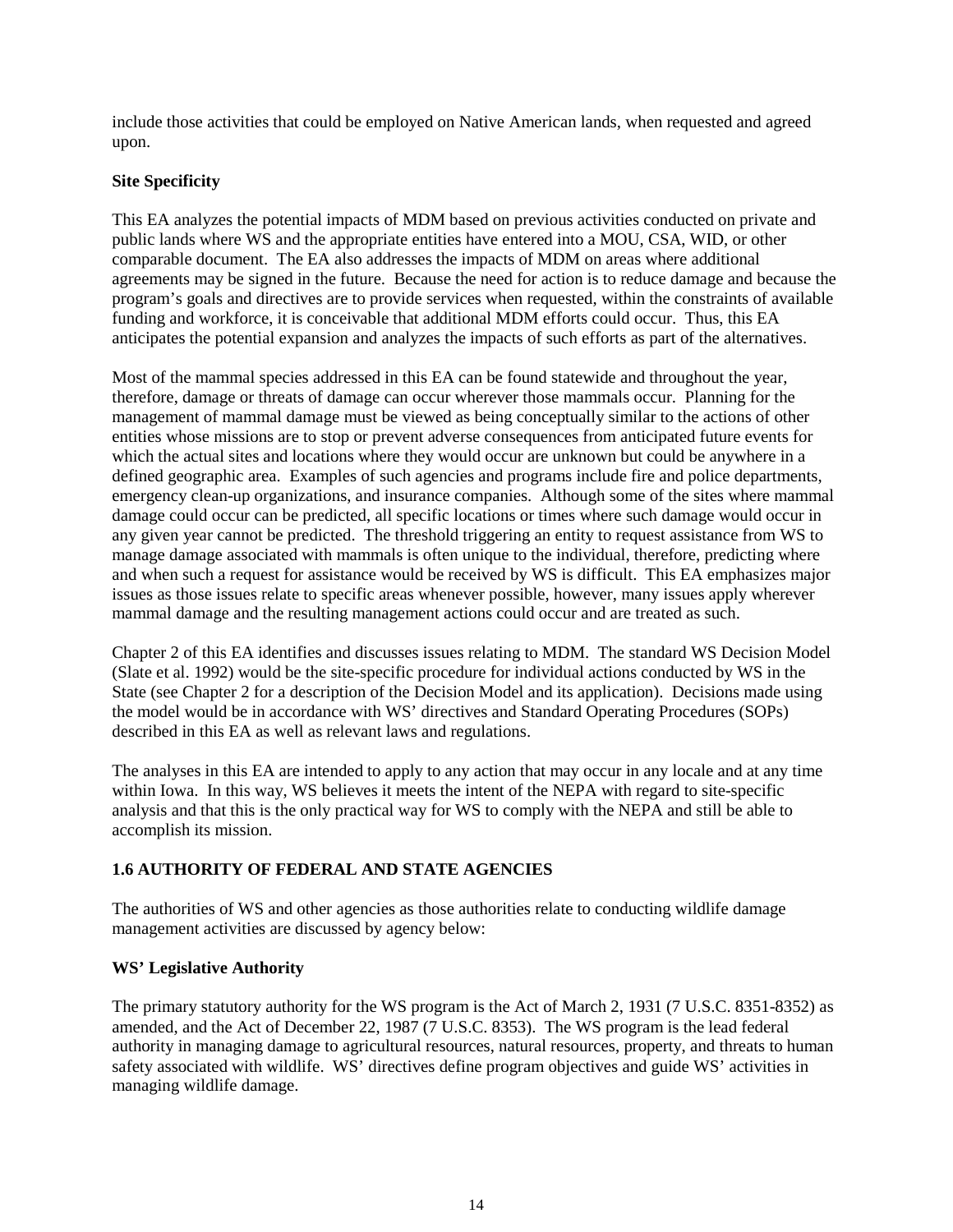#### **United States Environmental Protection Agency (EPA)**

The U.S. EPA is responsible for implementing and enforcing the Federal Insecticide, Fungicide, and Rodenticide Act (FIFRA), which regulates the registration and use of pesticides, including repellents and pesticides available for use to manage damage associated with mammals. The EPA is also responsible for administering and enforcing Section 404 of the Clean Water Act (CWA) along with the U.S. Army Corps of Engineers.

#### **United States Fish and Wildlife Service (USFWS)**

The USFWS is the primary federal agency responsible for conserving, protecting, and enhancing the nation's fish and wildlife resources and their habitat. The USFWS has specific responsibilities for the protection of migratory birds, threatened and endangered species, inter-jurisdictional fish, and certain marine mammals, as well as for lands and waters managed by the agency in the National Wildlife Refuge System. The USFWS has statutory authority for enforcing the Fish and Wildlife Improvement Act of 1978 (16 USC 7.12), the Fish and Wildlife Act of 1956 (16 USC 742 a-j), and the Migratory Bird Treaty Act (16 USC 703-711).

#### **United States Food and Drug Administration (FDA):**

The U.S. FDA is responsible for protecting the public health by assuring the safety, efficacy, and security of human and veterinary drugs, biological products, medical devices, our nation's food supply, cosmetics, and products that emit radiation. The FDA is also responsible for advancing the public health by helping to speed innovations that make medicines and foods more effective, safer, and more affordable, and helping the public get the accurate, science-based information they need to use medicines and foods to improve their health.

#### **United States Drug Enforcement Administration (DEA):**

The U.S. DEA is responsible for enforcing the Controlled Substance Act (1970). The DEA prevents the abuse and illegal use of controlled substances by regulating their production, distribution and storage.

#### **United States Army Corps of Engineers (USACE):**

The USACE is responsible for regulating all waters of the U.S. under the Clean Water Act (CWA).

#### **Iowa Department of Natural Resources (IDNR)**

The IDNR is responsible for the management, restoration, protection, and conservation of Iowa's forests and prairies. The IDNR also promotes natural resources stewardship and carries out state and federal law regulations and policies, like implementing program compliance with the Clean Air Act, CWA, and Endangered Species Act (ESA). Through technical assistance, permitting, and compliance programs, the IDNR engages in educational outreach and encourages the enjoyment of recreational opportunities in Iowa's state parks. The IDNR adheres to the Iowa Wildlife Action Plan, and establishes goals in concurrence with their mission, "To conserve and enhance our natural resources in cooperation with individuals and organizations to improve the quality of life in Iowa and ensure a legacy for future generations."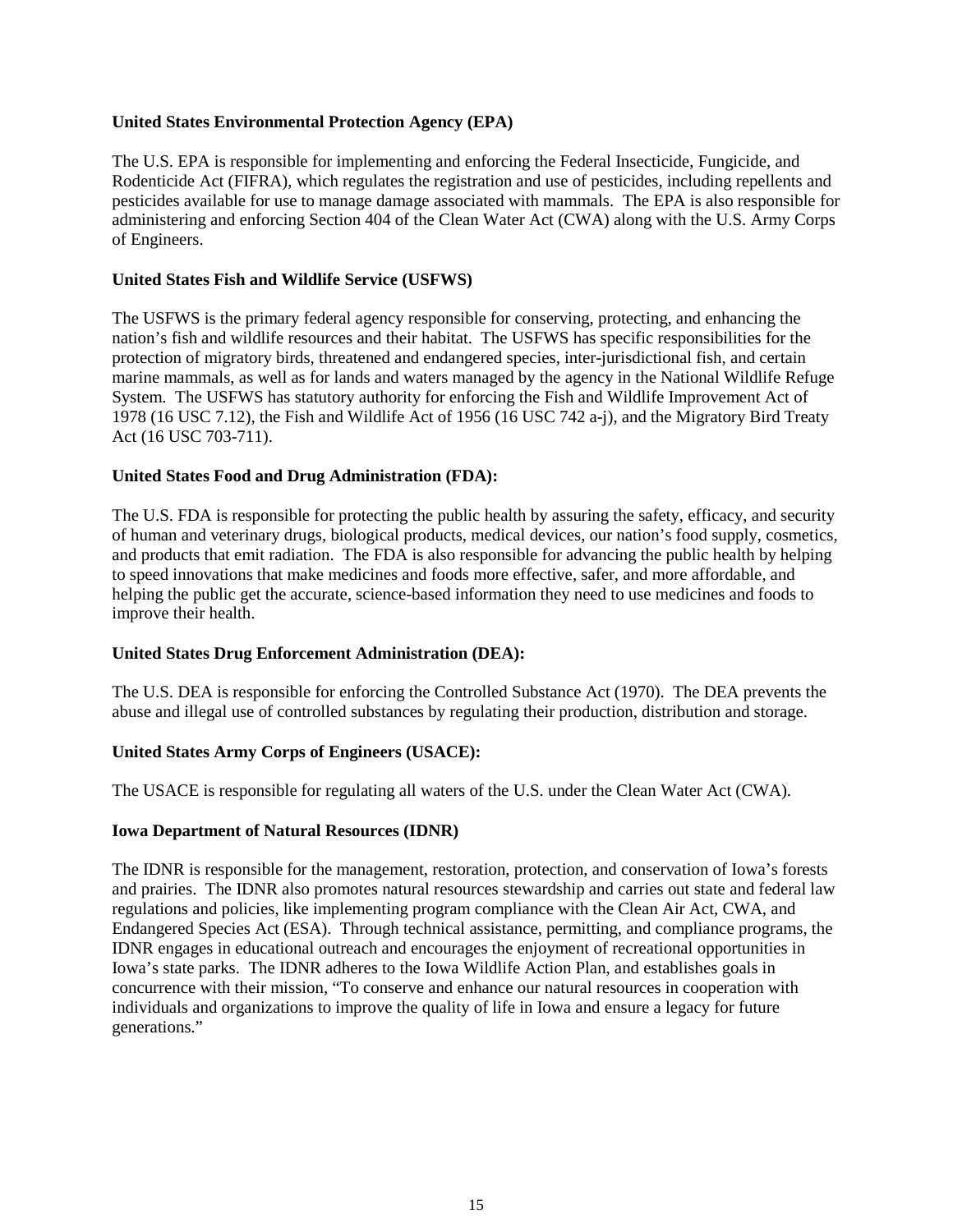#### **Iowa Department of Public Health (IDPH)**

The IDPH is a partnership of local public health, non-profit organizations, health care providers, policymakers, businesses, and other similar organizations cooperating together to protect and promote the health of Iowans. The IDPH strives to improve the quality of life for the people of Iowa and assures access to quality population-based health services related to preventing epidemics and the spread of disease, preventing injuries and violence, promote healthy living, and protect against environmental hazards. The role of the IDPH also includes strengthening the health infrastructure of the state and facilitates communication of health-related issues to public entities and the people of Iowa.

### **Iowa Department of Agriculture and Land Stewardship (IDALS)**

The IDALS provides leadership for all aspects of agriculture, consumer protection, and responsible use of natural resources in Iowa. The IDALS oversees the Division of Soil Conservation, Consumer Protection and Industry Services Division, Food Safety and Animal Health Division, the state Climatologist, Entomologist, and Veterinarian, and incudes programs regulated within the scope of Iowa law, generate agricultural statistics and provide oversight of the Horse and Dog Breeding Program. The Land Stewardship aspect of the Department is focused on ensuring high quality of life that previous generations have experienced in the state.

## **1.7 RELATIONSHIP OF THIS EA TO OTHER ENVIRONMENTAL DOCUMENTS**

**Environmental Assessment – Reducing Mammal Damage in Iowa:** WS-Iowa developed an EA that analyzed the environmental effects of WS' involvement in MDM in Iowa (USDA 2006). That EA identified the issues associated with managing mammal damage and analyzed alternative approaches to meet the specific need identified in the EA while addressing the identified issues. Since activities conducted under the previous EA will be re-evaluated under this EA to address the updated need for action and the associated affected environment, the previous EA will be superseded by this analysis and the outcome of the Decision issued based on the analyses in this EA.

### **Environmental Impact Statement – Feral Swine Damage Management: A National Approach:**

APHIS and cooperating agencies previously prepared an EIS that addressed feral swine damage management in the United States, American Samoa, Mariana Islands, United States Virgin Islands, Guam, and Puerto Rico (USDA 2015). The Record of Decision selected the preferred alternative in the EIS to implement a nationally coordinated program that integrates methods to address feral swine damage. In accordance with the Record of Decision, WS developed this EA to be consistent with the EIS and the Record of Decision.

### **Proposal to Permit Take as provided under the Final Programmatic Environmental Impact Statement for the Eagle Rule Revision:**

Developed by the USFWS, this EIS evaluated the issues and alternatives associated with the promulgation of new regulations to authorize the "*take*" of bald eagles and golden eagles as defined under the Bald and Golden Eagle Protection Act. The preferred alternative in the EIS evaluated the management on an eagle management unit level (similar to the migratory bird flyways) to establish limits on the amount of eagle take that the USFWS could authorize in order to maintain stable or increasing populations. This alternative further establishes a maximum duration for permits of 30 years with evaluations in five year increments (USFWS 2016*a*). A Record of Decision was made for the preferred alternative in the EIS. The selected alternative revised the permit regulations for the "*take*" of eagles (see 50 CFR 22.26 as amended) and a provision to authorize the removal of eagle nests (see 50 CFR 22.27 as amended). The USFWS published a Final Rule on December 16, 2016 (81 FR 91551-91553).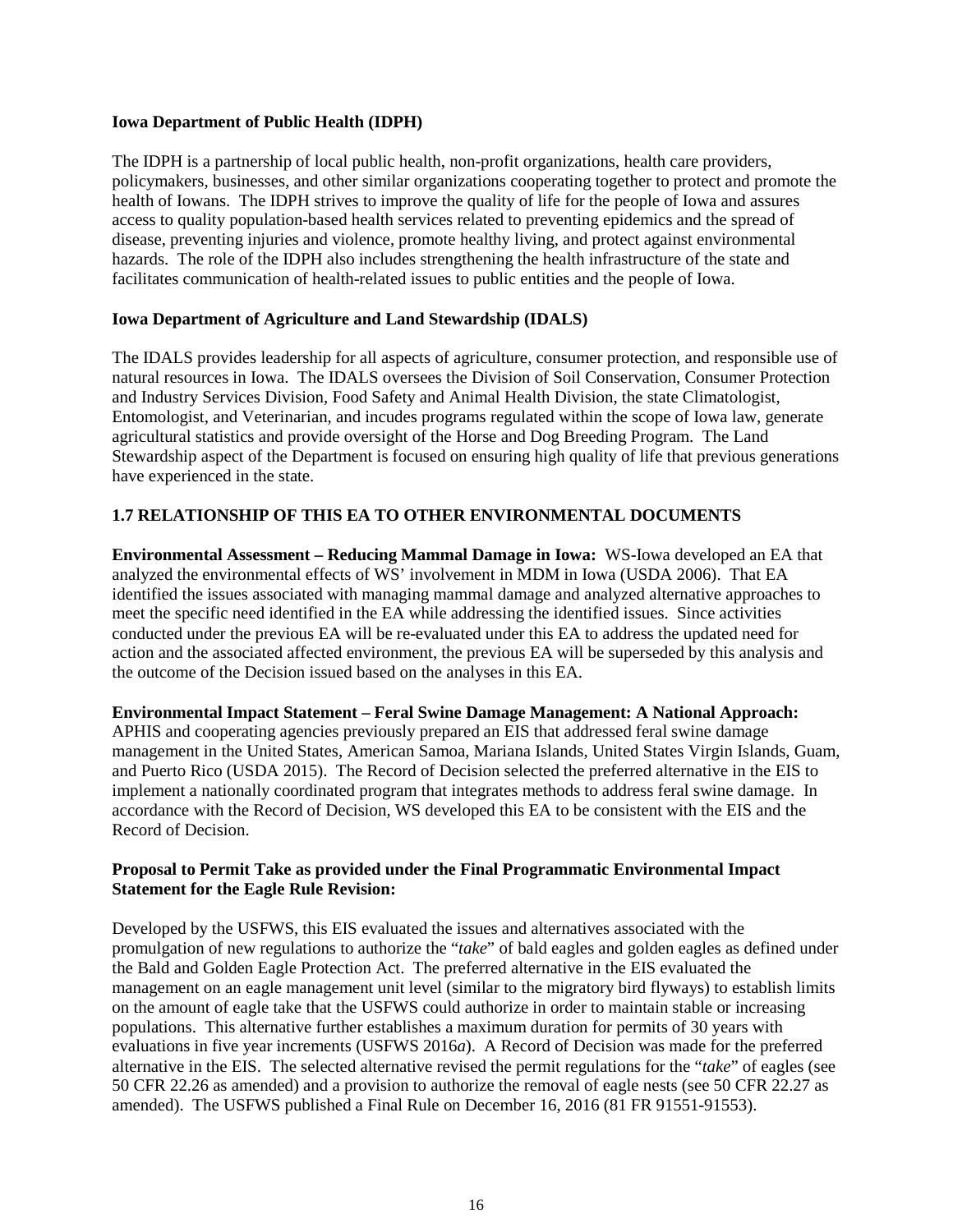# **1.8 SUMMARY OF PUBLIC INVOLVEMENT**

Issues related to mammal damage management were initially developed by WS and stakeholder feedback/consultations. Issues were defined and preliminary alternatives were identified through the scoping process. As part of this process, and as required by the CEQ and APHIS' NEPA implementing regulations, this document is being noticed to the public through legal notices published in local print media, through direct mailings to parties that have requested to be notified or have been identified to have an interest in the reduction of threats and damage associated with mammals, and by posting the EA on the APHIS website at http://www.aphis.usda.gov/wildlifedamage/nepa.

WS will provide for a minimum of a 30-day comment period for the public and interested parties to provide new issues, concerns, and/or alternatives. Through the public involvement process, WS will clearly communicate to the public and interested parties the analyses of potential environmental impacts on the quality of the human environment. New issues or alternatives raised after publication of public notices would be fully considered to determine whether the EA should be revisited and, if appropriate, revised prior to issuance of a final Decision or publication of a notice of intent to prepare an EIS.

# **1.9 RATIONALE FOR PREPARING AN** *EA* **RATHER THAN AN** *EIS*

WS has the discretion to determine the geographic scope of their analyses under the NEPA. The intent in developing this EA is to determine if the proposed action would potentially have significant individual and/or cumulative impacts on the quality of the human environment that would warrant the preparation of an EIS or a finding of no significant impact (FONSI). In terms of considering cumulative effects, one EA analyzing impacts for the entire state will provide a more comprehensive and less redundant analysis than multiple EAs covering smaller areas. As most mammals are regulated by the IDNR, the best available data for analysis is often based on statewide population dynamics. For example, an EA on the county level may not have sufficient data for that area and would have to rely on statewide analysis anyway. If a determination is made through this EA that the proposed action or the other alternatives might have a significant impact on the quality of the human environment, then an EIS would be prepared.

# **Environmental Status Quo**

As defined by the NEPA implementing regulations, the "*human environment shall be interpreted comprehensively to include the natural and physical environment and the relationship of people with that environment*" (40 CFR 1508.14). Therefore, when a federal action agency analyzes its potential impacts on the "*human environment*," it is reasonable for that agency to compare not only the effects of the federal action, but also the potential impacts that occur or could occur in the absence of the federal action by a non-federal entity. This concept is applicable to situations involving federal assistance to reduce damage associated with wildlife species.

Most non-native invasive species are not protected under state or federal law. Most resident wildlife species are managed under state authority or law without any federal oversight or protection. In some states, with the possible exception of restrictions on methods (*e*.*g*., firearms restrictions, pesticide regulations), unprotected wildlife species and certain resident wildlife species are managed with little or no restrictions allowing them to be killed or taken by anyone at any time when they are committing damage. The IDNR has the authority to manage and authorize the taking of mammals for damage management purposes.

When a non-federal entity (e.g., agricultural producers, municipalities, counties, private companies, individuals) takes a mammal damage management action, the action is not subject to compliance with the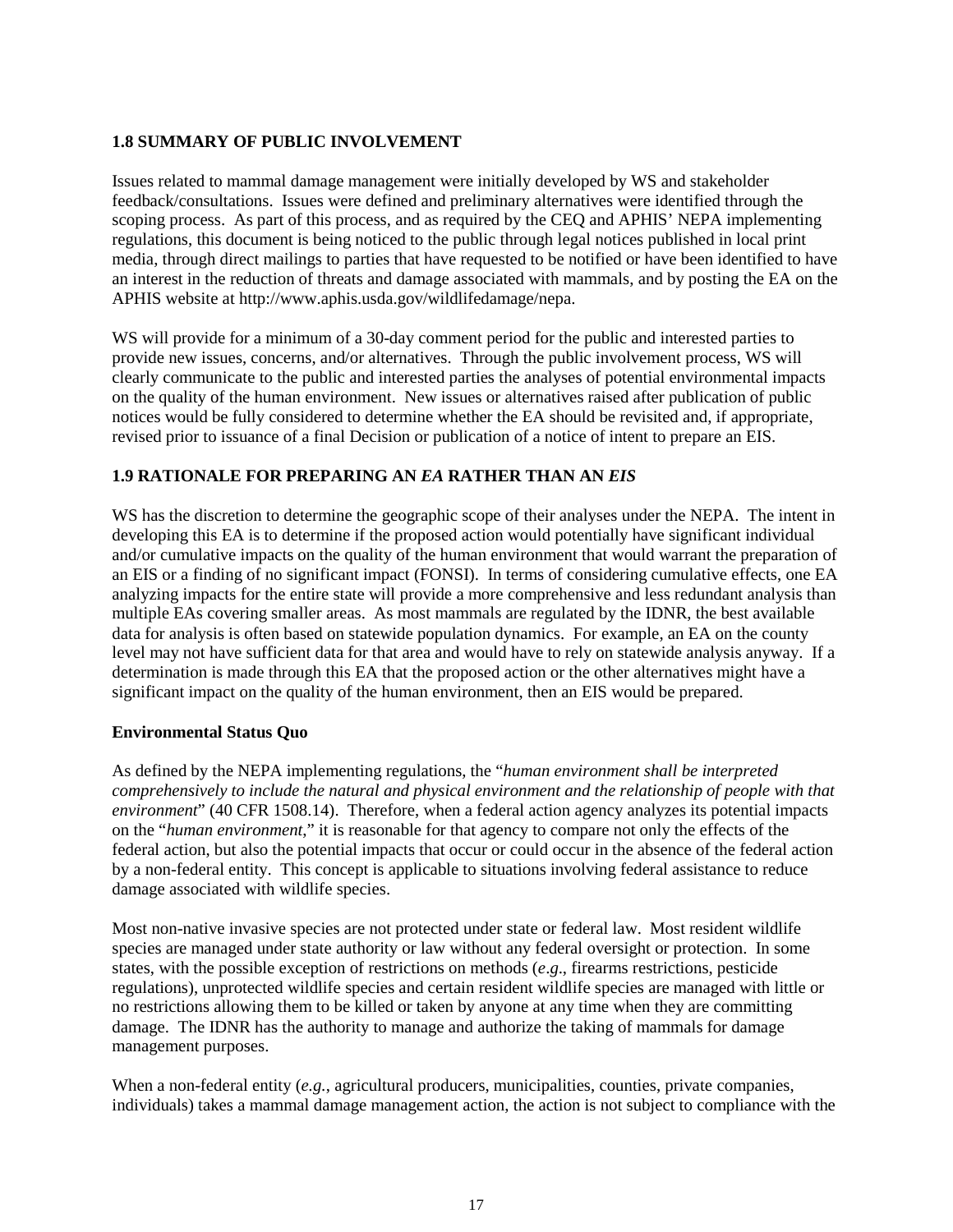NEPA due to the lack of federal involvement in the action. Under such circumstances, the environmental baseline or status quo must be viewed as an environment that includes those resources as they are managed or impacted by non-federal entities in the absence of the federal action being proposed. Therefore, in those situations in which a non-federal entity has decided that a management action directed towards mammals should occur and even the particular methods that would be used, WS' involvement in the action would not affect the environmental status quo. Given that non-federal entities can receive authorization to use lethal MDM methods from the IDNR (depending on the species state classification), and since most methods for resolving damage are available to both WS and to non-federal entities, WS' decision-making ability is restricted to one of three alternatives: 1) WS can either take the action using the specific methods discussed in this EA upon request; 2) WS can provide non-lethal assistance only; 3) or WS can take no action, at which point the non-federal entity could take action anyway, either without a permit, during the hunting or trapping season, or through the issuance of a permit by the IDNR. Under those circumstances, WS would have virtually no ability to affect the environmental status quo because the action would likely occur in the absence of WS' direct involvement.

## **1.10 COMPLIANCE WITH LAWS AND STATUTES**

Several laws and regulations pertaining to wildlife damage management activities, including activities that could be conducted in the state are discussed below. Those laws and regulations relevant to mammal damage management activities are addressed below:

## **Bald and Golden Eagle Protection Act (16 USC 668-668c), as amended:**

Populations of bald eagles showed periods of steep declines in the lower United States during the early 1900s attributed to the loss of nesting habitat, hunting, poisoning, and pesticide contamination. To curtail declining trends in bald eagles, Congress passed the Bald Eagle Protection Act (16 USC 668) in 1940 prohibiting the take or possession of bald eagles or their parts. The Bald Eagle Protection Act was amended in 1962 to include the golden eagle and is now referred to as the Bald and Golden Eagle Protection Act. Certain populations of bald eagles were listed as "endangered" under the Endangered Species Preservation Act of 1966, which was extended when the modern ESA was passed in 1973. The "endangered" status was extended to all populations of bald eagles in the lower 48 states, except populations of bald eagles in Minnesota, Wisconsin, Michigan, Washington, and Oregon, which were listed as "threatened" in 1978. As recovery goals for bald eagle populations began to be reached in 1995, all populations of eagles in the lower 48 States were reclassified as "threatened". In 1999, the recovery goals for populations of eagles had been reached or exceeded and the eagle was proposed for removal from the ESA. The bald eagle was officially de-listed from the ESA on June 28, 2007 with the exception of the Sonora Desert bald eagle population. Although officially removed from the protection of the ESA across most of its range, the bald eagle is still afforded protection under the Bald and Golden Eagle Protection Act.

Under the Bald and Golden Eagle Protection Act (16 USC 668-668c), the take of bald eagles is prohibited without a permit from the USFWS. Under the Act, the definition of "take" includes actions that "*pursue, shoot, shoot at, poison, wound, kill, capture, trap, collect, destroy, molest, or disturb*" eagles. The regulations authorize the USFWS to issue permits for the take of bald eagles and golden eagles on a limited basis (see 81 FR 91551-91553, 50 CFR 22.26, 50 CFR 22.27). As necessary, WS would apply for the appropriate permits as required by the Bald and Golden Eagle Protection Act.

### **Endangered Species Act (ESA)**

The ESA recognizes that our natural heritage is of *"esthetic, ecological, educational, recreational, and scientific value to our Nation and its people*." The purpose of the Act is to protect and recover species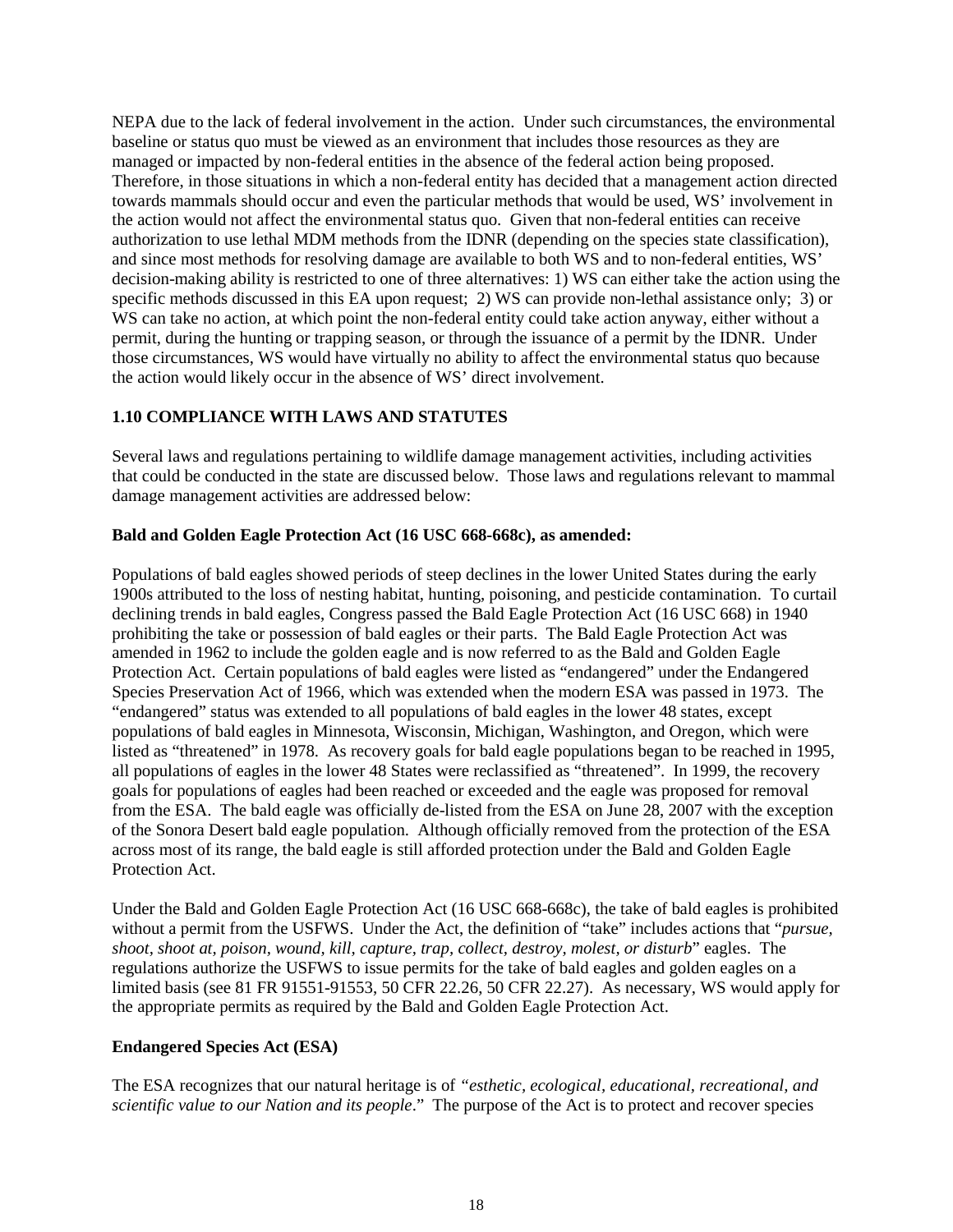that are in danger of becoming extinct. Under the ESA, species may be listed as endangered or threatened. Endangered is defined as a species that is in danger of becoming extinct throughout all or a significant portion of its range while threatened is defined as a species likely to become endangered in the foreseeable future. Under the ESA, *"all federal departments and agencies shall seek to conserve endangered and threatened species and shall utilize their authorities in furtherance of the purposes of the Act"* (Sec.2(c)). Additionally, the Act requires that, *"each Federal agency shall in consultation with and with the assistance of the Secretary, insure that any action authorized, funded or carried out by such an agency...is not likely to jeopardize the continued existence of any endangered or threatened species or result in the destruction or adverse modification of habitat of such species…...each agency will use the best scientific and commercial data available"* (Sec.7 (a) (2)). WS consults with the USFWS to ensure that the agencies actions, including the actions proposed in this EA, are not likely to jeopardize the existence of endangered or threatened species or their habitat.

### **National Historic Preservation Act (NHPA) of 1966, as amended**

The NHPA and its implementing regulations (36 CFR 800) require federal agencies to initiate the section 106 process if an agency determines that the agency's actions are undertakings as defined in Sec.  $800.16(y)$  and, if so, whether it is a type of activity that has the potential to cause effects on historic properties. If the undertaking is a type of activity that does not have the potential to cause effects on historic properties, assuming such historic properties were present, the agency official has no further obligations under section 106. None of the MDM methods described in this EA that might be used operationally by WS causes major ground disturbance, any physical destruction or damage to property, any alterations of property, wildlife habitat, or landscapes, nor involves the sale, lease, or transfer of ownership of any property. In general, such methods also do not have the potential to introduce visual, atmospheric, or audible elements to areas in which they are used that could result in effects on the character or use of historic properties. Therefore, the methods that would be used by WS under the alternatives are not generally the types of activities that would have the potential to affect historic properties. If an individual activity with the potential to affect historic resources is planned under an alternative selected as a result of a decision on this EA, the site-specific consultation as required by Section 106 of the NHPA would be conducted as necessary.

Noise-making methods, such as firearms, that are used at or in close proximity to historic or cultural sites for the purposes of hazing or removing wildlife have the potential for audible effects on the use and enjoyment of historic property. However, such methods would only be used at a historic site at the request of the owner or manager of the site to resolve a damage problem, which means such use would be to the benefit of the historic property. A built-in factor for this issue is that virtually all the methods involved would only have temporary effects on the audible nature of a site and can be ended at any time to restore the audible qualities of such sites to their original condition with no further adverse effects. Site-specific consultation as required by the Section 106 of the NHPA would be conducted as necessary in those types of situations.

### **Environmental Justice in Minority and Low Income Populations (Executive Order 12898)**

Executive Order 12898, promotes the fair treatment of people of all races, income levels, and cultures with respect to the development, implementation, and enforcement of environmental laws, regulations, and policies. Environmental justice is the pursuit of equal justice and protection under the law for all environmental statutes and regulations without discrimination based on race, ethnicity, or socioeconomic status. Executive Order 12898 requires federal agencies to make environmental justice part of their mission, and to identify and address disproportionately high and adverse human health and environmental effects of federal programs, policies, and activities on minority and low-income persons or populations. All activities are evaluated for their impact on the human environment and compliance with Executive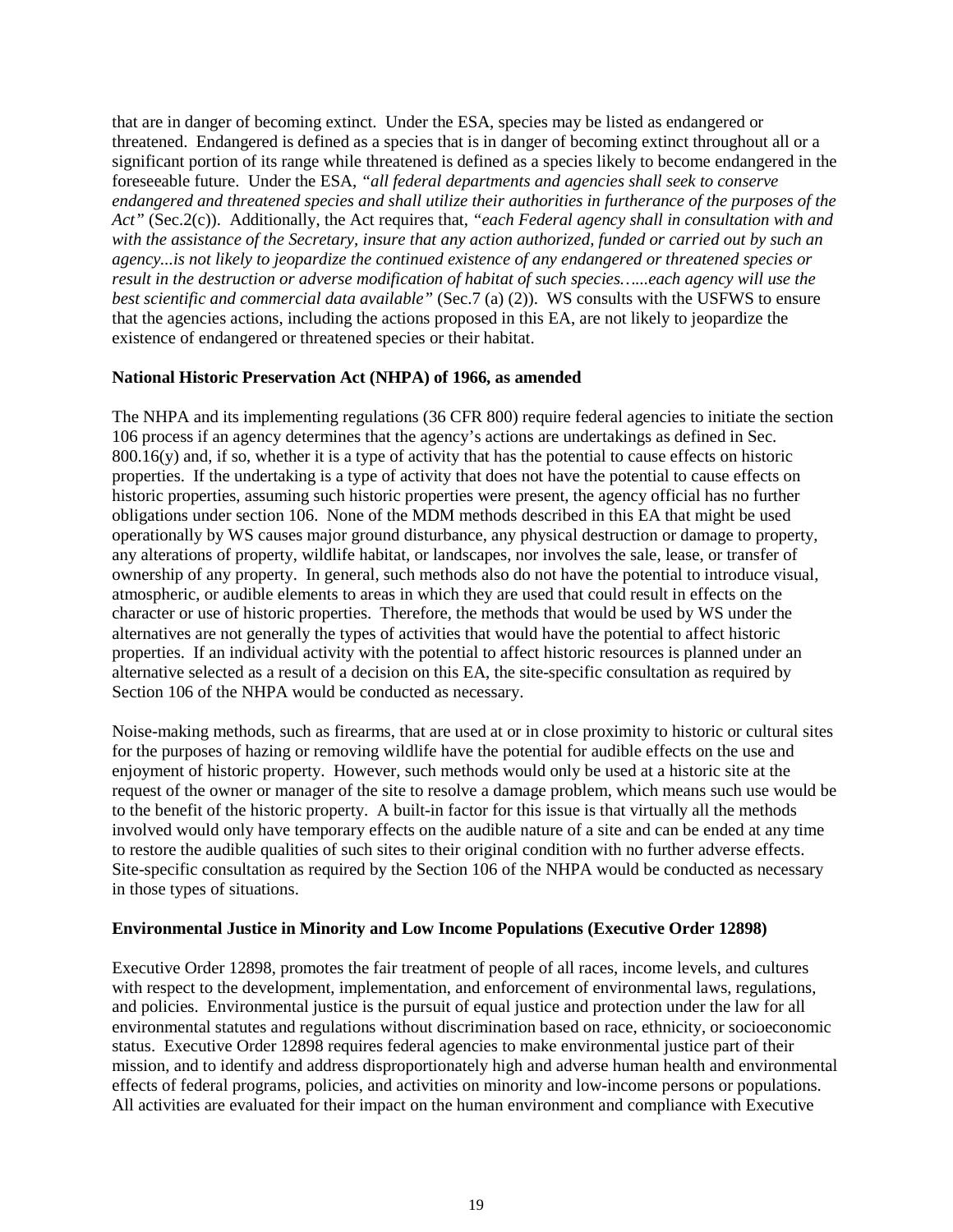Order 12898.

WS would use only legal, effective, and environmentally safe wildlife damage management methods, tools, and approaches. All chemicals that could be used by WS are regulated by the EPA, the IDALS, the DEA, MOUs with land managing agencies, and by WS' Directives. WS would properly dispose of any excess solid or hazardous waste. WS does not anticipate adverse or disproportionate environmental impacts from the proposed action or alternatives, to minority or low-income populations. In contrast, the alternatives may benefit minority or low-income populations by reducing threats to public health and safety and property damage.

### **Protection of Children from Environmental Health and Safety Risks (Executive Order 13045)**

Children may suffer disproportionately from environmental health and safety risks, including the development of their physical and mental status. WS makes it a high priority to identify and assess environmental health and safety risks that may disproportionately affect children. WS has considered the impacts that this proposal might have on children. The proposed activities would occur by using only legally available and approved methods where it would be highly unlikely that children would be adversely affected. For these reasons, WS concludes that it would not create an environmental health or safety risk to children from implementing the proposed action or the alternatives. Additionally, since the proposed mammal damage management program is directed at reducing human health and safety risks at locations where children are sometimes present, it is expected that health and safety risks to children posed by mammals would be reduced.

## **Invasive Species (Executive Order 13112)**

Executive Order 13112 directs federal agencies to use their programs and authorities to prevent the spread or to control populations of invasive species that cause economic or environmental harm or harm to human health. The Order states that each federal agency whose actions may affect the status of invasive species shall, to the extent practicable and permitted by law: 1) reduce invasion of exotic species and the associated damages, 2) monitor invasive species populations and provide for restoration of native species and habitats, 3) conduct research on invasive species and develop technologies to prevent introduction, and 4) provide for environmentally sound control and promote public education of invasive species.

### **The Native American Graves and Repatriation Act of 1990**

The Native American Graves Protection and Repatriation Act requires federal agencies to notify the Secretary of the Department that manages the federal lands upon the discovery of Native American cultural items on federal or tribal lands. Federal projects would discontinue work until a reasonable effort has been made to protect the items and the proper authority has been notified.

### **Occupational Safety and Health Act of 1970**

The Occupational Safety and Health Act of 1970 and its implementing regulations (29 CFR 1910) on sanitation standards states that, "*Every enclosed workplace shall be so constructed, equipped, and maintained, so far as reasonably practical, as to prevent the entrance or harborage of rodents, insects, and other vermin. A continuing and effective extermination program shall be instituted where their presence is detected*." This standard includes mammals that may cause safety and health concerns at workplaces.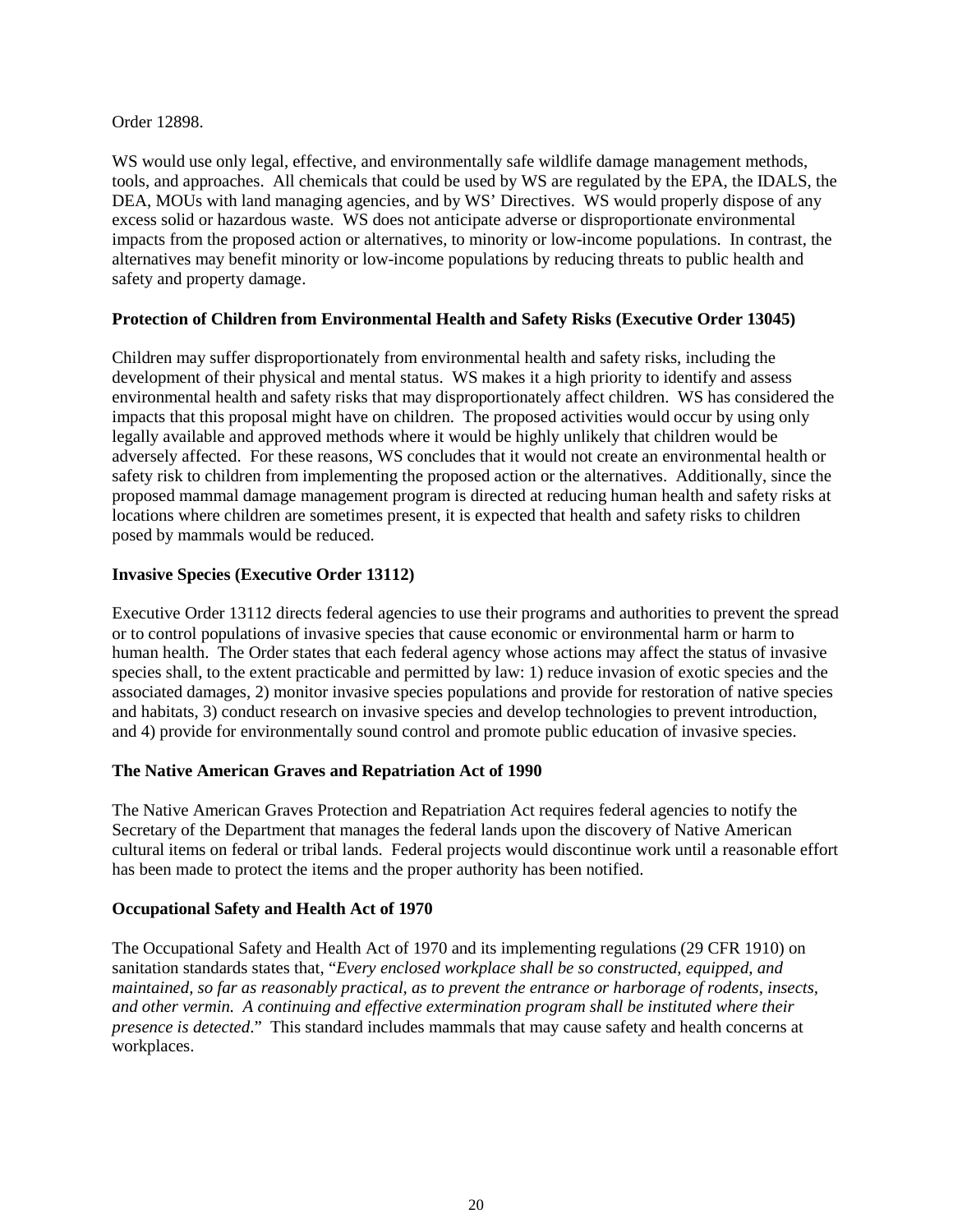#### **Federal Insecticide, Fungicide, and Rodenticide Act**

The FIFRA requires the registration, classification, and regulation of all pesticides used in the United States. The EPA is responsible for implementing and enforcing the FIFRA. All chemical methods that would be available for use by WS or could be recommended by WS under any of the alternatives would be registered with and regulated by the EPA and the IDALS, and would be used or recommended by WS in compliance with labeling procedures and requirements. There are several products registered for the control of mammals (fumigants, toxicants, repellents) in Iowa listed in Appendix B.

## **Federal Food, Drug, and Cosmetic Act (21 U.S.C. 360)**

This law places administration of pharmaceutical drugs, including those used in wildlife capture and handling, under the Food and Drug Administration.

#### **Controlled Substances Act of 1970 (21 U.S.C. 821 et seq.)**

This law requires an individual or agency to have a special registration number from the DEA to possess controlled substances, including those that are used in wildlife capture and handling.

#### **Animal Medicinal Drug Use Clarification Act of 1994**

The Animal Medicinal Drug Use Clarification Act and its implementing regulations (21 CFR 530) establish several requirements for the use of animal drugs, including those used to capture and handle wildlife in damage management programs. Those requirements are: (1) a valid "*veterinarian-clientpatient*" relationship, (2) well defined record keeping, (3) a withdrawal period for animals that have been administered drugs, and (4) identification of animals. A veterinarian, either on staff or on an advisory basis, would be involved in the oversight of the use of animal capture and handling drugs under any alternative where WS could use those immobilizing and euthanasia drugs. Veterinary authorities in each state have the discretion under this law to establish withdrawal times (*i*.*e*., a period of time after a drug is administered that must lapse before an animal may be used for food) for specific drugs. Animals that might be consumed by a human within the withdrawal period must be identified. WS would establish procedures for administering drugs used in wildlife capture and handling that would be approved by state veterinary authorities in order to comply with this law.

#### **Clean Water Act (Section 404)**

Section 404 (33 U.S.C. 1344) of the Clean Water Act prohibits the discharge of dredged or fill material into waters of the United States without a permit from the United States Army Corps of Engineers (USACE) unless the specific activity is exempted in 33 CFR 323 or covered by a nationwide permit in 33 CFR 330. The breaching of most beaver dams is covered by these regulations (33 CFR 323, 33 CFR 330).

#### **Food Security Act**

The Wetland Conservation provision (Swampbuster) of the 1985 (16 USC 3801-3862), 1990 (as amended by PL 101-624), and 1996 (as amended by PL 104-127) farm bills require all agricultural producers to protect wetlands on the farms they own. Wetlands converted to farmland prior to December 23, 1985 are not subject to wetland compliance provisions even if wetland conditions return as a result of lack of maintenance or management. If prior converted cropland is not planted to an agricultural commodity (crops, native and improved pastures, rangeland, tree farms, and livestock production) for more than 5 consecutive years and wetland characteristics return, the cropland is considered abandoned and then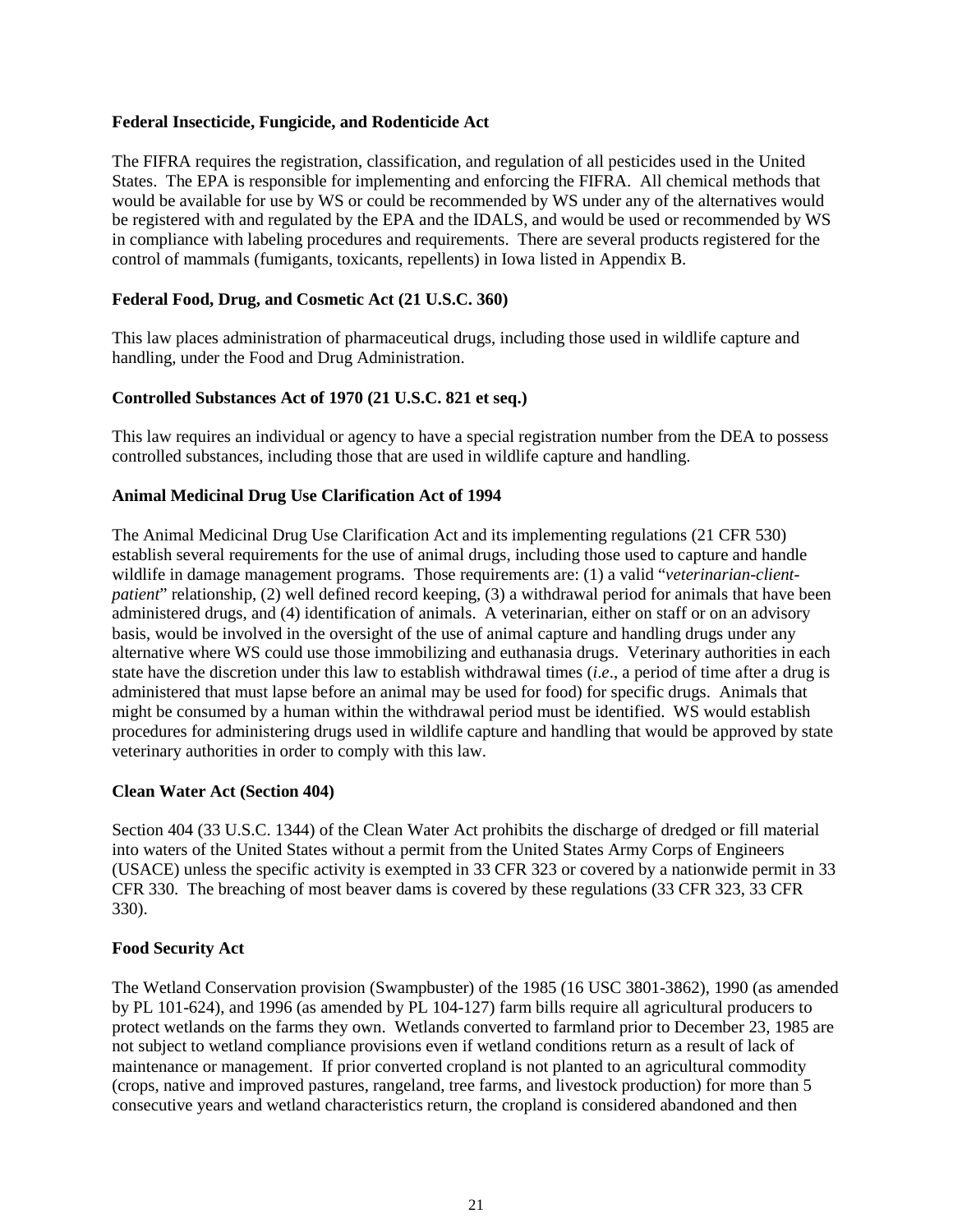becomes a wetland subject to regulations under Swampbuster and Section 404 of the Clean Water Act. The Natural Resource Conservation Service is responsible for certifying wetland determinations according to this Act.

## **Iowa Wildlife Laws**

Several state laws and regulations pertain to WS wildlife damage management actions (Appendix E). WS complies with these laws and regulations, and consults/cooperates with the IDNR and other agencies to ensure compliance.

## **Iowa Pesticide Laws**

The pesticide policies in Iowa are governed by the IDALS Pesticide Bureau. The Bureau administers the Pesticide Act of Iowa (C66, 71, 73, 75, 77, 79, 81, §206.1), which establishes requirements for licenses and provides the authority for enforcement and inspections. The Bureau also consists of the Pesticide Advisory Committee, which assists the secretary in obtaining scientific data and coordinating regulation, enforcement, research, and education for agricultural chemical functions, of the state (21-48.1(206) Function).

# **CHAPTER 2: DEVELOPMENT OF ALTERNATIVES**

Chapter 2 contains a discussion of the issues that have driven the development of SOPs and alternatives to address mammal damage. This chapter also contains a description of the Integrated Wildlife Damage Management (IWDM) strategies that are typically used to manage wildlife damage, including a description of WS' operational, technical, and research assistance and the decision model used to resolve wildlife complaints. The issues, management strategies, and SOPs collectively formulated the alternatives.

# **2.1 ISSUES ADDRESSED IN THE ANALYSIS OF THE ALTERNATIVES**

Issues are concerns of the public and/or professional community raised regarding potential adverse effects that might occur from a proposed action. Such issues must be considered in the NEPA decision-making process. Issues related to managing damage and other issues associated with mammals in Iowa were developed by WS through discussions with partnering agencies, cooperators, and stakeholders.

The issues as they relate to the possible implementation of the alternatives, including the proposed action, are discussed in detail in Chapter 3. The issues analyzed in detail are the following:

# **Issue 1 - Effects of Damage Management Activities on Target Mammal Populations**

A common issue when addressing damage caused by wildlife are the potential impacts of management actions on the populations of target species. Methods used to resolve damage or threats to human safety can involve altering the behavior of target species and may require the use of lethal methods when appropriate. Non-lethal methods can disperse or otherwise make an area unattractive to target species causing damage, which reduces the presence of those species at the site and potentially the immediate area around the site where non-lethal methods are employed. Lethal methods would be employed to remove a mammal or those mammals responsible for causing damage or posing threats to human safety. The use of lethal methods would therefore result in local population reductions in the area where damage or threats were occurring. The number of target species removed from the population using lethal methods under the alternatives would be dependent on the number of requests for assistance received, the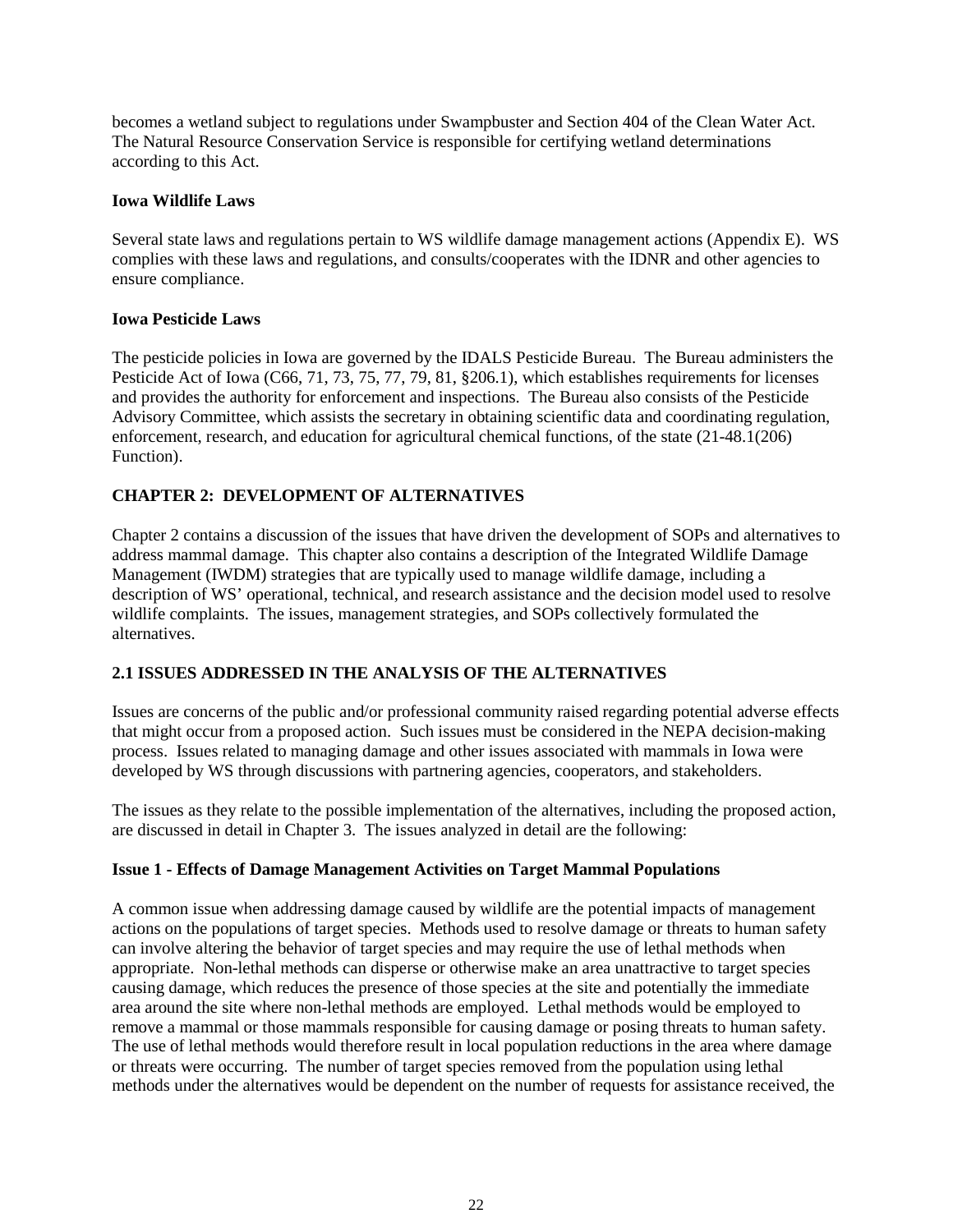number of individuals involved with the associated damage or threat, and the efficacy of methods employed.

The analysis for magnitude of impact on populations from the use of lethal methods would be based on a measure of the number of animals killed in relation to their abundance and/or status (e.g. nuisance species, game species, etc.). Magnitude may be determined either quantitatively or qualitatively. Quantitative determinations are based on population estimates, allowable harvest levels, and actual harvest data. Qualitative determinations are based on population trends and harvest data when available. Generally, WS only conducts damage management on species whose population densities are high and usually only after they have caused damage. WS' removal is monitored by comparing numbers of animals killed with overall populations or trends in populations to assure the magnitude of take is maintained below the level that would cause adverse impacts to the viability of native species populations. All lethal removal of mammals by WS would occur at the requests of a cooperator seeking assistance and only after authorization has been provided by the IDNR for the lethal take, when required.

In addition, many of the mammal species addressed in this EA can be harvested during annual hunting and/or trapping seasons and can be addressed using available methods by other entities when those species cause damage or pose threats of damage when permitted by the IDNR. Therefore, any mammal damage management activities conducted by WS under the alternatives addressed would be occurring along with other natural process and human-induced events such as natural mortality, human-induced mortality from private damage management activities, mortality from regulated harvest, and humaninduced alterations of wildlife habitat.

## **Issue 2 - Effects of Damage Management Methods on Non-target Wildlife Species Populations, Including T&E Species**

The issue of non-target species effects, including effects on T&E species, arises from the use of non-lethal and lethal methods identified in the alternatives. The use of non-lethal and lethal methods has the potential to inadvertently disperse, capture, or kill non-target wildlife. Concerns have also been raised about the potential for adverse effects to occur to non-target wildlife from the use of chemical methods. Chemical methods being considered for use to manage damage and threats associated with mammals are further discussed in Appendix B.

The ESA makes it illegal for any person to '*take*' any listed endangered or threatened species or their critical habitat. The ESA defines take as, "to harass, harm, pursue, hunt, shoot, wound, kill, trap, capture, or collect, or to attempt to engage in any such conduct" (16 USC 1531-1544). Critical habitat is a specific geographic area or areas that are essential for the conservation of a threatened or endangered species. The ESA requires that federal agencies conduct their activities in a way to conserve T&E species. It also requires that federal agencies consult with the USFWS prior to undertaking any action that may take listed T&E species or their critical habitat pursuant to Section 7(a)(2) of the ESA. There may also be concerns that WS' activities could result in the disturbance of eagles that may be near or within the vicinity of WS' activities. Under 50 CFR 22.3, the term "disturb", as it relates to take under the Bald and Golden Eagle Act, has been defined as "to agitate or bother a bald and golden eagles to a degree that causes, or is likely to cause, based on the best scientific information available, 1) injury to an eagle, 2) a decrease in its productivity, by substantially interfering with normal breeding, feeding, or sheltering behavior, or 3) nest abandonment, by substantially interfering with normal breeding, feeding, or sheltering behavior." The environmental consequences evaluation conducted in Chapter 3 of this EA will discusses the potential for WS' activities to disturb eagles as defined by the Act.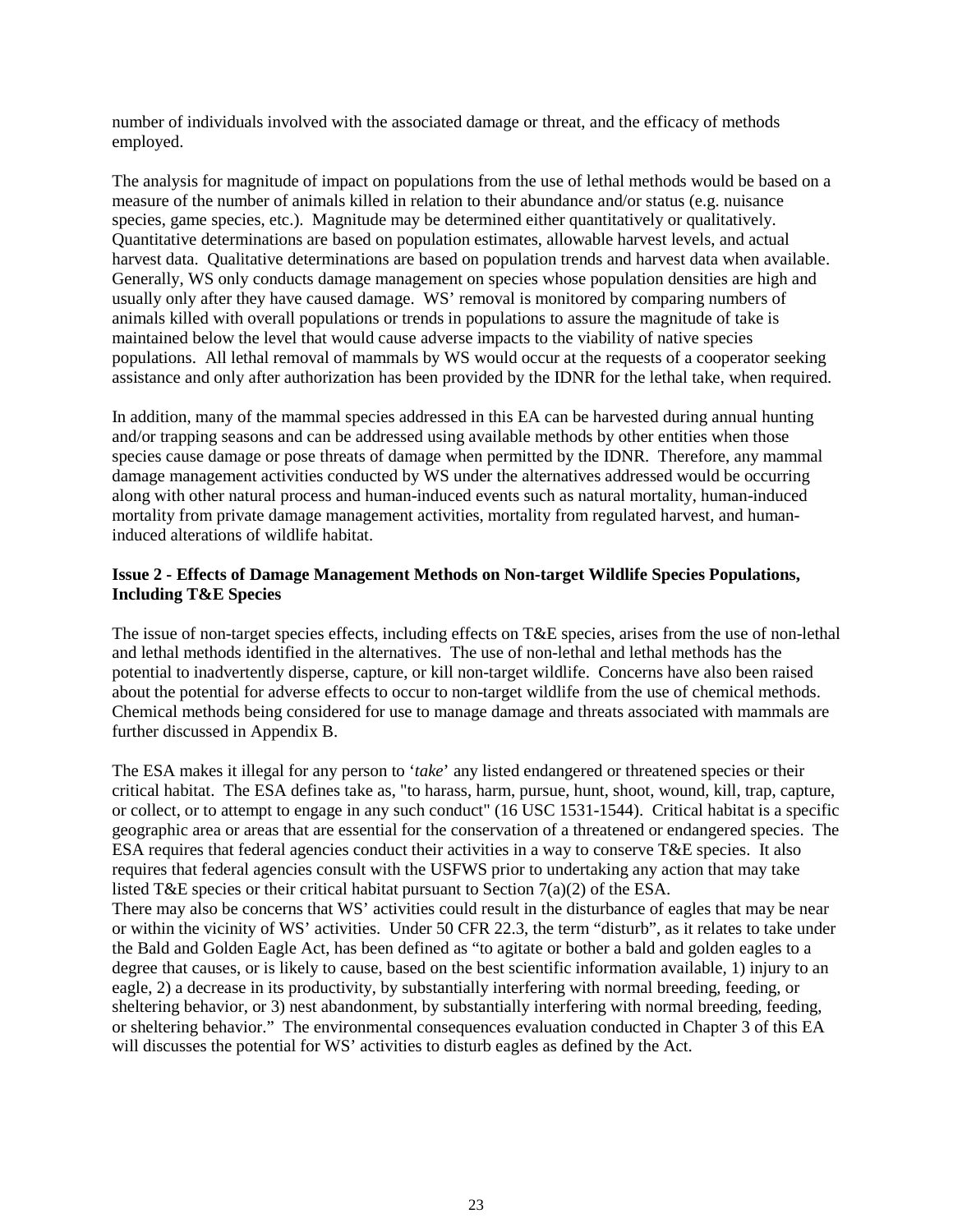## **Issue 3 - Effects of Damage Management Methods on Human Health and Safety**

An additional issue often raised is the potential risks to human safety associated with employing methods to manage damage caused by target species. Both chemical and non-chemical methods have the potential to have adverse effects on human health and safety. WS' employees use and recommend only those methods that are legally available, selective for target species, and are effective at resolving the damage associated with wildlife. Still, some concerns exist regarding the safety of WS' methods despite their legality. As a result, WS will analyze the potential for proposed methods that pose a risk to members of the public or employees of WS. In addition to the potential risks to the public associated with WS' methods, risks to WS employees are also an issue. WS' employees are potentially exposed to damage management methods as well as subject to workplace accidents. Selection of methods, as part of an integrated approach, includes consideration for public and employee safety.

## *Safety of Chemical Methods Employed*

The issue of using chemical methods as part of managing damage associated with wildlife relates to the potential for human exposure, either through direct contact with the chemical, or indirect exposure to the chemical or from wildlife that have been exposed. Under the alternatives identified, the use of chemical methods would include immobilizing drugs, euthanasia drugs, reproductive inhibitors, fumigants, toxicants, and repellents. These methods are further discussed in Appendix B.

The issue of the potential for drugs used in animal capture, handling, and euthanasia to cause adverse health effects in humans that hunt and consume the species involved has been raised. This issue is expected to only be of concern for wildlife that are hunted and sometimes consumed by people as food. Chemicals proposed for use under the relevant alternatives are regulated by the EPA, state laws, the DEA, the FDA, and WS' Directives.

### *Safety of Non-Chemical Methods Employed*

Non-chemical methods employed to reduce damage and threats to safety caused by mammals, if misused, could potentially be hazardous to human safety. Non-chemical methods may include but are not limited to firearms, live-traps, exclusion, body-gripping traps, pyrotechnics, and other scaring devices. A complete list of non-chemical methods available to alleviate damage associated with mammals is provided in Appendix B of this EA. The cooperator requesting assistance would be made aware through a MOU, CSA, WID, or a similar document that those devices agreed upon could potentially be used on property owned or managed by the cooperator, thereby making the cooperator aware of the use of those methods on property they own or manage to identify any risks to human safety associated with the use of those methods.

### **Issue 4 - Humaneness and Animal Welfare Concerns of Methods**

Humaneness, in part, is a person's perception of harm or pain inflicted on an animal; therefore people may perceive the humaneness of an action differently. The issue of humaneness and animal welfare, as it relates to the killing or capturing of wildlife, is an important but very complex concept that can be interpreted in a variety of ways. Schmidt (1989) indicated that vertebrate damage management for societal benefits could be compatible with animal welfare concerns, if *"…the reduction of pain, suffering, and unnecessary death is incorporated in the decision making process."*

According to the American Veterinary Medical Association (AVMA), suffering is described as a *"…highly unpleasant emotional response usually associated with pain and distress*" (AVMA 1987)*.*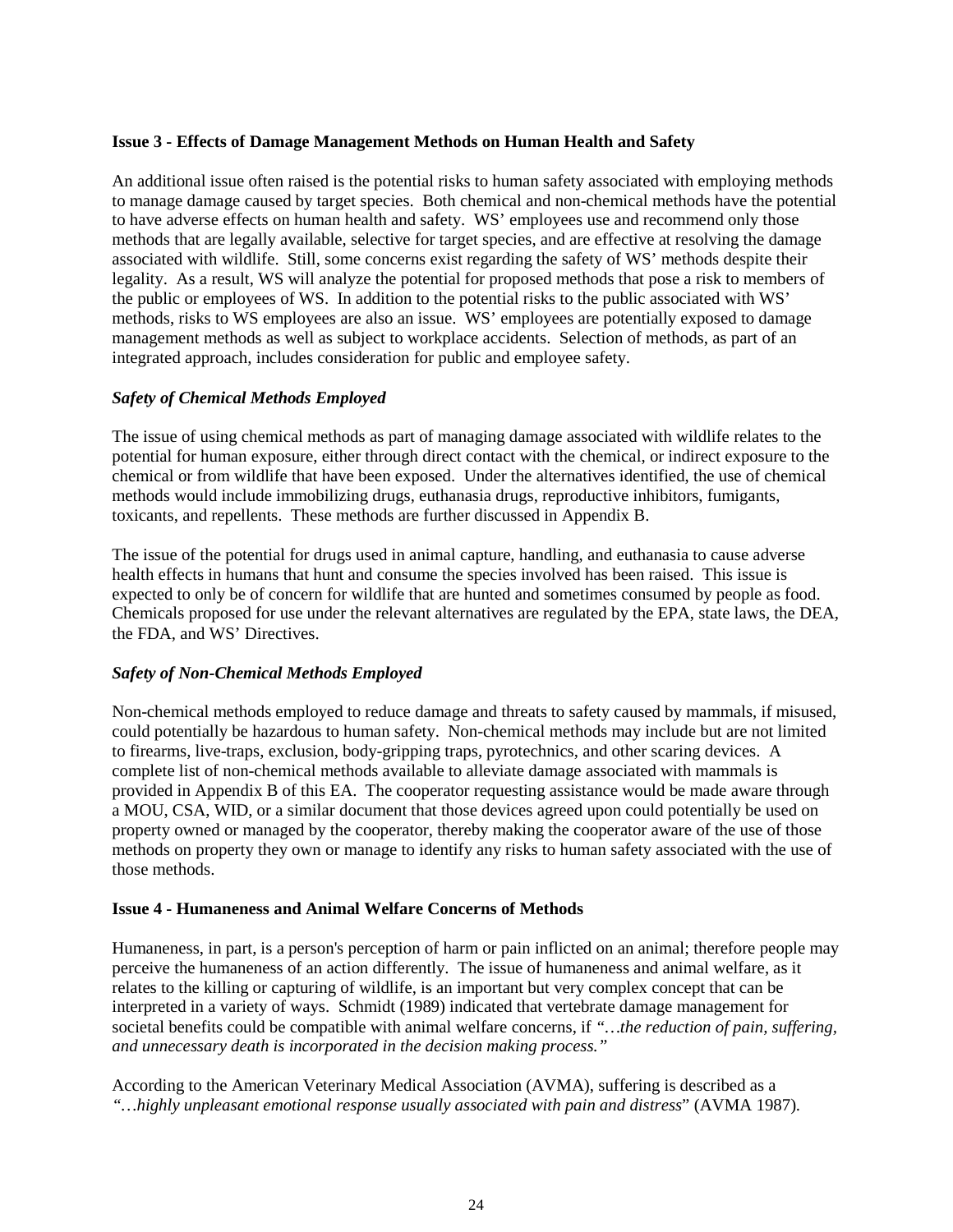However, suffering *"…can occur without pain…*,*"* and *"…pain can occur without suffering…"* Because suffering carries with it the implication of a time frame, a case could be made for *"…little or no suffering where death comes immediately…"* (California Department of Fish and Game 1991). Pain and physical restraint can cause stress in animals and the inability of animals to effectively deal with those stressors can lead to distress. Suffering occurs when action is not taken to alleviate conditions that cause pain or distress in animals.

Defining pain as a component in humaneness appears to be a greater challenge than that of suffering. Pain obviously occurs in animals, but assessing pain experienced by animals can be challenging (AVMA 2013, California Department of Fish and Game 1991). The AVMA defines pain as being, "*that sensation (perception) that results from nerve impulses reaching the cerebral cortex via ascending neural pathways*" (AVMA 2013). The key component of this definition is the perception of pain. The AVMA (2013) notes that "pain" should not be used for stimuli, receptors, reflexes, or pathways because these factors may be active without pain perception. For pain to be experienced, the cerebral cortex and subcortical structures must be functional. If the cerebral cortex is nonfunctional because of hypoxia, depression by drugs, electric shock, or concussion, pain is not experienced.

Stress has been defined as the effect of physical, physiologic, or emotional factors (stressors) that induce an alteration in an animal's base or adaptive state. Responses to stimuli vary among animals based on the animals' experiences, age, species, and current condition. Not all forms of stress result in adverse consequences for the animal and some forms of stress serve a positive, adaptive function for the animal. Eustress describes the response of animals to harmless stimuli, which initiate responses that are beneficial to the animal. Neutral stress is the term for response to stimuli that have neither harmful nor beneficial effects to the animal. Distress results when an animal's response to stimuli interferes with its well-being and comfort (AVMA 2013).

Analysis of this issue must consider not only the welfare of the animals captured, but also the welfare of humans, livestock, and some T&E species if damage management methods are not used. For example, some individuals may perceive techniques used to remove a predator that is killing or injuring pets or livestock as inhumane, while others may believe it is equally or more inhumane to permit pets and livestock that depend upon humans for protection to be injured or killed by predators.

# **2.2 DAMAGE MANAGEMENT STRATEGIES AVAILABLE FOR ALTERNATIVES**

### **Integrated Wildlife Damage Management (IWDM)**

The most effective approach to resolving wildlife damage is to integrate the use of several methods simultaneously or sequentially. The philosophy behind IWDM is to implement the best combination of effective management methods in the most cost-effective manner, while minimizing the potentially harmful effects on humans, target and non-target species, and the environment. IWDM may incorporate cultural practices (e.g., animal husbandry), habitat modification (e.g., exclusion), animal behavior modification (e.g., scaring), removal of individual offending animals, local population reduction, elimination of invasive species (e.g., feral swine) or any combination of these, depending on the circumstances of the specific damage problem.

# **The IWDM Strategies Employed by WS:**

### **Direct Damage Management Assistance (Direct Control)**

Direct damage management assistance includes damage management activities that are directly conducted or supervised by WS personnel. Direct control may be initiated when the problem cannot effectively be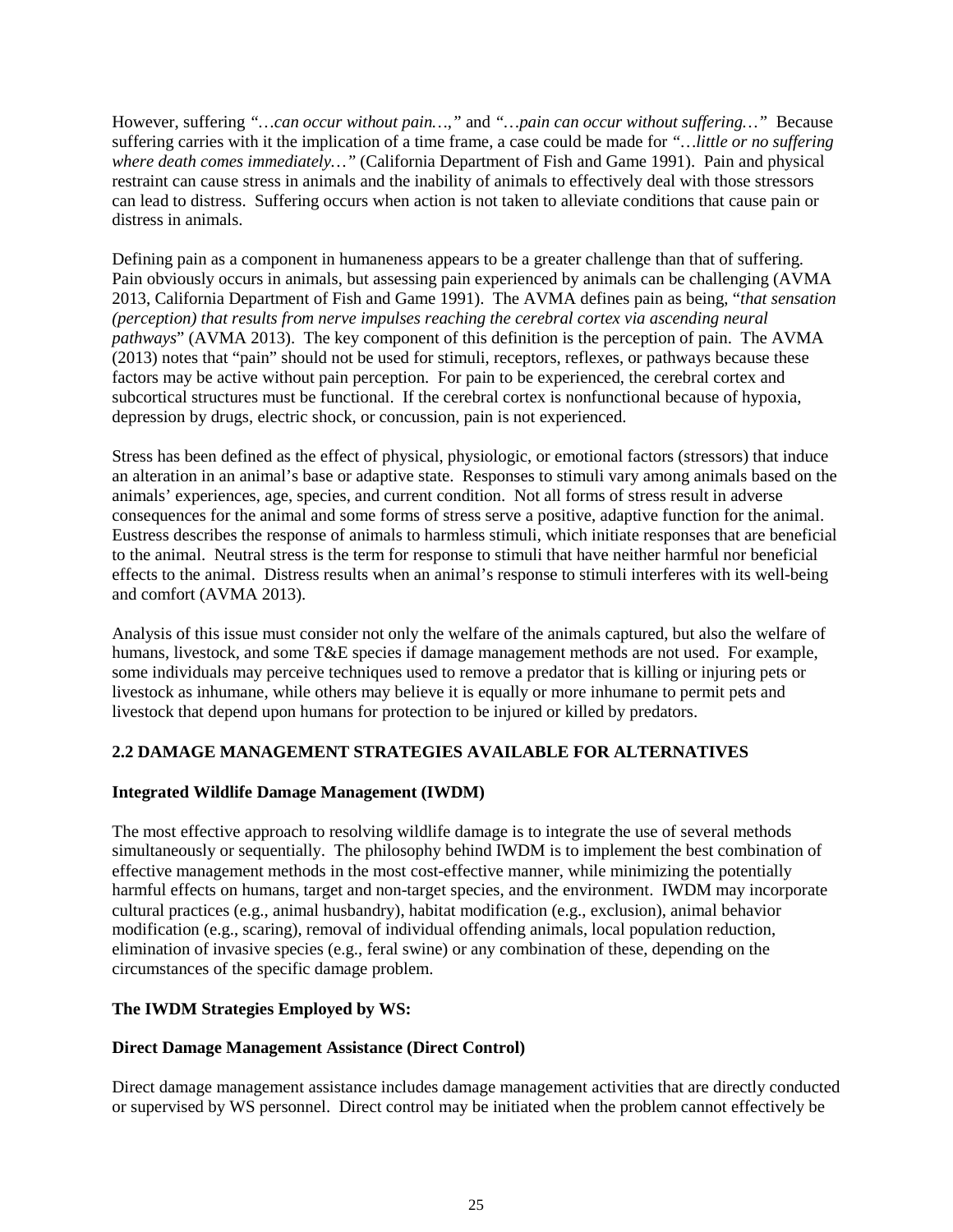resolved through technical assistance alone and when a WID or other comparable instruments provide for direct damage management by WS. The initial investigation defines the nature, history, and extent of the problem, species responsible for the damage, and methods available to resolve the problem. The professional skills of WS personnel are often required to effectively resolve problems, especially if restricted-use pesticides are necessary or if the problems are complex.

#### **Technical Assistance Recommendations**

"Technical assistance" as used herein is information, demonstrations, and advice on available and appropriate wildlife damage management methods and approaches. The actual implementation of damage management actions is the responsibility of the requester. In some cases, WS provides supplies or materials that are of limited availability for use by non-WS entities. Technical assistance may be provided through a personal or telephone consultation, or during an on-site visit with the requester. Generally, several management strategies are described to the requester for short and long-term solutions to damage problems. These strategies are based on the level of risk, need, and the practicality of their application. In some instances, wildlife-related information provided to the requestor by WS results in tolerance/acceptance of the situation. In other instances, management options are discussed and recommended.

Under APHIS NEPA implementing regulations and specific guidance for the WS program, WS technical assistance is categorically excluded from the need to prepare an EA or EIS. However, it is discussed in this EA because it is an important component of the IWDM approach to resolving mammal damage problems.

## **Educational Efforts**

Education is an important element of WS program activities because wildlife damage management is about finding compromise and coexistence between the needs of people and needs of wildlife. This is extremely challenging as nature has no static balance, but rather is in continual flux. WS routinely disseminates recommendations and information to individuals sustaining damage. Additionally WS provides lectures, courses, and demonstrations to producers, homeowners, state and county agents, colleges and universities, and other interested groups related to wildlife damage management and disease issues. WS frequently cooperates with other agencies in education and public information efforts including cooperative presentations or publications. Technical papers are presented at professional meetings and conferences so that WS personnel, other wildlife professionals, and the public are periodically updated on recent developments in damage management technology, programs, laws and regulations, and agency policies.

### **Research and Development**

The National Wildlife Research Center (NWRC) functions as the research arm of WS by providing scientific information and development of methods for wildlife damage management that are effective and environmentally responsible. NWRC scientists work closely with wildlife managers, researchers, field specialists, and others to develop and evaluate wildlife damage management techniques. NWRC scientists have authored hundreds of scientific publications and reports, and are respected world-wide for their expertise in wildlife damage management.

### **Wildlife Services Decision Making**

WS personnel use a thought process for evaluating and responding to damage complaints, which is depicted by the WS Decision Model and described by Slate et al. (1992) (Figure 2.1). WS personnel are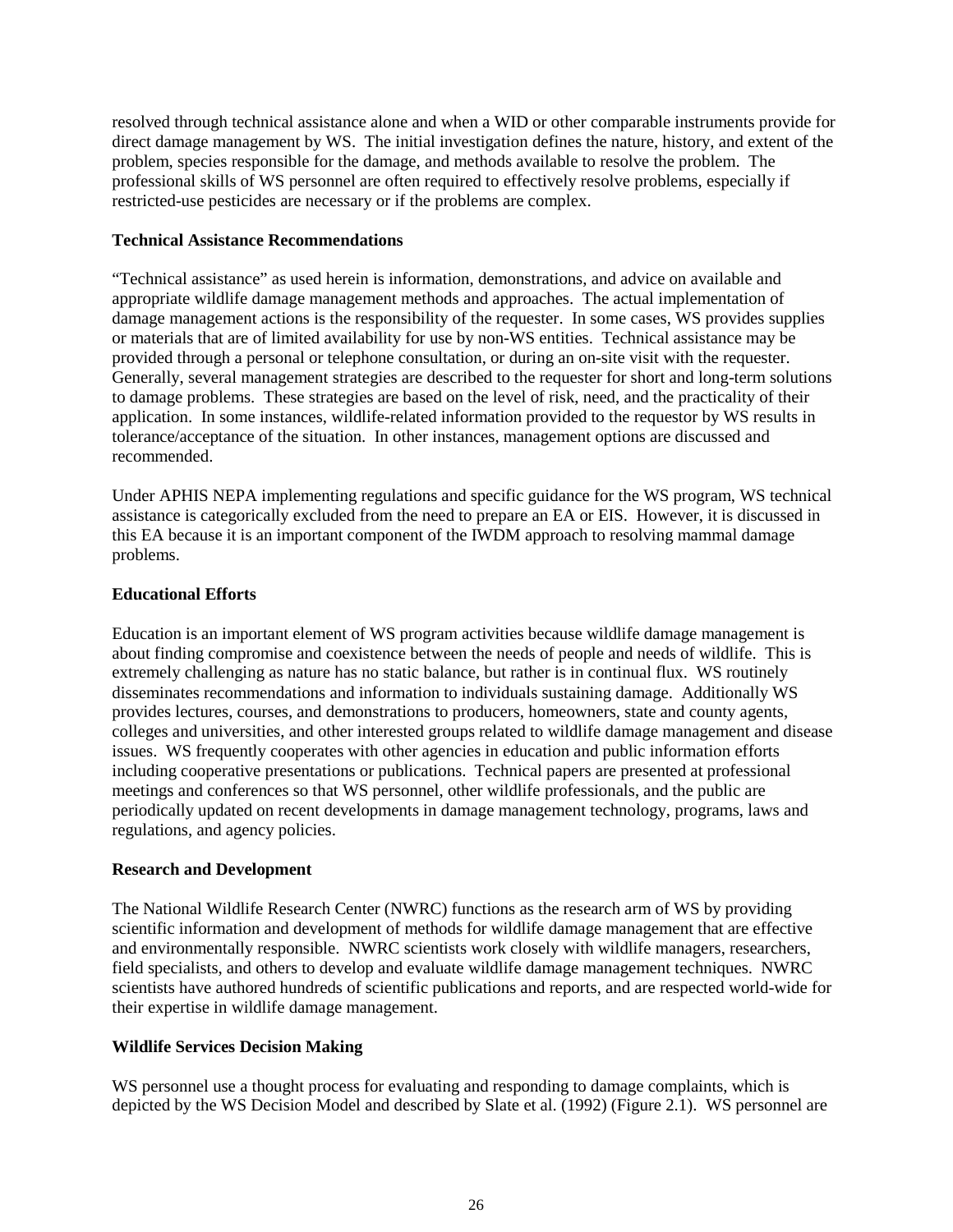frequently contacted after requesters have tried or considered non-lethal methods and found them to be impractical, too costly, or inadequate to reduce damage. WS personnel assess the problem then evaluate the appropriateness and availability (legal and administrative) of strategies and methods based on biological, economic, and social considerations.Following this evaluation, methods deemed to be practical for the situation are incorporated into a management strategy. After this strategy has been implemented, monitoring is conducted and evaluation continues to assess the effectiveness of the strategy. If the strategy is effective, the need for further management is ended. In terms of the WS Decision Model (Slate et al. 1992), most damage management efforts consist of continuous feedback between receiving the request and monitoring the results of the damage management strategy. The Decision Model is not a written documented process, but a mental problem-solving process common to most, if not all, professions.

### **Community-based Decision Making**

The WS program follows the "co-managerial approach" to solve wildlife damage or conflicts as described by Decker and Chase (1997). Within this management model, WS could provide technical assistance regarding the biology and ecology of mammals and effective, practical, and reasonable methods available to the local decision-maker(s) to reduce damage or threats. This could include non-lethal and lethal methods depending on the alternative selected. WS and other state, tribal, and federal wildlife management agencies may facilitate discussions at local community meetings when resources are available.

Requests for assistance to manage damage caused by mammals often originate from the decision-maker(s) based on community feedback or from concerns about damage or threats to human safety. As representatives of the community, the decision-maker(s) are able to provide the information to local interests either through technical assistance provided by WS or through demonstrations and presentation by WS on mammal damage management activities. This process allows decisions on mammal damage management activities to be made based on local input. They may implement management recommendations provided by WS or others on their own, or may request management assistance from WS, other wildlife management agencies, local animal control agencies, or private businesses or organizations.

**Figure 2.1** WS Decision Model as presented by Slate et al. (1992) for developing a strategy to respond to a request for assistance with human-wildlife conflicts.



# **2.3 STANDARD OPERATING PROCEDURES FOR MAMMAL DAMAGE MANAGEMENT**

SOPs improve the safety, selectivity, and efficacy of wildlife damage management activities. The WS program uses many such SOPs. Those SOPs would be incorporated into activities conducted by WS when addressing mammal damage and threats.

Some key SOPs pertinent to the proposed action and alternatives include the following:

 The WS Decision Model, which is designed to identify effective wildlife damage management strategies and their impacts, would be consistently used and applied when addressing mammal damage.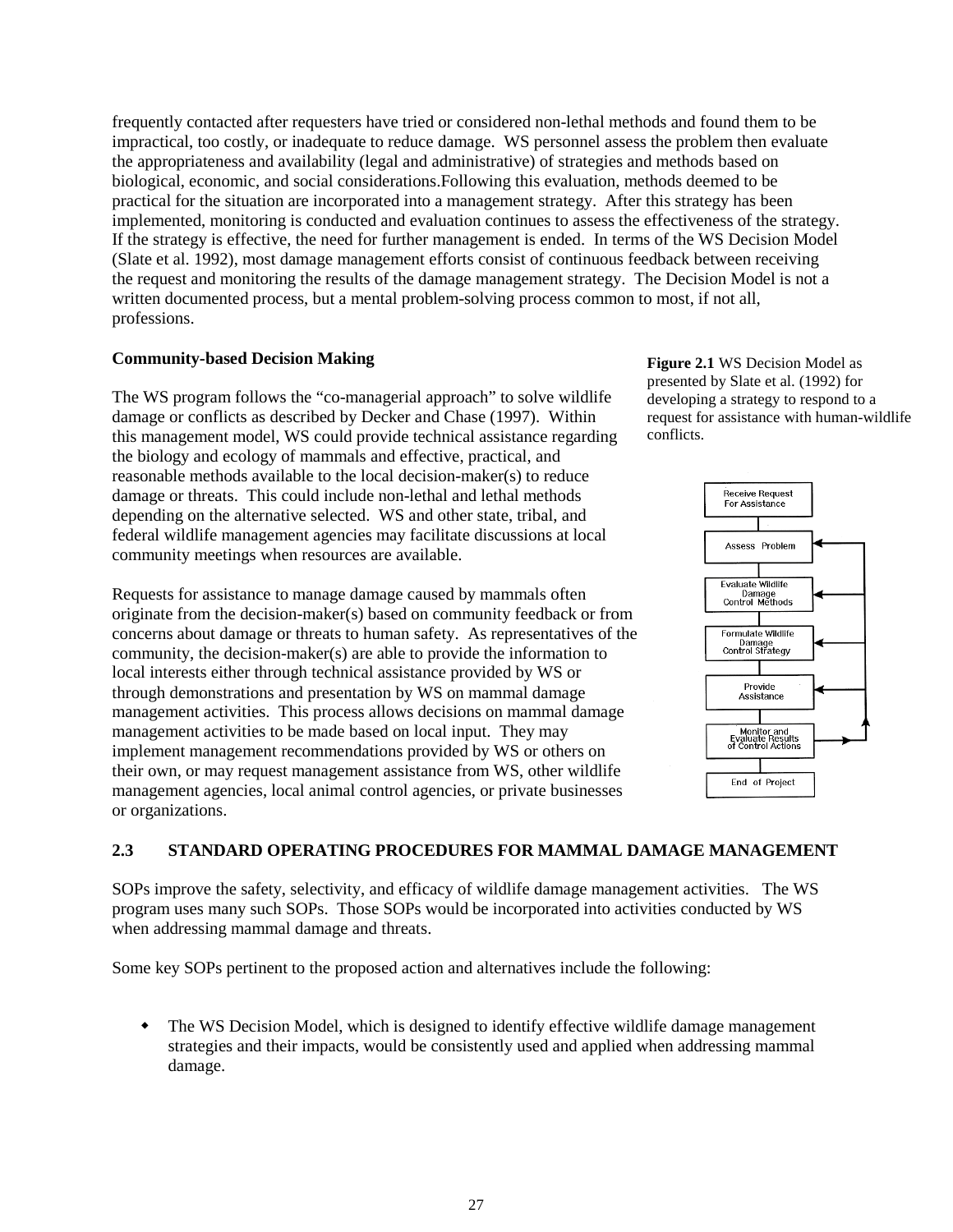- EPA-approved label directions would be followed for all pesticide use. The registration process for chemical pesticides is intended to assure minimal adverse effects occur to the environment when chemicals are used in accordance with label directions.
- All pesticides and repellants used would be registered by the IDALS.
- Immobilizing and euthanasia drugs would be used according to the DEA, FDA, and WS' directives and procedures.
- All controlled substances would be registered with the DEA or the FDA.
- WS' employees would follow approved procedures outlined in the WS' Field Manual for the Operational Use of Immobilizing and Euthanizing Drugs (Johnson et al. 2001).
- WS' employees that use controlled substances would be trained to use each material and are certified to use controlled substances.
- WS' employees who use pesticides and controlled substances would participate in state-approved continuing education to keep current of developments and maintain their certifications.
- Safety Data Sheets for pesticides and controlled substances would be provided to all WS' personnel involved with specific damage management activities.
- All personnel who use firearms would be trained according to WS' Directives.

# **2.4 ADDITIONAL STANDARD OPERATING PROCEDURES SPECIFIC TO THE ISSUES**

Several additional SOPs are applicable to the alternatives and the issues identified including the following:

### **Issue 1 - Effects of Damage Management Activities on Target Mammal Populations**

- Lethal take of mammals by WS would be reported and monitored by WS and the IDNR to evaluate population trends and the magnitude of WS' take of mammals and ensure activities do not adversely affect mammal populations in the state.
- The take of mammals under the alternatives would only occur when authorized by the IDNR, when applicable, and only at levels authorized.
- Management actions would be directed toward localized populations or groups of target species and/or an individual of those species. Generalized population suppression across Iowa, or even across major portions of Iowa, would not be conducted with the exception of exotic and/or invasive species.
- The use of non-lethal methods would be considered prior to the use of lethal methods when managing mammal damage.

### **Issue 2 - Effects on Non-target Wildlife Species Populations, Including T&E Species**

As appropriate, suppressed firearms would be used to minimize noise impacts.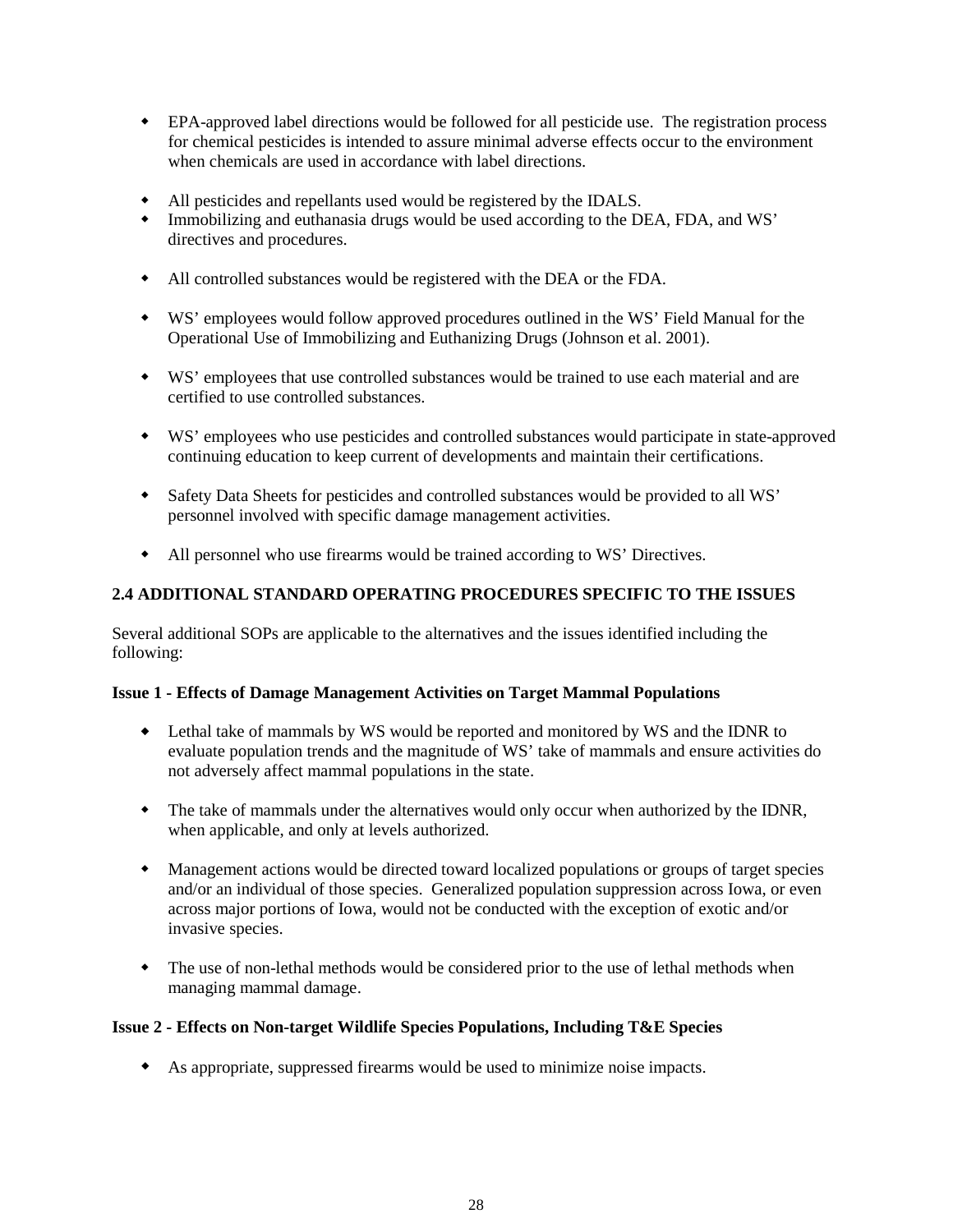- Personnel would be present during the use of live-capture methods or live-traps would be checked frequently to ensure non-target species are released immediately or are prevented from being captured.
- Carcasses of mammals retrieved after damage management activities have been conducted would be disposed of in accordance with WS Directive 2.515.
- Non-target animals captured in traps would be released unless it is determined that the animal would not survive and/or that the animal cannot be released safely.

## **Issue 3 - Effects of Damage Management Methods on Human Health and Safety**

- Damage management activities would be conducted away from areas of high human activity. If this is not possible, then activities would be conducted during periods when human activity is low (*e.g.*, early morning), if possible.
- Shooting would be conducted during time periods when public activity and access to the control areas are restricted. Personnel involved in shooting operations would be fully trained in the proper and safe application of this method.
- All personnel employing chemical methods would be properly trained and certified in the use of those chemicals. All chemicals used by WS would be securely stored and properly monitored to ensure the safety of the public. WS' use of chemicals and training requirements to use those chemicals are outlined in WS Directive 2.401 and WS Directive 2.430.
- All chemical methods used by WS or recommended by WS would be registered with the EPA, DEA, FDA, and the IDPH, as appropriate.
- WS would adhere to all established withdrawal times for mammals when using immobilizing drugs for the capture of mammals that are agreed upon by WS, the INDR, and veterinarian authorities. Although unlikely, in the event that WS is requested to immobilize mammals either during a period of time when harvest of those mammal species is occurring or during a period of time where the withdrawal period could overlap with the start of a harvest season, WS would euthanize the animal or mark the animal with ear tags labeled with a "*do not eat*" warning and appropriate contact information.
- Pesticide and controlled substance use, storage, and disposal would conform to label instruction and other applicable laws and regulations, and Executive Order 12898.

### **Issue 4 - Humaneness and Animal Welfare Concerns of Methods**

- Personnel would be well trained in the latest and most humane devices/methods for removing mammals causing damage.
- WS' use of euthanasia methods would follow those recommended by WS' directives (WS Directive 2.505, WS Directive 2.430).
- WS' use of all traps, snares (cable devices), and other capture devices would comply with WS Directive 2.450.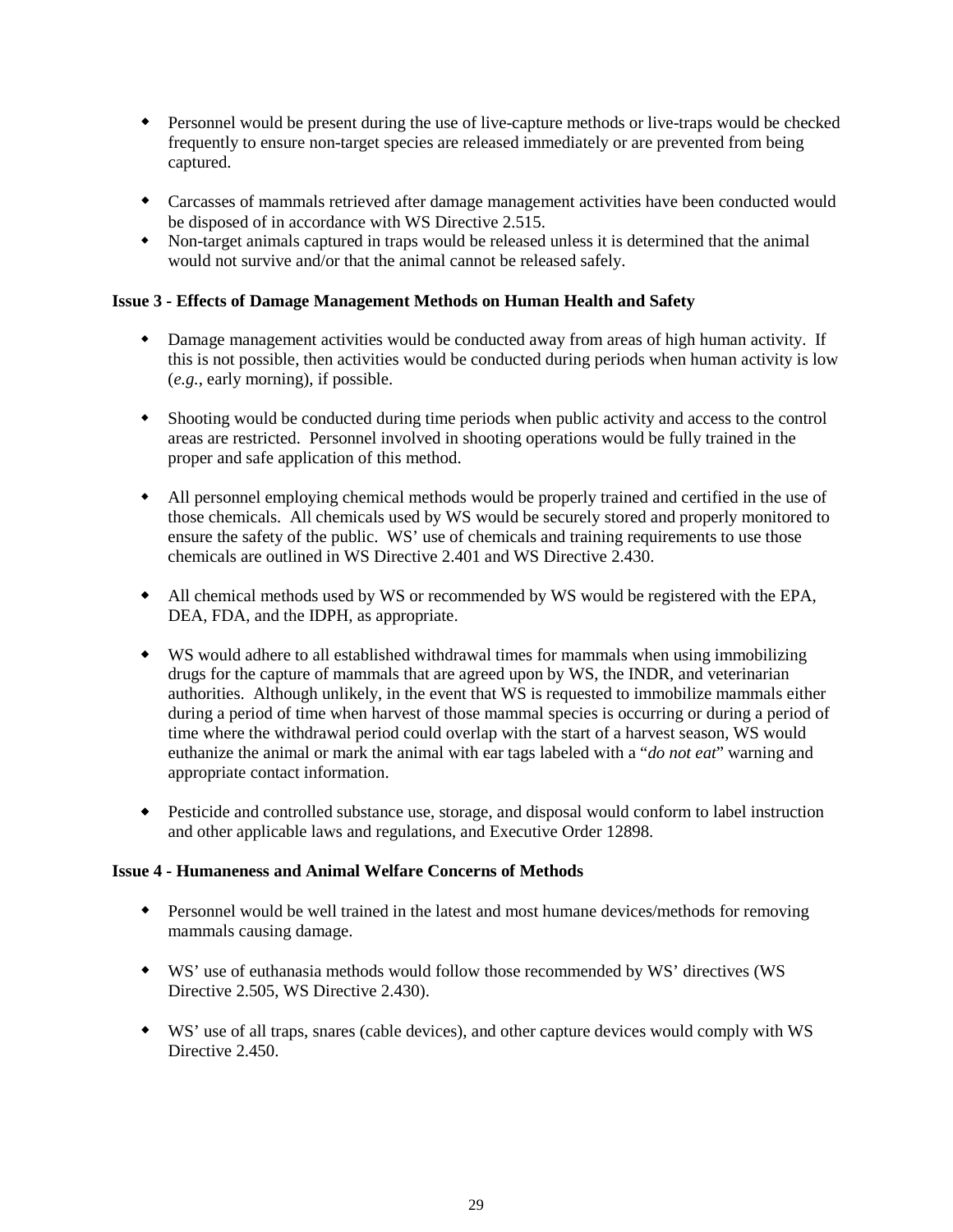#### **2.5 ALTERNATIVES**

Alternatives were developed for consideration based on the need for action and issues using the WS Decision model (Slate et al. 1992). The alternatives will receive detailed environmental impacts analysis in Chapter 3 (Environmental Consequences). Chapter 2 also discusses alternatives considered but not analyzed in detail, with rationale. The following alternatives were developed to meet the need for action and address the identified issues associated with managing damage caused by mammals in Iowa:

## **Alternative 1 - Continue the Current Adaptive Integrated Mammal Damage Management Program (No Action/Proposed Action)**

The proposed action/no action alternative would continue the current implementation of an adaptive integrated approach utilizing non-lethal and lethal techniques, as deemed appropriate using the WS Decision Model, to reduce damage and threats caused by mammals. WS, in consultation with the IDNR, would continue to respond to requests for assistance with, at a minimum, technical assistance, or when funding is available, operational damage management. Funding could occur through federal appropriations or from cooperative funding.

The adaptive approach to managing damage associated with mammals would integrate the use of the most practical and effective methods to resolve a request for damage management as determined by sitespecific evaluation to reduce damage or threats to human safety for each request. City/town managers, agricultural producers, property owners, and others requesting assistance would be provided information regarding the use of appropriate non-lethal and lethal techniques. WS would work with those persons experiencing mammal damage in addressing those mammals responsible for causing damage as expeditiously as possible. To maximize effectiveness, damage management activities should begin as soon as mammal damage occurs. Mammal damage that has been ongoing can be difficult to resolve using available methods since mammals could be conditioned and familiar with a particular location. Subsequently, making that area unattractive through the use of available methods can be difficult to achieve once damage has been ongoing. WS would work closely with those entities requesting assistance to identify situations where damage could occur and begin to implement damage management activities under this alternative as early as possible to increase the likelihood of those methods achieving the level of damage reduction requested by the cooperating entity.

Under this alternative, WS would respond to requests for assistance by: 1) taking no action if warranted, 2) providing only technical assistance to property owners or managers on actions they could take to reduce damages caused by mammals, or 3) provide technical assistance and direct operational assistance to a property owner or manager experiencing damage. The removal of mammal species native to Iowa or designated game species can only legally transpire through regulated hunting and trapping seasons, or through the issuance of a permit or license by the IDNR and only at levels specified in the permit.

Property owners or managers requesting assistance would be provided with information regarding the use of effective and practical non-lethal and lethal techniques under this alternative. Property owners or managers may choose to implement WS' recommendations on their own (*i*.*e*., technical assistance), use contractual services of private businesses, use volunteer services of private organizations, use the services of WS (*i*.*e*., direct operational assistance), take the management action themselves without consulting another private or governmental agency, or take no action.

Euthanizing captured mammals could happen through the use of euthanasia drugs or carbon dioxide once a live-capture method is used. Euthanasia drugs are an acceptable form of euthanasia for free-ranging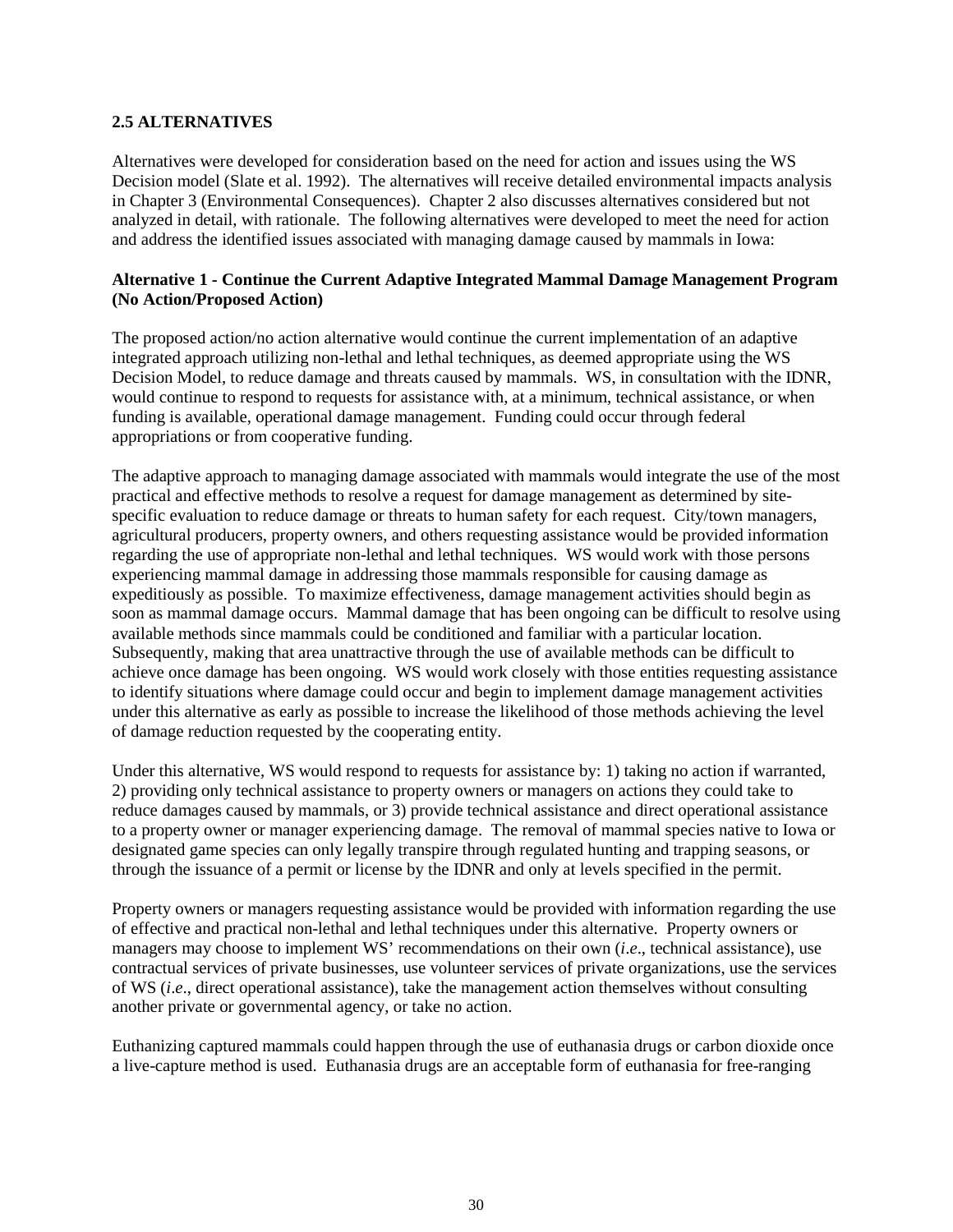wildlife while carbon dioxide is a conditionally acceptable<sup>[4](#page-33-0)</sup> method of euthanasia (AVMA 2013). On occasion, mammals could be euthanized by gunshot once live-captured, which is a method of euthanasia considered appropriate by the AVMA for free-ranging wildlife, when administered appropriately (AVMA 2013).

Lethal and non-lethal methods are intended to be short-term attempts at reducing damage occurring at the time those methods are employed. Long-term solutions to managing mammal damage would include limited habitat manipulations, exclusion, and/or changes in cultural practices, which are addressed further below and in Appendix B.

Non-lethal methods can disperse or otherwise make an area unattractive to mammals, thereby, reducing the presence of mammals at the site and potentially the immediate area around the site where non-lethal methods are employed. Non-lethal methods would be given priority when addressing requests for assistance (WS Directive 2.101). However, non-lethal methods would not necessarily be employed to resolve every request for assistance if deemed inappropriate by WS' personnel using the WS Decision Model, especially when the requesting entity has used non-lethal methods previously and found those methods to be inadequate in resolving the damage or threats of damage. Non-lethal methods are used to exclude, harass, and disperse target wildlife from areas where damage or threats are occurring. When effective, non-lethal methods would disperse mammals from the area resulting in a reduction in the presence of those mammals at the site. For any management methods employed, the proper timing is essential in effectively dispersing those mammals causing damage. Employing methods soon after damage begins or soon after threats are identified increases the likelihood that those damage management activities would achieve success in addressing damage. Therefore, coordination and timing of methods is necessary to be effective in achieving expedient resolution of mammal damage.

Lethal methods would be employed to resolve damage associated with those mammals identified by WS as responsible for causing damage or threats to human safety only after receiving a request for the use of those methods. The use of lethal methods would result in local population reductions in the area where damage or threats were occurring since mammals would be removed from the population. Lethal methods are often employed to reinforce non-lethal methods and to remove mammals that have been identified as causing damage or posing a threat to human safety. The number of mammals removed from the population using lethal methods under the proposed action would be dependent on the number of requests for assistance received, the number of mammals involved with the associated damage or threat, and the efficacy of methods employed.

WS may recommend mammals be harvested during the regulated hunting and/or trapping season for those species in an attempt to reduce the number of mammals causing damage. Managing mammal populations over broad areas could lead to a decrease in the number of mammals causing damage. Establishing hunting or trapping seasons and the allowed take during those seasons is the responsibility of the IDNR.

#### **Alternative 2- Non-lethal Mammal Damage Management Only by WS**

Under this alternative, WS would be restricted to only using or recommending non-lethal methods to resolve damage caused by mammals (Appendix B). Lethal methods could continue to be used under this alternative by those persons experiencing damage by mammals without involvement by WS. In situations where non-lethal methods were impractical or ineffective to alleviate damage, WS could refer requests for information regarding lethal methods to the IDNR, local animal control agencies, or private businesses or organizations. Property owners or managers might choose to implement WS' non-lethal

<span id="page-33-0"></span> $\frac{1}{4}$ The AVMA (2013) defines conditional acceptable as "...[methods] *that by the nature of the technique or because of greater potential for operator error or safety hazards might not consistently produce humane death or are methods not well documented in the scientific literature."*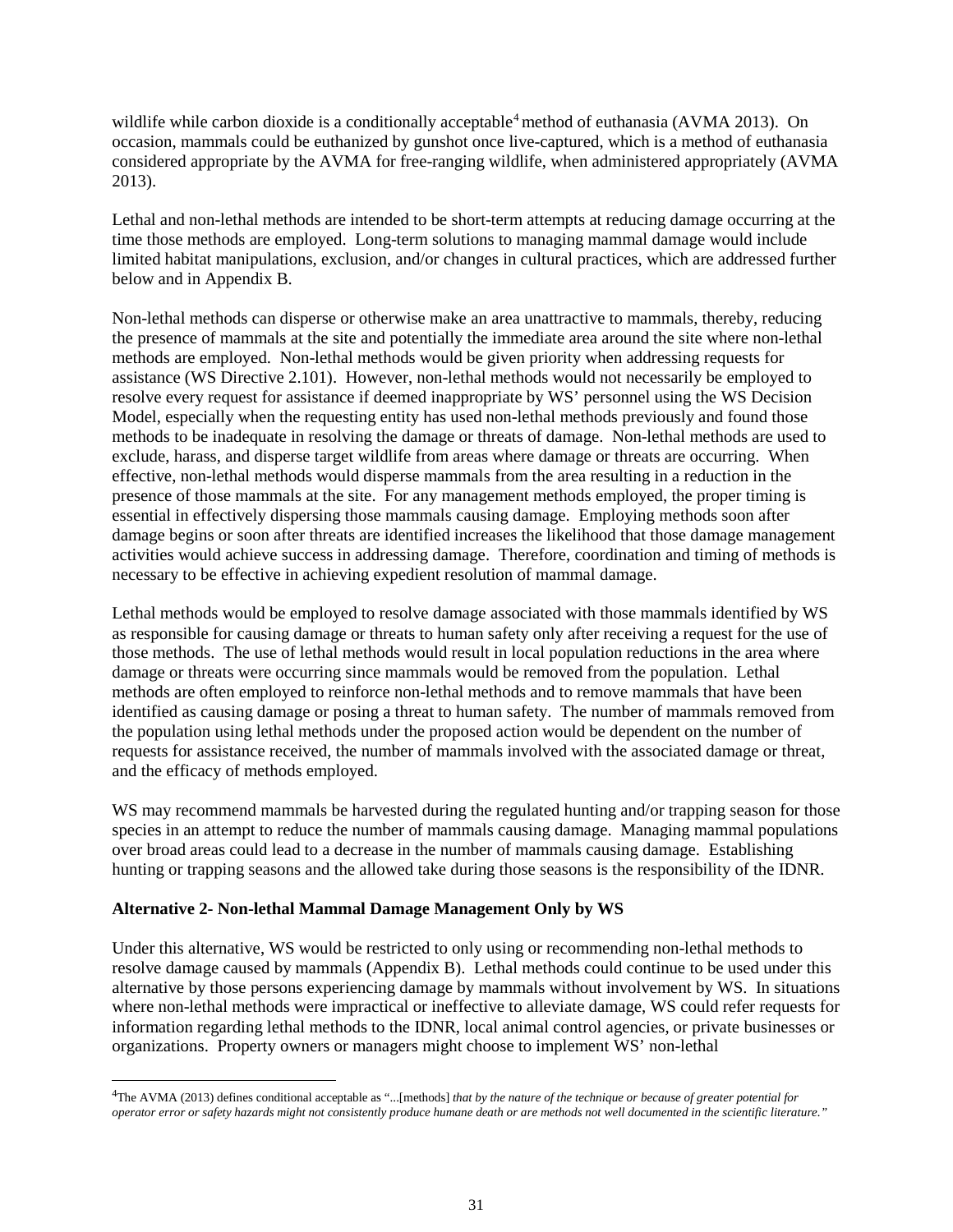recommendations on their own or with the assistance of WS, implement lethal methods on their own, or request assistance (nonlethal or lethal) from a private or public entity other than WS.

## **Alternative 3 – No Mammal Damage Management Conducted by WS**

This alternative would preclude any and all activities by WS to reduce threats to human health and safety, and to alleviate damage to agricultural resources, property, and natural resources. WS would not be involved with any aspect of mammal damage management. All requests for assistance received by WS to resolve damage caused by mammals would be referred to the IDNR and/or other private entities.

Despite no involvement by WS in resolving damage and threats associated with mammals, those persons experiencing damage caused by mammals could continue to resolve damage by employing those methods legally available; therefore the lethal removal of mammals to alleviate damage or threats could occur despite the lack of involvement by WS. The lethal removal of mammals could occur through the issuance of permits by the IDNR, when required, and during the hunting or trapping seasons. All methods described in Appendix B would be available for use by those persons experiencing damage or threats except for the use of immobilizing drugs and euthanasia chemicals. Immobilizing drugs and euthanasia chemicals can only be used by WS or appropriately licensed veterinarians.

# **2.6 ALTERNATIVES NOT CONSIDERED IN DETAIL**

In addition to those alternatives analyzed in detail, several alternatives were identified by WS but will not receive detailed analyses for the reasons provided. Those alternatives considered but not analyzed in detail include:

### **Non-lethal Methods Implemented Before Lethal Methods**

This alternative would require that all non-lethal methods or techniques described in Appendix B be applied to all requests for assistance to reduce damage and threats to safety from mammals. If the use of all non-lethal methods fails to resolve the damage situation or reduce threats to human safety at each damage situation, lethal methods would be employed to resolve the request. Non-lethal methods would be applied to every request for assistance regardless of severity or intensity of the damage or threat until deemed inadequate to resolve the request. This alternative would not prevent the use of lethal methods by those persons experiencing mammal damage, but would only prevent the use of those methods by WS until all non-lethal methods had been employed.

Those persons experiencing damage often employ non-lethal methods to reduce damage or threats prior to contacting WS. Verification of the methods used would be the responsibility of WS. No standard exists to determine requester diligence in applying those methods, nor are there any standards to determine how many non-lethal applications are necessary before the initiation of lethal methods. Thus, only the presence or absence of non-lethal methods can be evaluated. The proposed action (Alternative 1) is similar to a non-lethal before lethal alternative because the use of non-lethal methods is considered before lethal methods by WS (WS Directive 2.101). Adding a non-lethal before lethal alternative and the associated analysis would not add additional information to the analyses in the EA.

### **Use of Lethal Methods Only by WS**

This alternative would require the use of lethal methods only to reduce threats and damage associated with mammals. Under WS Directive 2.101, WS must consider the use of non-lethal methods before lethal methods. Non-lethal methods have been effective in alleviating mammal damage. In those situations where damage could be alleviated using non-lethal methods deemed effective, those methods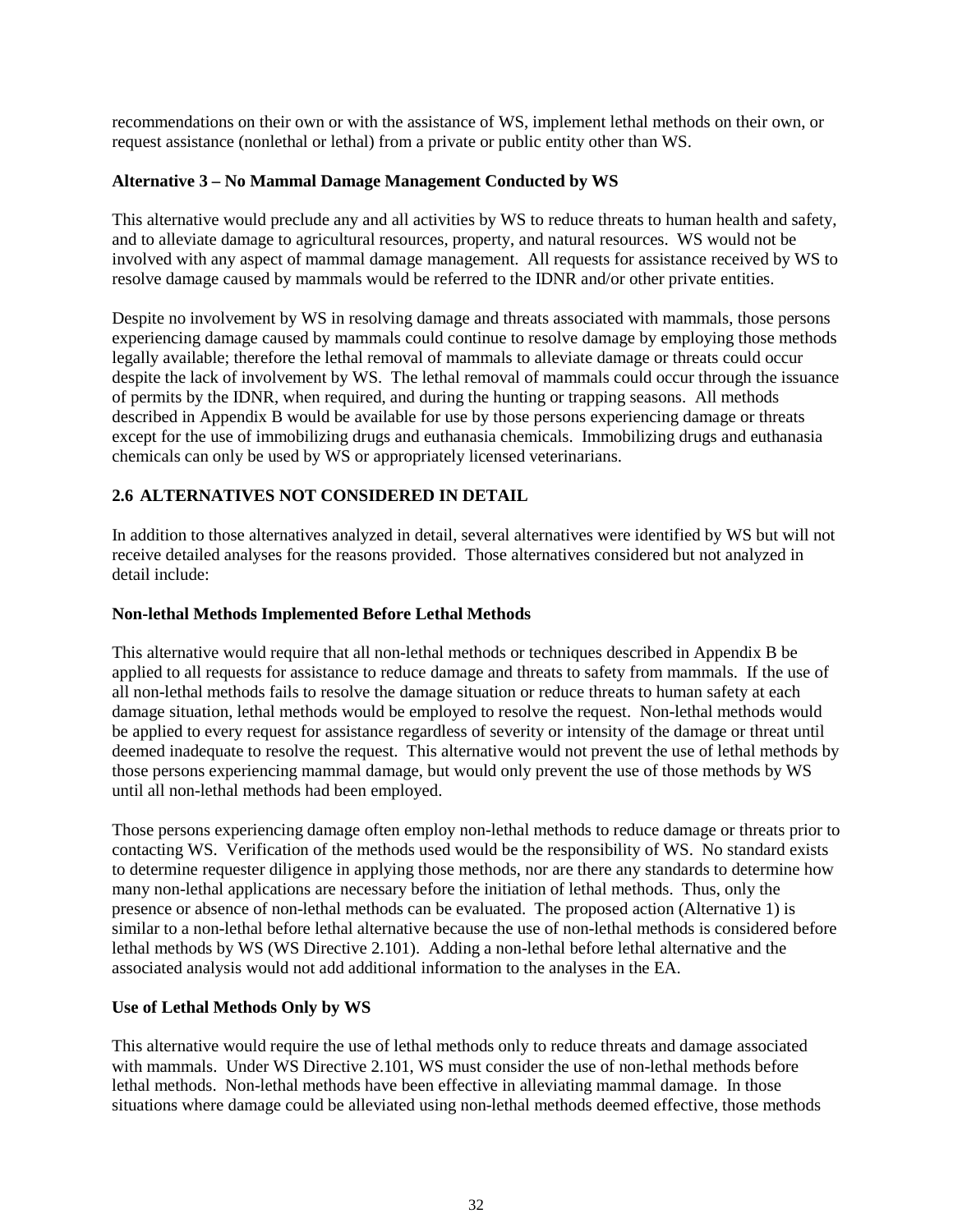would be employed or recommended as determined by the WS Decision Model. Therefore, this alternative was not considered in detail.

## **Live Capture and Translocate Mammals Only**

Under this alternative, all requests for assistance would be addressed using live-capture methods or the recommendation of live-capture methods. Mammals would be live-captured using immobilizing drugs, live-traps, or nets (*e*.*g*., cannon nets, rocket nets, or drop nets). All mammals live-captured through direct operational assistance by WS would be translocated.

Translocation sites would be identified and have to be pre-approved by the IDNR and the property owner where the translocated mammals would be placed prior to live-capture and translocation. Live-capture and translocation could be conducted as part of the alternatives analyzed in detail. When requested by the IDNR, WS could translocate mammals or recommend translocation under any of the alternatives analyzed in detail, except under the no involvement by WS alternative (Alternative 3). Since WS does not have the authority to translocate mammals unless permitted by the IDNR, this alternative was not considered in detail. In addition, the translocation of mammals by WS could occur under any of the alternatives analyzed in detail, except Alternative 3. However, translocation by other entities could occur under Alternative 3.

The translocation of mammals that have caused damage to other areas following live-capture generally would not be effective or cost-effective. Translocation is generally ineffective because problem mammal species are highly mobile and can easily return to damage sites from long distances, habitats in other areas are generally already occupied, and translocation would most likely result in mammal damage problems at the new location. Also, hundreds of mammals would need to be captured and translocated to solve some damage problems, therefore, translocation would be unrealistic. Translocation of wildlife is also discouraged by WS policy (WS Directive 2.501) because of the stress to the translocated animal, poor survival rates, and the difficulties that translocated wildlife have with adapting to new locations or habitats (Nielsen 1988). There is also a concern of spreading wildlife diseases by moving wildlife from one location to another.

### **Reducing Damage by Managing Mammal Populations through the Use of Reproductive Inhibitors**

Under this alternative, the only method available to resolve requests for assistance would be the recommendation and the use of reproductive inhibitors to reduce or prevent reproduction in mammals responsible for causing damage. Reproductive inhibitors are often considered for use where wildlife populations are overabundant and where traditional hunting or lethal control programs are not publicly acceptable (Muller et al. 1997). Use and effectiveness of reproductive control as a wildlife population management tool is limited by population dynamic characteristics (*e.g.*, longevity, age at onset of reproduction, population size and biological/cultural carrying capacity), habitat and environmental factors (*e.g.*, isolation of target population, cover types, and access to target individuals), socioeconomic, and other factors.

Population modeling indicates that reproductive control is more efficient than lethal control only for some rodent and small bird species with high reproductive rates and low survival rates (Dolbeer 1998). Additionally, the need to treat a sufficiently large number of target animals, multiple treatments, and population dynamics of free-ranging populations place considerable logistic and economic constraints on the adoption of reproduction control technologies as a wildlife management tool for some species.

Given the costs associated with live-capturing and performing sterilization procedures on mammals and the lack of availability of chemical reproductive inhibitors for the management of most mammal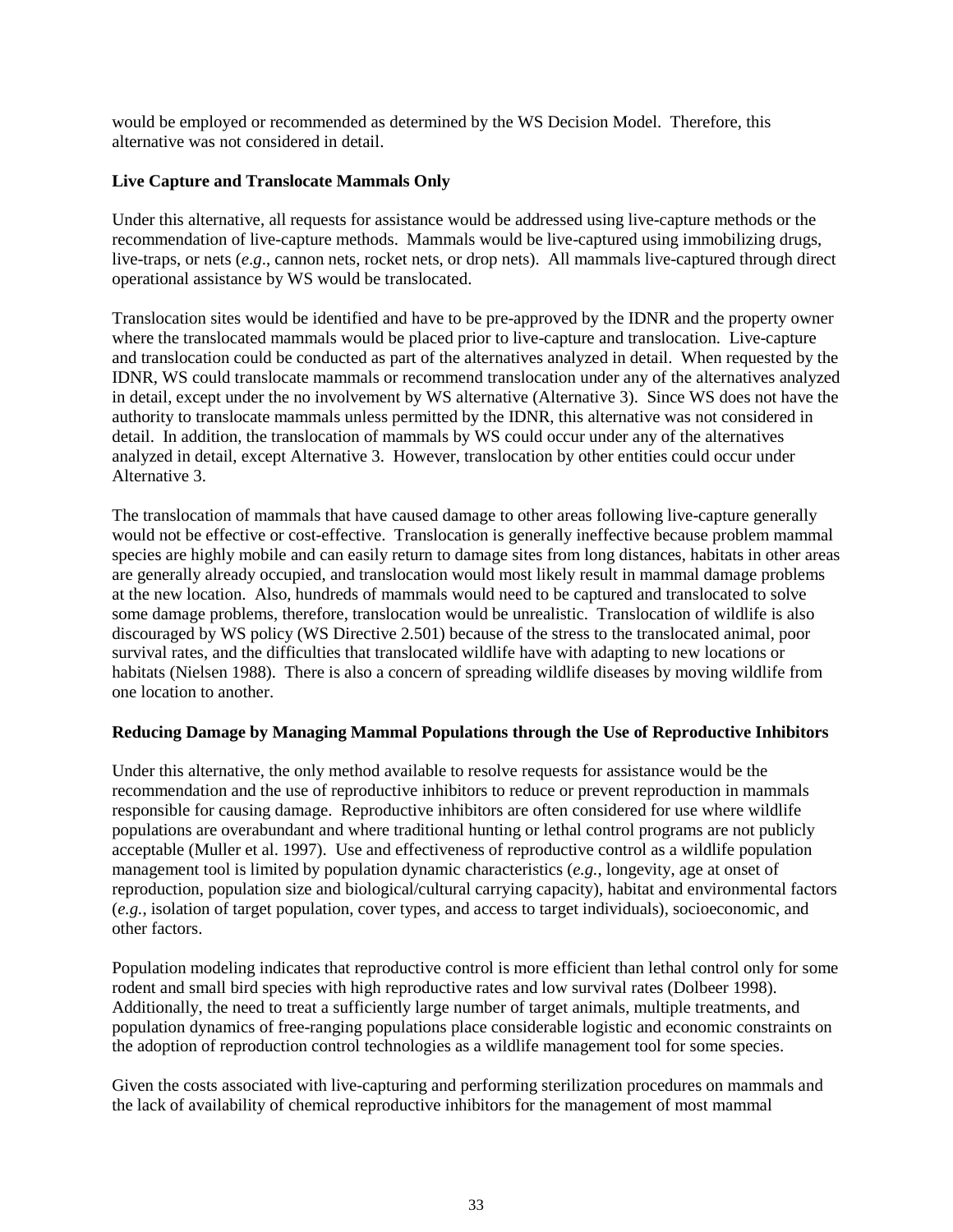populations, this alternative was not evaluated in detail. Currently, the only reproductive inhibitor that is registered with the EPA for use on mammals is Gonacon<sup>™</sup>, which is only available for use on whitetailed deer.

## **Compensation for Mammal Damage**

Reimbursement provides producers monetary compensation for losses; it does not remove the problem nor does it assist with reducing future losses. The compensation only alternative would require the establishment of a system to reimburse persons impacted by mammal damage. Under such an alternative, WS would not provide any technical assistance or direct damage management. Aside from lack of legal authority, analysis of this alternative indicates that the concept has many drawbacks (Wagner et al. 1997):

- It would require larger expenditures of money and labor to investigate and validate all damage claims to determine and administer appropriate compensation.
- Compensation would most likely be less than full market value.
- In the case of predation on livestock or pets, compensation may not be a satisfactory solution for individuals who feel responsible for the well-being of their livestock or in situations where there is an emotional attachment to the animal.
- Compensation would give little incentive to resource owners to limit damage through improved cultural, husbandry, or other practices and management strategies.
- Not all resource owners would rely completely on a compensation program and lethal control would most likely continue as permitted by state law.
- Compensation would not be practical for reducing threats to human health and safety.

This alternative was eliminated from further analysis because it is not financially feasible or practical to provide compensation for all mammal damage.

### **Bounties**

Payment of funds (bounties) for killing mammals suspected of causing economic losses have not been supported by state agencies, such as the IDNR, as well as most wildlife professionals for many years (Latham 1960, Hoagland 1993). WS concurs with those agencies and wildlife professionals because of several inherent drawbacks and inadequacies in the payment of bounties. Bounties are often ineffective at controlling damage over a wide area, such as the entire state. The circumstances surrounding the lethal removal of animals are typically arbitrary and completely unregulated because it is difficult or impossible to assure animals claimed for bounty were not lethally removed from outside the area where damage was occurring. Also, effective MDM often targets problem individuals or groups of individuals and establishment of a bounty may not resolve conflicts created by those individuals. In addition, WS does not have the authority to establish a bounty program.

### **Trap-Neuter-Release Program for Feral and Free Ranging Cats**

This topic has undergone considerable debate in animal welfare and scientific communities for a number of years. The debate focuses on whether controlling feral, free-ranging, or invasive animal populations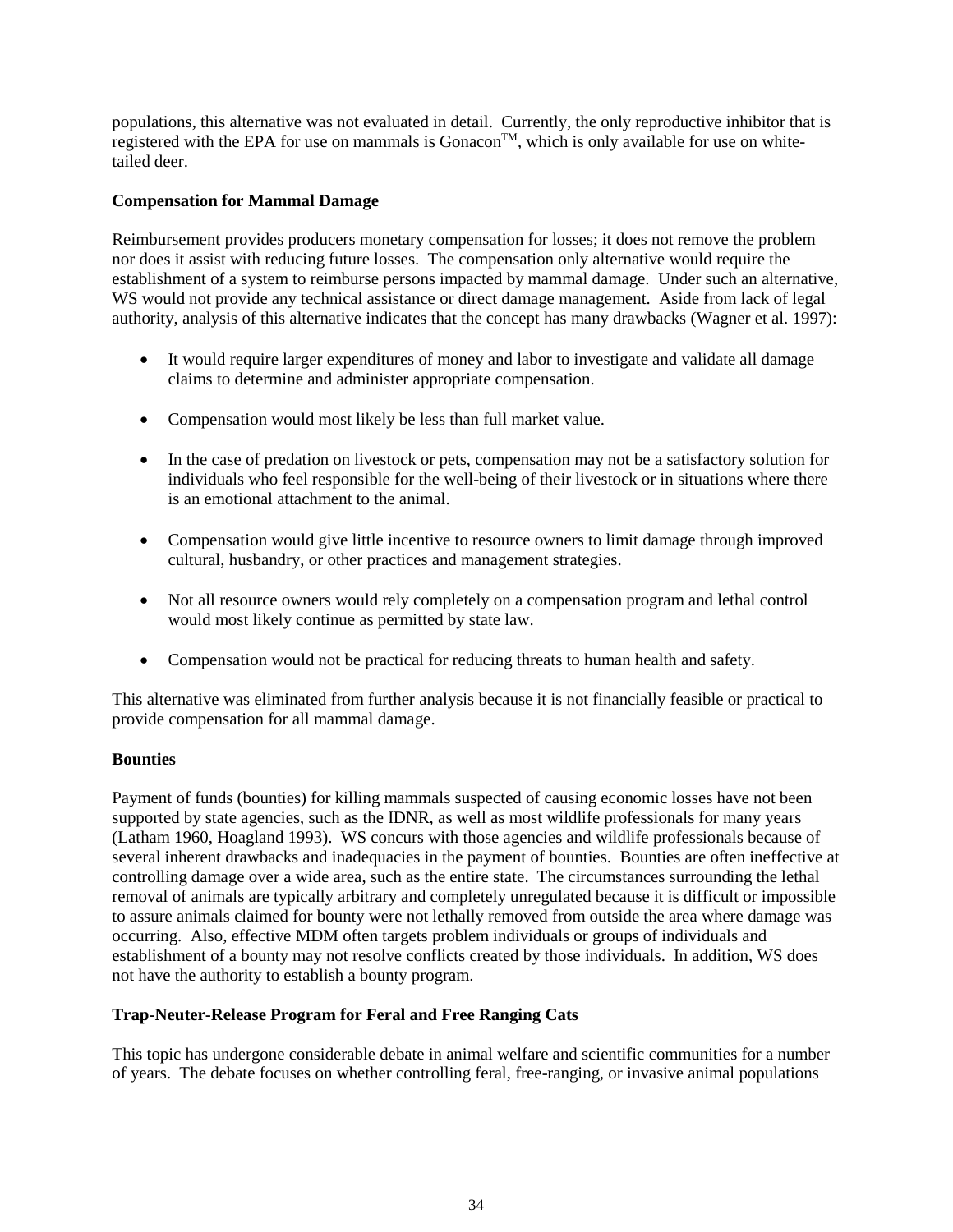through Trap-Neuter-Release (TNR) programs, often including a vaccination component, are effective and alleviate problems (*i.e*., diseases, predation, agricultural damage, and human safety).

Theoretically, TNR would work if all animals of one sex or both were sterilized. However, the probability of controlling invasive species in the wild with this technique is not currently reasonable, especially with the animals being self-sufficient and not relying on humans to survive. Additionally, some individuals within a population can be trap-shy. Capturing or removing trap shy individuals often requires implementing other methods.

In addition, the National Association of State Public Health Veterinarians and the AVMA oppose TNR programs based on health concerns and threats (AVMA 2016). One major concern is the potential for disease and parasite transmission to humans either from direct contact during sterilization or the risk of exposure after the animal is released. Once live-captured, performing sterilization procedures during field operations on anesthetized feral cats would be difficult. Sanitary conditions are difficult to maintain when performing surgical procedures in field conditions. To perform operations under appropriate conditions, live-captured animals would need to be transported from the capture site to an appropriate facility, which increases the stress on the animal and threatens human health from handling and transporting. A mobile facility could be used but would still require additional handling and transporting of the live-captured animals to the facility. Once the surgical procedure was completed, the animal would have to be held to ensure recovery and transported back to the area where capture occurred.

TNR programs are often not as successful as desired and needed to reduce immediate threats posed by wildlife, especially when human safety is a concern (Barrows 2004, Levy and Crawford 2004, Jessup 2004, Winter 2004, AVMA 2016). Animals subjected to TNR would continue to cause the same problems<sup>[5](#page-37-0)</sup> they caused before the TNR program was initiated because of slow attrition. TNR programs can take a decade or longer to reduce target species populations (Barrows 2004, Winter 2004) and therefore are ineffective when acute issues need rapid solutions (Levy and Crawford 2004, Stoskopf and Nutter 2004). Several studies report that target species populations often remain stable or increase following TNR programs due to immigration and reproduction from other members of the groups (Castillo and Clarke 2003, Levy and Crawford 2004, Winter 2004) with little to no resolution of threats to human safety or damages (Barrows 2004, Slater 2004, Winter 2004).

Other concerns arise when considering the legality of TNR programs given the documented damage caused by target species, especially to native wildlife (Barrows 2004, Levy and Crawford 2004, Jessup 2004). Some people have questioned whether TNR programs are violating the Migratory Bird Treaty Act and the ESA because released animals may continue to kill migratory birds and/or endangered species (Barrows 2004, Levy and Crawford 2004, Jessup 2004). As a result of the continued threat to human safety created by TNR programs and the continued threat to T&E wildlife and native wildlife in general, this alternative will not be considered further.

### **CHAPTER 3: ENVIRONMENTAL CONSEQUENCES**

Chapter 3 provides information needed for making informed decisions in selecting the appropriate alternative to address the need for action described in Chapter 1 and the issues described in Chapter 2. This chapter analyzes the environmental consequences of each alternative in relation to the issues identified. Additionally, this chapter compares the environmental consequences of the proposed action / no action alternative to the environmental consequences of the other alternatives.

<span id="page-37-0"></span> <sup>5</sup> Levy et al. (2003), Barrows (2004), and Jessup (2004) reported that sterilized cats that do not spend any time on courting and mating are left with more time to hunt than non-sterilized cats and therefore, continue to remain as potential reservoirs of animal and human disease, a social nuisance, and continue to hunt and kill protected species.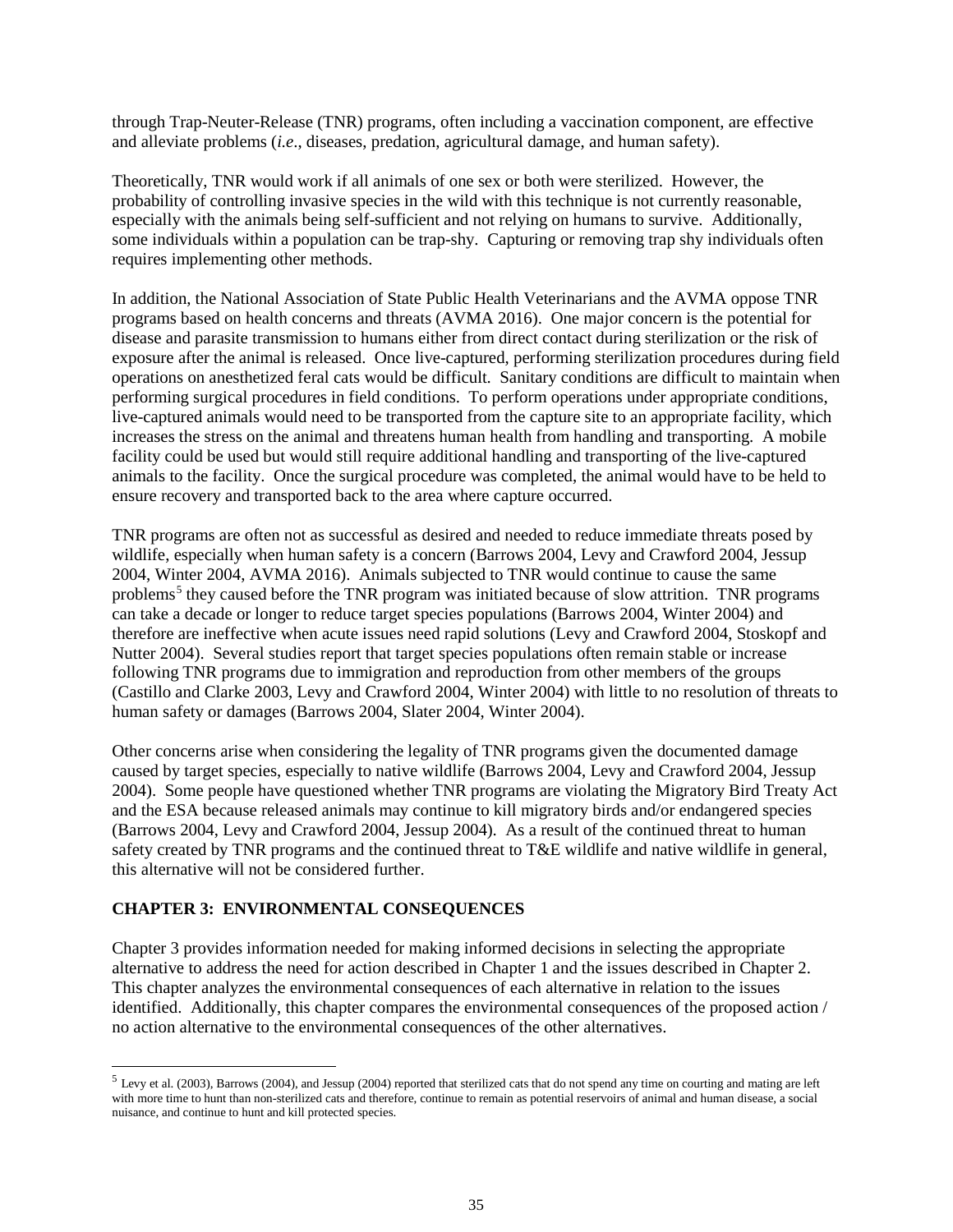### Environmental consequences can be direct, indirect, and cumulative.

Direct Effects: Caused by the action and occur at the same time and place.

Indirect Effects: These are impacts caused by an action that are later in time or farther removed in distance, but are still reasonably foreseeable.

Cumulative Effects: As defined by CEQ (40 CFR 1508.7), these are impacts to the environment that result from the incremental impact of the action when added to other past, present, and reasonably foreseeable future actions, regardless of what agency (federal or non-federal) or person undertakes such other actions. Cumulative impacts may result from individually minor, but collectively significant, actions taking place over time.

Irreversible and Irretrievable Commitments of Resources: Other than minor uses of fuels for motor vehicles and other materials, there are no irreversible or irretrievable commitments of resources.

### **3.1 ENVIRONMENTAL CONSEQUENCES FOR ISSUES ANALYZED IN DETAIL**

The proposed action/no action alternative (Alternative 1) serves as the baseline for the analysis and the comparison of expected impacts among the alternatives. The analysis also takes into consideration mandates, directives, and the procedures of WS.

### **Effects on Target Mammal Species Populations:**

### **Alternative 1: Integrated Mammal Damage Management Program (Proposed Action/No Action)**

A common issue is whether damage management actions would adversely affect the populations of target mammal species, especially when lethal methods are employed. Alternative 1 addresses requests for assistance received by WS through technical and operational assistance where an integrated approach to methods would be employed and/or recommended. Non-lethal methods can disperse or otherwise make an area unattractive to mammals causing damage, thereby reducing the presence of mammals at the site and potentially the immediate area around the site where non-lethal methods are employed.

Many non-lethal methods are used to exclude, harass, and disperse target wildlife from areas where damage or threats are occurring. When effective, non-lethal methods would disperse mammals from the area resulting in a reduction in the presence of those mammals at the site where those methods were employed. However, mammals responsible for causing damage or threats are moved to other areas with minimal impact on those species' populations. Non-lethal methods are not employed over large geographical areas or applied at such intensity that essential resources (*e*.*g*., food sources, habitat) would be unavailable for extended durations or over a wide geographical scope that long-term adverse effects would occur to a species' population. Non-lethal methods are generally regarded as having minimal impacts on overall populations of wildlife since individuals of those species are unharmed. The use of non-lethal methods would not have adverse impacts on mammal populations under any of the alternatives.

The use of IWDM approved lethal methods, listed in appendix B, could result in local population reductions in the area where damage or threats were occurring since mammals would be removed from the population. Lethal methods are often employed to reinforce non-lethal methods and to remove mammals that have been identified as causing damage or posing a threat to human safety. The use of lethal methods would result in local reductions of mammals in the area where damage or threats were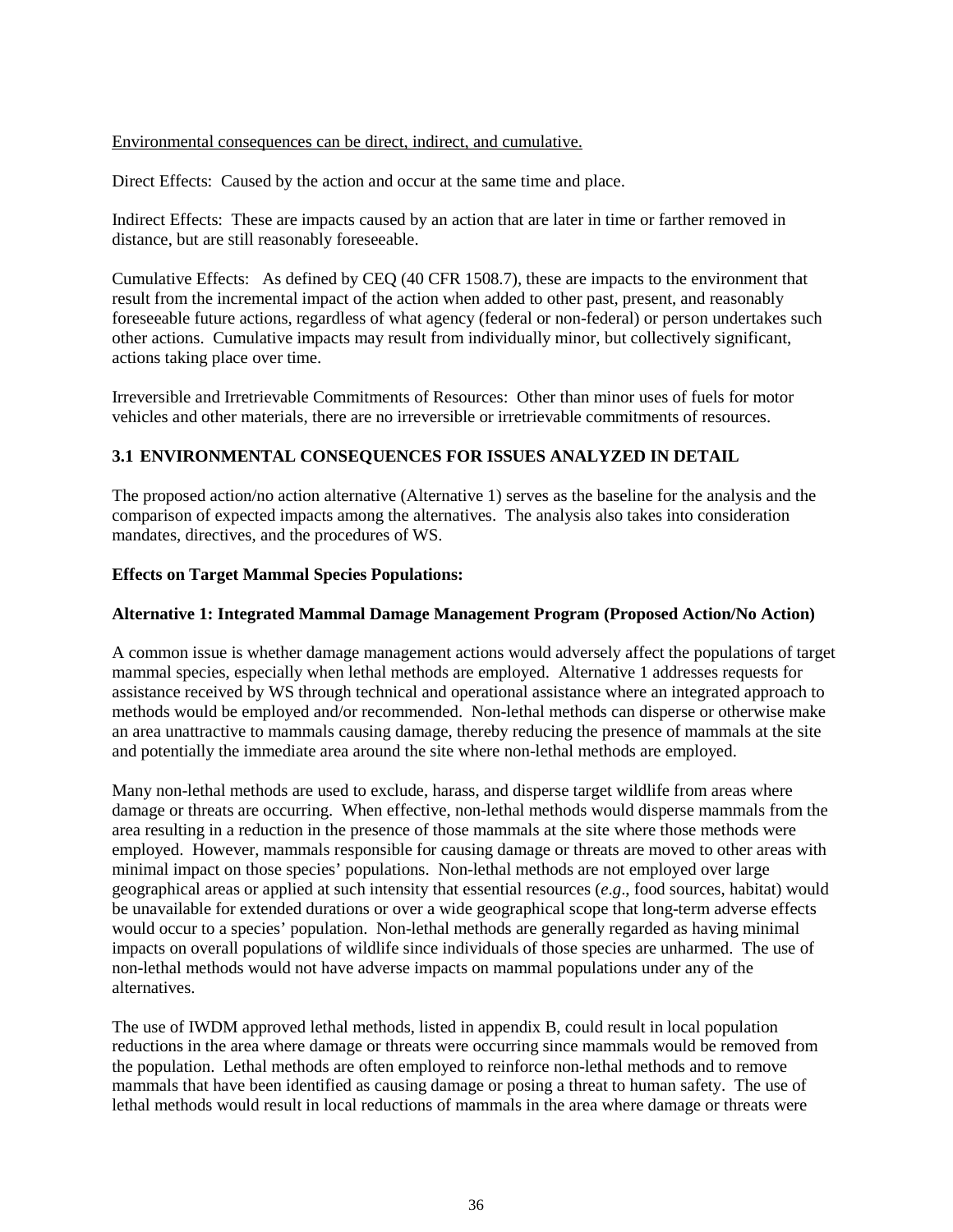occurring. The number of mammals removed from the population using lethal methods would be dependent on the number of requests for assistance received, the number of mammals involved with the associated damage or threat, the number approved by the regulatory agency that manages the species in question, and the efficacy of methods employed.

WS may recommend mammals be harvested during the regulated hunting and/or trapping season for those species in an attempt to reduce the number of mammals causing damage. Managing mammal populations over broad areas could lead to a decrease in the number of mammals causing damage. Establishing hunting and trapping seasons and the allowed harvest during those seasons is the responsibility of the IDNR. WS does not have the authority to establish hunting or trapping seasons or to set allowed harvest numbers during those seasons. However, the harvest of those mammals with hunting and/or trapping seasons would be occurring in addition to any lethal removal that could occur by WS under the alternatives or recommended by WS.

Generally, WS only conducts damage management on species whose population densities are high or concentrated and usually only after they have caused damage. Table 3.1 identifies average annual lethal removal of animals by WS, proposed maximum annual WS removal, and estimated annual harvest by hunters and trappers within Iowa for 2012-2016. No indirect effects were identified for this issue.

### **Table 3.1 Quantitative impacts of lethal removal for selected species in Iowa.**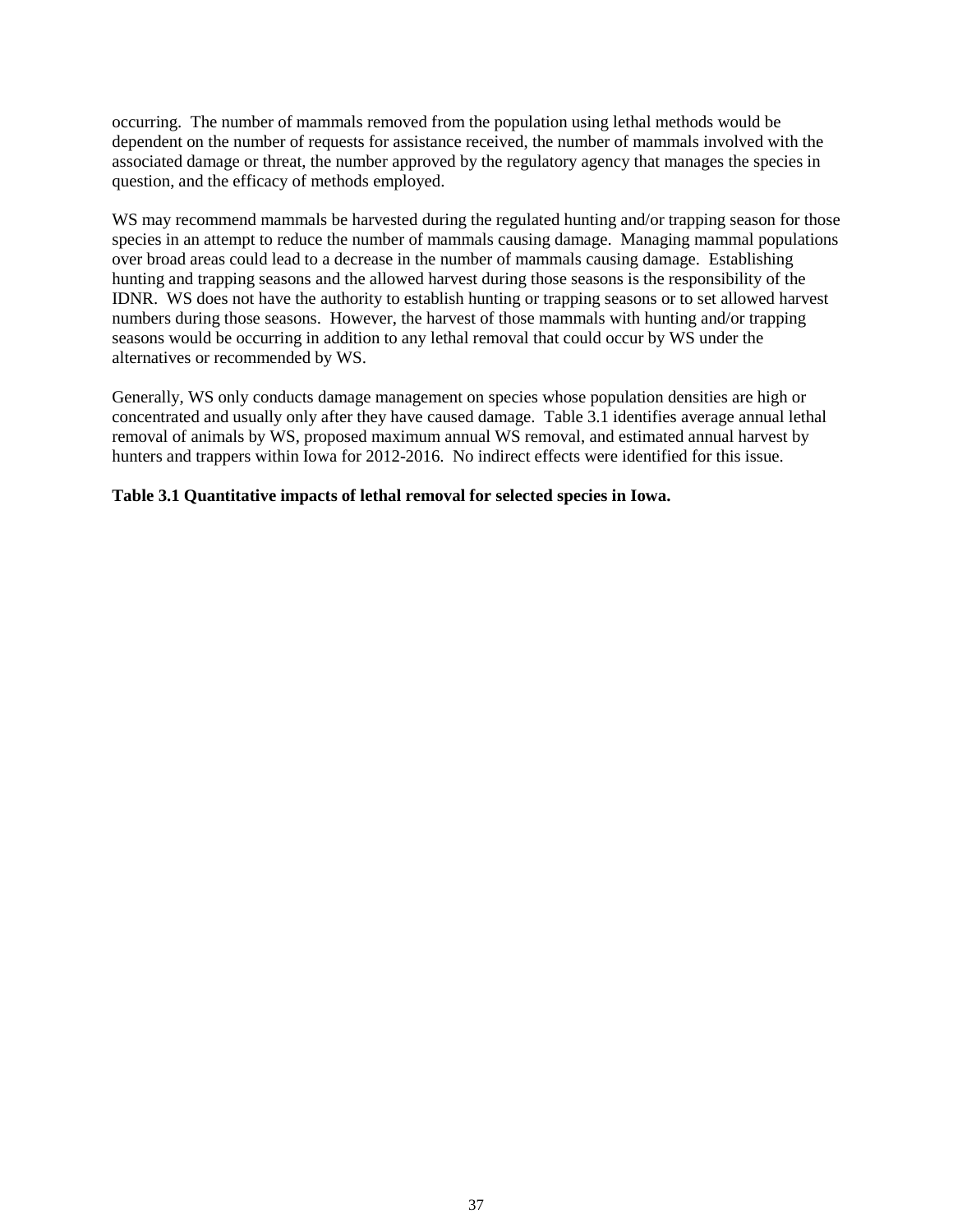|                                            | <b>Average</b>              | <b>Maximum</b><br>proposed      | IA                                | <b>IA Statewide</b><br><b>Average Annual</b> | % WS Proposed<br><b>Annual Removal</b><br><b>Compared to</b> |
|--------------------------------------------|-----------------------------|---------------------------------|-----------------------------------|----------------------------------------------|--------------------------------------------------------------|
|                                            | <b>Annual WS</b>            | <b>WS</b>                       | <b>Statewide</b>                  | <b>Estimated</b>                             | <b>Average Annual</b>                                        |
| <b>Species</b>                             | <b>Removal</b><br>2012-2016 | <b>Annual</b><br><b>Removal</b> | <b>Population</b><br><b>Trend</b> | <b>Season Harvest</b><br>2012-2016           | <b>Harvest and Control</b><br><b>Permits</b>                 |
| <b>Badgers</b>                             | 3.4                         | 50                              | Increasing                        | 963                                          | 5.19%                                                        |
| Bats (all)                                 | $\boldsymbol{0}$            | 5                               | Unknown                           | n/a                                          | n/a                                                          |
| Bears, Black                               | $\boldsymbol{0}$            | $\overline{5}$                  | n/a                               | n/a                                          | n/a                                                          |
| <b>Beavers</b>                             | 5.8                         | 100                             | Unknown                           | 8,643                                        | 1.16%                                                        |
| <b>Bobcats</b>                             | 0.2                         | 25                              | Stable                            | 629                                          | 3.97%                                                        |
| Cats (feral/free<br>ranging)               | $\overline{0}$              | $0*$                            | Unknown                           | n/a                                          | n/a                                                          |
| Chipmunk, Eastern                          | $\boldsymbol{0}$            | 5                               | Unknown                           | n/a                                          | n/a                                                          |
| Cottontail, Eastern                        | 31.8                        | 1000                            | Increasing                        | 102,860                                      | 0.97%                                                        |
| Coyotes                                    | 7.6                         | 100                             | Increasing                        | 12,688                                       | 0.78%                                                        |
| Deer, White-tailed<br>(Captive)            | 26                          | 1000                            | n/a                               | n/a                                          | n/a                                                          |
| Deer, White-tailed<br>(Wild)               | 5.6                         | 1000                            | Stable                            | 104,683                                      | 0.96%                                                        |
| Dogs (feral/free<br>ranging and<br>hybrids | $\boldsymbol{0}$            | $0*$                            | n/a                               | n/a                                          | n/a                                                          |
| Elk (Captive)                              | $\boldsymbol{0}$            | 200                             | n/a                               | n/a                                          | n/a                                                          |
| Foxes, Gray                                | $\boldsymbol{0}$            | 5                               | Decreasing                        | 78                                           | 6.4%                                                         |
| Foxes, Red                                 | 6                           | 100                             | Stable                            | 3,278                                        | 3.05%                                                        |
| Goats, feral                               | $\boldsymbol{0}$            | 10                              | Unknown                           | n/a                                          | n/a                                                          |
| Gophers, Pocket                            | $\boldsymbol{0}$            | 50                              | Unknown                           | n/a                                          | n/a                                                          |
| Jackrabbits, Black-<br>tailed              | $\overline{0}$              | $\overline{5}$                  | Decreasing                        | n/a                                          | n/a                                                          |
| Lions, Mountain                            | $\boldsymbol{0}$            | 5                               | n/a                               | n/a                                          | n/a                                                          |
| Marmots/Woodchu<br>cks                     | 0.8                         | 100                             | Unknown                           | n/a                                          | n/a                                                          |
| Mice (all)                                 | $\overline{0}$              | 1000                            | Unknown                           | n/a                                          | n/a                                                          |
| Mink                                       | $\overline{0}$              | 10                              | Unknown                           | 7,292                                        | 0.14%                                                        |
| Moles (all)                                | $\boldsymbol{0}$            | 200                             | Unknown                           | n/a                                          | n/a                                                          |
| <b>Muskrats</b>                            | $\overline{4}$              | 200                             | Increasing                        | 48,178                                       | 0.42%                                                        |
| Opossums,<br>Virginia                      | 7.6                         | 500                             | Increasing                        | 3,509                                        | 14.25%                                                       |
| Otters, River                              | $\overline{0.2}$            | 25                              | Stable                            | 887                                          | 2.81%                                                        |
| Raccoons                                   | 18.2                        | 500                             | Increasing                        | 245,492                                      | 0.20%                                                        |
| Rats, Norway                               | $\boldsymbol{0}$            | 500                             | Unknown                           | n/a                                          | n/a                                                          |
| Shrews (all)                               | $\overline{0}$              | 100                             | Unknown                           | n/a                                          | n/a                                                          |
| Skunk, Striped                             | 9.6                         | 100                             | Increasing                        | 691                                          | 14.47%                                                       |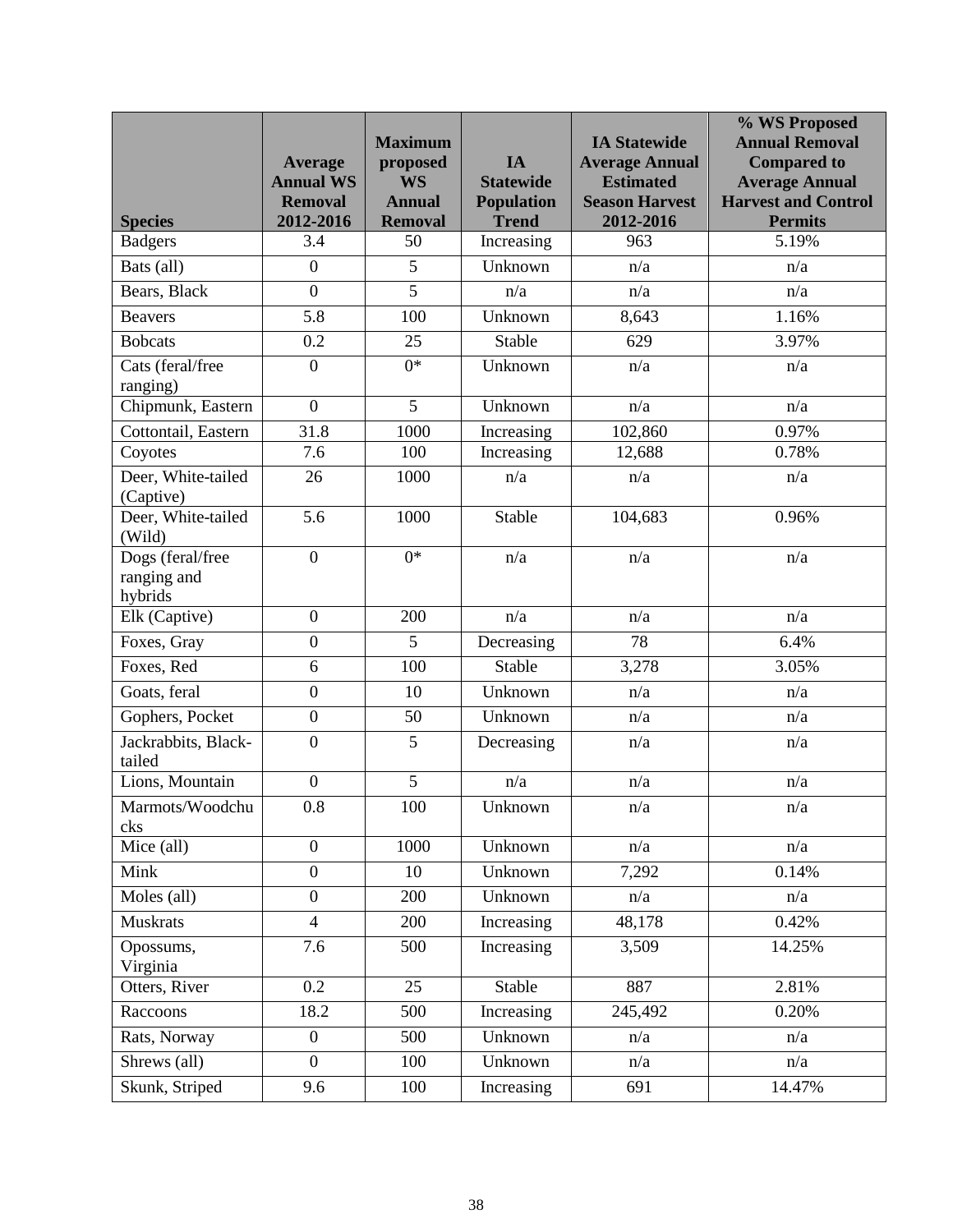| Squirrels, Eastern |     | 200 | Unknown | n/a | n/a    |
|--------------------|-----|-----|---------|-----|--------|
| Gray               |     |     |         |     |        |
| Squirrels, Fox     |     | 200 | Unknown | n/a | n/a    |
| Squirrels, Ground  |     | 300 | Unknown | n/a | n/a    |
| Swine, Feral       | 0.6 | 100 | Unknown | n/a | n/a    |
| Voles (all)        |     | 500 | Unknown | n/a | n/a    |
| Weasels            |     |     | Unknown | 19  | 26.32% |

\* Unlimited transfer of custody or relocation

### **Badger**

Badgers can be found throughout Iowa but are more commonly observed in western Iowa (IDNR 2016). Badger harvest rates fluctuate, likely due to the value of their pelts, but the long-term population trend for the state is increasing (IDNR 2016). Badgers are classified as a furbearer species with regulated annual hunting and trapping seasons that run from November through January. There is no daily bag limit and possession limits for badgers. The number of badgers estimated at harvested annual by sport hunters and trappers from 2012 through 2016 is 963 (Table 3.1) (IDNR 2016). Reported harvest of badgers during the trapping seasons is based on the sale of fur/hides. There is no mandatory reporting of badgers harvested during the annual trapping season. From 2012 through 2016, WS removed an average of 3.4 badgers each year.

## *Direct, Indirect, and Cumulative Effects:*

Based on previous requests for assistance received by WS and anticipated future requests, the removal of badgers by WS would not exceed 50 animals annually. WS lethal removal of 50 badger would represent 5.19% of the estimated hunter/trapper harvest (Table 3.1). Damages and threats of damages associated with badger most often occur in urban/suburban areas and at airports where hunting is restricted or not allowed. Therefore, WS' proposed lethal removal would not adversely affect the ability to harvest badger during the annual regulated hunting/trapping season. Based on the limited proposed removal by WS and the fact that the IDNR allows for unlimited harvest of badger, WS' activities will have no significant effects on statewide badger populations.

The unlimited harvest levels allowed by the IDNR during the trapping and hunting seasons provide an indication that cumulative removal, including removal for damage management, would not reach a level where overharvest of the badger population would occur resulting in an undesired population decline. The IDNR's oversight of WS and hunting/trapping seasons would ensure that the cumulative removal would not have a negative impact on the overall badger population.

### **Beaver**

Beaver are found throughout Iowa near wetlands and streams (IDNR 2016). Nelson and Nielson (2011) found in central and southern Illinois there are between 5.6 to 9.9 beavers in a colony and 0.8 to 3.27 colonies per square kilometer, in suitable habitat. Beaver harvest rates fluctuate, likely due to the value of their pelts, and the current population trend for beavers in Iowa is unknown (IDNR 2016).

Beavers are classified as a furbearer species with a regulated annual trapping season that runs from November through April. Beavers have no daily or season limit for trapping (IDNR 2016). The number of beavers estimated as harvested annually by sport trappers from 2012 through 2016 is 8,643 (Table 3.1) (IDNR 2016). Reported harvest of beavers during the trapping seasons is based on the sale of fur/hides. There is no mandatory reporting of beavers harvested during the annual trapping season.

In addition to trapping, beavers can be lethally removed as a nuisance species by land owners or their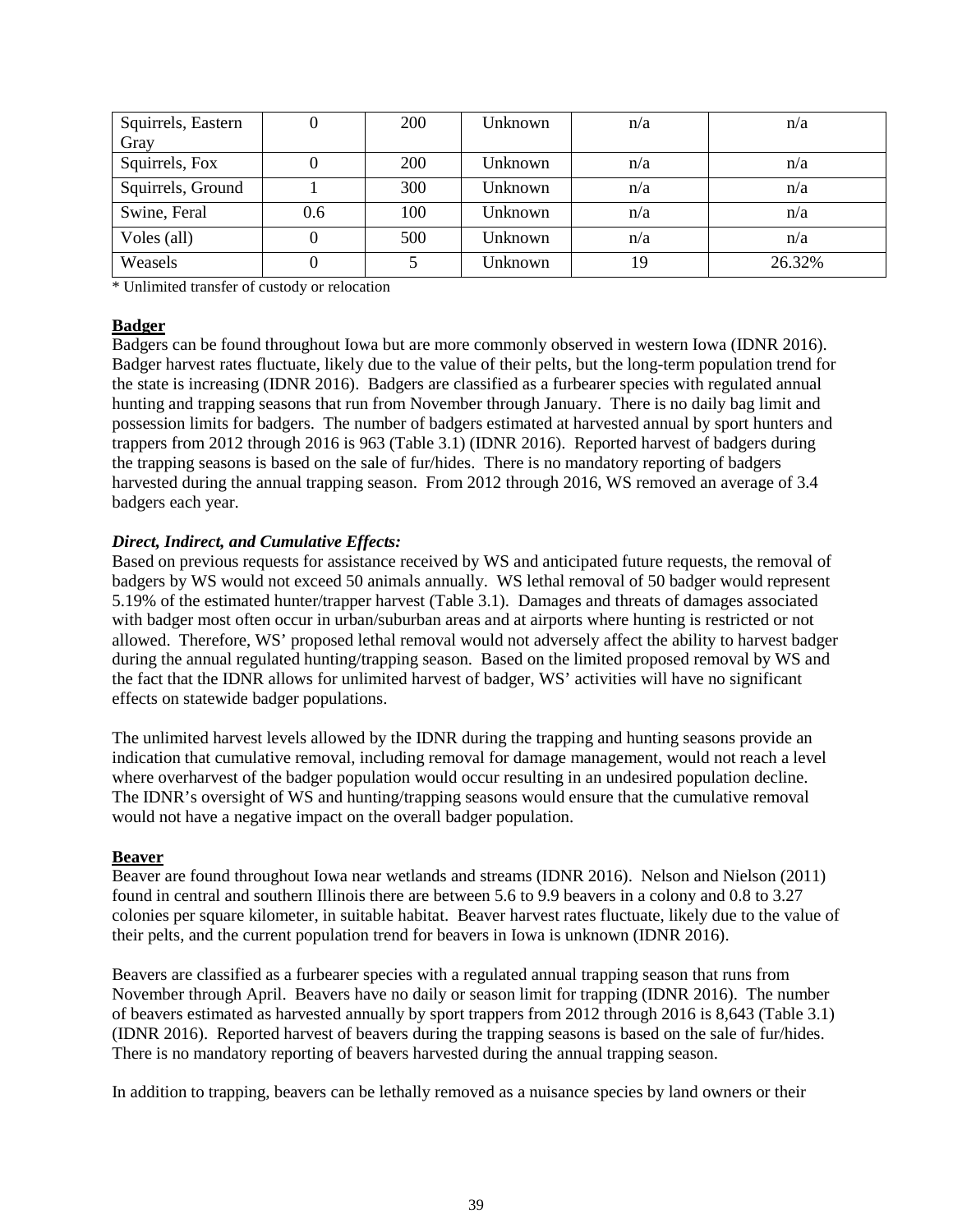representative when causing damage or posing a threat of damage. From 2012 through 2016, WS removed an average of 5.8 beavers each year.

### *Direct, Indirect, and Cumulative Effects:*

Based on previous requests for assistance received by WS and anticipated future requests, up to 100 beavers could be lethally removed by WS annually to alleviate damage. WS' removal of 100 beavers would represent 1.16% of the estimated annual trapper harvest (Table 3.1). This level of removal is considered to be a low magnitude.

To address damage by beaver flooding and human health threats related to waterborne contaminants, WS may breach or remove beaver dams or install flow control devices during beaver damage management activities. Dam breaching and removal or installation of flow control devices are usually conducted in conjunction with local population reductions using trapping and/or shooting. As a result, changes in habitat generally have no long term effects on local beaver populations. Some animals that escape removal may lose or have limited access to stored food caches during winter months due to lower water levels and the presence of ice. This may limit winter survival of some individuals due to starvation or increased predation risk while feeding on land. However, reductions in local populations would result in lower interspecific competition for available food resources. Dam removal or flow manipulation would have no effect on neighboring populations and would not alter habitat in a way that does not allow for future use by beaver or re-colonization.

The unlimited trapper harvest allowed by the IDNR during the length of the trapping seasons provides an indication that cumulative removal, including removal for damage management, would not reach a level where overharvest of the beaver population would occur resulting in an undesired population decline. The IDNR's oversight of WS and the trapping seasons would ensure that the cumulative removal would not have a negative impact on the overall beaver population.

### **Eastern Cottontail**

The Eastern cottontail is abundant and widespread across Iowa, especially in southern counties. Cottontails do not distribute themselves evenly across the landscape, but tend to concentrate in favorable habitats such as brushy fence rows or field edges, gullies filled with debris, brush piles, areas of dense briars, or landscaped backyards where food and cover are suitable. Cottontails are rarely found in dense forest or open grasslands, but fallow crop fields may provide suitable habitat. Within these habitats, cottontails spend their entire lives in an area of 10 acres or less. Occasionally they may move a mile or so from a summer range to winter cover or to a new food supply. In suburban areas, cottontails are numerous and mobile enough to fill voids when cottontails are removed from an area. Population densities vary with habitat quality, but one cottontail per 0.4 hectares (1 acre) is a reasonable average (Craven 1994). Cottontails live only 12 to 15 months, yet make the most of time available reproductively. They can raise as many as six litters per year of one to nine young (usually four to six), having a gestation period of 28 to 32 days. If no young were lost, a single pair together with their offspring could produce 350,000 cottontails in five years (National Audubon Society 2000). Presently, the IDNR conducts roadside surveys and collects population trend information via annual harvest data.

Cottontails are classified as a small game species with a regulated annual hunting season that runs from September through February. Eastern cottontails have a daily bag limit of 10 and a possession limit of 20 for hunting (IDNR 2016). The number of cottontails estimated as harvested annually from 2012 through 2016 is 102,860 (Table 3.1) (IDNR 2016). Harvest numbers are reported from the Iowa Small Game Harvest Survey. The IDNR also conducts a biannual Roadside Survey to observe apparent populations of small game. There is no mandatory reporting of cottontails harvested during the annual hunting seasons.

In addition to hunting, cottontails can be lethally removed as a nuisance species by land owners or their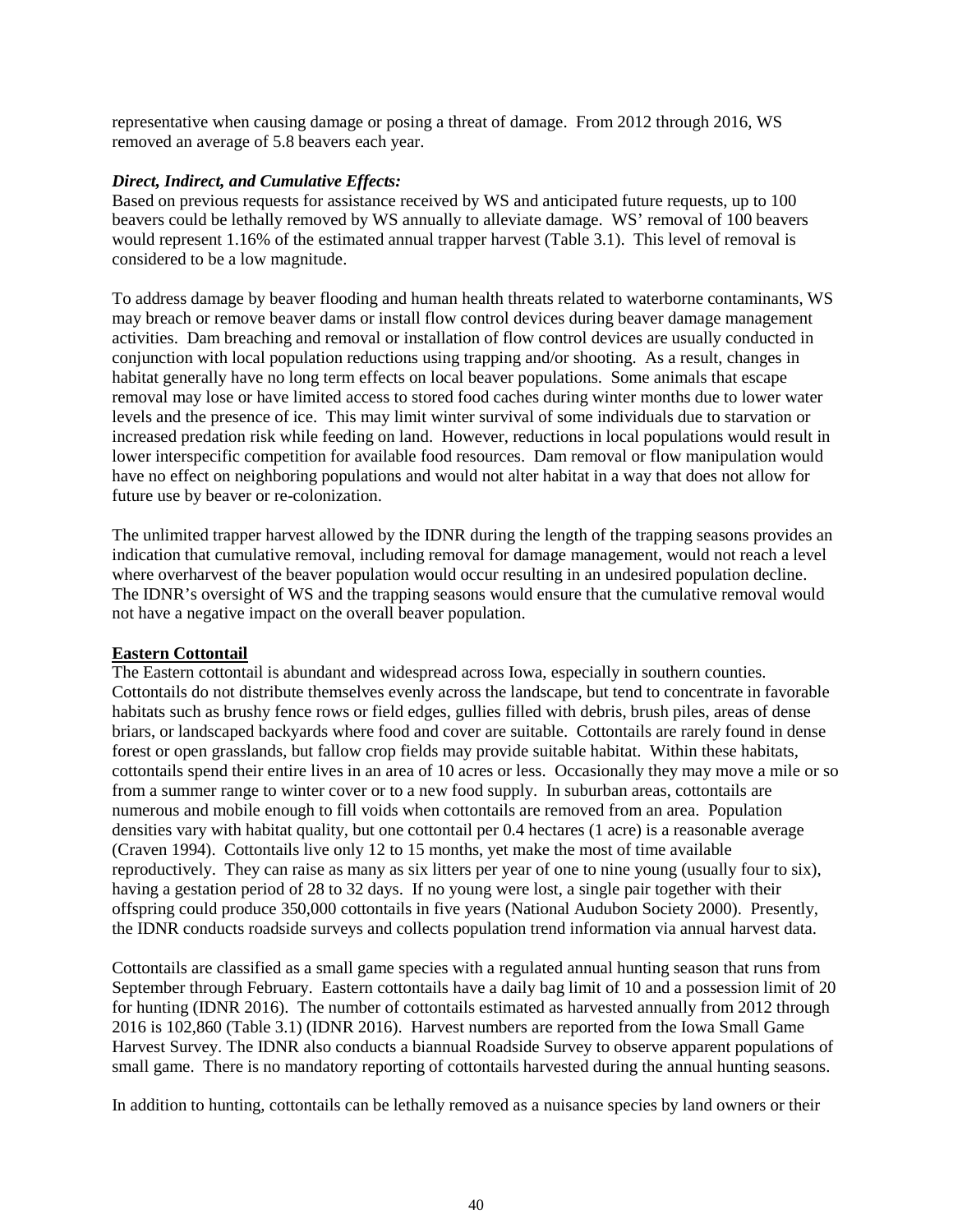representative when causing damage or posing a threat of damage. From 2012 through 2016, WS removed and average of 31.8 cottontails each year (Table 3.1).

### *Direct, Indirect, and Cumulative Effects:*

Based on previous requests for assistance received by WS and anticipated future requests, up to 1,000 cottontails could be lethally removed by WS annually to alleviate damage. WS' removal of 1,000 cottontails would represent 0.97% of the estimated annual hunter harvest (Table 3.1). Damages and threats of damages associated with cottontails most often occur in urban/suburban areas and at airports within Iowa where hunting is restricted or not allowed. Therefore, WS' proposed lethal removal would not adversely affect the ability to harvest cottontails during the annual regulated hunting season or result in adverse cumulative impacts to the statewide population.

## **Coyote**

Coyotes are common and found throughout Iowa, mainly in open grasslands and near agriculture (IDNR 2016). Although coyote densities vary based on local habitat quality, Knowlton (1972) published that density estimates of 0.5 to 1.0 coyotes per square mile would likely be applicable to coyote densities across much of their range. Reports have indicated larger densities of coyotes in the southwestern part of Iowa (IDNR 2016). Coyote densities as high as two per square kilometer (five per square mile) have been reported in the southwestern and west-central United States, but are lower in other portions of the country. Few studies have accurately determined coyote densities (Voigt and Berg 1987), but the IDNR does monitor long-term trends in relative abundance through the sale of fur/hides (estimated fur harvest), sign station surveys, and archery deer hunter survey. The current population trend for coyotes in Iowa is increasing (IDNR 2016). Reported harvest of coyotes during the hunting/trapping seasons is based on the sale of fur/hides. There is no mandatory reporting of coyotes harvested during the annual hunting/trapping seasons.

In addition to hunting and trapping, coyotes can be lethally removed as a nuisance species by land owners or their representative when causing damage or posing a threat of damage. From 2012 through 2016, WS removed an average of 7.6 coyotes each year.

### *Direct, Indirect, and Cumulative Effects:*

Based on previous requests for assistance received by WS and anticipated future requests, the removal of coyotes by WS would not exceed 100 coyotes annually. WS lethal removal of 100 coyotes would represent 0.78% of the estimated annual hunter/trapper (Table 3.1). This level of removal is insignificant and not expected to negatively impact coyote populations. Population modeling information suggests that a viable coyote population can withstand an annual removal of 70% of their population without causing a decline in the population (Connolly 1995). Therefore, no significant cumulative impacts are expected when WS' removal is added to the average annual sportsman harvest. Based on the limited proposed removal by WS and the IDNR's oversight, which allows for unlimited harvest of coyotes, WS' activities will have no significant effects on statewide coyote populations. The unlimited harvest levels allowed by the IDNR during the trapping and hunting seasons provide an indication that cumulative removal, including removal for damage management, would not reach a level where overharvest of the coyote population would occur resulting in an undesired population decline. The IDNR's oversight of WS and hunting/trapping seasons would ensure that the cumulative removal would not have a negative impact on the overall coyote population.

# **White-tailed Deer**

White-tailed deer are abundant and widespread across Iowa. When compared to other land mammals in North America, the white-tailed deer currently occupies the largest geographic range of any other mammal (Pagel et al. 1991). White-tailed deer range throughout most of the United States, except the far southwest, and inhabit the southern half of the southern tier of Canadian provinces. This species inhabits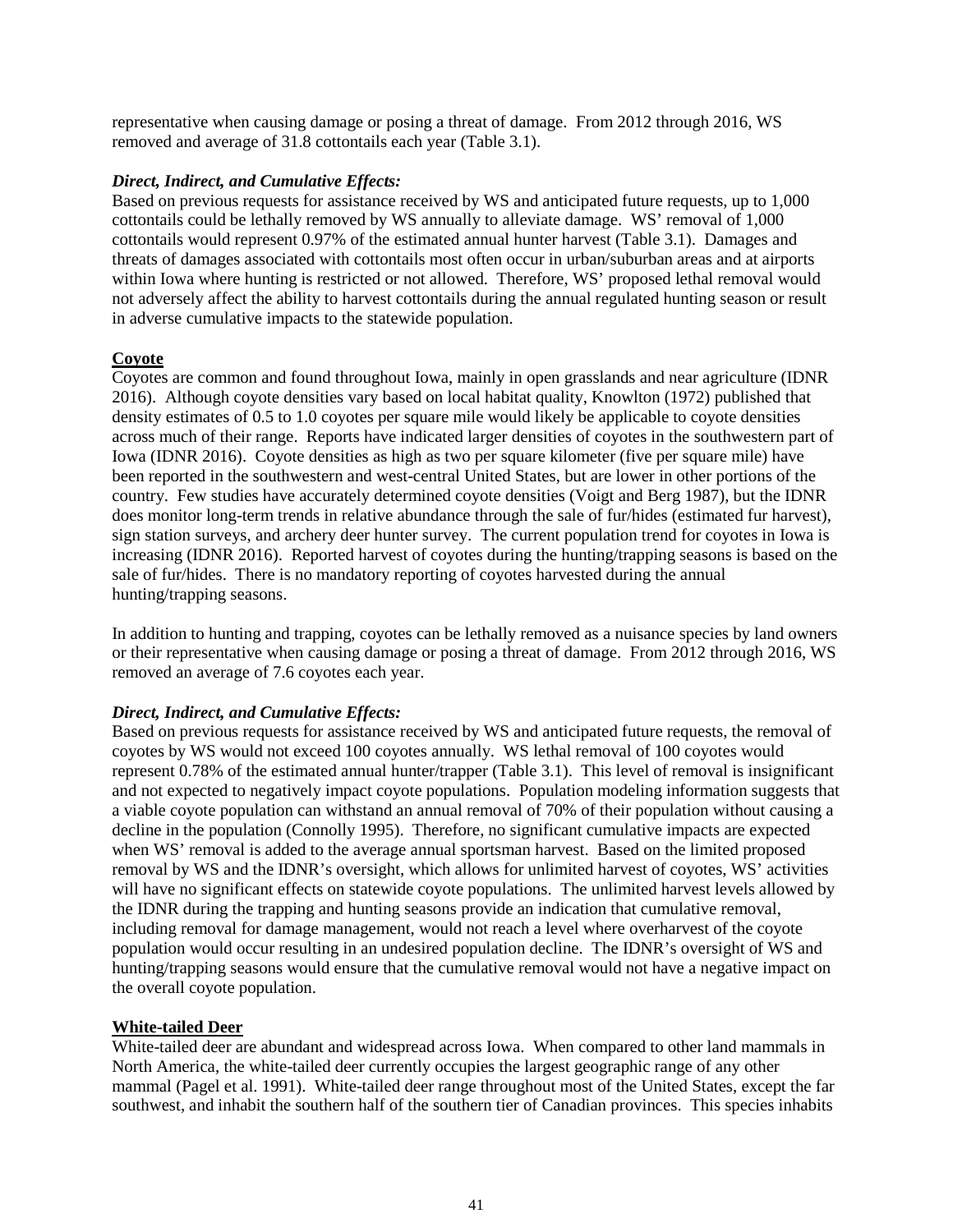farmlands, brushy areas, forests, suburbs, and gardens. Rural areas containing a matrix of forest and agricultural crops can contain the highest deer densities (Roseberry and Woolf 1998). Biologists and resource managers in Iowa have successful raised the population of white-tailed deer from around 400, in the 1930s, to over 500,000 by 2016; white-tailed deer inhabit parts of Iowa by a ratio of approximately 100 deer per square mile. As deer populations increase, there is an increasing occurrence of damage from white-tailed deer to agricultural crops (DeVault et al. 2007), a rise in deer-vehicle collisions (Conover et al. 1995), and a disruption in forest health, regeneration, and forest dependent species (Tilghman 1989). Additionally, white-tailed deer are ranked as one of the most hazardous species to aviation according to the percentage of strikes that caused damage from 1990 through 2012 (Dolbeer et al. 2013).

The authority for management of resident wildlife species, including deer, is the responsibility of the IDNR. The IDNR collects and compiles information on white-tailed deer population trends and harvest and uses this information to manage deer populations. The primary tool for the management of deer populations in Iowa is through adjusting the allowed lethal removal during the deer harvest season in the state (IDNR 2009). White-tailed deer are classified as a big-game species with annual hunting seasons. During the 2015-2016 hunting season, the IDNR reported that 101,595 deer were harvested (IDNR 2016). The number of deer allowed to be harvested by individual hunters during the length of the deer hunting season varies across the state.

Mortality can also occur from vehicle collisions, dogs, illegal removal, tangling in fences, disease, and other causes (Crum 2003). Recent trends show local populations decreasing in a few counties (Boone and Pottawattamie) as reported by hunters (Tyler Harms, IDNR, pers. comm. 2017). Epizootic Hemohorragic Disease (EHD) is thought to be the cause of this decline, and ongoing investigations by the IDNR are monitoring the impacts of this disease (Tyler Harms, IDNR, pers. comm. 2017). Annual deer mortality in Iowa from other sources (*e.g.*, illegal removal and predation) is currently unknown. Since 2012, more than 40,000 deer have been struck by motor vehicles (about 9,500 deer per year) with this trend declining since 1995 (IDNR 2016).

From FY 2012 through FY 2016, WS responded to 189 requests for assistance associated with whitetailed deer in the state (Table 1.1). Most requests for assistance were addressed by providing technical assistance. During the same period, WS removed an average of 5.6 free-ranging white-tailed deer and 26 captive white-tailed deer each year (Table 3.1). The removal of 130 captive deer in one year was in response to an outbreak of Chronic Wasting Disease in captive facilities.

### *Direct, Indirect, and Cumulative Effects:*

After review of previous activities conducted by WS and in anticipation of addressing requests for lethal removal, WS' future lethal removal could reach 1,000 free-ranging deer annually. In addition, WS may be requested by the IDNR and/or the IDALS to assist with sampling and managing the spread of diseases found in free-ranging and/or captive deer populations. If a disease outbreak occurred, WS could be requested to lethally remove white-tailed deer for sampling and/or to prevent further spread of diseases. However, WS' total annual removal would not exceed 1,000 deer annually under the proposed action.

If requested, WS could again assist with sampling and removing deer from captive facilities where deer were confined inside a perimeter fence. The detection of a disease at a captive facility often raises concerns for the potential spread of diseases to free-ranging herds. The spread of diseases among deer inside those facilities is often increased due to their close contact with one another. Often, once a disease is detected in a confined deer herd, the entire herd is destroyed to ensure the containment of the disease. Any involvement with the depopulation of deer confined inside a perimeter fence by WS would be at the request of the IDNR and/or the IDALS. As proposed in this alternative, in those cases where WS was requested to assist with the removal of a captive deer herd in Iowa, the removal would not exceed 1,000 deer for purposes of disease monitoring or surveillance. Deer confined inside perimeter fences for the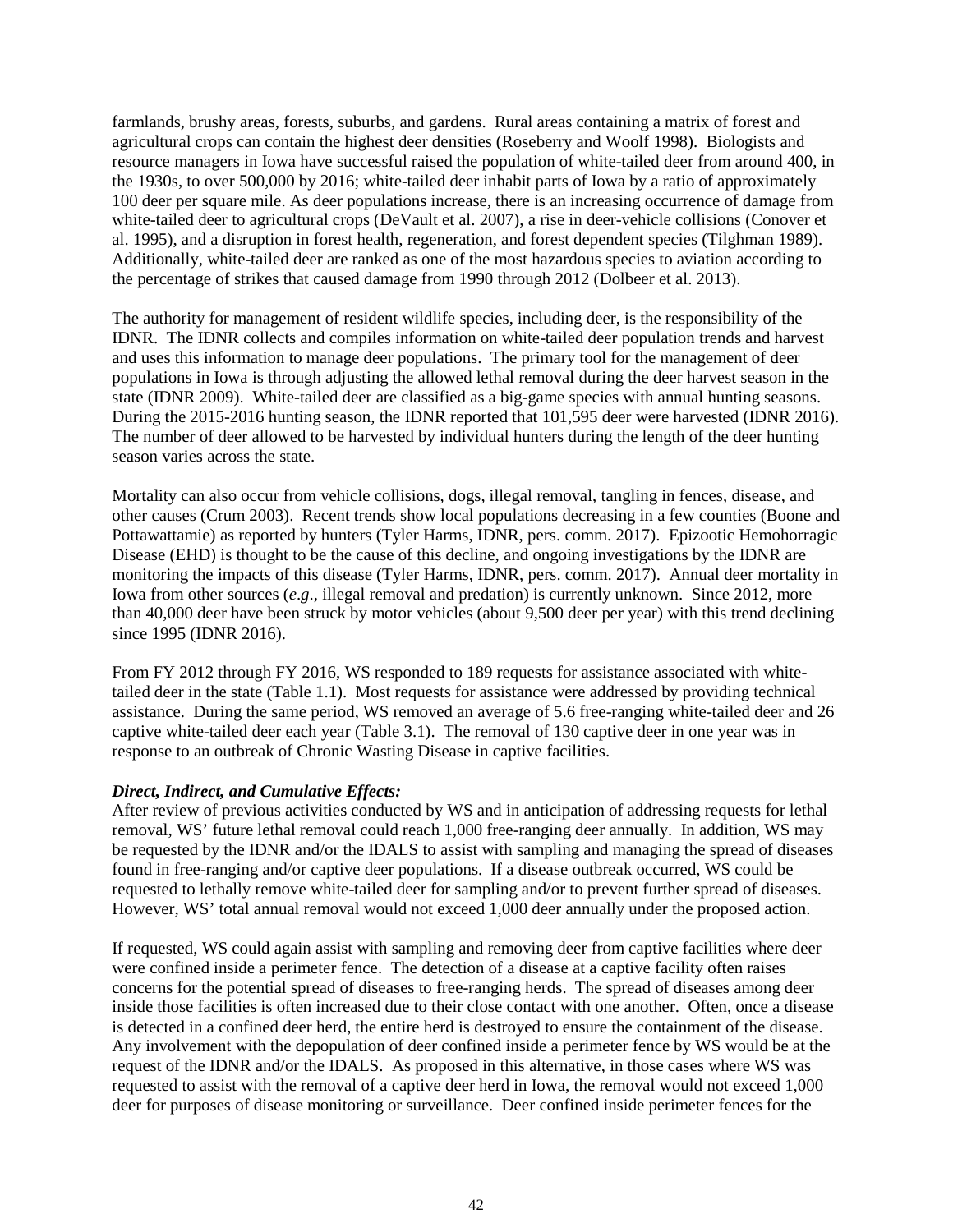purposes of non-traditional farming, including confined for hunting, are not included in statewide deer population estimates. However, since removal of deer by WS for disease surveillance or monitoring could occur in free-ranging or captive herds, the potential removal of up to 1,000 deer for disease surveillance and monitoring by WS would be considered as part of the impact analysis on the statewide free-ranging deer population.

From 2012 through 2016, 543,425 deer were harvested in Iowa during the annual hunting seasons, with the highest harvest level occurring in 2012 when 121,407 deer were harvested. The lowest harvest level of deer occurred in 2013 when 99,414 deer were harvested (IDNR 2016). If WS' removal reached 1,000 deer during the highest harvest of deer that occurred in 2012, WS' removal would have represented 0.82% of the harvest. If WS' removal reached 1,000 deer during the lowest harvest total of deer that occurred in 2013, WS' removal would have represented 1.01% of the total harvest.

With oversight of the IDNR, the magnitude of removal of deer by WS annually to resolve damage and threats would be low. White-tailed deer populations are increasing around the state with the annual harvest controlling a major proportion of the population. Since 2014, annual harvest numbers have decreased, inversely proportional to deer abundance. WS' management actions would not only minimally impact the white-tailed deer population, but have no significant impact on harvest quotas.

The magnitude of WS' activities to alleviate damage and threats associated with deer would be low with the oversight and permitting of WS' activities occurring by the IDNR. The authorizing of all WS' removal by the INDR would ensure WS' removal would meet the objectives of the statewide wildlife management plan.

## **Elk**

Wild elk populations have been extirpated from Iowa since 1871, primarily from over-hunting. Captive herds are raised and managed throughout the state on private lands and refuges. WS has not previously been requested to provide assistance with elk damage. Iowa currently has 24 captive herds of elk, totaling 863 individuals (IDALS unpublished data). Captive elk could potentially escape from confinement and cause damage.

### *Direct, Indirect, and Cumulative Effects:*

Captive elk persist in small herds around portions of the state but rarely cause damage or threats of damage. WS could respond to requests from the IDNR to aid in the translocation of escaped captive elk, or be called upon to lethally remove an escaped individual inflicting damage to public or private land, or threating human safety. Coordination and cooperation with the IDNR would be strictly adhered to regarding WS response to requests for assistance in dealing with escaped or captive elk to include disease surveillance. In the event lethal removal is implemented, WS could remove up to 200 individuals without causing adverse effects to the natural environment.

# **Red Fox**

Red fox are found throughout Iowa, with populations in the north on the rise. Coyotes and red fox compete for food resources and habitat. In areas of high coyote populations, foxes can select more urban landscapes to avoid interactions with coyotes (Gosselink et al. 2003). Despite this competition, the red fox population appears to be increasing across the state (IDNR 2016).

Red fox are classified as both a game and a furbearer species in Iowa with a regulated annual hunting and trapping season that runs from November through January. Red fox have no daily or season limit for hunting or trapping (IDNR 2016). The number of red fox estimated as harvested annually from 2012 through 2016 is 3,278 (Table 3.1) (IDNR 2016). Reported harvest of red fox during the trapping seasons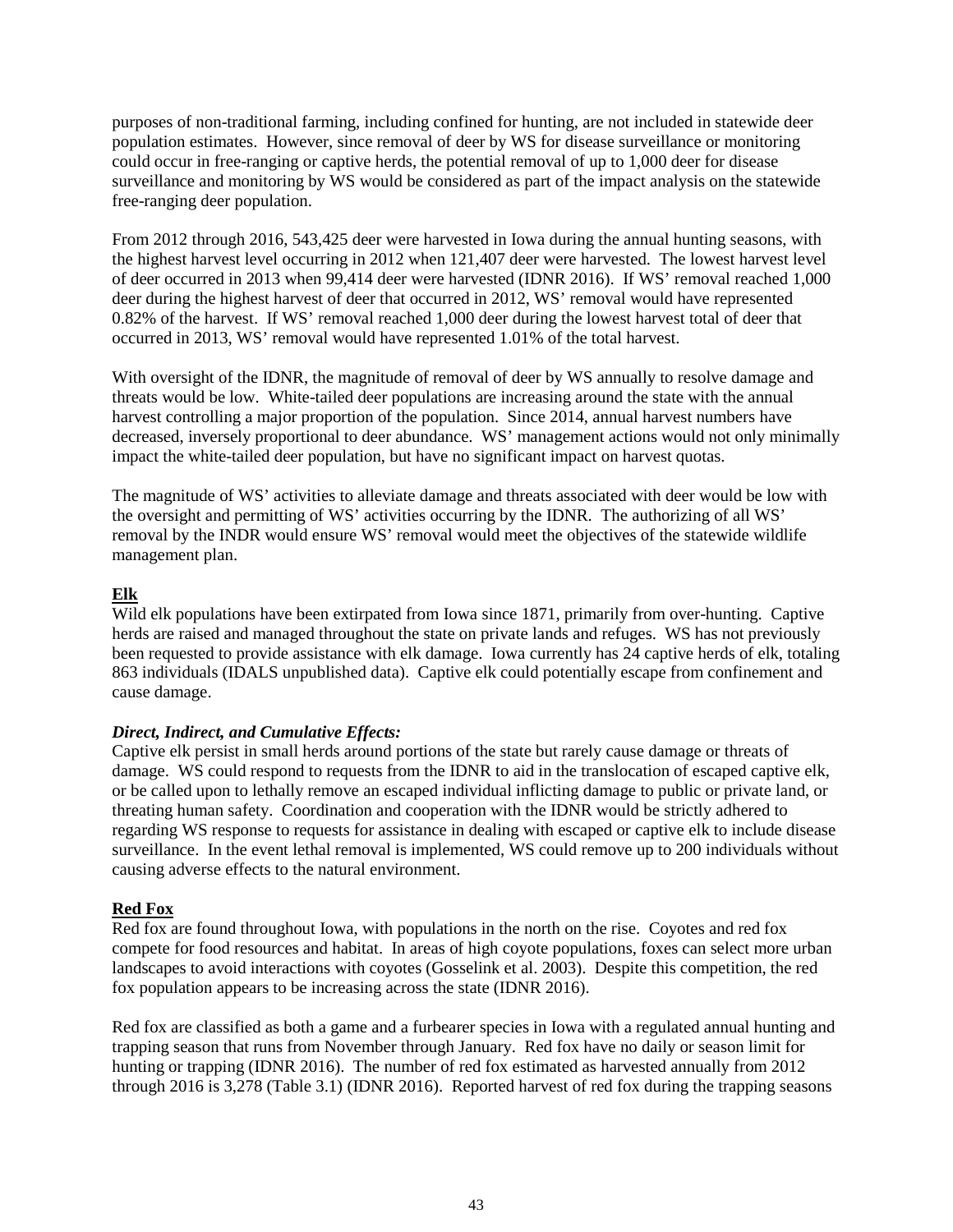is based on the sale of fur/hides. There is no mandatory reporting of red fox harvested during the annual hunting/trapping seasons.

In addition to hunting and trapping, red fox can be lethally removed as a nuisance species by land owners or their representative when causing damage or posing a threat of damage. From 2012 through 2016, WS removed an average of six red foxes each year.

### *Direct, Indirect, and Cumulative Effects:*

Based on previous requests for assistance received by WS and anticipated future requests, the removal of red fox by WS would not exceed 100 animals annually. WS lethal removal of 100 red fox would represent 3.05% of the estimated hunter/trapper harvest (Table 3.1). Damages and threats of damages associated with red fox most often occur in urban/suburban areas and at airports where hunting is restricted or not allowed. Therefore, WS' proposed lethal removal would not adversely affect the ability to harvest red fox during the annual regulated hunting season. Based on the limited proposed removal by WS and the fact that the IDNR allows for unlimited harvest of red fox, WS' activities will have no significant effects on statewide red fox populations.

The unlimited harvest levels allowed by the IDNR during the trapping and hunting seasons provide an indication that cumulative removal, including removal for damage management, would not reach a level where overharvest of the red fox population would occur resulting in an undesired population decline. The IDNR's oversight of WS and hunting/trapping seasons would ensure that the cumulative removal would not have a negative impact on the overall red fox population.

### **Woodchucks**

The woodchuck (also known as groundhog, marmot, or whistle pig) is a large rodent, often seen along fencerows, in pastures, or along roads across the state (IDNR 2016). Woodchucks have one litter a year and average five kits (Merritt 1987, Armitage 2003). Woodchucks breed at age one and live four to five years, which translates to prolific population increases across Iowa. One pair of woodchucks, at a 1:1 sex ratio, could produce more than 600 offspring in their lifetime. Woodchuck populations in Iowa are not monitored by the IDNR and no population estimates are available.

Woodchucks are classified as a small game species with a regulated annual hunting season that runs from May through December. Woodchucks have no daily or season limit for hunting (IDNR 2016). Woodchucks have a continuous harvest season (IDNR 2016).

In addition to hunting, woodchucks can be lethally removed as a nuisance species by land owners or their representative when causing damage or posing a threat of damage. From 2012 through 2016, WS removed an average of 0.8 woodchucks each year.

### *Direct, Indirect, and Cumulative Effects:*

Based on previous requests for assistance received by WS and anticipated future requests, up to 100 woodchucks could be lethally removed by WS annually to alleviate damage. No annual harvest data exists for woodchucks, but considering their abundance and prolific nature across the state, WS' impact on woodchuck the population is considered to be a low magnitude.

Woodchuck damage management activities would target single animals or local populations of the species at sites where their presence is causing unacceptable damage to agriculture, human health or safety, natural resources, or property (i.e., airports, private property, or industrial operations). Some local populations may be temporarily reduced as a result of damage management activities conducted under the proposed action alternative aimed at reducing damage at a local site. The unlimited harvest of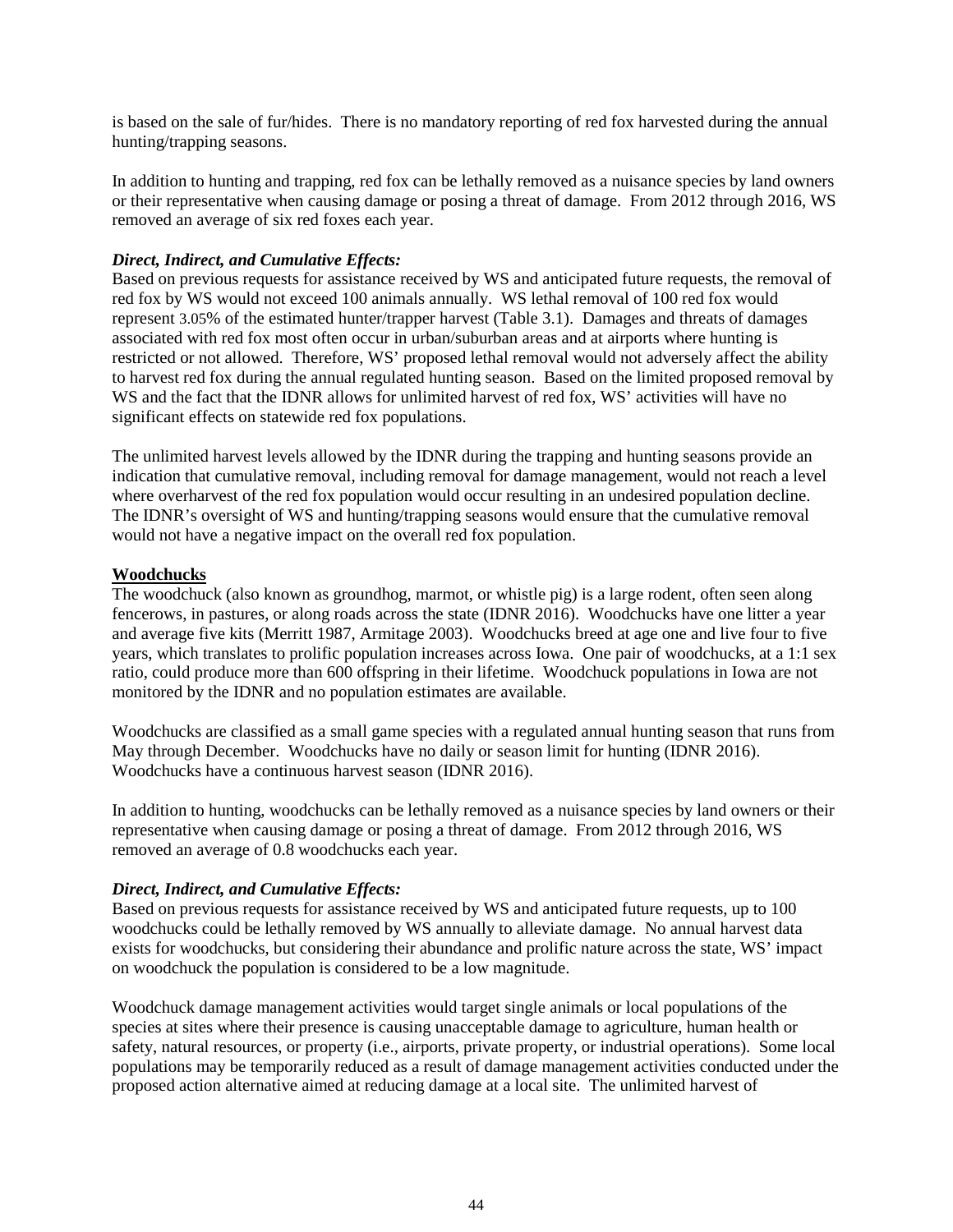woodchucks, as regulated by the IDNR provides an indication that densities are sufficient that overharvest is unlikely to occur.

# **Muskrat**

Muskrats are common in Iowa and distributed throughout a wide range of water ways (IDNR 2016). Muskrat populations can fluctuate greatly from year to year depending on weather condition, disease outbreaks, habitat loss, etc. However, muskrats are highly prolific and produce two to three litters per year that average four to seven young per litter, which makes them relatively immune to overharvest (Boutin and Birkenholz 1987). Loss of suitable habitat can suppress muskrat populations like the statewide drought from 2011-2012, but muskrat populations are presently prolific in Iowa. The current population trend for muskrats in Iowa is increasing (IDNR 2016).

Muskrats are classified as a furbearer species with a regulated annual trapping season from November through February. Muskrats have no daily or season limit for trapping (IDNR 2016). The number of muskrats estimated as harvested annually from 2012 through 2016 is 48,178 (Table 3.1) (IDNR 2016). Reported harvest of muskrats during the trapping seasons is based on the sale of fur/hides. There is no mandatory reporting of muskrats harvested during the annual trapping seasons.

In addition to trapping, muskrats can be lethally removed as a nuisance species by land owners or their representative when causing damage or posing a threat of damage. From 2012 through 2016, WS removed an average of four muskrats each year.

### *Direct, Indirect, and Cumulative Effects:*

Based on previous requests for assistance received by WS and anticipated future requests, up to 200 muskrats could be lethally removed by WS annually to alleviate damage. Using the average annual trapper harvest data to assess WS' impacts to the muskrat population, WS' removal of 200 muskrats would represent 0.42% of the estimated annual trapper harvest (Table 3.1). This level of removal is considered to be a low magnitude.

Like many other mammal species in Iowa, muskrats maintain sufficient population densities to allow for an annual trapping season. Like other mammal species addressed in this EA, the unlimited harvest allowed by the IDNR during the trapping season and the permitting of lethal removal to alleviate damage by the IDNR provides an indication that the IDNR believes that muskrat populations maintain sufficient densities within the state to sustain unlimited harvest and that overharvest is unlikely.

# **Virginia Opossum**

Virginia opossums are common and found throughout Iowa, with populations higher in the southern part of the state and high numbers also occurring in urban areas (IDNR 2016). Absolute opossum population densities are difficult to determine, but the IDNR does monitor long-term trends in relative abundance through the sale of fur/hides (estimated fur harvest), sign station surveys, and archery deer hunter survey. The current population trend for opossums in Iowa is increasing (IDNR 2016).

Opossums are classified as both a game and a furbearer species in Iowa with a regulated annual hunting and trapping season that runs from November through January. Opossums have no daily or season limit for hunting or trapping (IDNR 2016). The number of opossums estimated as harvested annually from 2012 through 2016 is 3,509 (Table 3.1) (IDNR 2016). Reported harvest of opossums during the hunting/trapping seasons is based on the sale of fur/hides. There is no mandatory reporting of opossums harvested during the annual hunting/trapping seasons.

In addition to hunting and trapping, opossums can be lethally removed as a nuisance species by land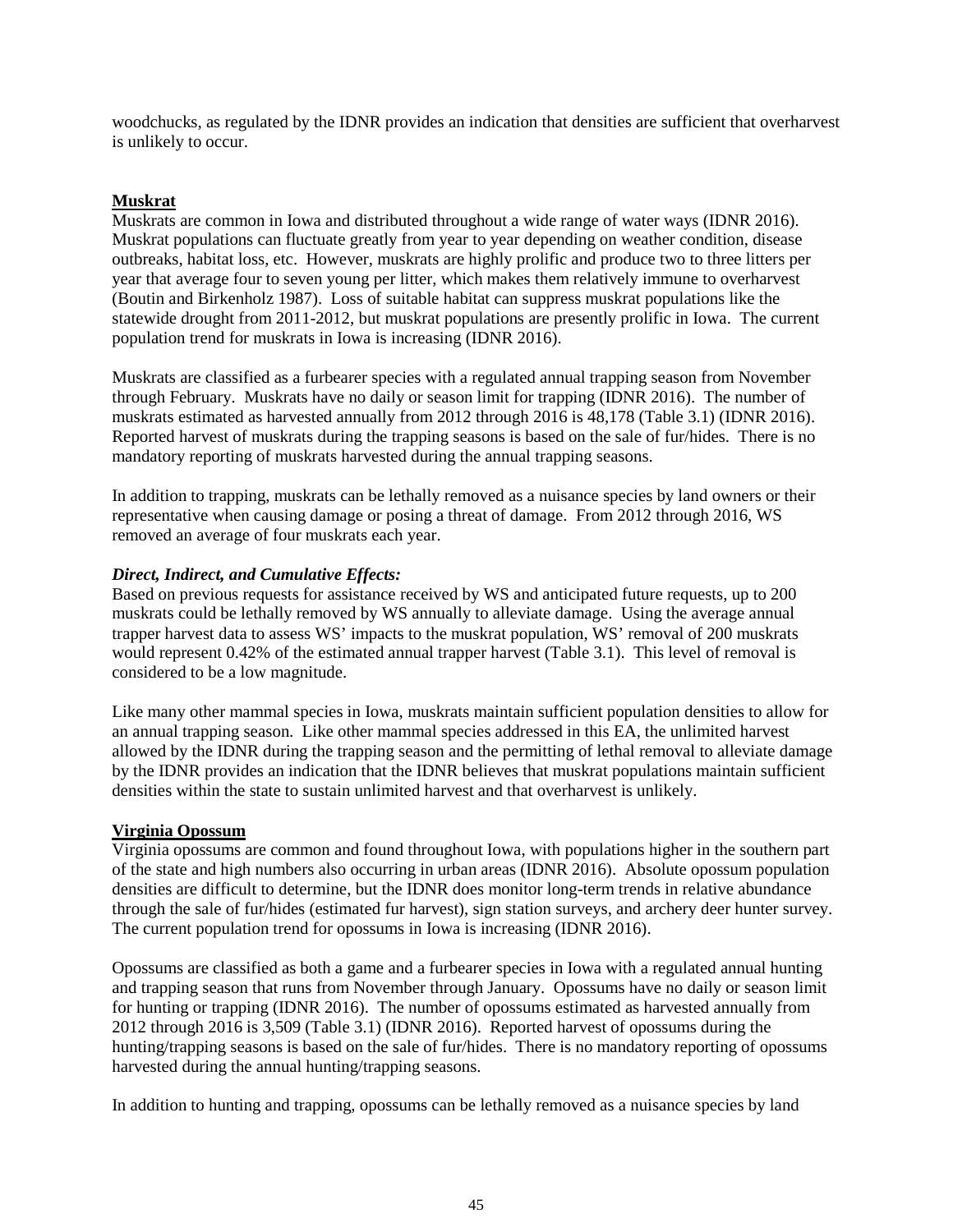owners or their representative when causing damage or posing a threat of damage. From 2012 through 2016, WS removed an average of 7.6 opossums each year.

### *Direct, Indirect, and Cumulative Effects:*

Based on previous requests for assistance received by WS and anticipated future requests, up to 500 opossums could be lethally removed by WS annually to alleviate damage. Using the average annual harvest data to assess WS' impacts to the opossum population, WS' removal of 500 opossums would represent 14.25% of the estimated hunter/trapper harvest (Table 3.1). This level of removal is considered to be a low magnitude.

The unlimited hunter/trapper harvest allowed by the IDNR during the length of the hunting and trapping seasons provides an indication that cumulative removal, including removal for damage management, would not reach a level where overharvest of the opossum population would occur resulting in an undesired population decline. The IDNR's oversight of WS and hunting/trapping seasons would ensure that the cumulative removal would not have a negative impact on the overall opossum population.

## **Raccoons**

The raccoon is found throughout Iowa. Absolute raccoon population densities are difficult or impossible to determine over a large spatial scale (Gehrt, et al. 2002). However, the IDNR monitors long-term trends in relative abundance through the sale of fur/hides (estimated fur harvest), sign station surveys, and archery deer hunter survey. The current population trend for raccoons in Iowa is increasing (IDNR 2015).

Raccoons are classified as both a game and a furbearer species in Iowa with a regulated annual hunting and trapping season. The hunting/trapping season runs from November through January with no daily or season limit (IDNR 2016). The number of raccoons estimated as harvested from 2012 through 2016 is shown in Table 3.1 (IDNR 2016). Reported harvest of raccoons during the hunting/trapping seasons is based on estimated the sale of fur/hides. There is no mandatory reporting of raccoons harvested during the annual hunting/trapping seasons.

In addition to hunting and trapping, raccoons can be lethally removed as a nuisance species by land owners or their representative when causing damage or posing a threat of damage. From 2012 through 2016, WS removed an average of 18.2 raccoons each year.

# *Direct, Indirect, and Cumulative Effects:*

Based on previous requests for assistance received by WS and anticipated future requests, up to 500 raccoons could be lethally removed annually by WS to alleviate damage. Using the average annual trapper/hunter harvest data to assess WS' impacts to the raccoon population, WS' removal of 500 raccoons would represent 0.20% of the estimated harvest (Table 3.1). This level of removal is insignificant and not expected to negatively impact raccoon populations.

The unlimited hunter/trapper harvest allowed by the IDNR during the length of the hunting and trapping seasons provides an indication that cumulative removal, including removal for damage management, would not reach a level where overharvest of the raccoon population would occur resulting in an undesired population decline. The IDNR's oversight of WS and hunting/trapping seasons would ensure that the cumulative removal would not have a negative impact on the overall raccoon population.

### **Striped Skunk**

Striped skunks are common and found throughout Iowa (IDNR 2016). Populations are the highest in the western and northern parts of the state, with relatively lower numbers in the south and eastern regions of Iowa (IDNR 2016). In some urban areas skunks are abundant, especially along railroads or high-tension power lines because these features provide travel ways and denning sites. Skunks are sensitive to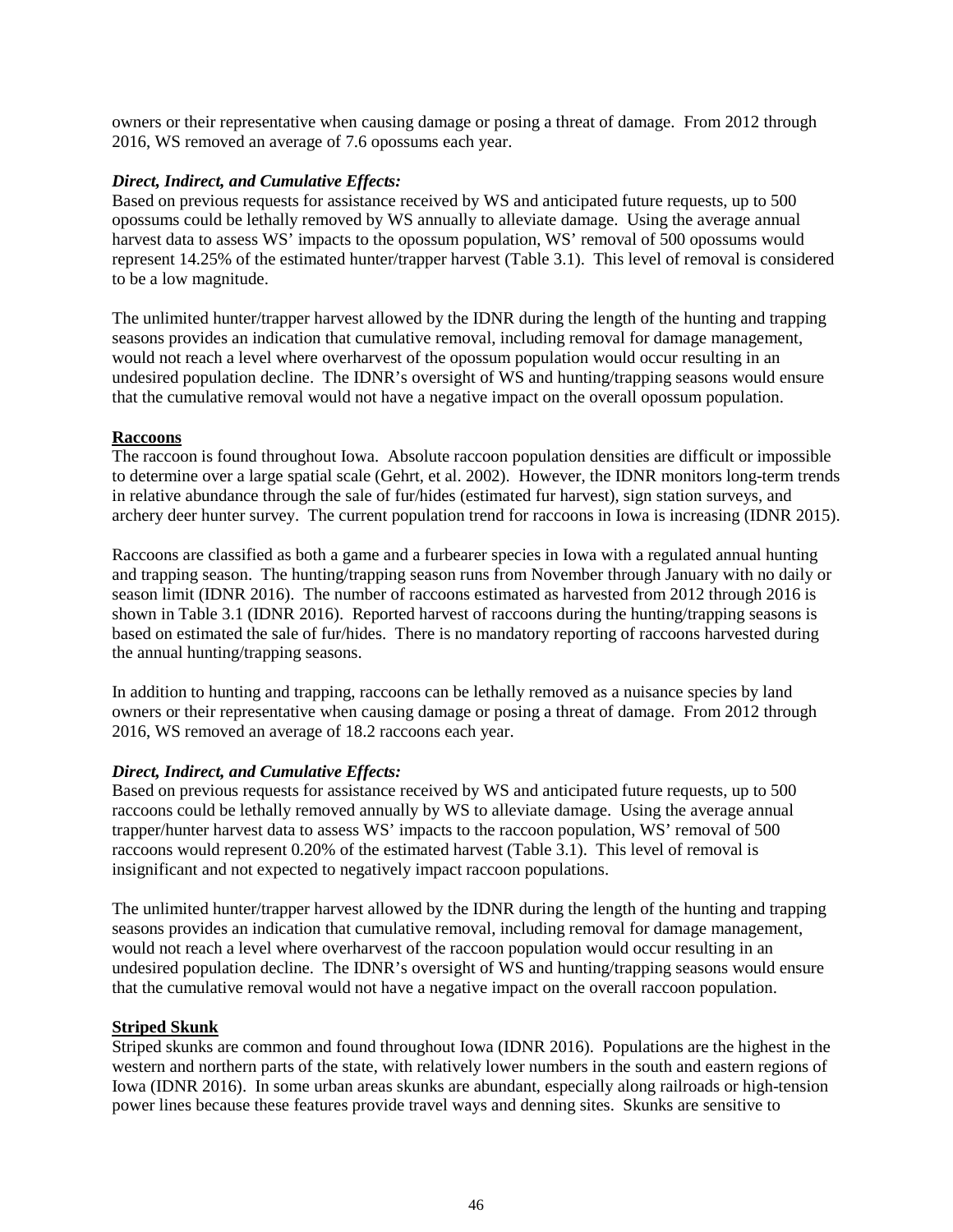outbreaks of diseases like rabies and distemper. These outbreaks can cause a skunk population to decline sharply. This species may be less common now than it was 50 years ago because small farming operations have given way to larger, less diverse crop farms. Absolute skunk population densities are difficult to determine but the IDNR does monitor long-term trends in relative abundance through the sale of fur/hides (estimated fur harvest), sign station surveys, and archery deer hunter survey. The current population trend for skunks in Iowa is increasing, but harvest rates have remained low due to low price of furs (IDNR 2016).

Skunks are classified as both a game and a furbearer species in Iowa with a regulated annual hunting and trapping season that runs from November through January. Skunks have no daily or season limit for hunting or trapping (IDNR 2016). The number of skunks estimated as harvested annually from 2012 through 2016 is 691 (Table 3.1) (IDNR 2016). Reported harvest of skunks during the hunting/trapping seasons is based on the sale of fur/hides. There is no mandatory reporting of skunks harvested during the annual hunting/trapping seasons.

In addition to hunting and trapping, skunks can be lethally removed as a nuisance species by land owners or their representative when causing damage or posing a threat of damage. From 2012 through 2016, WS removed an average of 9.6 skunks each year.

### *Direct, Indirect, and Cumulative Effects:*

Based on previous requests for assistance received by WS and anticipated future requests, up to 100 skunks could be lethally removed by WS annually to alleviate damage. Using the average annual harvest to assess WS' impacts to the skunk population, WS' removal of 100 skunks would represent 14.47% of the estimated total number of skunks removed by hunters/trappers (Table 3.1). Since skunks are often taken as a nuisance species and more skunks are trapped/hunted than sold, this level of removal is considered to be a low magnitude.

The unlimited hunter/trapper harvest allowed by the IDNR during the length of the hunting and trapping seasons provides an indication that cumulative removal, including removal for damage management, would not reach a level where overharvest of the skunk population would occur resulting in an undesired population decline. The IDNR's oversight of WS and hunting/trapping seasons would ensure that the cumulative removal would not have a negative impact on the overall skunk population.

#### **Feral Swine**

Feral swine (also known as wild pigs, wild boars, Russian boars, or feral hogs), are medium to large sized hoofed mammals that look similar to domestic swine. These animals breed any time of year but peak breeding times usually occur in the fall. Litters sizes usually range from one to 12 piglets (Mayer and Brisbin 2009). Feral swine are the most prolific wild mammals in North America. Given adequate nutrition, a feral swine population can reportedly double in just four months (Barrett and Birmingham 1994). Feral swine may begin to breed as young as four months of age and sows can produce two litters per year (Mayer and Brisbin 2009). Feral swine are found in variable habitats in most of the United States, with the highest densities occurring in the southern United States. Populations are usually clustered around areas with ample food and water supplies.

In Iowa, feral swine are not considered a game mammal and are defined as any hog, including Russian and European wild boar, that is not conspicuously identified by ear tags or other identification and is roaming freely on public or private land without the land manager's or landowner's permission. The IDNR does not regulate feral swine and no season or bag limits exist. Feral swine may be killed at any time and by any method on private and public lands, except on lands owned and managed by the IDNR. Iowa currently has no recorded feral swine population, and most reported hog sightings have been domestic individuals either released or escaped from enclosures. Since the threat of feral swine encroachment is increasing due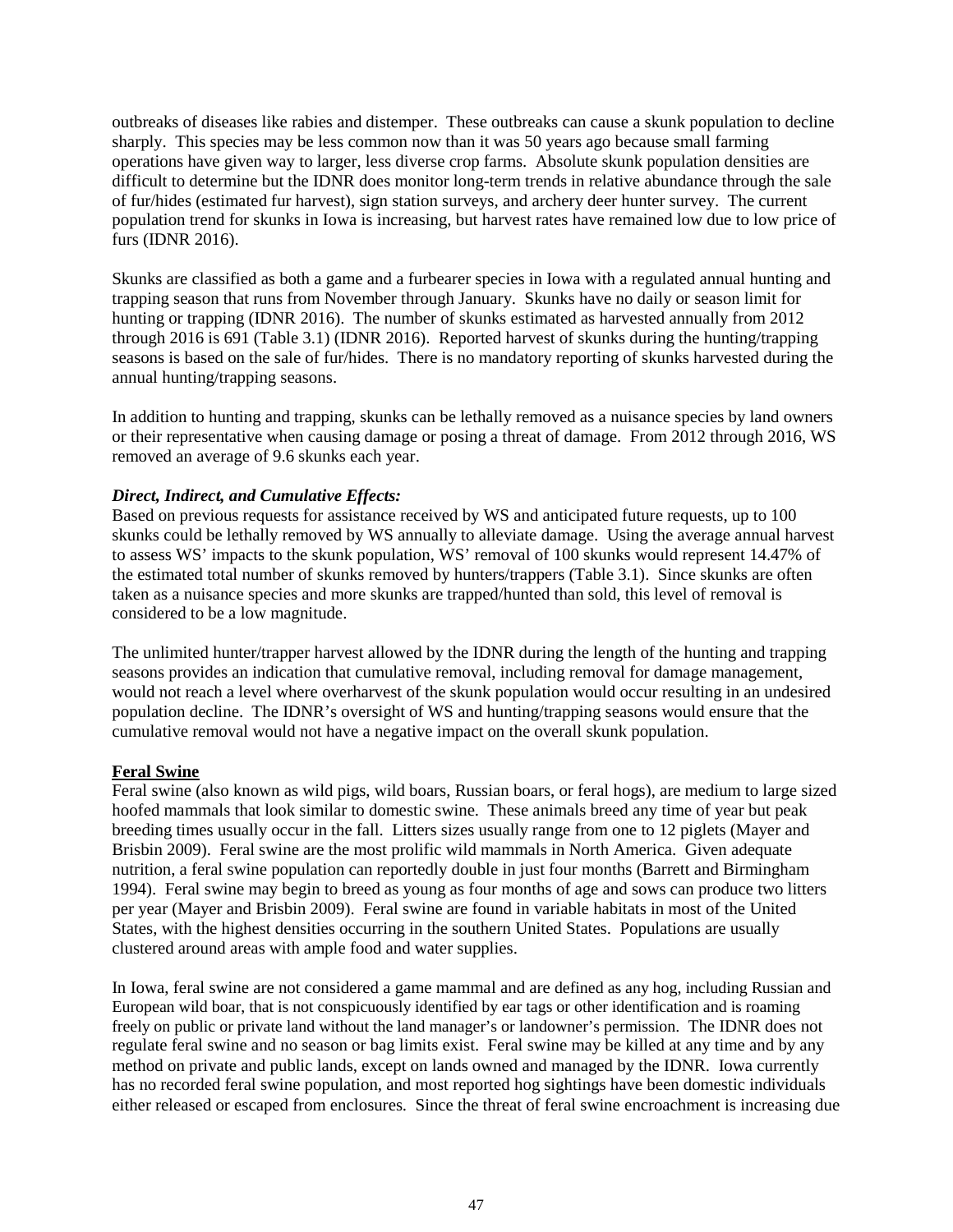to increasing populations in neighboring states (i.e., Missouri), increased vigilance is warranted by both WS and the INDR.

Feral swine damage may be addressed by WS in response to requests by federal agencies, state agencies, or the public in Iowa. Agricultural producers may request assistance with managing damage to standing crops or disease threats to domestic livestock. Natural resource managers may request assistance to protect natural areas, parks, recreation areas, or T&E species. Public health agencies may request assistance in reducing feral swine densities where disease threats to people may be present (see Table 1.3). WS may use any legal methods among those outlined by Barrett and Birmingham (1994) and West et al. (2009) as suitable for feral swine damage management, including the use of aircraft to shoot feral swine.

Between FY 2012 and FY 2016, WS responded to three requests for assistance associated with feral swine. Those persons requesting assistance reported escaped pot-belly pigs on agricultural land. Damages occur primarily from the rooting and wallowing behaviors of feral swine. Removal of a small number of feral swine or a single individual will sometimes reduce damage considerably where natural resources, agriculture, or property is affected (Barrett and Birmingham 1994). However, damage may increase dramatically in areas where feral swine have ample resources and opportunity to expand.

### *Direct, Indirect, and Cumulative Effects:*

To address any future requests for assistance associated with feral swine, the WS-Iowa program may use any legal methods among those outlined by the APHIS National Feral Swine Damage Management Program as suitable for feral swine damage management to assist in reducing feral swine populations. WS anticipates that up to 100 swine could be lethally removed annually, unless heavy invasion from southern states establishes a population in Iowa. Feral swine would most likely be lethally removed by trapping and/or shooting. Feral swine captured using live-capture methods would be subsequently euthanized pursuant to WS Directive 2.505, or in cases where the animal is a pet or raised for the purpose of agricultural production, WS would transfer custody of the animal to Animal Control within the county of capture. Executive Order 13112 states that each federal agency whose actions may affect the status of invasive species shall, to the extent practicable and permitted by law; 1) reduce invasion of exotic species and associated damages, 2) monitor invasive species populations, provide for restoration of native species and habitats, 3) conduct research on invasive species and develop technologies to prevent introduction, and 4) provide for environmentally sound control and promote public education on invasive species. WS' lethal removal of feral swine would comply with this Executive Order.

### **Free-ranging/Feral Cats and Dogs**

Free-ranging cats and dogs are socialized and can be strays, lost or abandoned pets, or pets with homes that are allowed to roam outside. Feral cat and dogs, in contrast, are not socialized to humans and are traditionally not kept as pets. The number of feral cats and dogs in Iowa is unknown. WS would coordinate with state and local authorities with jurisdiction over feral animal control in accordance with WS Directive 2.340.

### *Direct, Indirect, and Cumulative Effects:*

Control efforts by WS would typically be limited to live-trapping, primarily using cage traps, with subsequent transport and transfer of custody to a local animal control officer or state licensed animal shelter. After relinquishing the feral cats/dogs to a local animal control officer or animal shelter, the care and the final disposition of the cat/dog would be the responsibility of the animal control officer and/or animal shelter. Feral cats/dogs would be removed in projects aimed at protecting human safety and alleviating damage or threats of damage to agricultural resources, property, and natural resources. It is possible that WS could live capture feral cats/dogs to alleviate damage and threats of damage. These animals would then be transferred to an appropriate animal care facility such as a local humane society or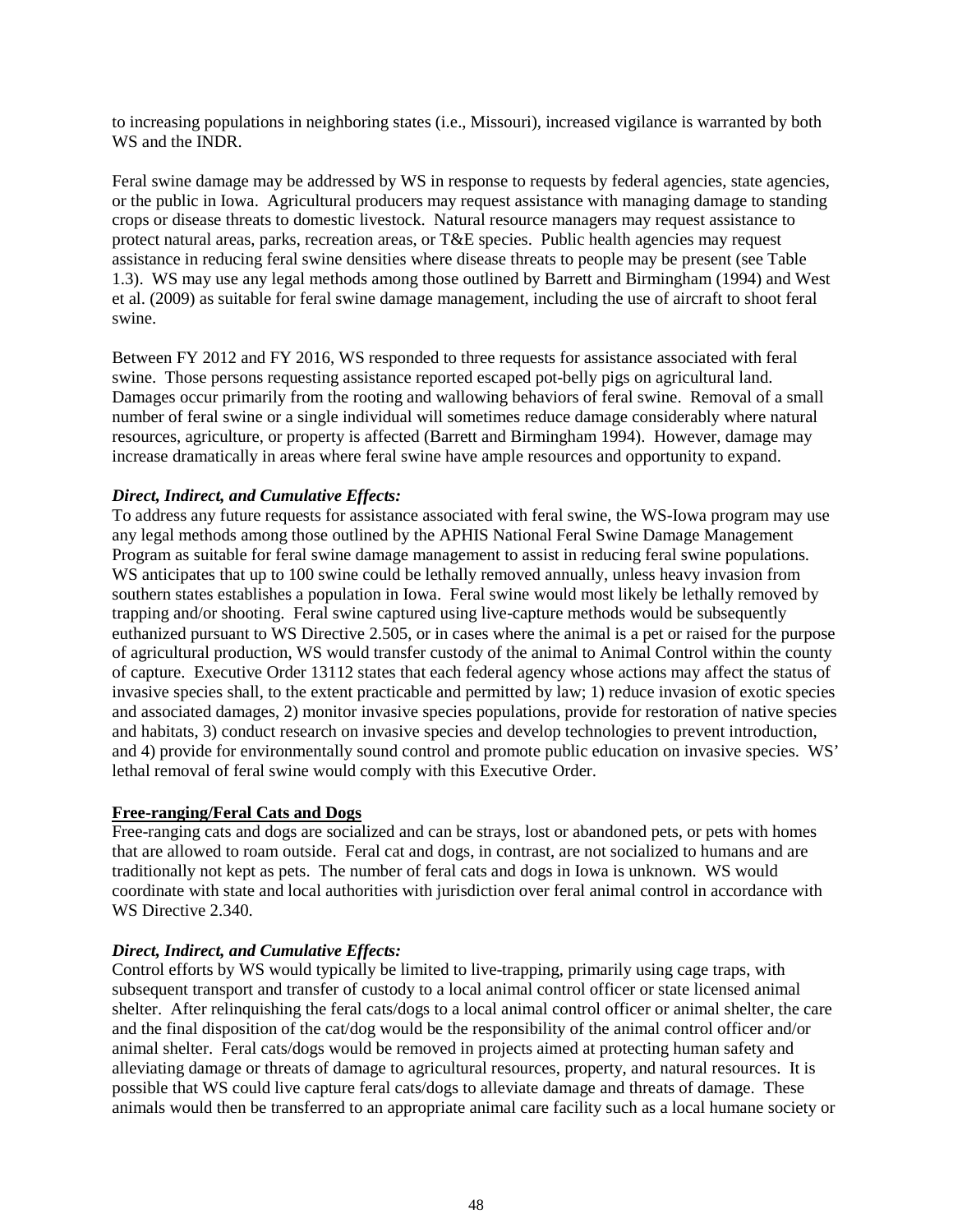animal control shelter. The transfer of custody would have no significant adverse effects on local or statewide populations of these species.

### **Miscellaneous Rodents**

Rodents (mice, voles, ground squirrels, and rats) may be lethally removed by WS during wildlife hazard management, assessment, and monitoring at airports and airbases because these species serve as attractants to avian and mammalian predators and scavengers, which create direct hazards to aircraft. Additionally, these species may be lethally removed in or near rural parks and other structures to protect human health and safety or natural resources.

Large population fluctuations are characteristic of many small rodent populations and are highly prolific. For example, meadow voles may have up to 17 litters annually, typically with four to five young per litter, and deer mice have three to four litters with four to six young each (Burt and Grossenheider 1980, National Audubon Society 2000).

### *Direct, Indirect, and Cumulative Effects:*

The primary method of lethal removal for these species by WS would be trapping or toxicants. Removal of these species by WS would be done at specific isolated sites (e.g., airports, parks, etc.). WS could lethally remove up to 2,000 small rodents, assorted by species (200 moles, 500 Norway rats, 100 shrews, 500 voles, 200 eastern gray squirrels, 200 fox squirrels, 300 ground squirrels). Impacts from the level of removal to rodent and insectivore populations would be minimal due to the species' relatively high reproductive rates and because rodent/insectivore damage management recommended and conducted by WS would be at a limited number of specific local sites within the range of these species. Based upon the above information, WS limited lethal removal of these small rodents may cause temporary reductions at the specific local sites, but would have no adverse direct or cumulative impacts on overall populations of the species.

Norway rats are not native to North America and were accidentally released into this country. In the wild, the impacts of these species are seen by many as entirely detrimental (Burt and Grossenheider 1980). Executive Order 13112 states that each federal agency whose actions may affect the status of invasive species shall, to the extent practicable and permitted by law; 1) reduce invasion of exotic species and associated damages, 2) monitor invasive species populations, provide for restoration of native species and habitats, 3) conduct research on invasive species and develop technologies to prevent introduction, and 4) provide for environmentally sound control and promote public education on invasive species. Although removal of these species up to and including extirpation could be seen as desirable, because of the productivity and distribution of the species and the limited nature of WS work, WS is unlikely to ever do more than limit populations at specific local sites. Based on the above information and WS limited lethal removal of Norway rats, WS should have minimal effects on rat populations.

### **Other Target Species**

In addition to the mammals analyzed above, other target species could be lethally removed in small numbers by WS, or could be lethally removed when requested to resolve mammal damage or threats of mammal damage, on private or public lands. Under the proposed action, WS could lethally remove 50 plains pocket gophers, 25 bobcats, 25 river otters, 10 mink, and five individuals each of the following species, annually: bats that are not federally or state listed as threatened or endangered, black bears, mountain lions, weasels of any kind, eastern chipmunks, gray foxes, and black-tailed jackrabbits. The removal of each respective number of individuals would not significantly impact the populations, for any of these species as this level of removal is of considerably low magnitude. Damage management activities would target single animals or local populations at sites where their presence was causing unacceptable damage to agriculture, human health or safety, natural resources, or property. Some local populations may be temporarily reduced as a result of removal activities to reduce damage at a local site.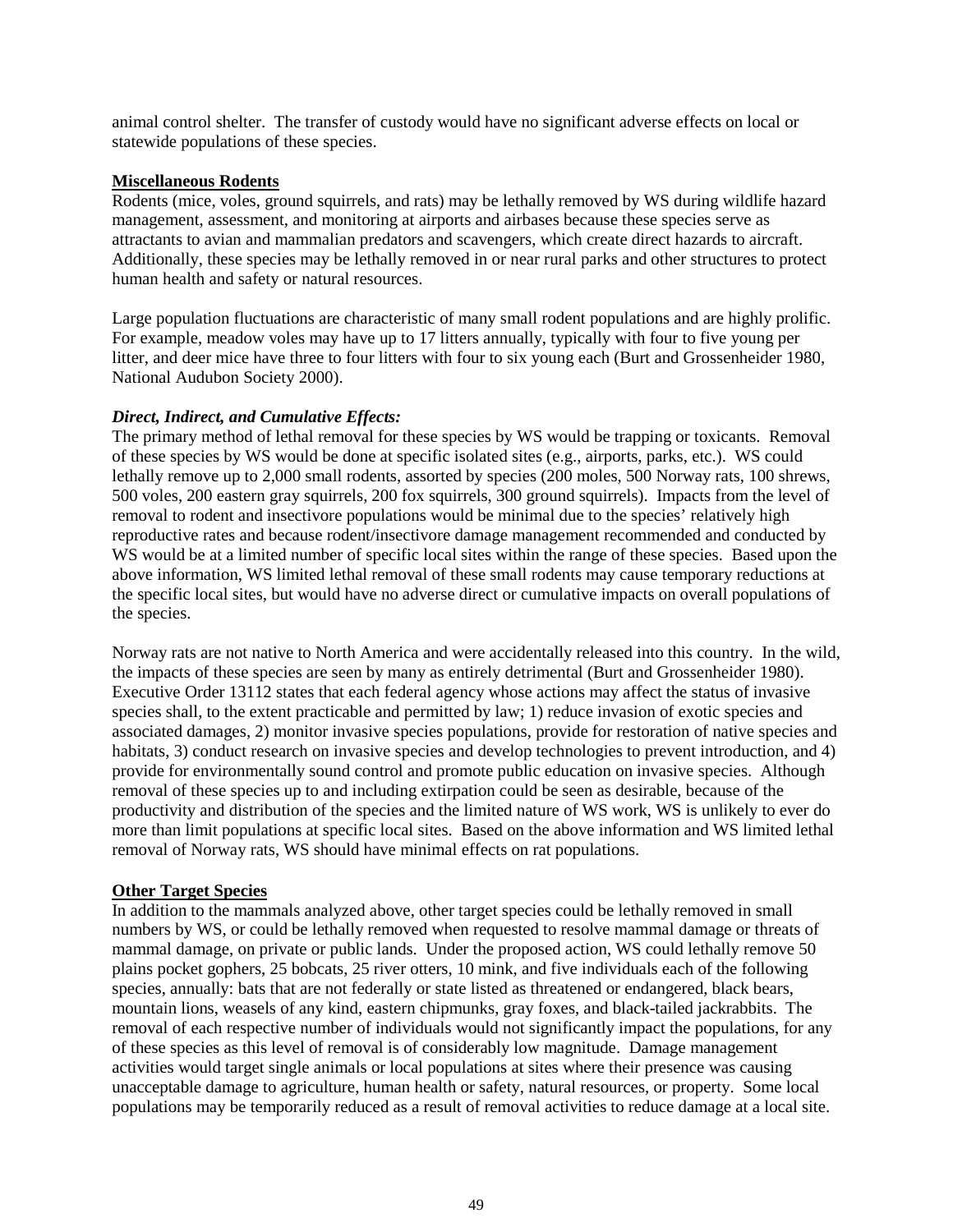The estimated WS removal would be of low magnitude when compared to the number of those game species harvested each year, and would be of extremely low magnitude when compared to the statewide population of those species. Those species are not considered to be of low densities in the state. Other species, such as black bears and mountain lions, may travel from neighboring states and infrequently be found in Iowa. Iowa does not have self-sustaining populations of black bears or mountain lions (IDNR 2014a, IDNR 2014b). Both black bears and mountain lions have no legal status in the Iowa Code, and therefore are not protected by Iowa law (IDNR 2014a, IDNR 2014b). WS has not previously received requests for assistance for these species, but may be requested to assist in the live-capture and translocation, or limited lethal removal these mammals. Based upon increased black bear and mountain lion sightings in the recent past (IDNR 2014a, IDNR 2014b), it is possible that WS assistance will be requested to assist with black bear or mountain lion threats to human safety, pets, livestock, and/or other property. Also, WS may be asked to assist with research projects to better understand their presence and movements. The IDNR or other entity requesting WS assistance may request to have WS euthanize the animal, or have WS transport it to a location for permanent residence in a captive animal facility. Euthanasia is also authorized, if warranted, to maintain safety of personnel and/or if the animal becomes injured to a point of suffering. Should there be an immediate threat to human safety or confirmation of incidences of depredation (e.g., attacks on humans or depredations of livestock or pets), then black bears or mountain lions may be lethally removed before live capture and relocation is attempted. Any capture or lethal removal would be conducted in close coordination with IDNR. WS anticipates a maximum of five individual black bears or mountain lions could be taken each year.

### *Wildlife Disease Surveillance and Monitoring*

The ability to efficiently conduct surveillance for diseases is dependent upon rapid detection of the pathogen if it is introduced. Effective implementation of a surveillance system will facilitate planning and execution at regional and state levels, and coordination of surveillance data for risk assessment. It will also facilitate partnerships between public and private interests, including efforts by federal, state, and local governments as well as non-governmental organizations, universities, and other interest groups. Data collected by organizations/agencies conducting research and monitoring will provide a broad species and geographic surveillance effort.

To provide the most useful information and a uniform structure for surveillance, strategies for collecting samples could be employed. Those strategies include:

Investigation of Illness/Death in Mammals: A systematic investigation of illness and death in mammals may be conducted to determine the cause of the illness or death. This strategy offers the best and earliest probability of detection if a disease is introduced into the United States. Illness and death involving wildlife are often detected by or reported to natural resource agencies and entities. This strategy capitalizes on existing situations of mammals without additional mammals being handled or killed.

Surveillance in Live Wild Mammals: This strategy involves sampling live-captured, apparently healthy mammals, to detect the presence of a disease. Mammal species that represent the highest risk of being exposed to, or infected with, the disease because of their movement patterns, or mammals that may be in contact with species from areas with reported outbreaks would be targeted. Where possible, this sampling effort would be coordinated with local projects that already plan on capturing and handling the desired mammal species. Coordinating sampling with ongoing projects currently being conducted by state and federal agencies, universities, and others maximizes use of resources and minimizes the need for additional mammal capture and handling.

Surveillance in Harvested Mammals: Check stations for harvestable mammal species provide an opportunity to sample dead mammals to determine the presence of a disease, and could supplement data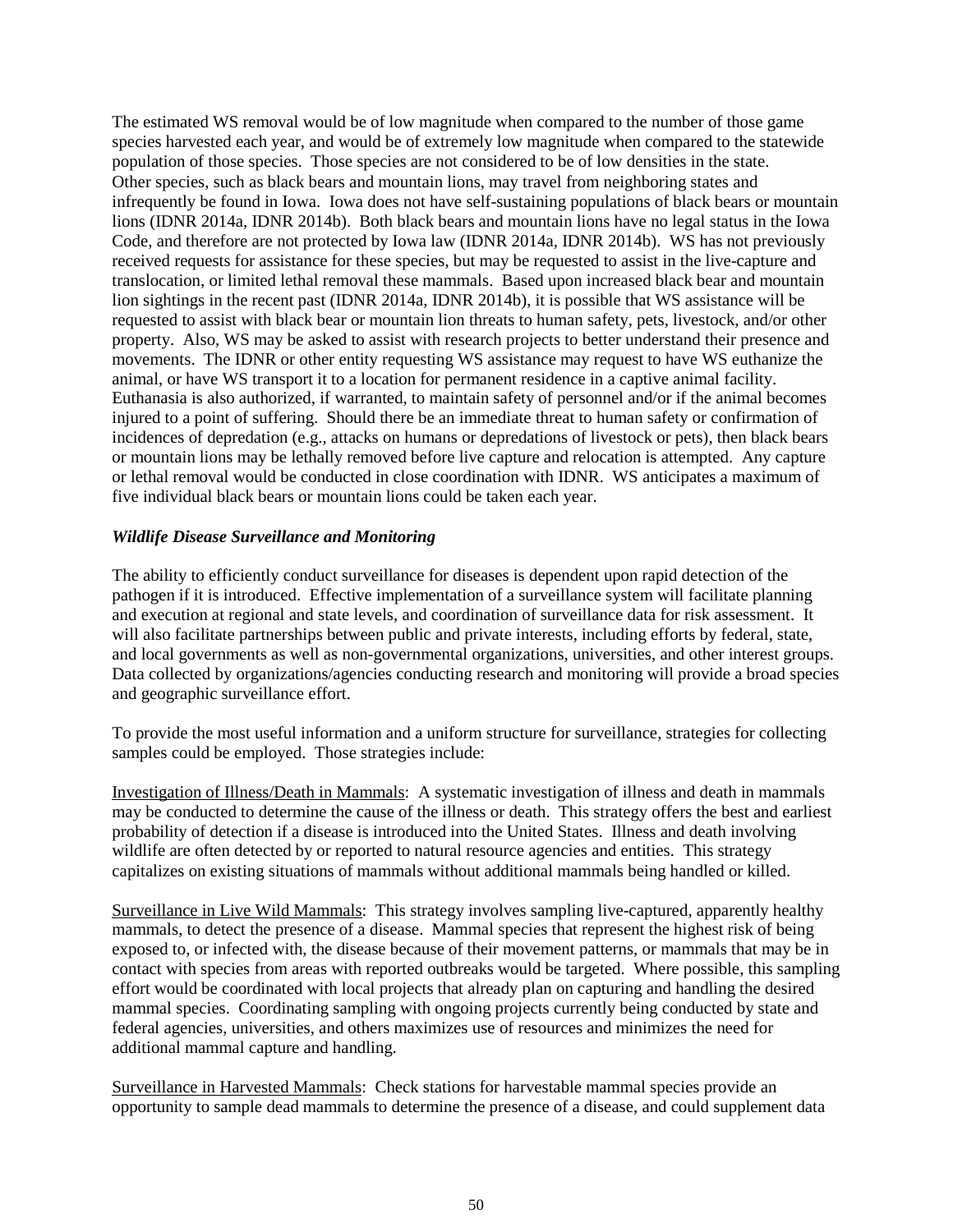collected during surveillance of live mammals. Sampling of mammals harvested or lethally removed as part of damage management activities would focus on species that are most likely to be exposed to a disease.

Under the disease sampling strategies listed above that could be implemented to detect or monitor mammalian diseases, WS' implementation of those sampling strategies would not adversely affect mammal populations in the state. Sampling strategies that could be employed involve sampling livecaptured mammals that could be released on site after sampling occurs. The sampling (*e.g.*, drawing blood, hair sample, fecal sample) and the subsequent release of live-captured mammals would not result in adverse effects since those mammals are released unharmed on site. In addition, sampling of sick, dying, or hunter harvested mammals would not result in the additive lethal take of mammals that would not have already occurred in the absence of a disease sampling program. Therefore, the sampling of mammals for diseases would not adversely affect the populations of any of the mammal species addressed in this EA and would not result in any take of mammals that would not have already occurred in the absence of disease sampling (*e.g.*, hunter harvest).

## **Summary**

Evaluation of WS' activities relative to wildlife populations indicated that program activities will likely have no cumulative adverse effects on mammal populations. WS' actions would be occurring simultaneously, over time, with other natural processes and human-generated changes that are currently taking place. Those activities include, but are not limited to:

- Natural mortality of wildlife
- Human-induced mortality through private damage management activities
- Human and naturally induced alterations of wildlife habitat
- Annual and perennial cycles in population densities

All those factors play a role in the dynamics of wildlife populations. In many circumstances, requests for assistance arise when some or all of those elements have contrived to elevate target species populations or place target species at a juncture to cause damage to resources. WS' actions taken to minimize or eliminate damage are constrained as to scope, duration and intensity, for the purpose of minimizing or avoiding impacts to the environment. WS evaluates damage occurring, including other affected elements and the dynamics of the damaging species, determines appropriate strategies to minimize effects on environmental elements, applies damage management actions, and subsequently monitors and adjusts/ceases damage management actions (Slate et al. 1992). This process allows WS to take into consideration other influences in the environment, such as those listed above, in order to avoid cumulative adverse impacts on target species.

### **Alternative 2 – Non-lethal Mammal Damage Management Only by WS**

Under this alternative, WS would not intentionally remove any target mammal species because no lethal methods would be used. Although, the methods employed by WS would not be intended to result in the death of an animal, some methods, such as live-capture and anesthesia, can result in injury or death of target animals despite the training and best efforts of management personnel. This type of removal is likely to be limited to a few individuals and would not adversely impact populations of any species.

### *Direct, Indirect, and Cumulative Effects:*

Although WS lethal removal of mammals would not occur, it is likely that without WS conducting some level of lethal MDM activities for these species, private MDM efforts would increase. Cumulative impacts on target species populations would be variable depending upon actions taken by affected landowners/resource managers and the level of training and experience of the individuals conducting the MDM. Some individuals experiencing damage may take illegal or unsafe action against the problem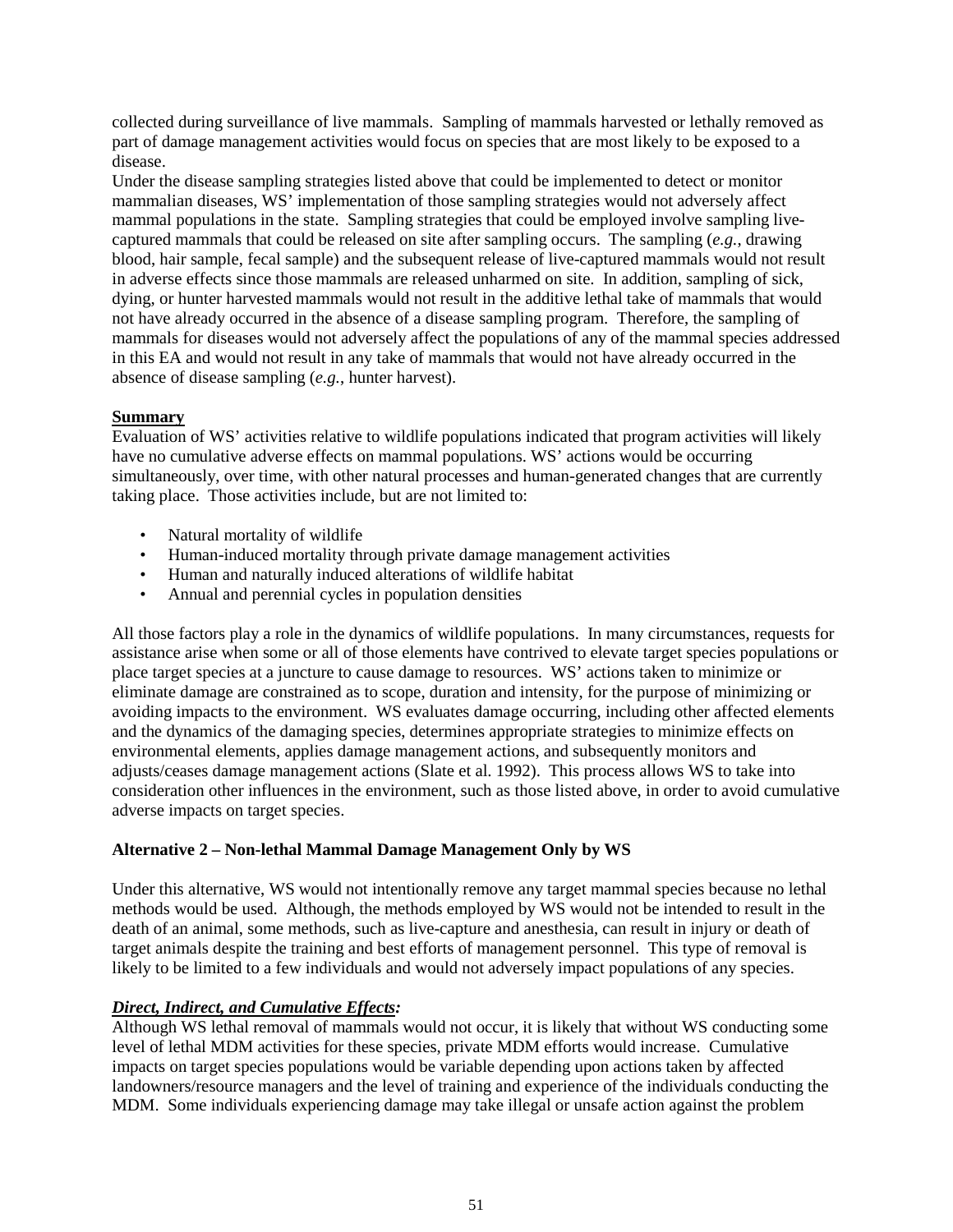species either unintentionally due to lack of training, or deliberately out of frustration of continued damage. In these instances, more target species may be lethally removed than with a professional MDM program (Alternative 1). Overall impacts on target species populations would be similar to or slightly more significant than Alternative 1 depending upon the extent to which resource managers use the assistance provided by WS. However, for the reasons presented in the population effects analysis in section 3.1, it is unlikely that target mammal populations would be adversely impacted by implementation of this alternative.

## **Alternative 3 – No Mammal Damage Management Conducted by WS**

Under this alternative, WS would not conduct mammal damage management activities in the state. WS would have no direct involvement with any aspect of addressing damage caused by mammals and would provide no technical assistance. Mammals could continue to be lethally removed to resolve damage and/or threats occurring either through permits issued by the IDNR, during the regulated hunting or trapping seasons, or without a permit as allowed in certain situations by state laws and regulations. Management actions taken by non-federal entities would be considered the *environmental status quo*.

## *Direct, Indirect, and Cumulative Effects:*

Local mammal populations could decline, stay the same, or increase depending on actions taken by those persons experiencing mammal damage. Some resource/property owners may take illegal, unsafe, or environmentally harmful action against local populations of mammals out of frustration or ignorance. While WS would provide no assistance under this alternative, other individuals or entities could conduct lethal damage management resulting in impacts similar to the proposed action.

Since mammals would still be lethally removed under this alternative, the potential effects on the populations of those mammal species would be similar among all the alternatives for this issue. Any actions to resolve damage or reduce threats associated with mammals could occur by other entities despite WS' lack of involvement under this alternative. However, for the reasons presented in the population effects analysis in section 4.1.1, it is unlikely that target mammal populations would be adversely impacted by implementation of this alternative.

# **Issue 2 - Effects on Non-target Wildlife Species Populations, Including T&E Species**

A concern is often raised about the potential impacts to non-target species, including T&E species, from the use of methods to resolve damage caused by mammals. The potential effects on the populations of non-target wildlife species, including T&E species, are analyzed below.

### **Alternative 1 - Continue the Current Adaptive Integrated Mammal Damage Management Program (No Action/Proposed Action)**

The potential for adverse effects to non-targets occurs from the employment of methods to address mammal damage. Under the proposed action, WS could provide both technical assistance and direct operational assistance to those requesting assistance. The use of non-lethal methods as part of an integrated direct operational assistance program would be similar to those risks to non-targets discussed in the other alternatives.

WS personnel are experienced and trained in wildlife identification and to select the most appropriate methods for taking targeted animals and excluding non-target species. To reduce the likelihood of capturing non-target wildlife, WS would employ the most selective methods for the target species, would employ the use of attractants that are as specific to target species as possible, and determine placement of methods to avoid exposure to non-targets. Management actions are directed towards specific animals or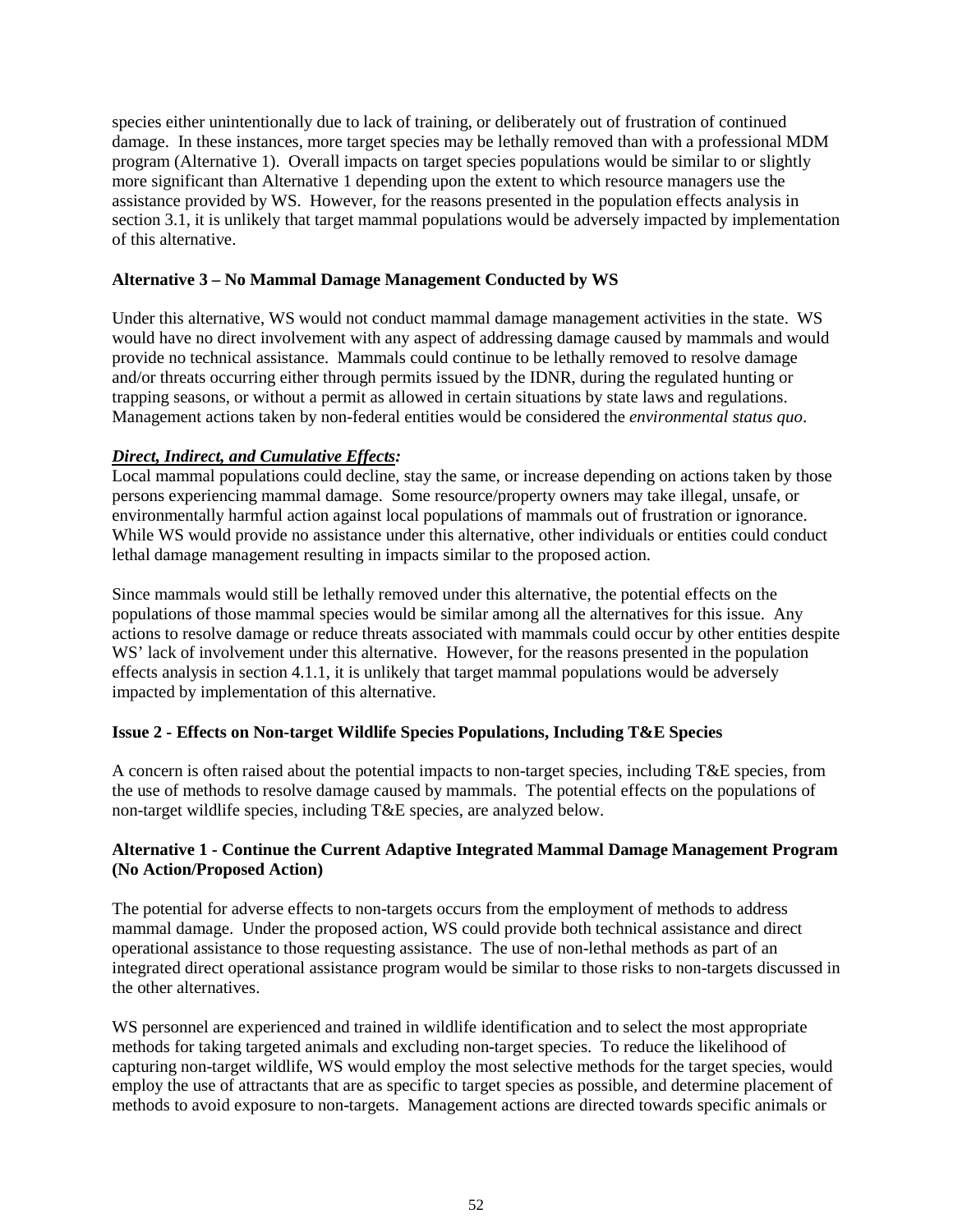groups of animals responsible for causing damage or posing threats. WS consults with the USFWS and the IDNR to determine the potential risks to federally and state listed T&E species in accordance with the ESA and state laws. Non-lethal methods are given priority when addressing requests for assistance (WS Directive 2.101). Non-target animals captured in traps are released unless it is determined that the animal would not survive and or that the animal cannot be safely released. WS would only employ methods in response to a request for assistance after the property owner or manager has signed a document agreeing to allow specific methods be used on property they own and/or manage. SOPs to prevent and reduce any potential adverse impacts on non-targets are discussed in Chapter 2. Despite the best efforts to minimize non-target lethal removal during program activities, the potential for adverse impacts to non-targets exists when applying both non-lethal and lethal methods to manage damage or reduce threats to safety.

### *Non-Lethal Methods*

Non-lethal methods have the potential to cause adverse effects to non-targets primarily though physical exclusion, frightening devices, or deterrents (see Appendix B). Any exclusionary device erected to prevent access to resources could also potentially exclude non-target species, therefore adversely impacting that species. The use of frightening devices or deterrents may also disperse non-target species from the immediate area where they are employed.

Other non-lethal methods available for use under any of the alternatives are live-capture traps (see Appendix B). WS would use and recommend the use of target-specific attractants and place them or recommend they be placed in areas where target species are active to reduce the risk of capturing nontargets. WS would monitor or recommend traps be monitored frequently so non-target species can be released unharmed.

Eagles may occur in or near areas where damage management activities are conducted. Routine activities conducted by WS' personnel under the proposed action / no action alternative could occur in areas where eagles are present, which could disrupt the current behavior of an eagle or eagles that are nearby during those activities. As discussed previously, "*take*" as defined by the Bald and Golden Eagle Protection Act, includes those actions that "*disturb*" eagles. Disturb has been defined under 50 CFR 22.3 as those actions that cause or are likely to cause injury to an eagle, a decrease in productivity, or nest abandonment by substantially interfering with their normal breeding, feeding, or sheltering behavior.

WS has reviewed those methods available under the proposed action / no action alternative and the use patterns of those methods. The routine measures that WS conducts would not meet the definition of disturb requiring a permit for the take of eagles. The USFWS states, *"Eagles are unlikely to be disturbed by routine use of roads, homes, or other facilities where such use was present before an eagle pair nesting in a given area. For instance, if eagles build a nest near your existing home, cabin, or place of business you do not need a permit."* (USFWS 2017). Therefore, activities that are species specific and are not of a duration and intensity that would result in disturbance as defined by the Act would not result in non-purposeful take (e.g. unintentional disturbance of an eagle). Activities, such as walking to a site, discharging a firearm, riding an ATV or driving a boat, generally represent short-term disturbances to sites where those activities take place. WS would conduct activities that are located near eagle nests using the National Bald Eagle Management Guidelines (USFWS 2017). The categories that encompass most of these activities are Category D (off-road vehicle use), Category F (non-motorized recreation and human entry), and Category H (blasting and other loud, intermittent noises). These categories generally call for a buffer of 330 to 660 feet for category D and F, and a ½-mile buffer for category H. WS would take active measures to avoid disturbance of bald eagle nests by following the National Bald Eagle Management Guidelines. However, other routine activities conducted by WS do not meet the definition of "*disturb*" as defined under 50 CFR 22.3. Those methods and activities would not cause injuries to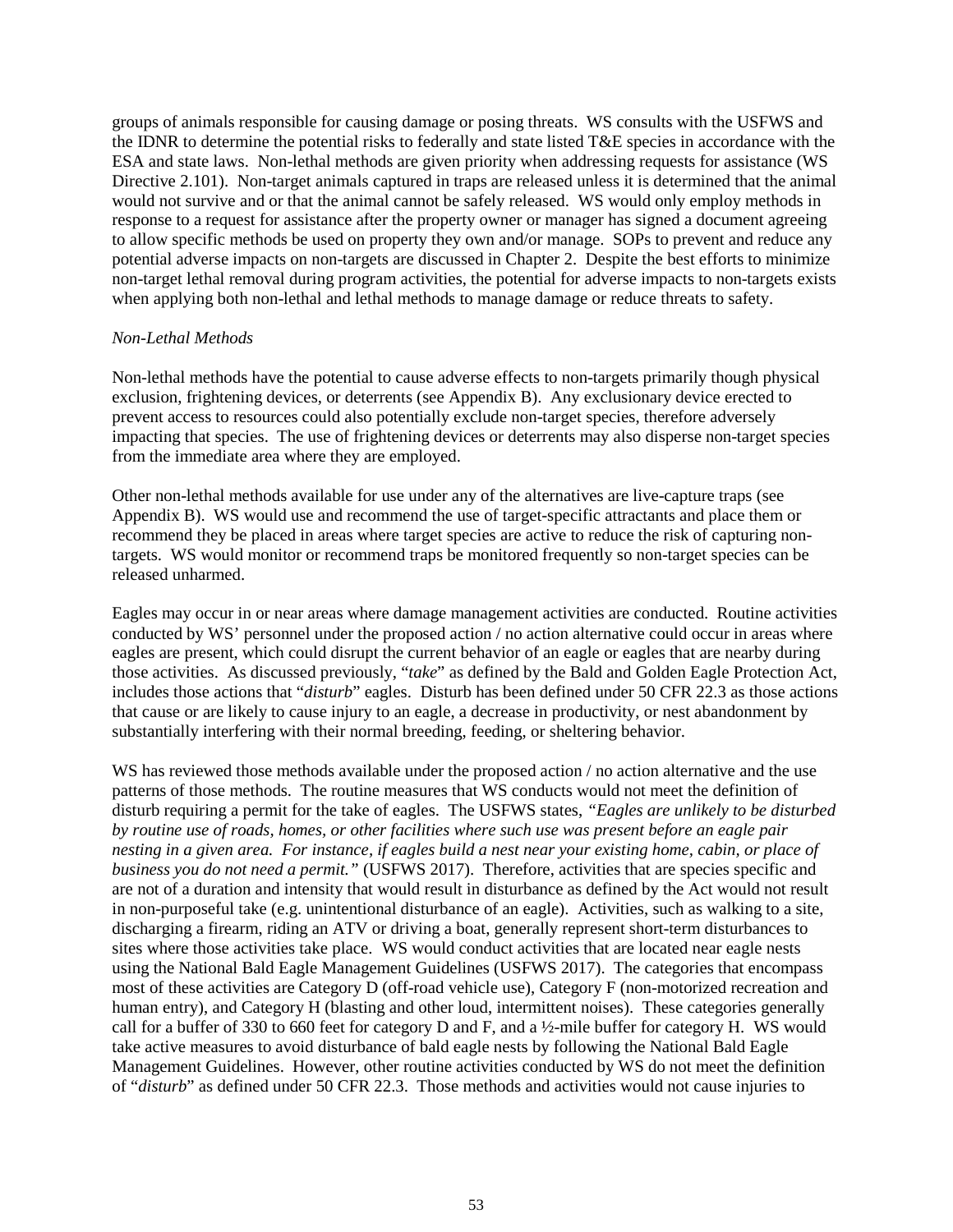eagles and would not substantially interfere with the normal breeding, feeding, or sheltering behavior of eagles.

## *Lethal Methods*

As previously mentioned, eagles may occur in or near areas where management activities are conducted under the proposed action / no action alternative. Non-purposeful lethal removal of a bald or golden eagle or their nests is considered a "*take*" as defined by the Bald and Golden Eagle Protection Act. WS has reviewed those methods available under the proposed action / no action alternative and the use patterns of those methods. WS determined that the SOPs that WS uses while conducting damage management activities reduces the likelihood that eagles would be lethally removed (e.g., prohibiting placement of a snare within 50 feet of a carcass which may attract eagles).

All of the lethal methods listed in Appendix B could be available under this alternative. Some of these methods include:

*Shooting* - In cases where shooting was selected as an appropriate method, identification of an individual target would occur prior to application, eliminating risks to non-targets. Additionally, suppressed firearms would be used when appropriate to minimize noise impacts to non-targets.

*Euthanasia -* Non-target species captured during the implementation of non-lethal capture methods can usually be released prior to euthanasia, which occurs subsequent to live-capture.

*Snare (cable device)* - WS would use snares in compliance with applicable federal, state and local laws and regulations (WS Directive 2.210) as well as WS Directives to minimize risks to nontargets.

*Bodygrip Trap (e.g., Conibear)* - WS would use bodygrip traps in compliance with applicable federal, state and local laws and regulations (WS Directive 2.210) as well as WS Directives to minimize risks to non-targets.

*Rodenticides* - A common concern regarding the use of rodenticides is the potential risk to nontarget animals, including threatened and endangered species. Rodenticides would be used by WS in accordance with their label and WS Directive 2.401 to minimize risks to non-targets.

*Fumigants* - Only fumigants and toxicants registered with the EPA and the IDALS pursuant to the FIFRA would be recommended and used by WS under this alternative. Fumigants and toxicants, including restricted use toxicants, could be used by licensed non-WS' pesticide applicators; therefore, WS' use of fumigants and toxicants would provide no additional negative impacts on non-target species as these substances could be used in the absence of WS' involvement. WS personnel are trained and licensed in the safe and effective use of fumigants and toxicants as well as the behavior and biology of both target and non-target wildlife species.

### *Direct, Indirect, and Cumulative Effects:*

The persistent use of non-lethal methods would likely result in the dispersal or abandonment of those areas where non-lethal methods are employed of both target and non-target species. Therefore, any use of non-lethal methods has similar results on both non-target and target species. However, the potential impacts to non-targets, like the impacts to target species, are expected to be temporary. WS would not employ or recommend these methods be employed over large geographic areas or at such intensity that essential resources would be unavailable and that long term adverse impacts to non-target populations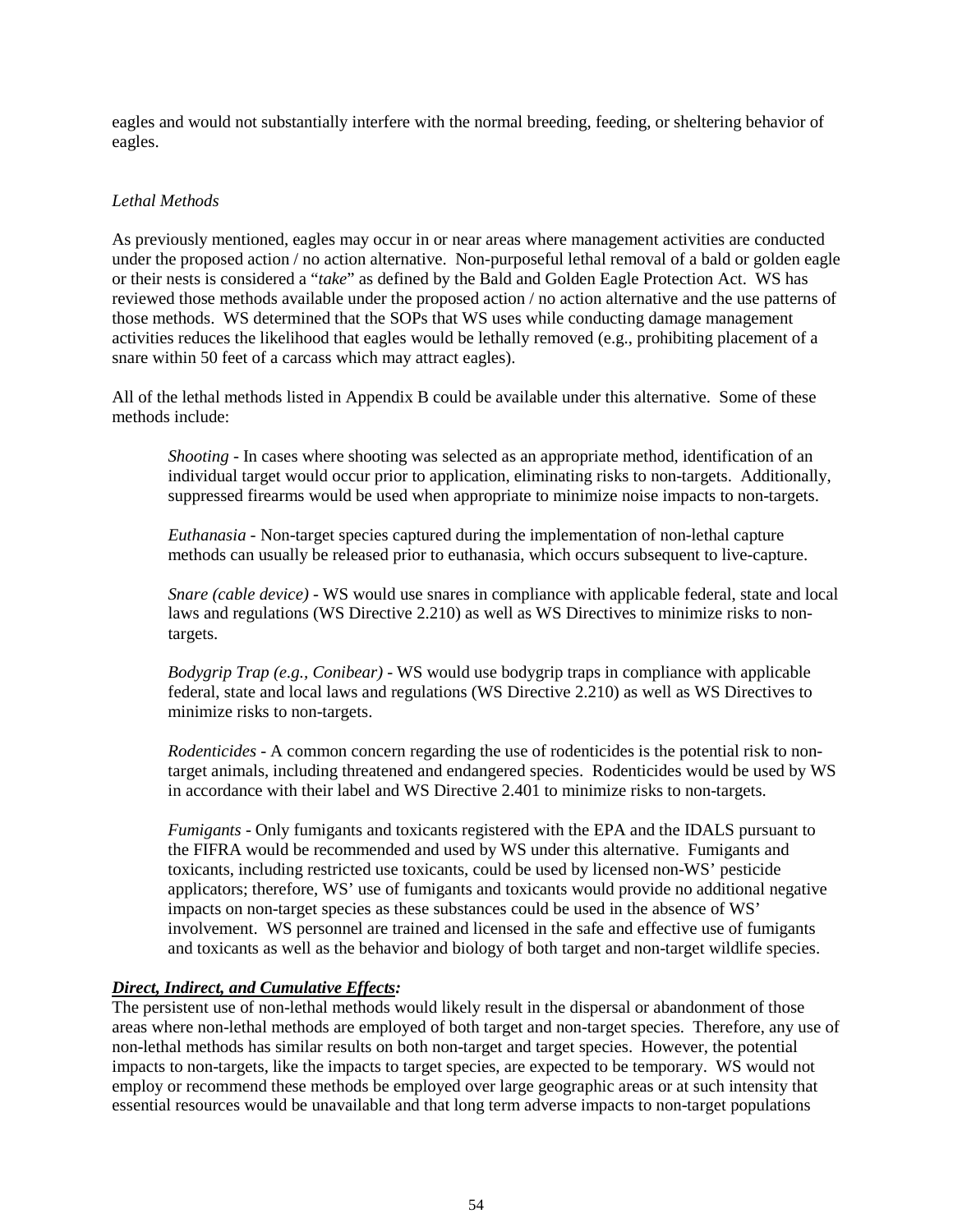would occur. Non-lethal methods are generally regarded as having minimal impacts on populations because individuals are unharmed. Therefore, non-lethal methods would not have any significant adverse impacts on non-target populations of wildlife including threatened and endangered species under this alternative.

Only those repellents registered with the EPA and IDALS pursuant to the FIFRA would be recommended and used by WS under this alternative. Therefore, the use and recommendation of repellents would not have negative impacts on non-target species when used according to label requirements. Most repellents for mammals pose a very low risk to non-targets when exposed to or when ingested.

Mammals could still be lethally removed during the regulated harvest season, when causing damage, and through the issuance of permits by the IDNR under this alternative. WS would also employ and/or recommend lethal methods under the proposed action alternative to alleviate damage caused by target mammals. Lethal methods available for use to manage damage caused by mammals under this alternative would include shooting, body-gripping traps, snares, snap traps, euthanasia after live-capture, and registered fumigants and toxicants.

The use of firearms is essentially selective for target species since animals are identified prior to application; therefore, no adverse impacts are anticipated from use of this method.

WS personnel's pesticide training in combination with following label requirements presents a low risk of exposure of non-targets species to registered fumigants and toxicants. Additionally, WS personnel would follow all label directions during pesticide applications. As appropriate, WS would use signage and other means of notification to ensure the public is aware of fumigant or toxicant applications or applications sites, to ensure non-target domestic species such as dogs are not exposed.

While every precaution is taken to safeguard against taking non-targets during operational use of methods and techniques for resolving damage and reducing threats caused by mammals, the use of such methods can result in the incidental lethal removal of unintended species. Those occurrences are infrequent and should not affect the overall populations of any species under the proposed action. From  $2012 - 2016$ , there was only one instance where a lethal removal occurred on a non-target species. In this instance, a river otter was taken by a body-gripping trap meant to catch a beaver. WS' lethal removal of non-target species during activities to reduce damage or threats to human safety associated with mammals is expected to be extremely low to non-existent. WS would monitor the lethal removal of non-target species to ensure program activities or methodologies used in mammal damage management do not adversely impact non-targets. Methods available to resolve and prevent mammal damage or threats when employed by trained, knowledgeable personnel are selective for target species. WS would annually report to the IDNR any non-target lethal removal to ensure lethal removal by WS is considered as part of management objectives established. The potential impacts to non-targets are similar to the other alternatives and are considered to be minimal to non-existent.

The proposed MDM could benefit many other wildlife species that are impacted by predation, habitat modification or competition for resources. For example, fox often feed on the eggs, nestlings, and fledglings of ground nesting bird species. This alternative has the greatest possibility of successfully reducing mammal damage and conflicts to wildlife species since all available methods could possibly be implemented or recommended by WS.

### *T&E Species Effects*

Special efforts are made to avoid jeopardizing T&E species through biological evaluations of the potential effects and the establishment of special restrictions or minimization measures. SOPs to avoid T&E effects are described in Chapter 2 of this EA.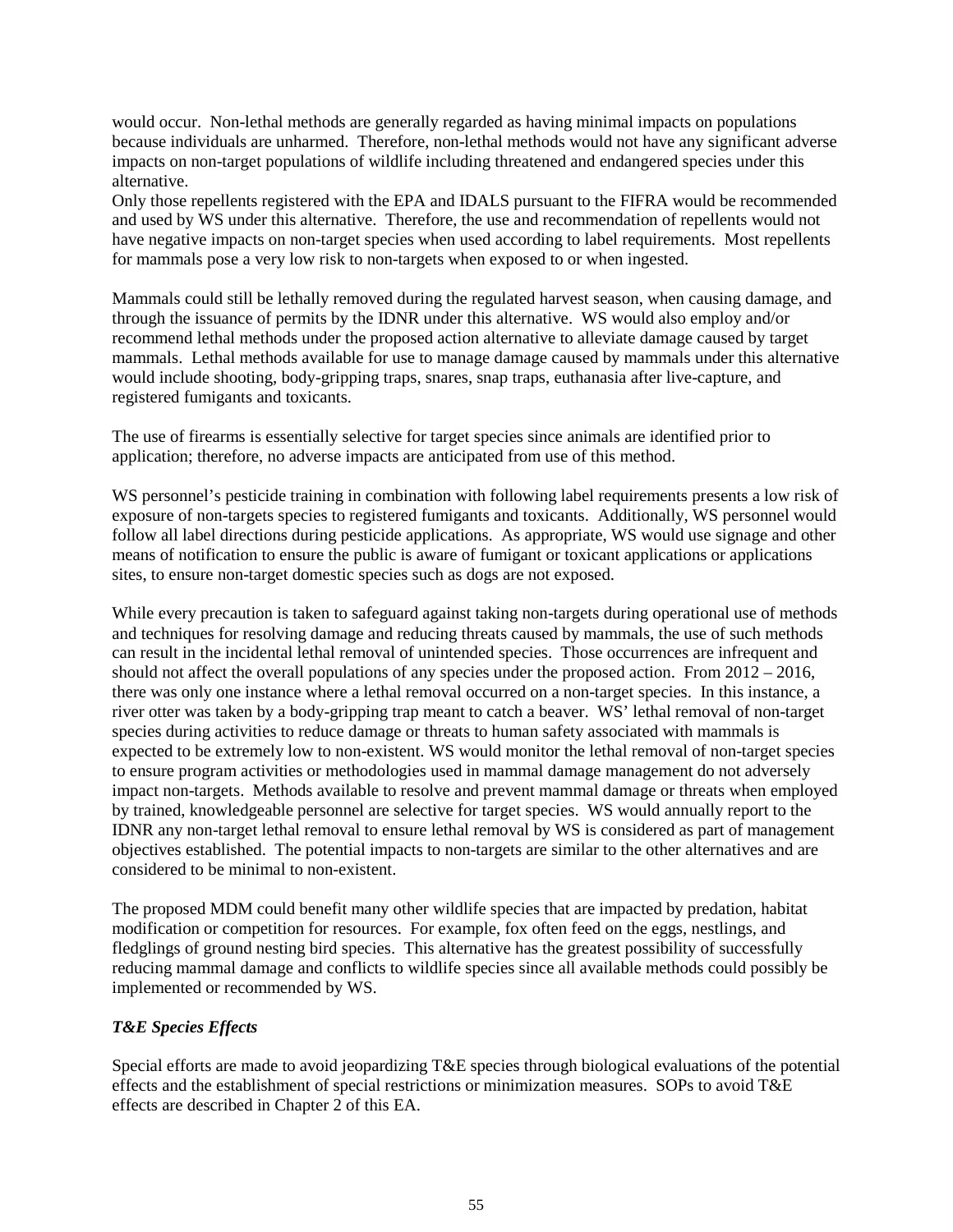*Federally Listed Species* - The current list of species designated as threatened and endangered in Iowa as determined by the USFWS was obtained and reviewed during the development of this EA. Appendix C contains the list of species currently listed in the state. Based on the species that are currently listed by the USFWS in Iowa and the actions and methods that WS intends to use to address MDM in the state, WS has made a "no effect" determination for all federally listed species except for piping plovers and freshwater mussels. Requests for predator management may occur in the same area as nesting piping plovers and may include minor disturbance; however minor disturbance is not likely to cause abandonment of nests or direct impacts on chicks. Removal of beaver dams could actually improve mussel habitat, thus conferring a "may affect, not likely to adversely affect" determination for federally listed mussels. After consultation on these analysis and determinations, USFWS concurs that implementation of MDM by WS in Iowa is not likely to adversely affect T&E species. If program activities change in scope or intensity, WS will consult with the USFWS as necessary to ensure the protection and sustainability of all T&E species.

*State Listed Species* – The current list of state listed species as determined by the IDNR was obtained and reviewed during the development of the EA (see Appendix D). WS has consulted with the IDNR to determine if the proposed activities would adversely affect those species currently listed by the state. After reviewing the proposed methods and alternatives relative to the potential impacts to state-listed species, the IDNR agreed with WS' determination that adverse impacts to the T&E species populations in Iowa are not likely.

### **Summary of non-target animal impact analysis**

WS continually monitors, evaluates, and makes modifications as necessary to methods or strategies when providing direct operational assistance, to not only reduce damage but also to minimize potentially harmful effects to non-targets. Additionally, WS consults as required with the USFWS and the IDNR to determine the potential risks to eagles and federally and state listed T&E species in accordance with the Bald and Golden Eagle Protection Act, ESA and state laws. WS annually reports to these entities to ensure that any non-target lethal removal by WS is considered as part of management objectives. Potential direct and cumulative impacts to non-targets, including T&E species, from the recommendation of methods by WS under this alternative would be expected to be insignificant. No indirect effects were identified for this issue.

# **Alternative 2 – Mammal Damage Management by WS through Non-lethal Methods Only**

Under this alternative, risks to non-target species from WS actions would likely be limited to the use of frightening devices, exclusionary devices, and the risks of unintentional capture of a non-target in a livecapture device as outlined under Alternative 1. Although the availability of WS assistance with nonlethal MDM methods could decrease incentives for non-WS entities to use lethal MDM methods, non-WS efforts to reduce or prevent damage could result in less experienced persons implementing lethal MDM methods and lead to a greater removal of non-target wildlife.

### *Direct, Indirect, and Cumulative Effects:*

Under this alternative, WS' efforts to protect rare, T&E species would not be as effective as the preferred alternative because WS would be unable to access lethal techniques if non-lethal techniques are ineffective. Lethal efforts to protect these species would have to be conducted by other natural resource management entities. Capture and release (e.g., for disease monitoring) and capture and relocate would be allowed under this alternative. There is the remote chance that the capture devices could result in the death of a non-target animal. However, given that these devices would be applied with provisions to keep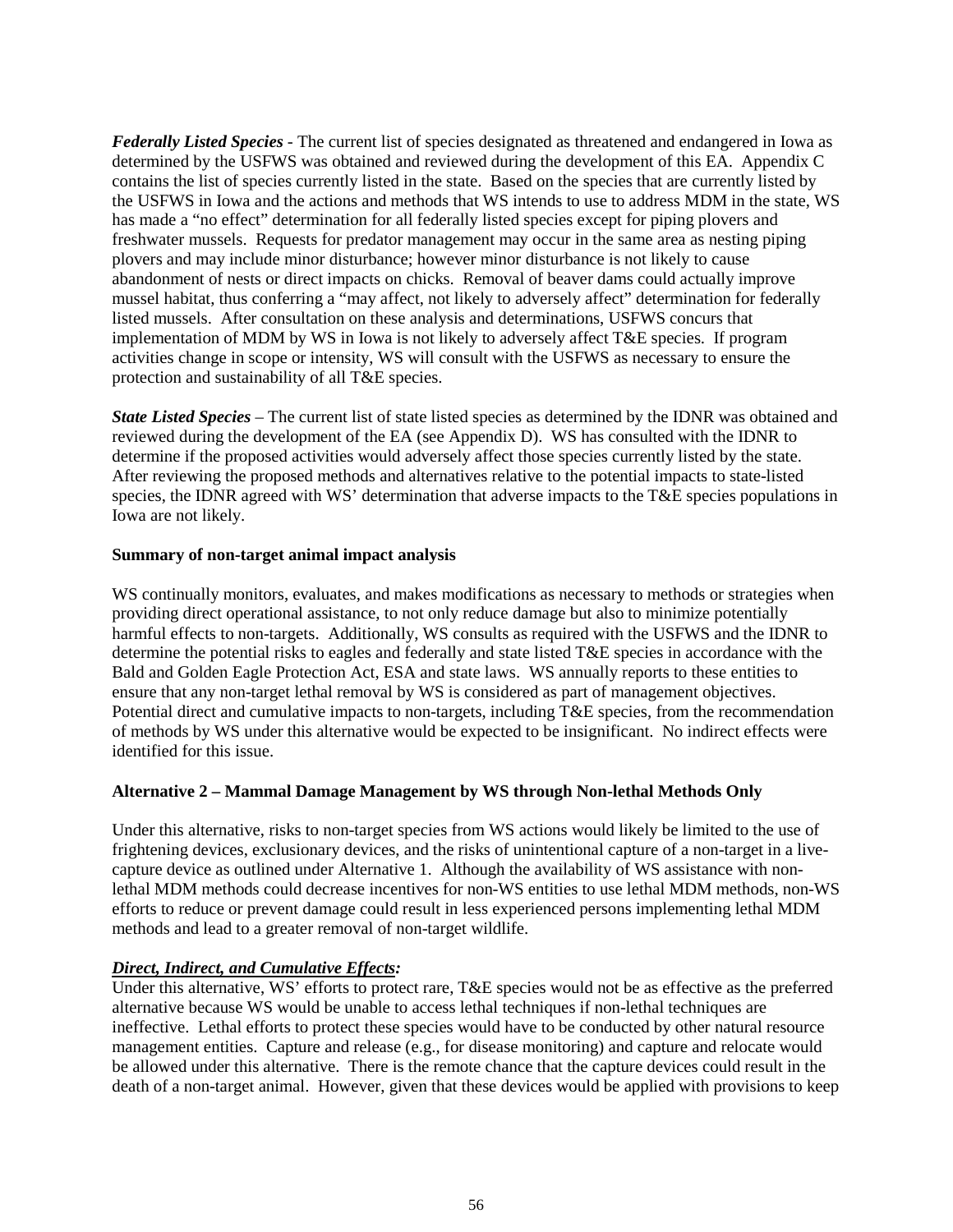the target animal alive, the risks to non-target species are very low and would not result in adverse impacts on non-target species populations.

If mammal damage problems were not effectively resolved by non-lethal control methods, members of the public may resort to other means of lethal control such as the use of shooting or the use of pesticides. This could result in less experienced persons implementing control methods and could lead to greater risks to non-target wildlife than the proposed action. For example, shooting by persons not proficient at mammal identification could lead to killing of non-target mammals. It is hypothetically possible that frustration caused by the inability to reduce damage and associated losses could lead to illegal use of chemical toxicants that could lead to unknown effects on local non-target species populations, including T&E species. Hazards to raptors, including bald eagles, could therefore be greater under this alternative if chemicals that are less selective or that cause secondary poisoning are used by frustrated private individuals. While cumulative impacts would be variable, WS does not anticipate any significant cumulative impacts from this alternative.

**Effects on T&E species:** WS' impacts on T&E species would be similar to the non-lethal methods used under Alternative 1. Risks to T&E species from increased private efforts to address damage management problems will vary depending upon the training and level of experience of the individual conducting the MDM. As stated above, frustrated individuals may resort to use of unsafe or illegal methods like poisons that may increase risks to T&E species. Risks to T&E species may be lower with this alternative than with Alternative 3 because people would have ready access to assistance with non-lethal MDM techniques. WS could advise individuals as to the potential presence of state and federally listed species in their area.

## **Alternative 3 – No Mammal Damage Management Conducted by WS**

Under this alternative, WS would not be directly involved with mammal damage management activities. Therefore, no direct impacts to non-targets or T&E species would occur by WS under this alternative. Mammals would continue to be lethally removed under permits issued by the IDNR, harvest would continue to occur during the regulated season, and non-native mammal species could continue to be lethally removed without the need for a permit.

### *Direct, Indirect, and Cumulative Effects:*

The ability to reduce damage and threats of damage caused by mammals to other wildlife species, including T&E species, and their habitats would be variable based upon the skills and abilities of the person implementing damage management actions under this alternative. The risks to non-targets and T&E species would be similar across the alternatives since most of those methods described in Appendix B would be available across the alternatives. If those methods available were applied as intended, direct, indirect, and cumulative effects to non-targets would be minimal to non-existent. If methods available were applied incorrectly or applied without knowledge of mammal behavior, risks to non-target wildlife would be higher under this alternative. If frustration from the lack of available assistance causes those persons experiencing mammal damage to use methods that were not legally available for use, direct, indirect, and cumulative effects on non-targets would be higher under this alternative. People have resorted to the use of illegal methods to resolve wildlife damage that have resulted in the lethal removal of non-target wildlife (e.g., White et al. 1989, USFWS 2001, FDA 2003). Therefore, adverse direct, indirect, or cumulative impacts to non-targets, including T&E species, could occur under this alternative; however WS does not anticipate any significant cumulative impacts.

**Effects on T&E species:** WS will not have any direct impact on T&E species. Risks to T&E species from increased private efforts to address damage management problems will vary depending upon the training and level of experience of the individual conducting the MDM. As stated above, frustrated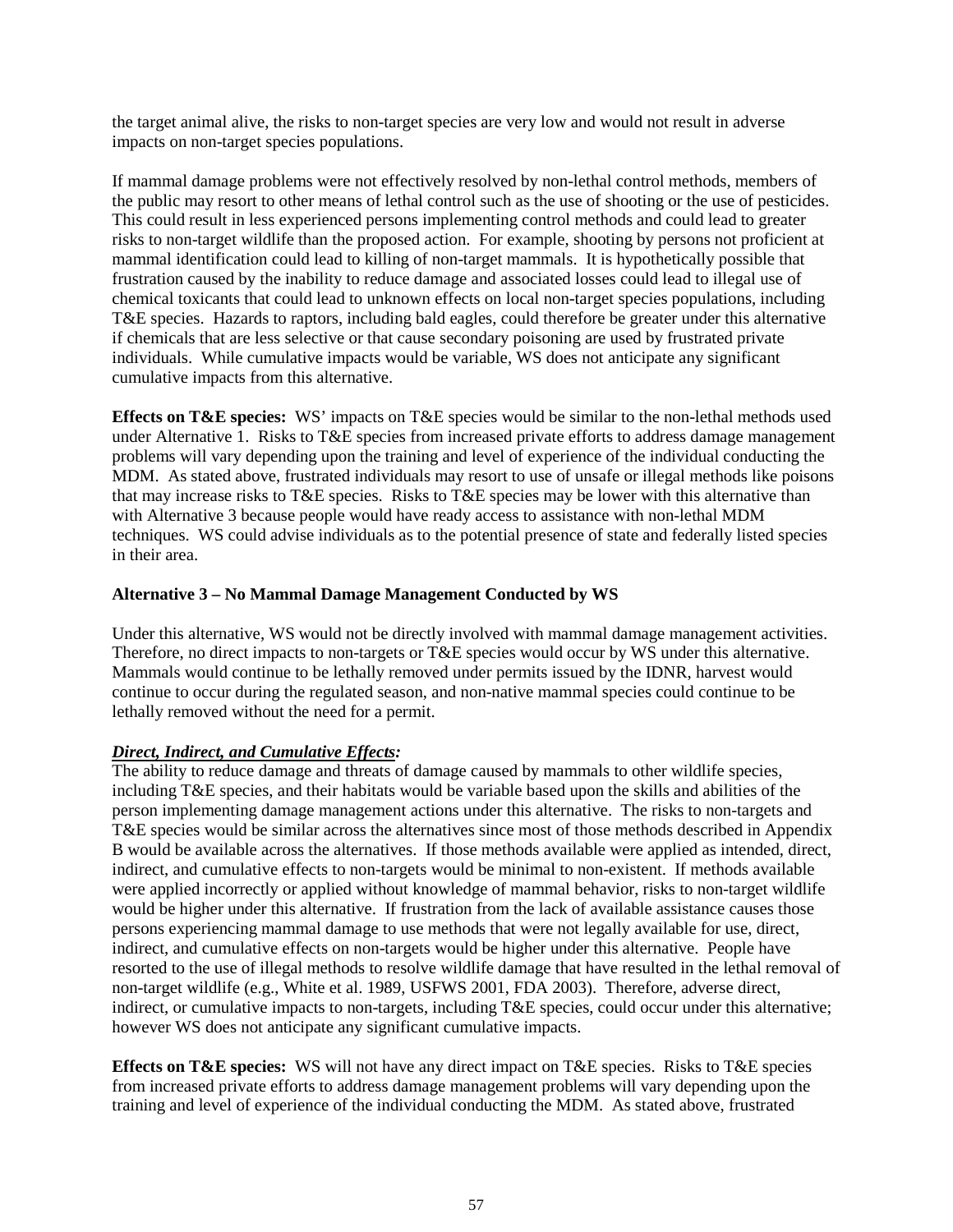individuals may resort to use of unsafe or illegal methods like poisons that may increase risks to T&E species. Risks to T&E species may be higher with this alternative than with the other alternatives because WS would not have any opportunity to provide advice or assistance with the safe and effective use of MDM techniques or have the opportunity to advise individuals regarding the presence of T&E species.

### **Issue 3 - Effects of Damage Management Methods on Human Health and Safety**

A common concern is the potential adverse effects available methods could have on human health and safety. The threats to human safety of methods available under the alternatives are evaluated below by each of the alternatives.

## **Alternative 1 - Continue the Current Adaptive Integrated Mammal Damage Management Program (No Action/Proposed Action)**

WS would use the Decision Model to determine the appropriate method or methods that would effectively resolve requests for assistance. The methods chosen would be continually evaluated for effectiveness and, if necessary, additional methods could be employed. Risks to human safety from technical assistance conducted by WS would be similar to those risks addressed under the other alternatives. The use of non-lethal methods as part of an integrated approach to managing damage that would be employed as part of direct operational assistance by WS would be similar to those risks addressed by the other alternatives.

WS' employees who conduct MDM activities would be knowledgeable in the use of methods, wildlife species responsible for causing damage or threats, and WS' directives. That knowledge would be incorporated into the decision-making process inherent with the WS' Decision Model that would be applied when addressing threats and damage caused by mammals. Prior to and during the utilization of lethal methods, WS' employees would consider risks to human safety based on location and method. Risks to human safety from the use of methods would likely be greater in urban areas when compared to rural areas that are less densely populated. Consideration would also be given to the location where damage management activities would be conducted based on property ownership. Activities would generally be conducted when human activity is minimal (e.g., early mornings, at night) and/or in areas where human activities are minimal (e.g., in areas closed to the public).

Lethal methods available under the proposed action would include the use of firearms, kill traps (*e*.*g*., conibear traps, snap traps, glue traps), live-capture followed by euthanasia, registered fumigants and toxicants, and the recommendation that mammals be harvested during the regulated hunting or trapping season established for those species by the IDNR.

Other live-capture devices, such as cannon nets, pose minor safety hazards since activation of the device occurs by trained personnel after target species are observed in the capture area of the net. Lasers also pose minimal risks to the public since application occurs directly to target species by trained personnel, which limits the exposure of the public to misuse of the method.

The issue of using chemical methods as part of managing damage associated with wildlife relates to the potential for human exposure either through direct contact with the chemical or exposure to the chemical from wildlife that have been exposed. Under the alternatives identified, the use of chemical methods would include immobilizing drugs, euthanasia drugs, reproductive inhibitors, fumigants, toxicants, and repellents (Appendix B). The use of immobilizing drugs under the identified alternatives would only be administered to mammals that have been live-captured using other methods or administered through injection using a projectile (*e*.*g*., dart gun). Immobilizing drugs used to sedate wildlife are used to temporary handle and transport animals to lessen the distress of the animal from the experience. Drug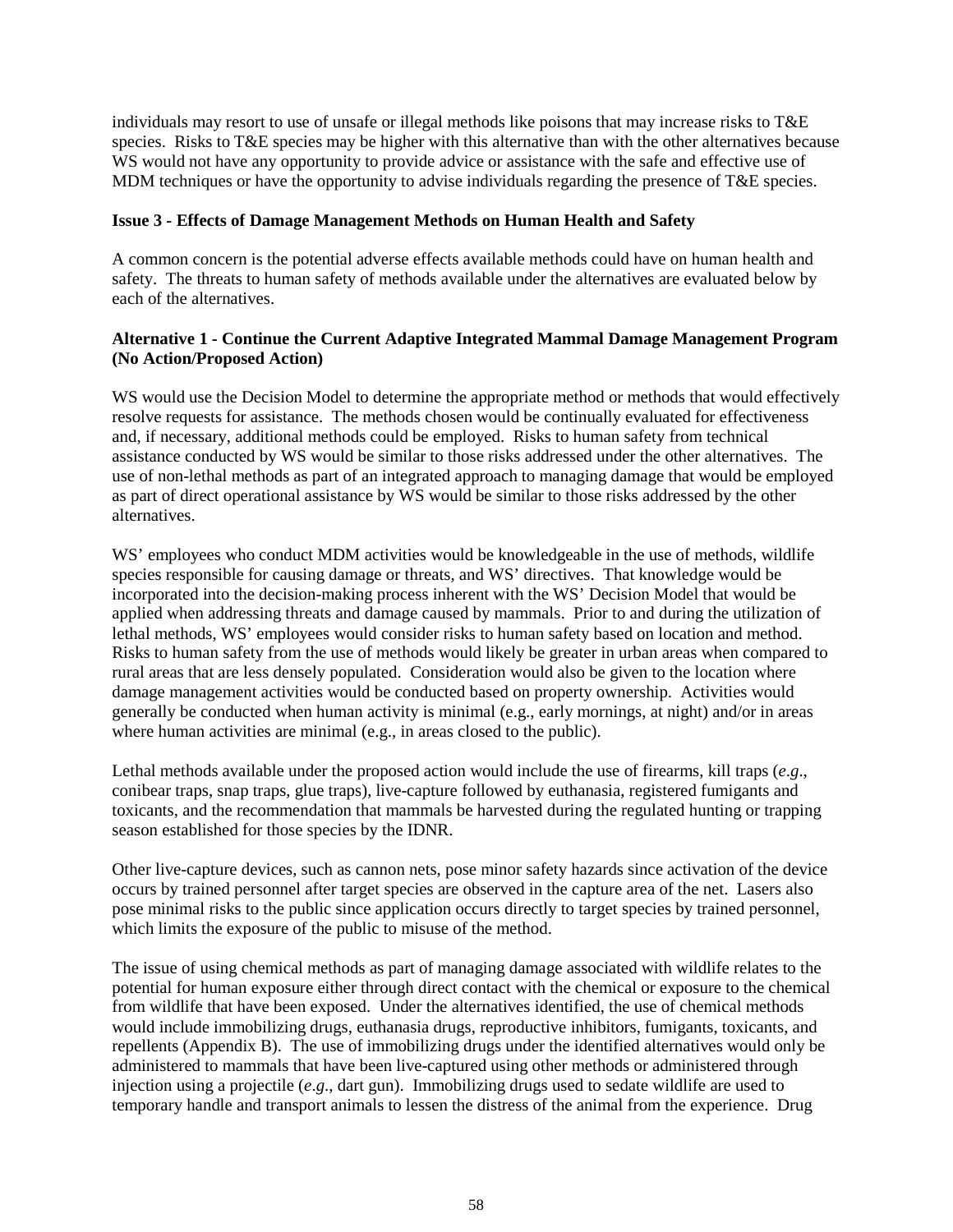delivery to immobilize mammals is likely to occur on site with close monitoring of the animal to ensure proper care of the animal. Most immobilizing drugs are fully reversible with a full recovery of sedated animals occurring.

Euthanizing drugs would be administered under similar circumstances to immobilizing drugs under the relevant proposed alternatives. Euthanized animals would be disposed of in accordance with WS Directives and in accordance with label directions, therefore, would not be available for harvest and consumption. If mammals were immobilized for sampling or translocation and released, risks could occur to human safety if harvest and consumption occurred. SOPs employed by WS to reduce risks are discussed in Chapter 2.

The cooperator requesting assistance is made aware through a MOU, CSA, or a similar document that those methods agreed upon could potentially be used on property owned or managed by the cooperator, thereby making the cooperator aware of the use of those methods on property they own or manage to identify any risks to human safety associated with the use of those methods.

### *Direct, Indirect, and Cumulative Effects:*

To help ensure safe use and awareness, WS' employees who use firearms during official duties are required to attend an approved initial firearm safety training course and attend an annual safety training course in accordance with WS Directive 2.615 to remain certified for firearm use. As a condition of employment, WS' employees who carry and use firearms are subject to the Lautenberg Domestic Confiscation Law, which prohibits firearm possession by anyone who has been convicted of a misdemeanor crime of domestic violence (18 USC §  $922(g)(9)$ ). A safety assessment based on site evaluations, coordination with cooperating and local agencies (if applicable), and consultation with cooperators would be conducted before firearms are deemed appropriate to alleviate or reduce damage and threats to human safety when conducting activities. WS and cooperating agencies would work closely with cooperators requesting assistance to ensure all safety issues are considered before firearms are deemed appropriate for use. The use of all methods, including firearms, must be agreed upon with the cooperator to ensure the safe use of those methods.

Restraining devices and body-gripping traps are typically set in situations where human activity is minimal to ensure public safety. Restraining devices and body-gripping traps rarely cause serious injury to humans and are triggered through direct activation of the device. Therefore, human safety concerns associated with restraining devices and body-gripping traps used to capture wildlife, including mammals, require direct contact to cause bodily harm. Again, restraining devices are not located in high-use areas to ensure the safety of the public and pets. Signs warning of the use of those tools in the area are posted for public view at access points to increase awareness that those devices are being used and to avoid the area, especially pet owners.

All WS' personnel who handle and administer chemical methods would be properly trained in the use of those methods. Training and adherence to agency directives would ensure the safety of employees applying chemical methods. Mammals euthanized by WS or lethally removed using chemical methods would be disposed of in accordance with WS Directive 2.515. All euthanasia would occur in accordance with AVMA guidelines and in the absence of the public to further minimize risks, whenever possible. All WS' personnel who apply fumigants and toxicants registered with the EPA pursuant to the FIFRA are licensed as pesticide applicators by the IDALS. WS personnel are trained in the safe and effective use of fumigants and toxicants. Training and adherence to agency directives and label requirements would ensure the safety of both employees applying fumigants and toxicants and members of the public. To the extent possible, toxicants, treated baits, and/or mammals lethally removed with fumigants or toxicants by WS will be collected and/or disposed of in accordance with label requirements to reduce risk of secondary toxicity to people who may be exposed to them or attempt to consume them. WS would utilize locking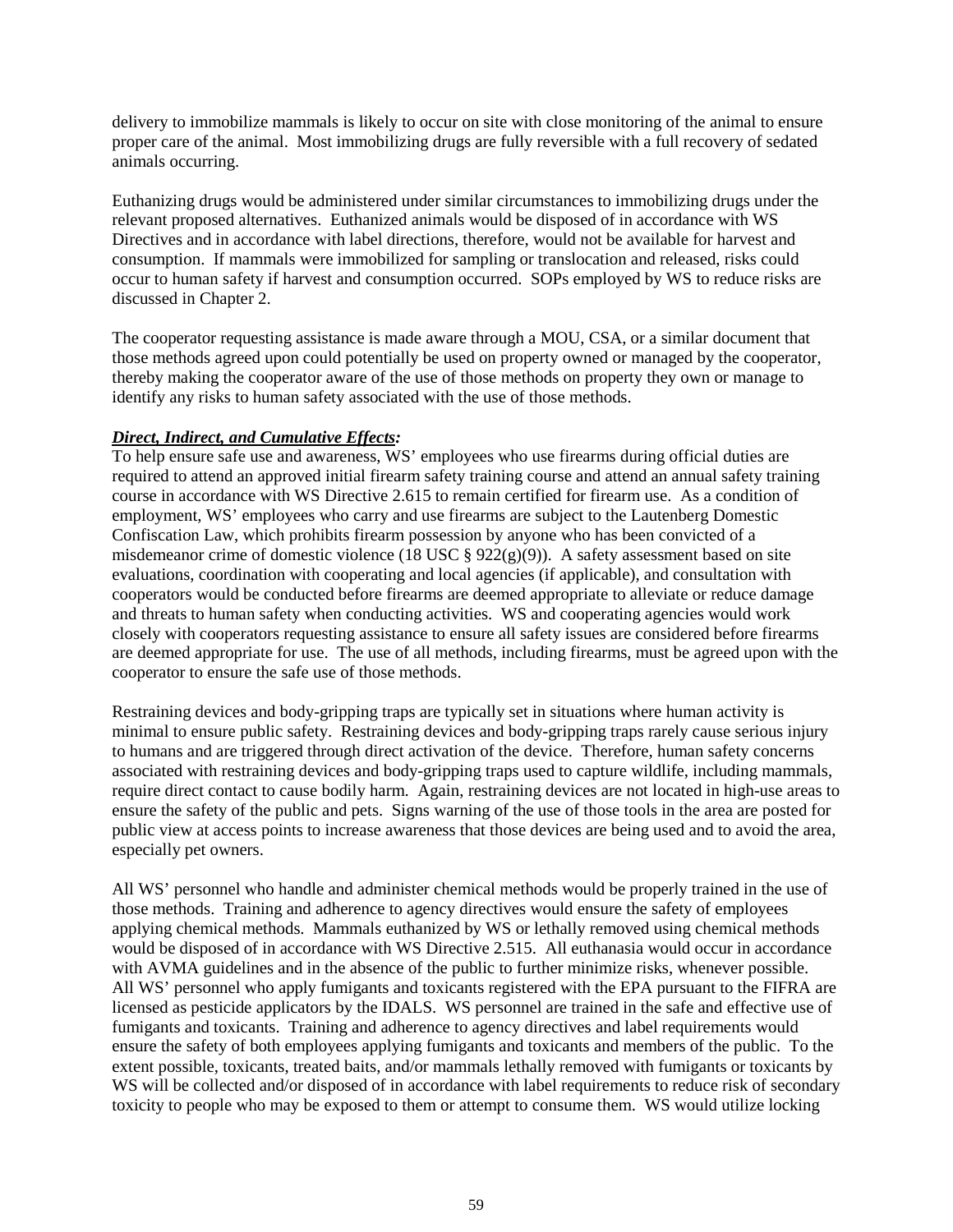bait stations to restrict access of children to rodenticides such as anticoagulants. As appropriate, WS would use signage and other means of notification to ensure the public is aware of fumigant or toxicant applications or applications sites, to ensure people, including children, are not exposed.

The recommendation of repellents or the use of those repellents registered for use to disperse mammals could occur under the proposed action as part of an integrated approach to managing mammal damage. Those chemical repellents that would be available to recommend for use or be directly used by WS under this alternative would also be available under any of the alternatives. Therefore, risks to human safety from the recommendation of repellents or the direct use of repellents would be similar across all the alternatives. Risks to human safety associated with the use or recommendation of repellents would be similar across all the alternatives. WS' involvement, either through recommending the use of repellents or the direct use of repellents, would ensure that label requirements of those repellents are discussed with those persons requesting assistance when recommended through technical assistance or would be specifically adhered to by WS' personnel when using those chemical methods. Therefore, the risks to human safety associated with the recommendation of or direct use of repellents could be lessened through WS' participation.

The recommendation by WS that mammals be harvested during the regulated hunting and/or trapping seasons which are established by the IDNR would not increase risks to human safety above those risks already inherent with hunting or trapping those species. Recommendations of allowing hunting and/or trapping on property owned or managed by a cooperator to reduce mammal populations that could then reduce damage or threats would not increase risks to human safety. Safety requirements established by the IDNR for the regulated hunting and trapping seasons would further minimize risks associated with hunting and trapping. Although hunting and trapping accidents do occur, the recommendation of allowing hunting or trapping to reduce localized populations of mammals would not increase those risks.

No adverse direct or indirect effects to human safety have occurred from WS' use of methods to alleviate mammal damage from FY 2012 through FY 2016. The risks to human safety from the use of non-lethal and lethal methods, when used appropriately and by trained personnel, are considered low. No adverse direct effects to human health and safety are expected through the use of live-capture traps and devices or other non-lethal methods. Since WS personnel are required to complete and maintain firearms safety training, no adverse direct effects to human health and safety are expected as a result of the misuse of firearms by WS personnel. Additionally, WS personnel are properly trained on the safe storage, transportation, and use of all chemicals handled and administered in the field, ensuring their safety as well as the safety of the public. Therefore, adverse direct effects to human health and safety from chemicals used by WS are anticipated to be very low. The amount of chemicals used or stored by WS and cooperating agencies would be minimal to ensure human safety. No adverse indirect effects are anticipated from the application of any of the chemicals available for WS. WS does not anticipate any additional adverse cumulative impacts to human safety from the use of firearms when recommending that mammals be harvested during regulated hunting seasons to help alleviate damage.

### **Alternative 2 – Mammal Damage Management by WS through Non-lethal Methods Only**

Under this alternative, WS would not use lethal MDM methods. Concerns about human health risks from WS' use of lethal mammal damage management methods would be alleviated because no such use would occur. However, most lethal methods would still be available to licensed pest control operators. Benefits to the public from WS' MDM activities will depend on the ability of WS to resolve problems using nonlethal methods and the effectiveness of non-WS MDM efforts. In situations where risks to human health and safety from mammals cannot be resolved using nonlethal methods, benefits to the public will depend on the efficacy of non-WS use of lethal MDM methods. If lethal MDM programs are implemented by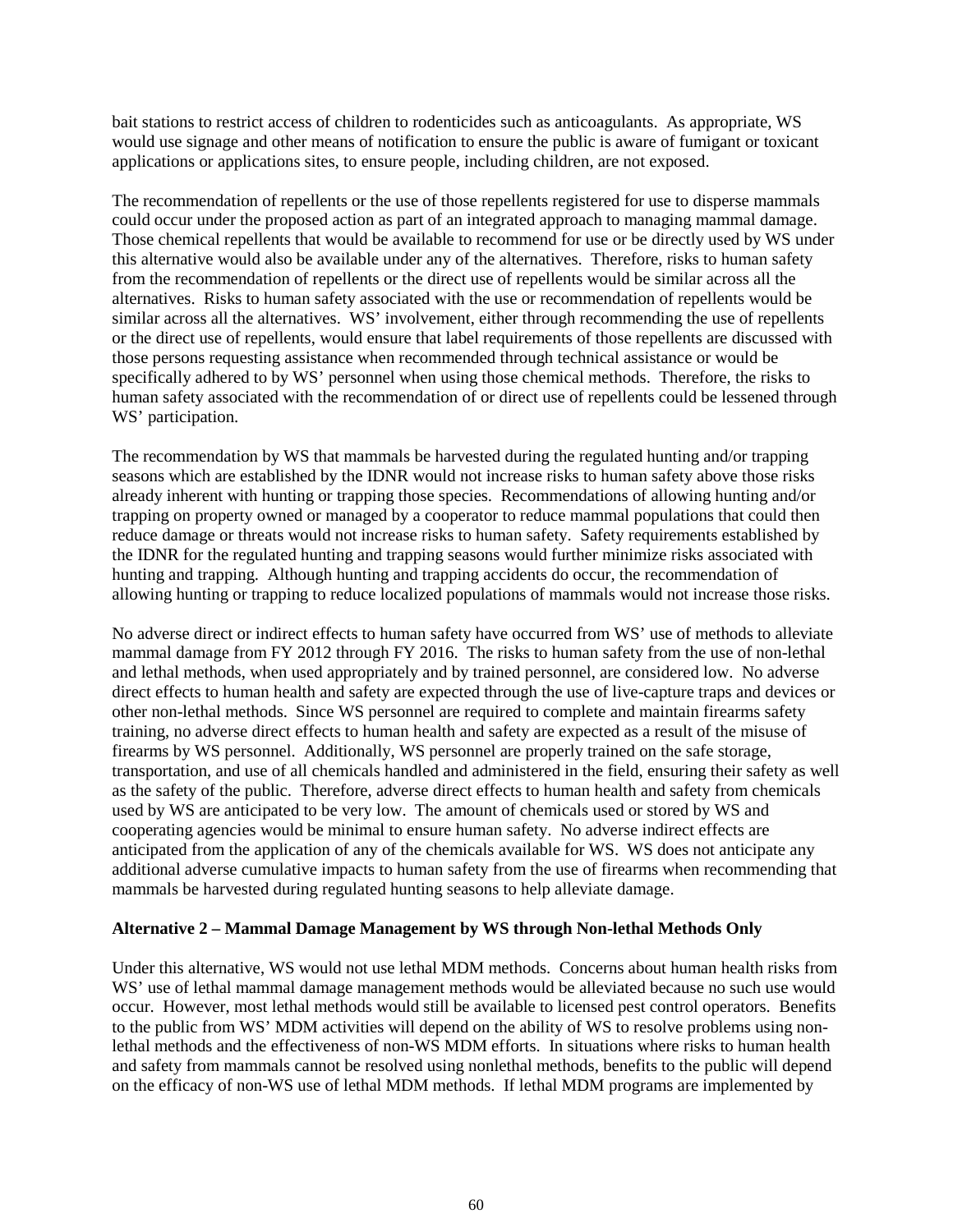individuals with less experience than WS, they may not be able to safely and effectively resolve the problem or it may take longer to resolve the problem than with a WS program.

### *Direct, Indirect, and Cumulative Effects:*

Since most methods available to resolve or prevent mammal damage or threats are available to anyone, the direct, indirect, and cumulative effects to human safety from the use of those methods are similar between the alternatives. Private efforts to reduce or prevent damage would be expected to increase, and would likely result in less experienced persons implementing chemical or other damage management methods that may have variable adverse direct, indirect, and/or cumulative effects to human and pet health and safety than under Alternative 1. Ignorance and/or frustration caused by the inability to reduce losses could lead to illegal use of toxicants by others that could lead to unknown direct, indirect, and/or cumulative impacts to humans and pets.

## **Alternative 3 – No Mammal Damage Management Conducted by WS**

Under the no mammal damage management alternative, WS would not be involved with any aspect of managing damage associated with mammals, including technical assistance. Due to the lack of involvement in managing damage caused by mammals, no impacts to human safety would occur directly from WS. This alternative would not prevent those entities experiencing threats or damage from mammals from conducting damage management activities in the absence of WS' assistance. The direct burden of implementing permitted methods would be placed on those experiencing damage.

# *Direct, Indirect, and Cumulative Effects:*

Similar to Alternative 2, reproductive inhibitors, immobilizing drugs, and euthanasia chemicals would not be available under this alternative to those persons experiencing damage or threats from mammals unless proper training and certifications were obtained. However, fumigants, toxicants, and repellents would continue to be available to those persons with the appropriate pesticide applicators license. Since most methods available to resolve or prevent mammal damage or threats are available to anyone, the threats to human safety from the use of those methods are similar between the alternatives. Habitat modification and harassment methods are also generally regarded as posing minimal adverse direct and indirect effects to human safety. Although some risks to safety are likely to occur with the use of pyrotechnics, propane cannons, and exclusion devices, those risks are minimal when those methods are used appropriately and in consideration of human safety. However, methods employed by those not experienced in the use of methods or are not trained in their proper use, could increase threats to human safety. Overall, the methods available to the public, when applied correctly and appropriately, pose minimal risks to human safety.

### **Issue 4 - Humaneness and Animal Welfare Concerns of Methods**

The issues of method humaneness relating to the alternatives are discussed below.

## **Alternative 1 - Continue the Current Adaptive Integrated Mammal Damage Management Program (No Action/Proposed Action)**

Under the proposed action, WS would integrate methods using WS' Decision Model as part of technical assistance and direct operational assistance. Methods available under the proposed action could include non-lethal and lethal methods integrated into direct operational assistance. Under this alternative, nonlethal methods would be used by WS that are generally regarded as humane. Non-lethal methods would include resource management methods (*e.g.*, crop selection, habitat modification, modification of human behavior), exclusion devices, frightening devices, reproductive inhibitors, cage traps, nets, and repellents.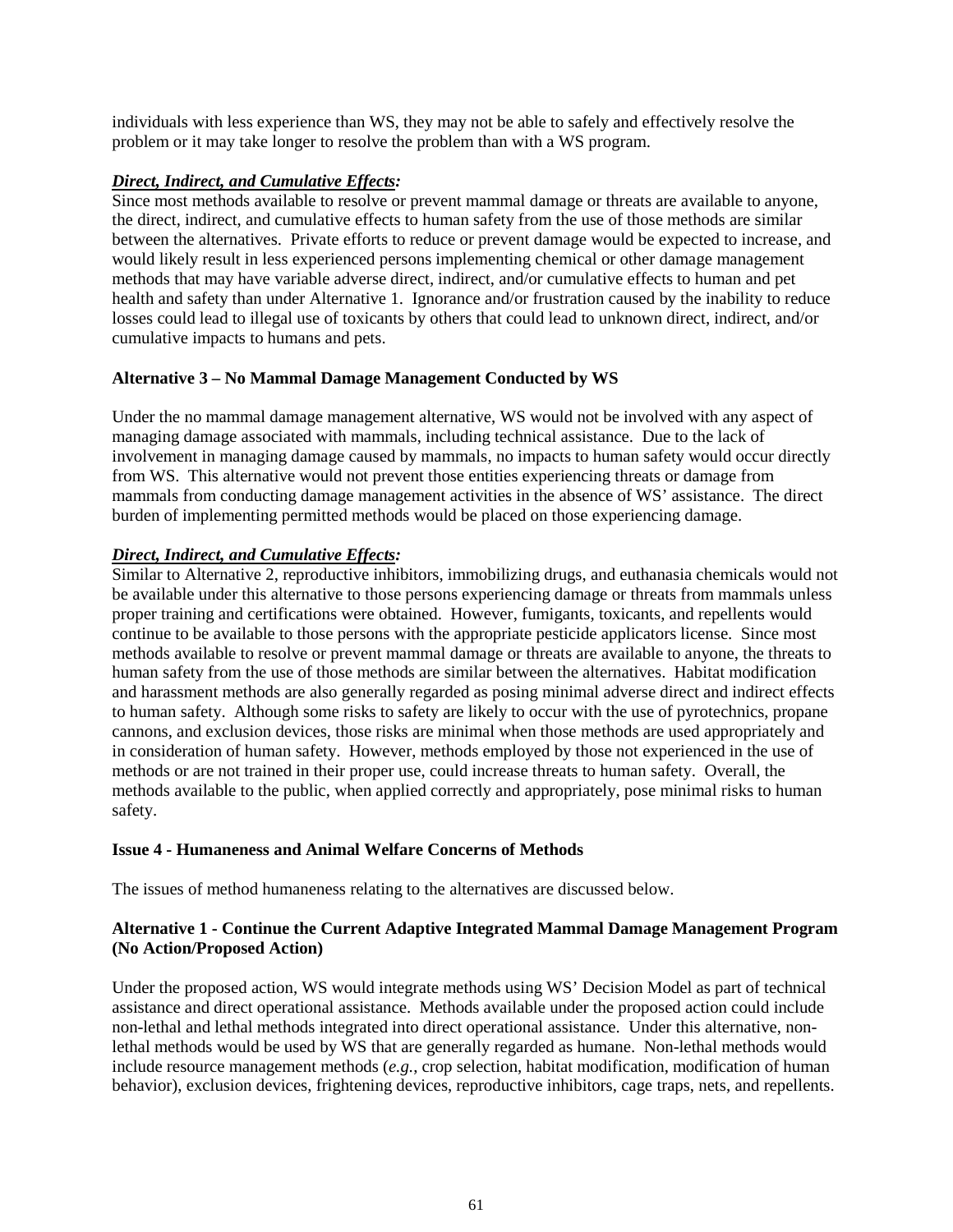WS may use EPA registered and approved chemicals to manage damage caused by some mammals. Some individuals consider the use of such chemicals to be inhumane. WS personnel are experienced, professional and humane in their use of management methods and always follow label directions. Under this alternative, mammals would be killed by experienced WS personnel using the best and most appropriate method(s) available.

The AVMA states "... euthanasia is the act of inducing humane death in an animal" and "...that if an animal's life is to be taken, it is done with the highest degree of respect, and with an emphasis on making the death as painless and distress free as possible" (AVMA 2013). Additionally, euthanasia methods should minimize any stress and anxiety experienced by the animal prior to unconsciousness. Although use of euthanasia methods to end an animal's life is desirable, as noted by the AVMA, "For wild and feral animals, many of the recommended means of euthanasia for captive animals are not feasible. In field circumstances, wildlife biologists generally do not use the term euthanasia, but terms such as killing, collecting, or harvesting, recognizing that a distress- free death may not be possible" (AVMA 2007).

AVMA (2013) notes, "While recommendations are made, it is important for those utilizing these recommendations to understand that, in some instances, agents and methods of euthanasia identified as appropriate for a particular species may not be available or may become less than an ideal choice due to differences in circumstances. Conversely, when settings are atypical, methods normally not considered appropriate may become the method of choice. Under such conditions, the humaneness (or perceived lack thereof) of the method used to bring about the death of an animal may be distinguished from the intent or outcome associated with an act of killing. Following this reasoning, it may still be an act of euthanasia to kill an animal in a manner that is not perfectly humane or that would not be considered appropriate in other contexts. For example, due to lack of control over free-ranging wildlife and the stress associated with close human contact, use of a firearm may be the most appropriate means of euthanasia. Also, shooting a suffering animal that is in extremis, instead of catching and transporting it to a clinic to euthanize it using a method normally considered to be appropriate (e.g., barbiturates), is consistent with one interpretation of a good death. The former method promotes the animal's overall interests by ending its misery quickly, even though the latter technique may be considered to be more acceptable under normal conditions (Yeates 2010). Neither of these examples, however, absolves the individual from her or his responsibility to ensure that recommended methods and agents of euthanasia are preferentially used."

AVMA (2013) recognizes that there is "an inherent lack of control over free-ranging wildlife, accepting that firearms may be the most appropriate approach to their euthanasia, and acknowledging that the quickest and most humane means of terminating the life of free-ranging wildlife in a given situation may not always meet all criteria established for euthanasia (i.e., distinguishes between euthanasia and methods that are more accurately characterized as humane killing). Because of the variety of situations that may be encountered, it is difficult to strictly classify methods for termination of free-ranging wildlife as acceptable, acceptable with conditions, or unacceptable. Furthermore, classification of a given method as a means of euthanasia or humane killing may vary by circumstances. These acknowledgments are not intended to condone a lower standard for the humane termination of wildlife. The best methods possible under the circumstances must be applied, and new technology and methods demonstrated to be superior to previously used methods must be embraced."

### *Direct, Indirect, and Cumulative Effects:*

The challenge in coping with this issue is how to achieve the least amount of animal suffering with the constraints imposed by current technology. MDM methods viewed by some persons as inhumane would be employed by WS under this alternative. These methods would include shooting, trapping, toxicants/chemicals, and snares. Despite SOPs and state trapping regulations designed to maximize humaneness, the perceived stress and trauma associated with being held in a trap or snare until the WS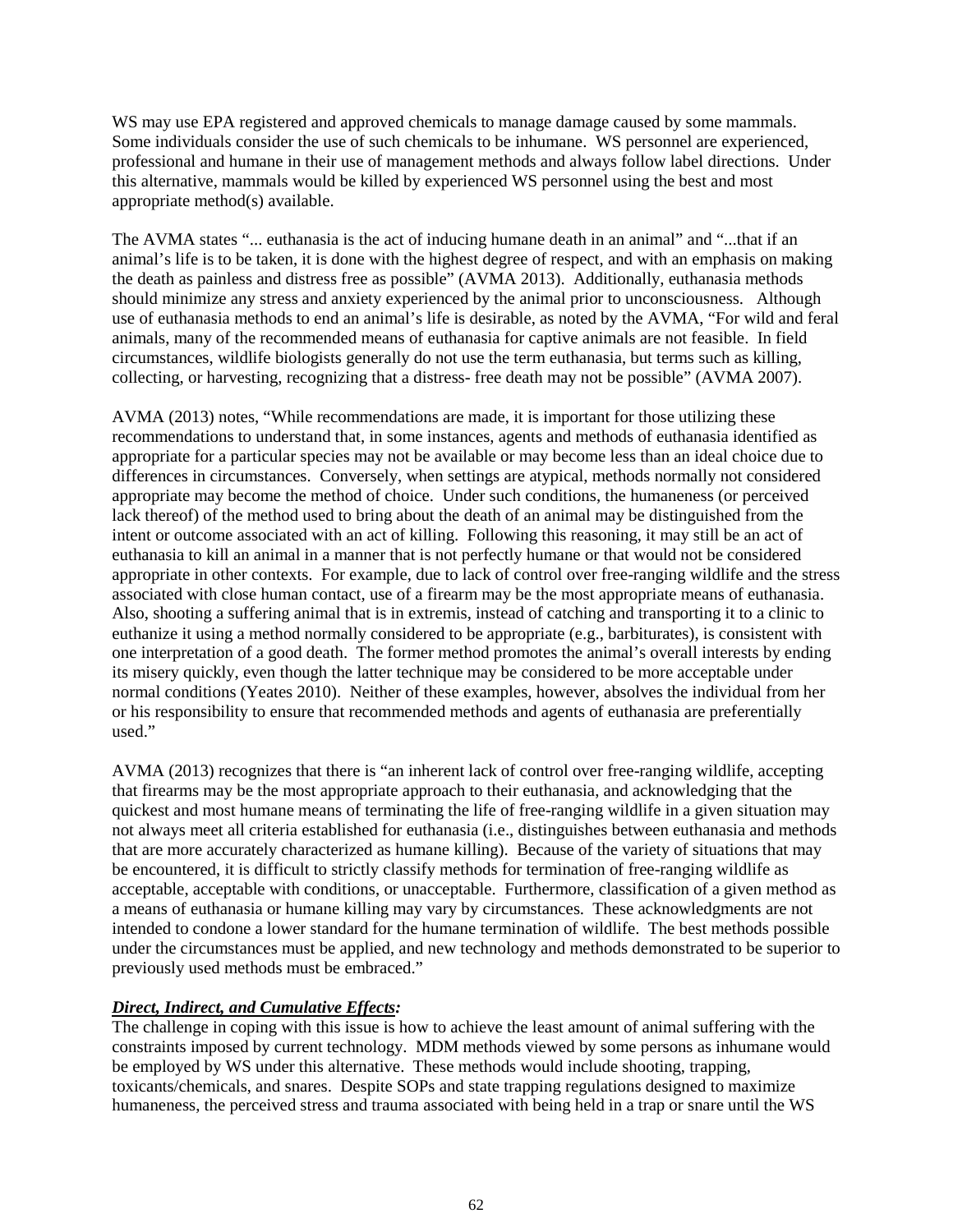employee arrives at the capture site to dispatch or release the animal, is unacceptable to some persons. Other MDM methods used to remove target animals including shooting and use of body-gripping traps (i.e., Conibear) result in a relatively humane death because the animals die instantly or within seconds to a few minutes. These methods however, are also considered inhumane by some individuals.

WS has improved the selectivity and humaneness of management techniques through research and development. Research is continuing to bring new findings and products into practical use. Until new findings and products are found practical, a certain amount of animal suffering could occur when some MDM methods are used in situations where non-lethal damage management methods are not practical or effective. No indirect or cumulative adverse impacts were identified for this issue.

## **Alternative 2 – Mammal Damage Management by WS through Non-lethal Methods Only**

The issues of humaneness of methods under this alternative are likely to be perceived to be similar to humaneness issues discussed under the proposed action. This perceived similarity is derived from WS' recommendation of methods that some consider inhumane. WS would not directly be involved with damage management activities under this alternative. However, the recommendation of the use of methods would likely result in the requester employing those methods. Therefore, by recommending methods and thus a requester employing those methods, the issue of humaneness would be similar to the proposed action.

## *Direct, Indirect, and Cumulative Effects:*

WS would instruct and demonstrate the proper use and placement of methodologies to increase effectiveness in capturing target mammal species and to ensure methods are used in such a way as to minimize pain and suffering. However, the efficacy of methods employed by a cooperator would be based on the skill and knowledge of the requestor in resolving the threat to safety or damage situation despite WS' demonstration. Therefore, a lack of understanding of the behavior of mammals or improperly identifying the damage caused by mammals along with inadequate knowledge and skill in using methodologies to resolve the damage or threat could lead to incidents with a greater probability of being perceived as inhumane. In those situations, the pain and suffering are likely to be regarded as greater than those discussed in the proposed action.

### **Alternative 3 – No Mammal Damage Management Conducted by WS**

Under this alternative, WS would have no involvement in any aspect of MDM in Iowa. Those persons experiencing damage or threats associated with mammals could continue to use those methods legally available. Those methods would likely be considered inhumane by those persons who would consider methods proposed under any alternative as inhumane. The issue of humaneness would likely be directly linked to the methods legally available to the general public since methods are often labeled as inhumane by segments of society no matter the entity employing those methods.

### *Direct, Indirect, and Cumulative Effects:*

The humaneness of methods would be based on the skill and knowledge of the person employing those methods. A lack of understanding of the target species or methods used could lead to an increase in situations perceived as being inhumane to wildlife despite the method used. Despite the lack of involvement by WS under this alternative, those methods perceived as inhumane by certain individuals and groups would still be available to the general public to use to resolve damage and threats caused by mammals.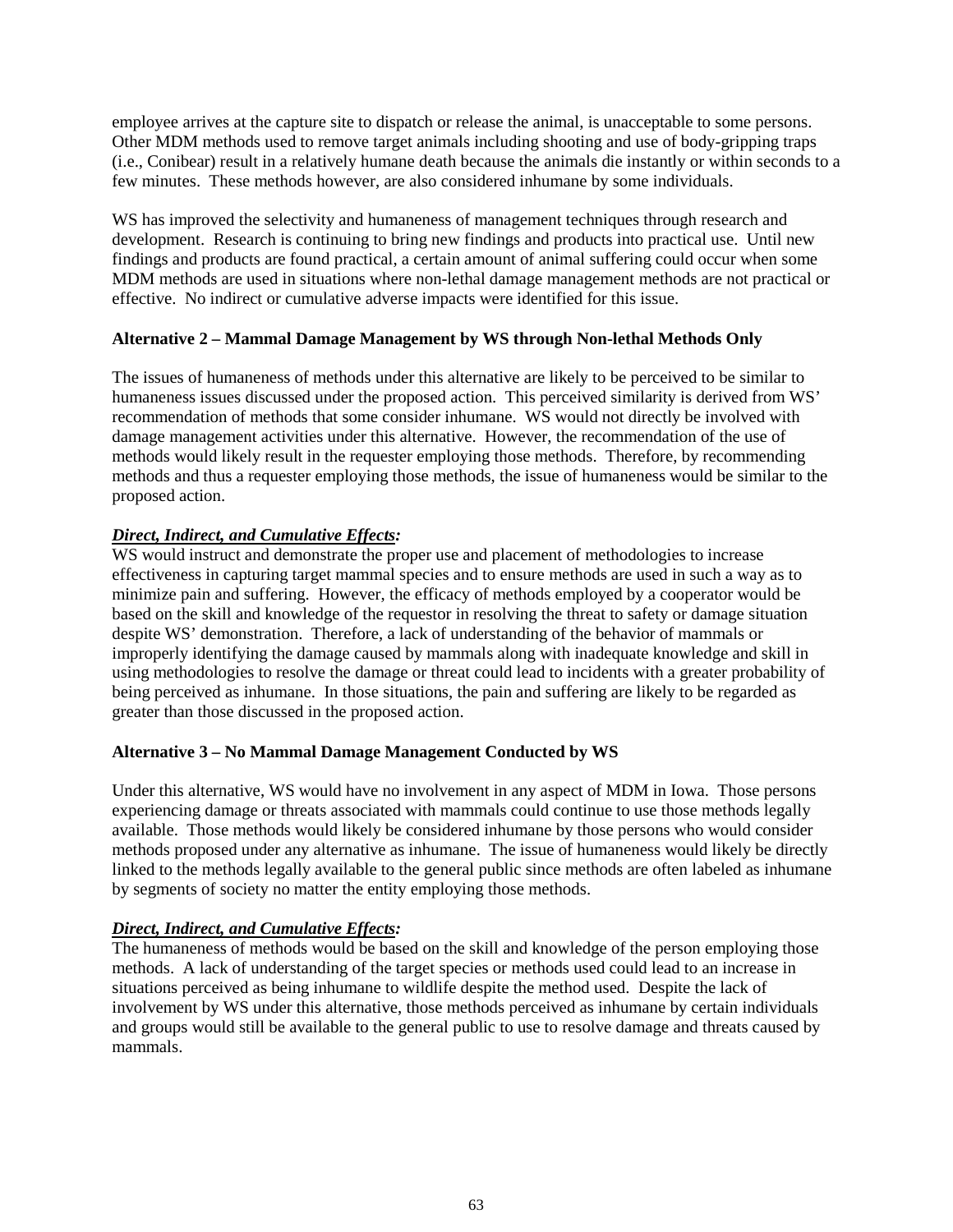# **3.2 ISSUES NOT CONSIDERD FOR COMPARATIVE ANALYSIS**

The following resource values are not expected to be significantly impacted by any of the alternatives analyzed as none of the alternatives cause any significant ground disturbance: soils, geology, minerals, water quality/quantity, flood plains, critical habitats (areas listed in T&E species recovery plans), visual resources, air quality, prime and unique farmlands, aquatic resources, timber, and range. Therefore, these resources were not analyzed.

Additional issues were identified by WS during the scoping process of this EA that were considered but will not receive detailed analyses for the reasons provided. The following issues were considered but will not be analyzed in detail:

## **Appropriateness of Preparing an EA (Instead of an EIS) For Such a Large Area**

WS has the discretion to determine the geographic scope of their analyses under the NEPA. The intent in developing this EA is to determine if the proposed action would potentially have significant individual and/or cumulative impacts on the quality of the human environment that would warrant the preparation of an EIS or a FONSI. This EA addresses impacts for managing damage and threats to human safety associated with mammals in Iowa, analyzes individual and cumulative impacts, provides a thorough analysis of other issues relevant to MDM, and provides the public an opportunity to review and comment on the analysis and alternatives.

In terms of considering cumulative effects, one EA analyzing impacts for the entire state will provide a more comprehensive and less redundant analysis than multiple EAs covering smaller areas. As most mammals are regulated by the IDNR, the best available data for analysis is often based on statewide population dynamics. For example, an EA on county level may not have sufficient data for that area and have to rely on statewide analysis anyway. If a determination is made through this EA that the proposed action or the other alternatives might have a significant impact on the quality of the human environment, then an EIS would be prepared.

### **WS' Impact on Biodiversity**

The WS program does not attempt to eradicate any species of native wildlife. WS operates in accordance with federal and state laws and regulations enacted to ensure species viability. The methods available are employed to target individual mammals or groups of mammals identified as causing damage or posing a threat of damage. Any reduction of a local population or group is frequently temporary because immigration from adjacent areas or reproduction replaces the animals removed. WS operates on a small percentage of the land area of Iowa and only targets those mammals identified as causing damage or posing a threat. Therefore, mammal damage management activities conducted pursuant to any of the alternatives would not adversely affect biodiversity.

### **A Loss Threshold Should Be Established Before Allowing Lethal Methods**

One issue identified through WS' implementation of the NEPA processes is a concern that a threshold of loss should be established before employing lethal methods to resolve damage and that wildlife damage should be a cost of doing business. Some damage and economic loss can be tolerated by cooperators until the damage reaches a threshold where damage becomes an economic burden. The appropriate level of allowed tolerance or threshold before employing lethal methods would differ among cooperators and damage situations. Therefore the threshold of damage or economic loss that can be tolerated is also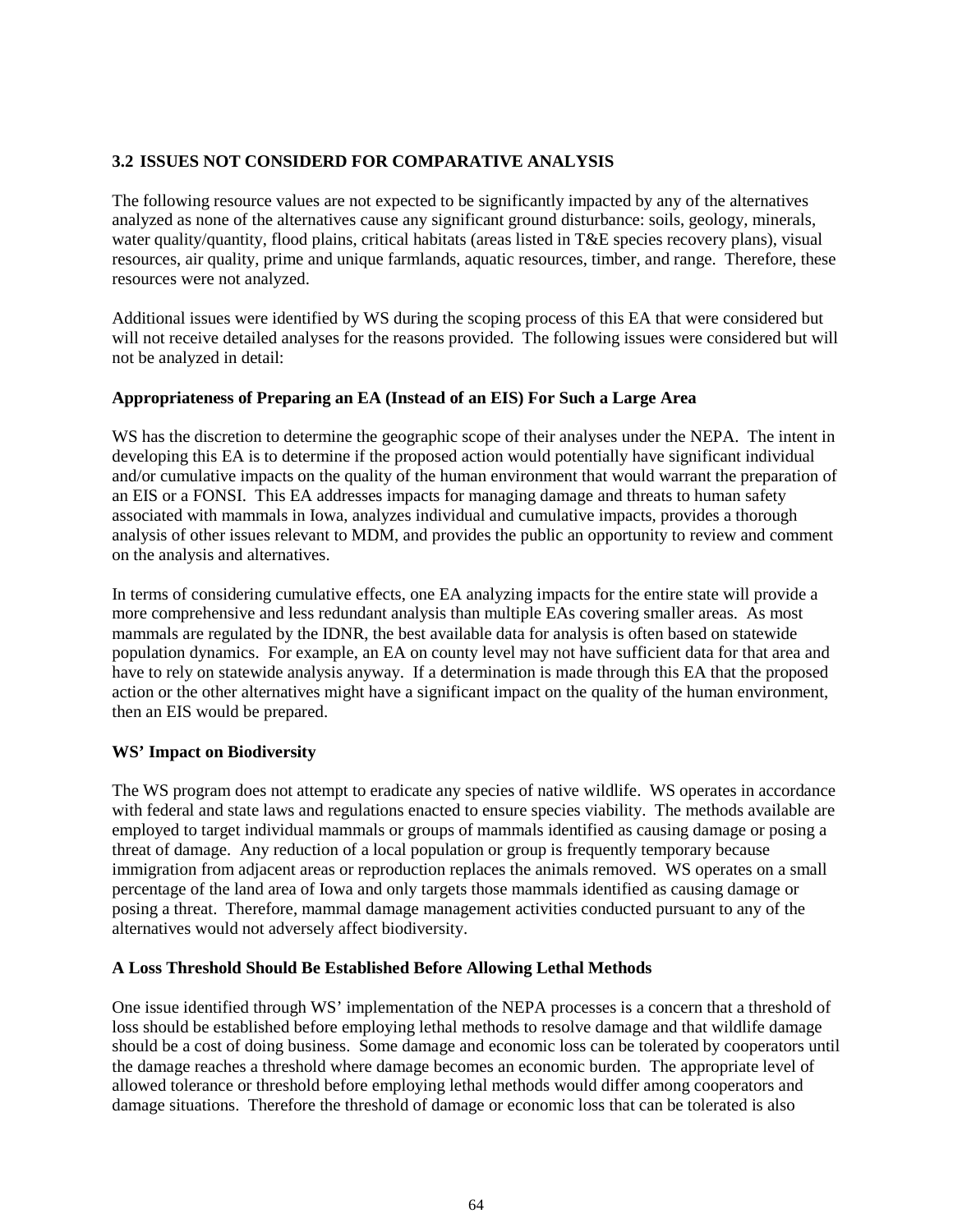unique to the individual. In addition, establishing a threshold would be difficult or inappropriate to apply to human health and safety situations.

## **Mammal Damage Management Should Not Occur at Taxpayer Expense**

Some individuals may believe that wildlife damage management should not be provided at the expense of the taxpayer or that activities should be fee-based. Funding for MDM activities is derived from federal appropriations and through cooperative funding. Activities conducted for the management of damage and threats to human safety from mammals would be funded through CSAs with individual property owners or associations. A minimal federal appropriation is allotted for the maintenance of the WS program in Iowa. The remainder of the WS program is mostly fee-based. Technical assistance is provided to requesters as part of the federally-funded activities, but the majority of direct assistance in which WS' employees perform damage management activities is funded through CSAs between the requester and WS.

## **Cost Effectiveness of Management Methods**

The CEQ does not require a formal, monetized cost benefit analysis to comply with the NEPA. Consideration of this issue is not essential to making a reasoned choice among the alternatives being considered. However, the methods determined to be most effective to reduce damage and threats to human safety caused by mammals and that prove to be the most cost effective would receive the greatest application. As part of an integrated approach, evaluation of methods would continually occur to allow for those methods that are most effective at resolving damage or threats to be employed under similar circumstance where mammals are causing damage or pose a threat. Additionally, management operations may be constrained by cooperator funding and/or objectives and needs. The cost effectiveness of methods and the effectiveness of methods are linked.

### **Mammal Damage Should Be Managed By Private Nuisance Wildlife Control Agents**

Private nuisance wildlife control agents could be contacted to reduce mammal damage for property owners or property managers when deemed appropriate by the resource owner. Some property owners would prefer to use a private nuisance wildlife control agent because the nuisance wildlife agent is located in closer proximity and thus could provide the service at less expense, or because they prefer to use a private business rather than a government agency. However, some property owners would prefer to enter into an agreement with a government agency. In particular, large industrial businesses, airports, and cities and towns may prefer to use WS because of security and safety issues. The relationship between WS and private industry is addressed in WS directive 3.101.

# **Effects from the Use of Lead Ammunition in Firearms**

Questions have arisen about the deposition of lead into the environment from ammunition used in firearms to lethally remove mammals. As described in Appendix B, the lethal removal of mammals with firearms by WS to alleviate damage or threats would occur using a rifle, air rifle, pistol, or shotgun. In an ecological risk assessment of lead shot exposure in non-waterfowl birds, ingestion of lead shot was identified as the concern rather than just contact with lead shot or lead leaching from shot in the environment (Kendall et al. 1996).

The lethal removal of mammals by WS using firearms occurs primarily from the use of rifles. However, the use of shotguns could be employed to lethally remove some species. Mammals that are removed using rifles would occur within areas where retrieval of all mammal carcasses for proper disposal is highly likely (*e.g.,* at an airport). With risks of lead exposure occurring primarily from ingestion of bullet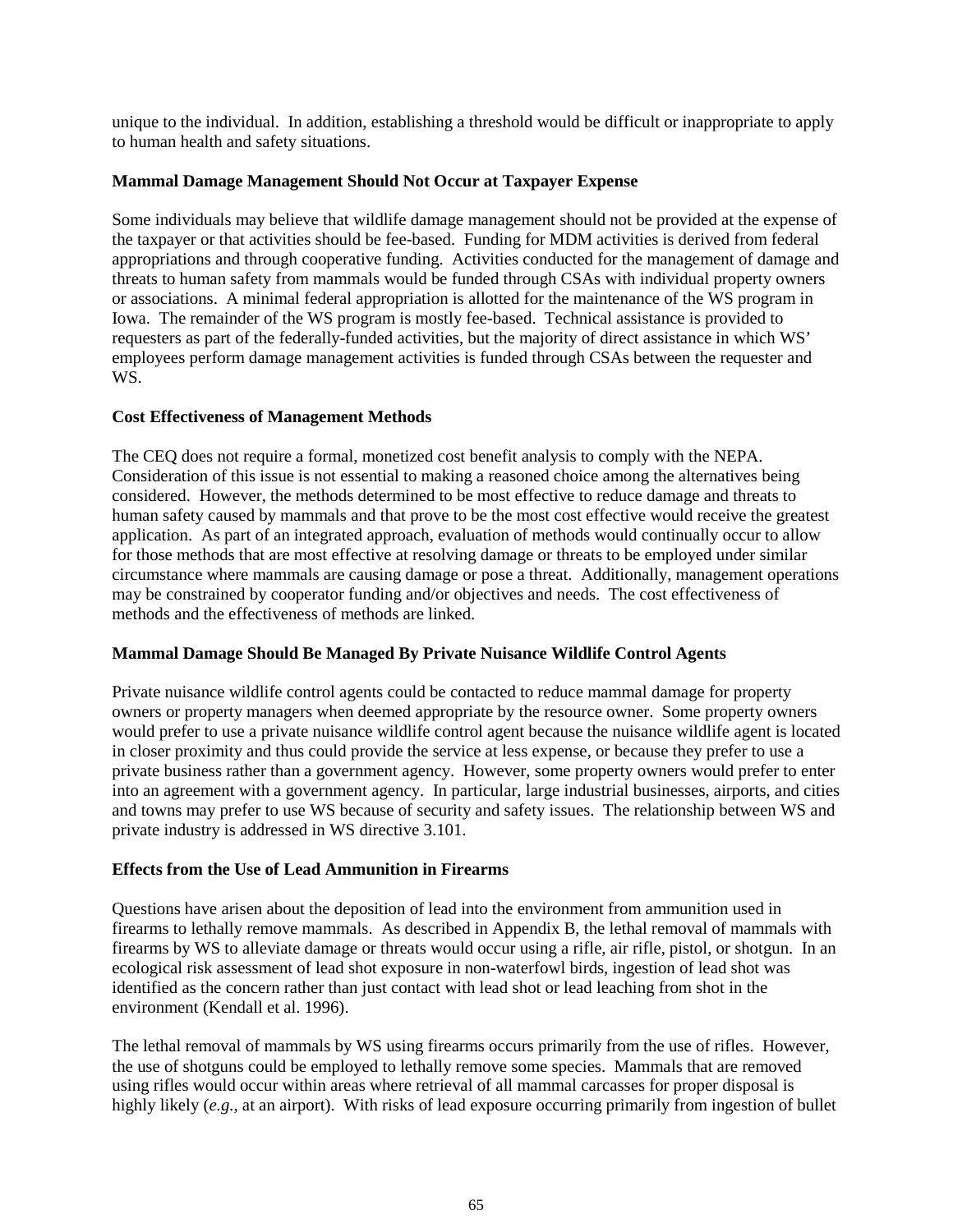fragments, the retrieval and proper disposal of mammal carcasses would greatly reduce the risk of scavengers ingesting or being exposed to lead that may be contained within the carcass.

However, deposition of lead into soil could occur if, during the use of a rifle, the projectile passes through a mammal, if misses occur, or if the mammal carcass is not retrieved. Laidlaw et al. (2005) reported that, because of the low mobility of lead in soil, all of the lead that accumulates on the surface layer of the soil is generally retained within the top 20 cm (about 8 inches). In addition, concerns exist that lead from bullets deposited in soil from shooting activities could lead to contamination of water, either ground water or surface water, from runoff. The amount of lead that becomes soluble in soil is usually very small (0.1- 2.0%) (USEPA 2005). Stansley et al. (1992) studied lead levels in water that was subjected directly to high concentrations of lead shot accumulation because of intensive target shooting at several shooting ranges. Although Stansley et al. (1992) detected elevated lead levels in water in a stream and a marsh that were in the shot "*fall zones*" at a shooting range, the study did not find higher lead levels in a lake into which the stream drained, except for one sample collected near a parking lot where it was believed the lead contamination was due to runoff from the parking lot, and not from the shooting range areas. The study also indicated that even when lead shot is highly accumulated in areas with permanent water bodies present, the lead does not necessarily cause elevated lead contamination of water further downstream (Stansley et al. 1992). Ingestion of lead shot, bullets or associated fragments is not considered a significant risk to fish and amphibians (The Wildlife Society 2008).

Craig et al. (1999) reported that lead levels in water draining away from a shooting range with high accumulations of lead bullets in the soil around the impact areas were far below the "*action level*" of 15 parts per billion as defined by the EPA (*i.e.*, requiring action to treat the water to remove lead). These studies suggest that the very low amounts of lead that could be deposited from damage management activities would have minimal effects on lead levels in soil and water.

Lead ammunition is only one of many sources of lead in the environment, including use of firearms for hunting and target shooting, lost fishing sinkers (an approximated 3,977 metric tons of lead fishing sinkers are sold in the United States annually; The Wildlife Society 2008), and airborne emissions from metals industries (such as lead smelters and iron and steel production), manufacturing industries, and waste incineration that can settle into soil and water (USEPA 2013). Since the lethal removal of mammals can occur during regulated hunting seasons or through the issuance of permits by the IDNR, WS' assistance with removing mammals would not be additive to the environmental status quo since those mammals removed by WS using firearms could be lethally removed by the entities experiencing damage using the same method in the absence of WS' involvement. The amount of lead deposited into the environment may be lowered by WS' involvement in MDM activities. The proficiency training received by WS' employees in firearm use and accuracy increases the likelihood that mammals are lethally removed humanely in situations that ensure accuracy and that misses occur infrequently, which further reduces the potential for lead to be deposited in the soil from misses or from projectiles passing through carcasses. In addition, WS' involvement ensures mammal carcasses lethally removed using firearms would be retrieved and disposed of properly to limit the availability of lead in the environment and ensures mammal carcass are removed from the environment to prevent the ingestion of lead in carcasses by scavengers. Based on current information, the risks associated with lead bullets that are deposited into the environment from WS' activities due to misses, the bullet passing through the carcass, or from mammal carcasses that may be irretrievable would be below any level that would pose any risk from exposure or significant contamination of water.

### **Effects of Mammal Damage Management Activities on the Regulated Harvest of Mammals**

Another issue commonly identified is a concern that mammal damage management activities conducted by WS would affect the opportunity for persons to harvest those species during the regulated hunting and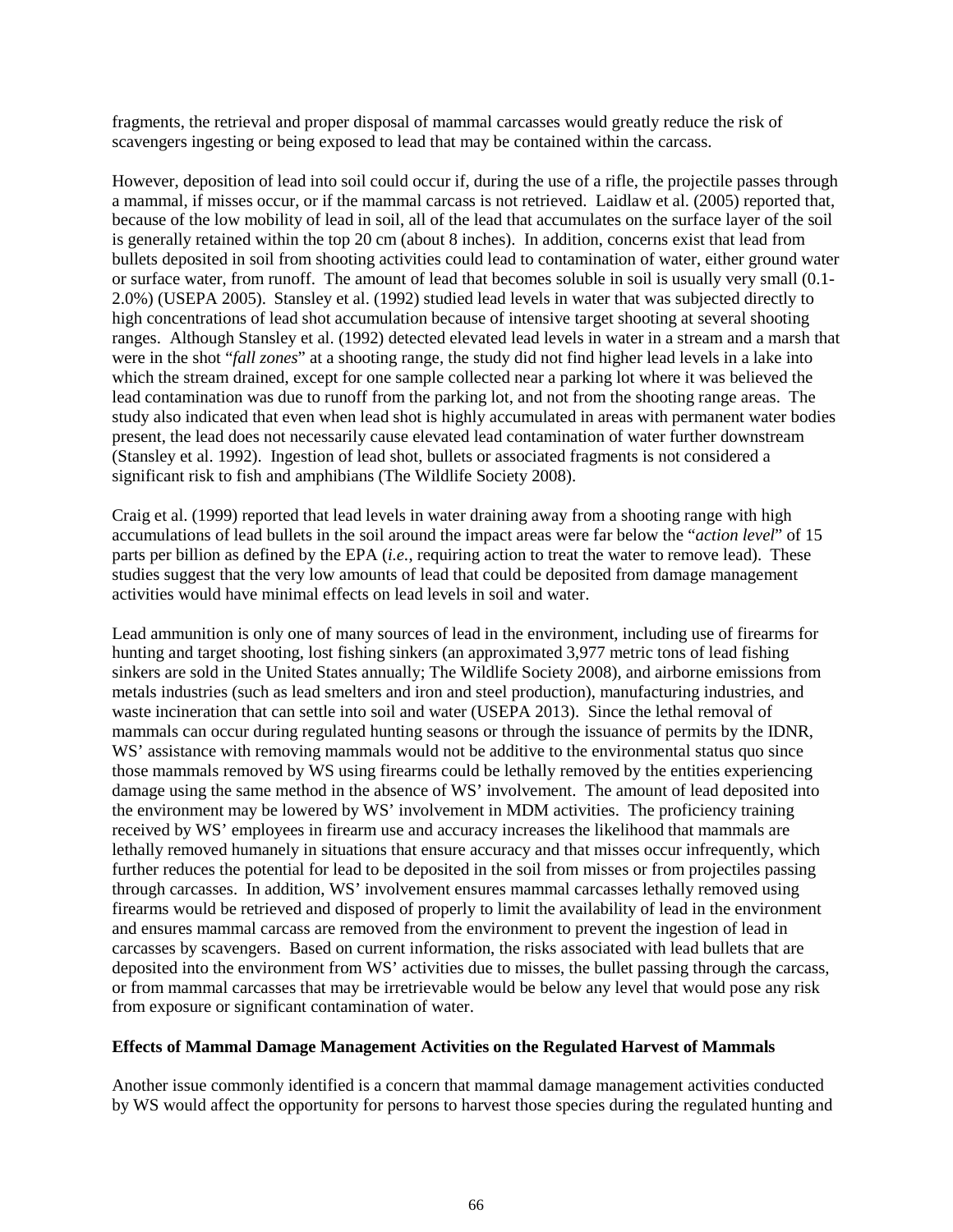trapping seasons, either by reducing local populations through the lethal removal of mammals or by reducing the number of mammals present in an area through dispersal techniques. Those species that are addressed in this EA that also can be hunted or trapped during regulated seasons in Iowa include: Eastern cottontails, woodchucks, red fox, gray squirrel, fox squirrel, thirteen-lined ground squirrel, raccoon, coyote, mink, muskrat, striped skunk, Virginia opossum, white-tailed deer, and beaver.

Potential impacts could arise from the use of non-lethal or lethal damage management methods. Nonlethal methods used to reduce or alleviate damage reduce mammal densities by dispersing animals from areas where damage or the threat of damage is occurring. Similarly, lethal methods used to reduce damage could locally lower target species densities in areas where damage is occurring, resulting in a reduction in the availability of those species during the regulated harvest season. WS' MDM activities would primarily be conducted in areas where hunting access is restricted (e.g., airports, urban areas) or hunting has been ineffective. The use of non-lethal or lethal methods often disperses mammals from areas where damage is occurring to areas outside the damage area, which could serve to move those mammal species from those less accessible areas to places more accessible to hunters and trappers. In addition, in appropriate situations, WS commonly recommends recreational hunting and trapping as a damage management alternative for many of the species listed in this EA.

### **Effects of Beaver Dam Removal on the Status of Wetlands**

The issue of WS' potential impacts to wetlands stems from beaver damage management, primarily from the removal of beaver dams. Beaver dam removal during activities to manage damage caused by beaver sometimes occurs in areas inundated by water resulting from flooding. Beavers build dams primarily in smaller riverine systems (intermittent and perennial streams and creeks). Dam material usually consists of mud, sticks, and other vegetative material. Their dams obstruct the normal flow of water and can change the preexisting hydrology from flowing or circulating waters to slower, deeper, more expansive waters that accumulate bottom sediment. The depth of the bottom sediment depends on the length of time an area is covered by water and the amount of suspended sediment in the water.

Beaver dams, over time, can establish new wetlands. The regulatory definition of a wetland stated by the USACE and the EPA (40 CFR 232.2) is: "Those areas that are inundated or saturated by surface or groundwater at a frequency and duration sufficient to support, and that under normal circumstances do support, a prevalence of vegetation typically adapted for life in saturated soil conditions. Wetlands generally include swamps, marshes, bogs, and similar areas."

If a beaver dam is not removed and water is allowed to stand, hydric soils and hydrophytic vegetation eventually form. This process can take anywhere from several months to many years depending on preexisting conditions. Hydric soils are those soils that are saturated, flooded, or ponded long enough during the growing season to develop anaerobic conditions. In general, hydric soils form much easier where wetlands have preexisted. Hydrophytic vegetation includes plants that grow in water or on a substrate that is at least periodically deficient in oxygen because of excessive water content. If those conditions are met, then a wetland has developed that would have different wildlife habitat values than an area that has been more recently impounded by beaver dam activity.

The intent of most dam removal operations is not to drain established wetlands. With few exceptions, requests received by WS to remove beaver dams have involved the removal of the dam to return an area to the condition that existed before the dam had been built, or before it had been affecting the area for more than a few years. WS' beaver damage management activities are primarily conducted to address damage to agricultural crops, timber resources, public property such as roads and bridges, and water management structures. Beaver dam removal activities would primarily be conducted on small watershed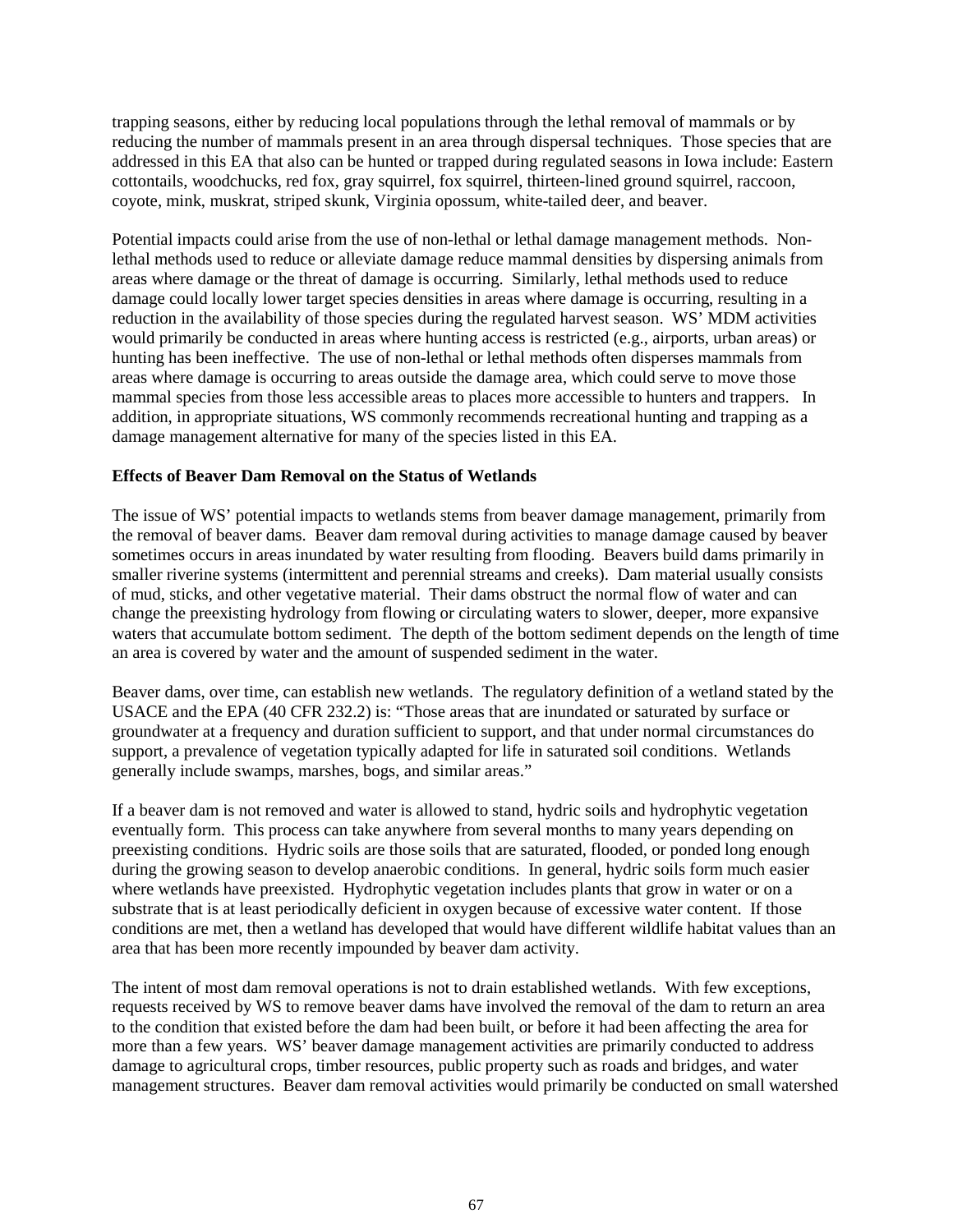streams, tributary drainages, and ditches. Those activities could be described as small, exclusive projects conducted to restore water flow through previously existing channels.

In the majority of instances, beaver dam removal would be accomplished by manual methods (i.e., hand tools). WS' personnel do not utilize heavy equipment, such as trackhoes or backhoes, for beaver dam removal. Only the portion of the dam blocking the stream or ditch channel would be breached. In some instances, WS' activities involve the installation of structures to manage water levels at the site of a breached beaver dam.

If the area does not have hydric soils, it usually takes many years for them to develop and a wetland to become established; this often takes greater than five years as indicated by the Swampbuster provision of the Food Security Act. Most beaver dam removal by WS would be allowed under exemptions stated in 33 CFR parts 323 and 330 of Section 404 of the Clean Water Act or parts 3821 and 3822 of the Food Security Act. However, the removal of some beaver dams could trigger certain portions of Section 404 that require landowners to obtain permits from the USACE prior to removing a blockage. WS' personnel determine the proper course of action upon inspecting a beaver dam impoundment.

### **3.3 SUMMARY**

No significant cumulative environmental impacts are expected from any of the three Alternatives. Under the Proposed Action, the lethal removal of mammals by WS would not have significant impacts on overall native mammal populations, but some short-term local reductions may occur. Some efforts to reduce damage caused by non-native species could result in elimination of the species from local areas or the state (e.g. feral swine). No risk to public safety is expected when WS' programs are provided and accepted by requesting individuals in Alternative 1 since only trained and experienced wildlife biologists/specialists would conduct and recommend MDM activities. There is a slight increased risk to public safety when persons who reject WS assistance and recommendations in Alternatives 1 and 2 conduct their own MDM activities, and when no WS assistance is provided in Alternative 3. In all three Alternatives, however, the increase in risk would not be to the point that the impacts would be significant. Although some persons will likely be opposed to WS's participation in MDM activities on public and private lands, the analysis in this EA indicates that WS Integrated MDM program will not result in significant cumulative adverse impacts on the quality of the human environment.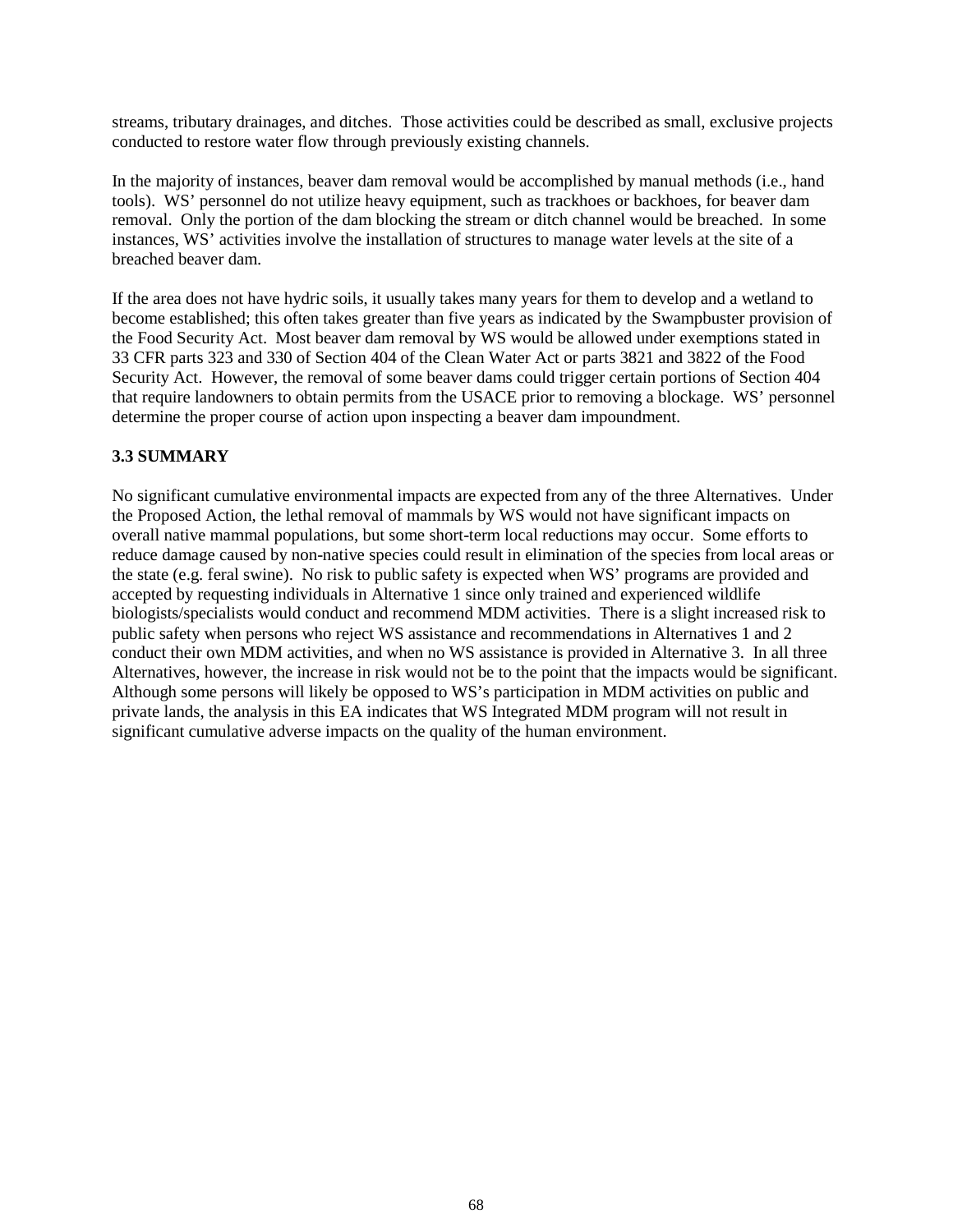### **CHAPTER 4: LIST OF PREPARERS AND PERSONS CONSULTED**

#### **4.1 LIST OF PREPARERS**

Joseph Churilla, USDA-WS, Wildlife Specialist, Urbandale, IA David Marks, USDA-WS, District Supervisor, Urbandale, IA Parker Hall, USDA-WS, State Director, Columbia, MO Christopher Croson, USDA-WS, Staff Wildlife Biologist, Mooresville, NC

## **4.2 LIST OF PERSONS CONSULTED**

Dee Clausen, IDALS, Animal Industry Bureau, Des Moines, IA David Schmitt, IDALS, State Veterinarian, Des Moines, IA Dale Garner, IDNR, Division Administrator, Des Moines, IA Kelly Poole, IDNR, Threatened and Endangered Species, Des Moines, IA Kristen Lundh, USFWS, Fish and Wildlife Biologist, Moline, IL Seth Moore, IDNR, Environmental Specialist, Des Moines, IA Tyler Harms, IDNR, Statistics, Surveys & Deer, Boone, IA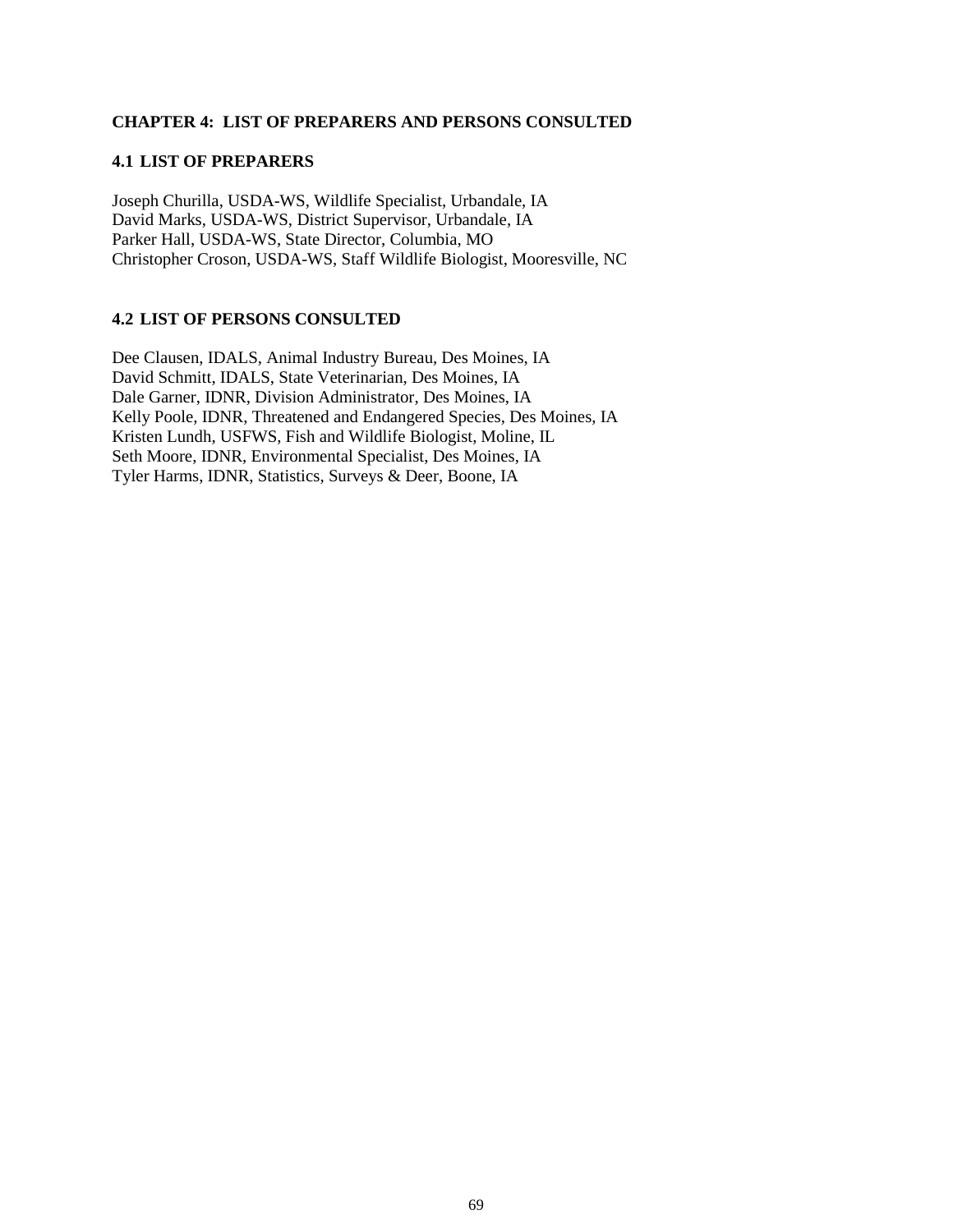#### **APPENDIX A: LITERATURE CITED**

- ABC (American Bird Conservancy). 2011. Domestic Cat Predation on Birds and Other Wildlife. www.abcbirds.org.
- Animal and Plant Health Inspection Service (APHIS). 2003. Summary of Selected Disease Events: January – June 2003. Accessed online April 29, 2016: https://www.aphis.usda.gov/animal\_health/emergingissues/downloads/Q12003.pdf
- Apa, A.D., D. W. Uresk, and R. L. Linder. 1991. Impacts of Black-tailed Prairie Dog Rodenticides on Non-target Passerines. In Great Basin Naturalist 51(4), 1991, pp. 301-309.
- Armitage, K. B. 2003. Marmots (Marmota monax and allies). Pages 188-210 in G. A. Feldhamer, B. C. Thompson, and J. A. Chapman (editors). Wild Mammals of North America: Biology, Management, and Conservation. The Johns Hopkins University Press, Baltimore, Maryland, USA.
- AVMA (American Veterinary Medical Association). 1987. Journal of the American Veterinary Medical Association. Panel Report on the Colloquim on Recognition and Alleviation of Animal Pain and Distress. 191:1186-1189.
- AVMA. 2007. AVMA guidelines on euthanasia. American Veterinary Medical Association. <http://www.avma.org/issues/animal\_welfare/euthanasia.pdf>. Accessed February 2, 2014.
- AVMA. 2013. AVMA guidelines on euthanasia. American Veterinary Medical Association. https://www.avma.org/KB/Policies/Documents/euthanasia.pdf. Accessed on February 10, 2016.
- AVMA. 2016. Position on abandoned and feral cats. [https://www.avma.org/KB/Policies/Pages/Free](https://www.avma.org/KB/Policies/Pages/Free-)  roaming-Abandoned-and-Feral-Cats.aspx. Accessed on February 10, 2016.
- Barrett, R. H., and G. H. Birmingham. 20144. Wild pigs. Pages D65-D70 in S. Hygnstrom, R. Timm, and . Larsen, editors. Prevention and Control of Wildlife Damage. Cooperative Extension Service, University of Nebraska, Lincoln, NE, USA.
- Barrows, P. L. 2004. Professional, ethical, and legal dilemmas of trapneuter-release. Journal of the American Veterinary Medical Association 225:1365–1369.
- Beach, R. 1993. Depredation problems involving feral pigs. Pages 67-75 in C.W. Hanselka and J. F. Cadenhead (eds.) Feral Swine: A Compendium for Resource Managers. Texas Agricultural Extension Service, San Angelo.
- Beach, R., and W. F. McCulloch. 1985. Incidence and significance of giardia lamblia (Lambl) in Texas beaver populations. In Proc. Great Plains Wildl. Damage Cont. Work., 7:152-164.
- Beasley, J. C., and O. E. Rhodes, Jr. 2008. Relationship between raccoon abundance and crop damage. Human-Wildlife Conflicts. 2(2): 248-259.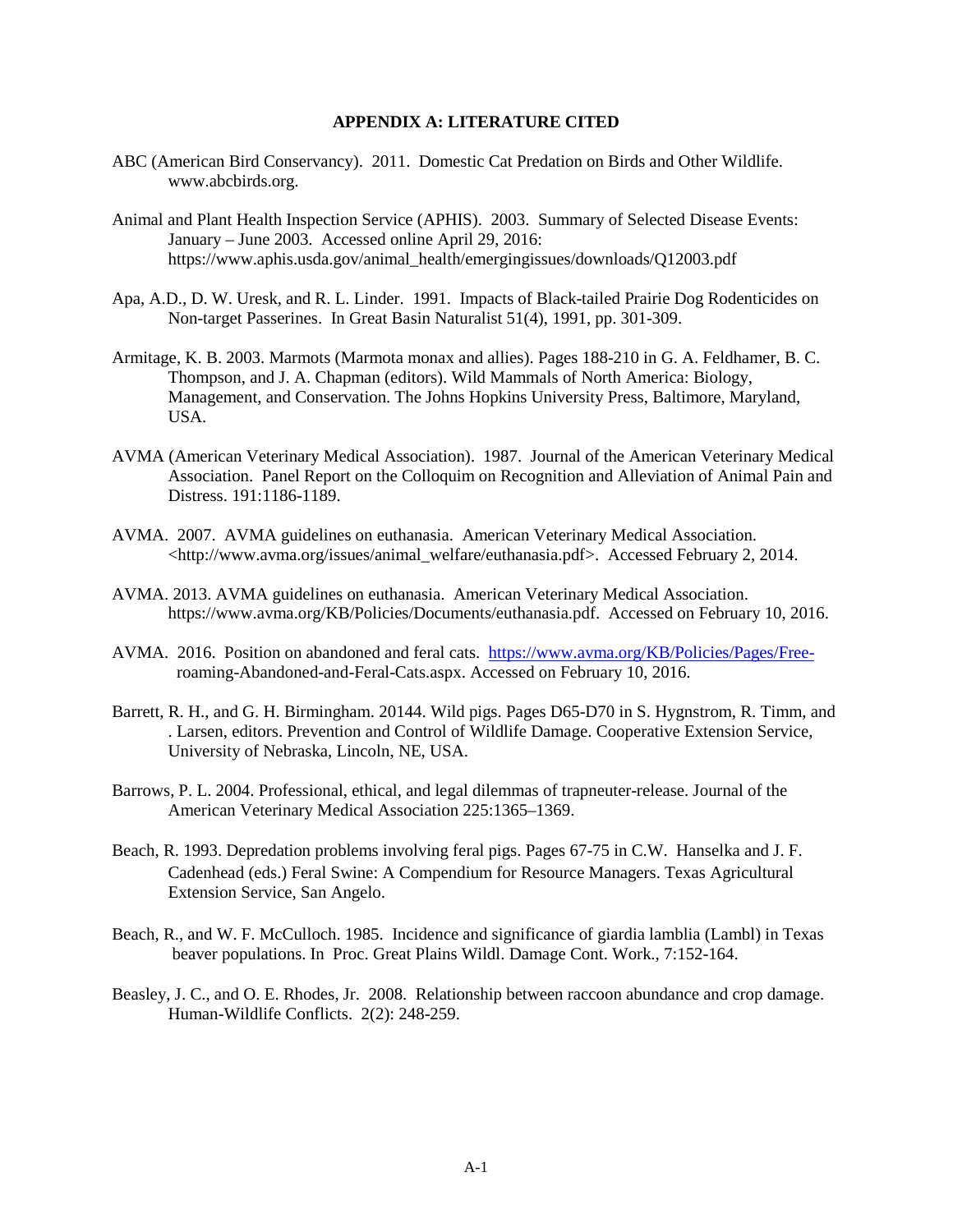- Beaver, B. V., W. Reed, S. Leary, B. McKieran, F. Bain, R. Schultz, B. T. Bennett, P. Pascoe, E. Shull, L. C. Cork, R. Francis-Floyd, K. D. Amass, R. Johnson, R. H. Schmidt, W. Underwood, G. W. Thorton, and B. Kohn. 2001. 2000 Report of the AVMA panel on euthanasia. Journal of the American Veterinary Medical Association 218:669-696.
- Beran, G. W. 1994**.** Handbook of zoonoses. Boca Raton, FL, CRC Press. 1,168 pp.
- Berryman, J. H. 1991. Animal damage management: responsibilities of various agencies and the need for coordination and support. Proc. East. Wildl. Damage Control Conf. 5:12-14.
- Boggess, E.K. 1994. Raccoons. in S. E. Hygnstrom, R. M. Timm and G. E. Larson, Eds., Prevention and Control of Wildlife Damage. Univ. Nebr. Coop. Ext., USDA-APHIS-ADC, and Great Plains Agric. Council Wildl. Comm., Lincoln, Nebraska, Pp C101-107.
- Bounds, D. L., M. H. Sherfy, and T. A. Mollett. 2003. Nutria, *Myocastor coypus*. Pages 1119–1147 *in* Feldhamer, G. A., B. C. Thompson, and J. A. Chapman, editors. Wild mammals of North America: biology, management and conservation. Second edition. Johns Hopkins University Press, Baltimore, Maryland, USA.
- Boutin, S., and D. E. Birkenholz. 1987. Muskrat and round-tailed muskrat. Wild furbearer management and conservation in North America. Ontario Ministry of Natural Resources, Toronto, Canada. pp 314-325.
- Bratton, S. P. 1975. The effect of wild boar, *Sus scrofa*, on Gray Beech Forest in the Great Smokey Mountains. Ecology 56:1356–1366.
- Brown, I. H. 2004. Influenza virus infections in pigs. Pig Disease Information Centre. Cambridgeshire, U.K.
- Burt, W. H., and R. P. Grossenheider. 1980. A field guide to the mammals of North America North of Mexico. Houghton Mifflin Col, Boston. 289 pp.
- California Department of Fish and Game. 1991. California Department of Fish and Game. Final environmental document - bear hunting. Sections 265, 365, 366, 367, 367.5. Title 14 Calif. Code of Regs. Calif. Dept. of Fish and Game, State of California, April 25, 1991. 13pp.
- California Food Emergency Response Team. 2007. Investigation of an Escherichia coli O157:H7 outbreak associated with Dole pre-packaged spinach. California Department of Health Services, Food and Drug Branch, Sacramento, CA.
- Campbell, T.A, and D.B. Long. 2009. Feral swine damage and damage management in forested ecosystems. Forest Ecology and Management 257:2319-2326.
- Carey, C. S., J. W. Jones, R. S. Butler, and E. M. Hallerman. 2015. Restoring the endangered oyster mussel (*Epioblasma capsaeformis*) to the upper Clinch River, Virginia: an evaluation of population restoration techniques. Restoration Ecology 23:447–454.
- Casey, D., and D. Hein 1983. Effects of heavy browsing on a bird community in deciduous forest. Journal Wildlife Management 47:829–836.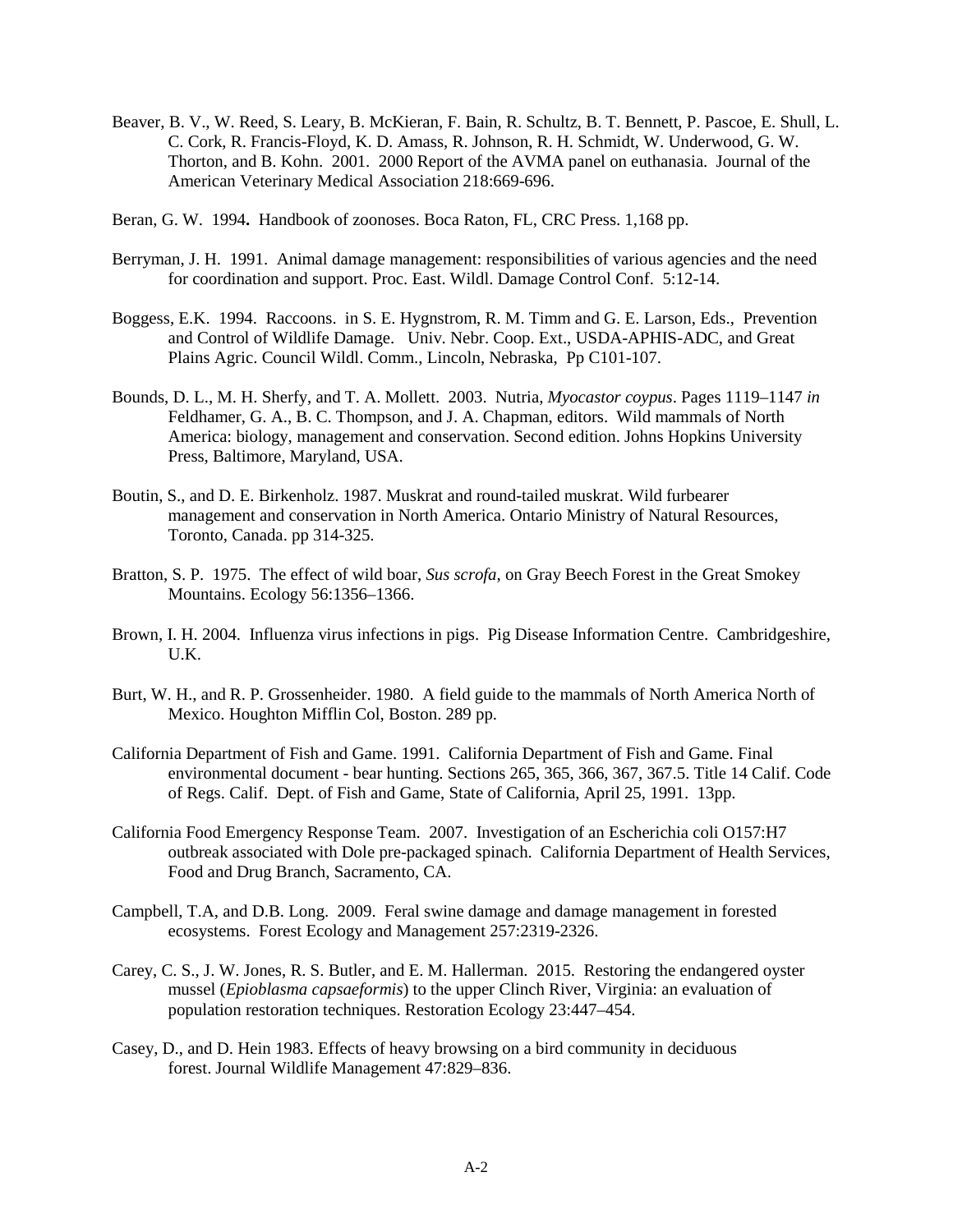- Castillo, D., and A. L. Clarke. 2003. Trap/neuter/release methods ineffective in controlling domestic cat "colonies" on public lands. Natural Areas Journal 23:247–253.
- Cedar Valley Resource & Development Inc. 2002. Freshwater Mussels of Iowa. Cedar Valley Resource & Development Inc., 619 Beck Street, Charles City, IA 50616.
- CDC (Centers For Disease Control and Prevention). 2000. Notice to readers: Update: West Nile Virus isolated from mosquitoes - New York, 2000. Morbidity and Mortality Weekly Report. 49(10):211.
- CDC. 2016. Tularemia, Map of reported Cases. Information obtained at website : <http://www.cdc.gov/tularemia/statistics/index.html>.
- Churcher, P. B., and J. H. Lawton. 1989. Beware of well-fed felines. Natural History 7:40-46.
- Cleary, E. C., S. E. Wright, and R. A. Dolbeer. 2000. Wildlife Strikes to civil aircraft in the United States 1990-1999. U.S. Dept. of Trans., Federal Aviation Admin. Ser. Rep. No.4. Washington, D.C. 61 pp.
- Coleman, J. S., S. A. Temple, and S. R. Craven. 1997. Facts on cats and wildlife: a conservation dilemma. Misc. Publications. USDA Cooperative Extension, University of Wisconsin. http://wildlife.wisc.edu.
- Connolly, G.E. 1995. The effects of control on coyote populations: another look. Symposium Proceedings—Coyotes in the Southwest: A Compendium of Our Knowledge (1995). Paper 36. http://digitalcommons.unl.edu/coyotesw/36. Accessed 6 April 2012.
- Conover, M. R. 1982. Comparison of two behavioral techniques to reduce bird damage to blueberries: Methiocarb and hawk-kite predator model. Wildl. Soc. Bull., 10,211-216.
- Conover, M.R., W.C. Pitt, K.K. Kessler, T.J. DuBow and W.A. Sanborn. 1995. Review of Human Injuries, Illnesses, and Economic Losses Caused by Wildlife in the United States. Wildlife Society Bulletin , Vol. 23, No. 3 (Autumn, 1995), pp. 407-414. Accessed online 6 January 2012. http://www.jstor.org/stable/3782947.
- Conover, M.R. 2002. Resolving human-wildlife conflicts: the science of wildlife damage management. Lewis Publishers, Boca Raton, Florida, USA.
- Corn, J.L. , P.K. Swiderek, B.O. Blackburn, G.A. Erickson, A.B. Thiermann, and V.F. Nettles. 1986. Survey of selected diseases in wild swine in Texas. Journal of the American Veterinary Medical Association 189: 1029-1032.
- Craig, J.R., J.D. Rimsstidt, C.A. Bonnaffon, T.K. Collins, and P.F. Scanlon. 1999. Surface water transport of lead at a shooting range. Bull. Environ. Contam. Toxicol. 63:312-319.
- Craven, S.R. 1994. Cottontail rabbits. In Hygnstrom, S. E., R. M. Timm, and G. E. Larson, eds. Prevention and Control of Wildlife Damage, Vol. 2. Lincoln: Univ. Neb. Coop. Ext. pp. D.75–80.
- Craven, S.R. and S.E. Hygnstrom. 1994. Deer. in S. E. Hygnstrom, R. M. Timm and G. E. Larson, Eds., Prevention and Control of Wildlife Damage. Univ. Nebr. Coop. Ext., USDA-APHIS-ADC, and Great Plains Agric. Council Wildl. Comm., Lincoln, Nebraska, Pp D25-40.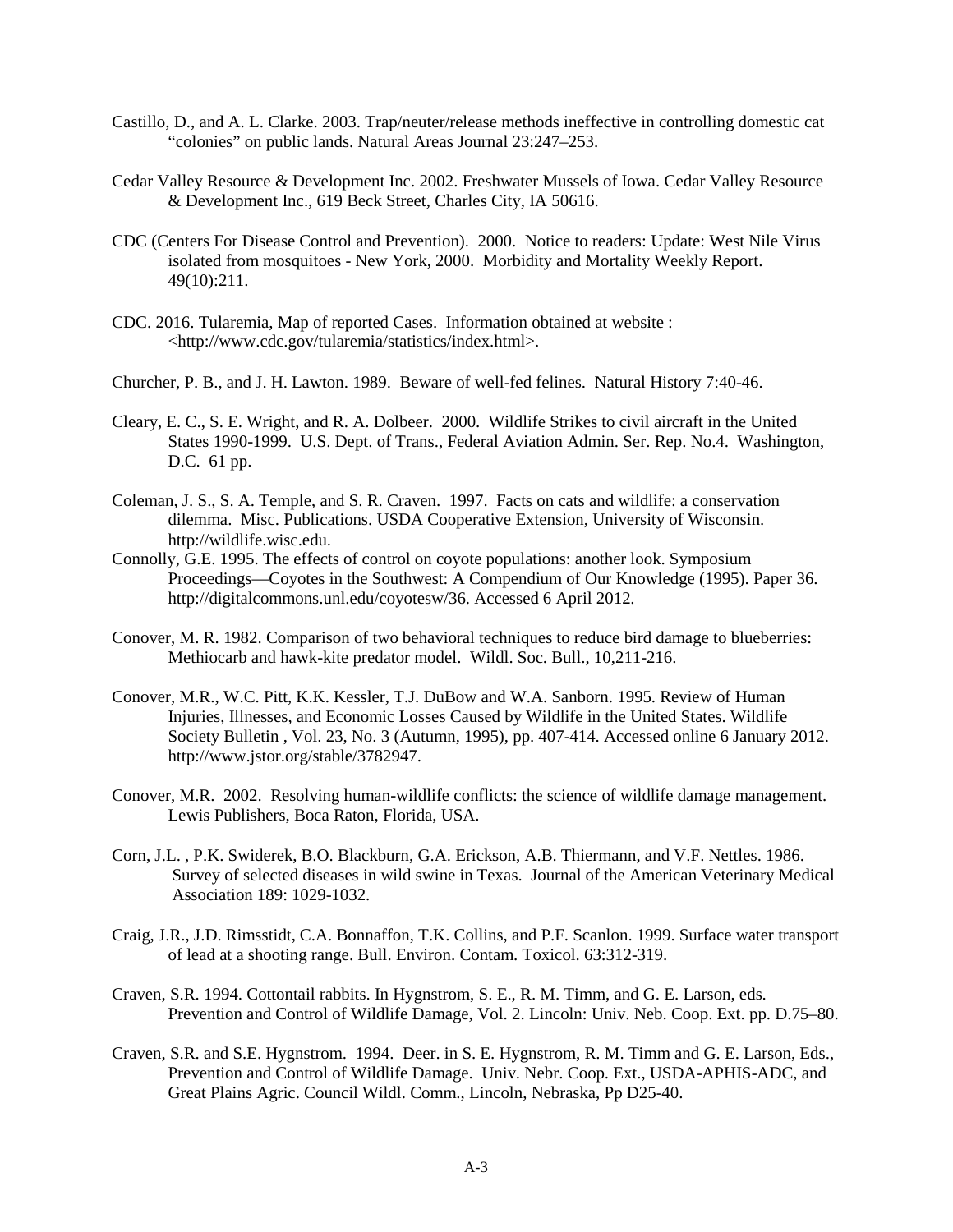- Craven, S., T. Barnes, and G. Kania. 1998. Toward a professional position on the translocation of problem wildlife. Wildlife Society Bulletin 26(1):171-177.
- Crum, J. M. 2003. Non-seasonal mortality white-tailed deer. West Virginia Division of Natural Resources. <http://www.wvdnr.gov/Hunting/DeerNSeasMortal.shtm>. Accessed April 27, 2017.
- Davidson, W. R. 2006. Field manual of wildlife diseases in the southeastern United States. 3<sup>rd</sup> ed. The Univ. of Georgia, Athens, Georgia. 448pp.
- Davidson, W. R. and V. F. Nettles. 1997. Field manual of wildlife diseases in the southeastern United States.  $2<sup>nd</sup>$  ed. The Univ. of Georgia, Athens, Georgia. 417pp.
- DeCalesta, D. S., and S. L. Stout. 1997. Relative deer density and sustainability: a conceptual framework for integrating deer management with ecosystem management. Wildlife Sociey Bulletin. 25(2):252-258.
- Decker, D.J., and L.C. Chase. 1997. Human dimensions of living with wildlife a management challenge for the 21<sup>st</sup> century. Wildlife Society Bulletin 25:788-795.
- Decker, D. J. and G. R. Goff. 1987. Valuing Wildlife: Economic and Social Perspectives. Westview Press. Boulder, Colorado, 424 p.
- Decker, D. J. and K. G. Purdy. 1988. Toward a concept of wildlife acceptance capacity in wildlife management. Wildl. Soc. Bull. 16:53-57.
- Deisch, M. S. 1986. The effects of three rodenticides on nontarget small mammals and invertebrates. Unpublished thesis, South Dakota State University, Brookings. 149 pp.
- Deisch, M. S., D. W. Uresk, R. L. Linder. 1989.Effects of two prairie dog rodenticides on grounddwelling invertebrates in western South Dakota. Pages 166-170 in Ninth Great Plains wildlife damage control workshop proceedings. USDA Forest Service General Technical Report RM-171. 181 pp.
- Deisch M.S., Uresk D.W., and Linder R. L. 1990. Effects of Prairie Dog Rodenticides on Deer Mice in Western South Dakota. Great Basin Naturalist 50(4), 1990.
- Demma, L. J., M. S. Traeger, W. L. Nicholson, C. D. Paddock, D. M. Blau, M. E. Eremeeva, G. A. Dasch, M. L. Levin, J. Singleton Jr., S. R. Zaki, J. E. Cheek, D. L. Swerdlow, and J. H. McQuiston. 2005. Rocky Mountain spotted fever from an unexpected tick vector in Arizona. New England Journal of Medicine 353:587–594.
- Dennis, D.T., T.V. Inglesby, and D.A. Henderson. 2001. Tularemia as a biological weapon. J. Amer. Med. Assoc. 285:2763-2773.
- Devault, T.L., J.C. Beasley, L.A. Humberg, B.J. MacGowan, M.I. Retamosa, and O.E. Rhodes, Jr. 2007. Intrafield patterns of wildlife damage to corn and soybean in northern Indiana. Human-Wildlife Conflicts 1:179-187.
- Dolbeer, R.A. 1998. Population dynamics: the foundation of wildlife damage management for the 21<sup>st</sup> century. Proc. 18<sup>th</sup> Vertebr. Pest Conf., Davis, CA, Pp. 2-11.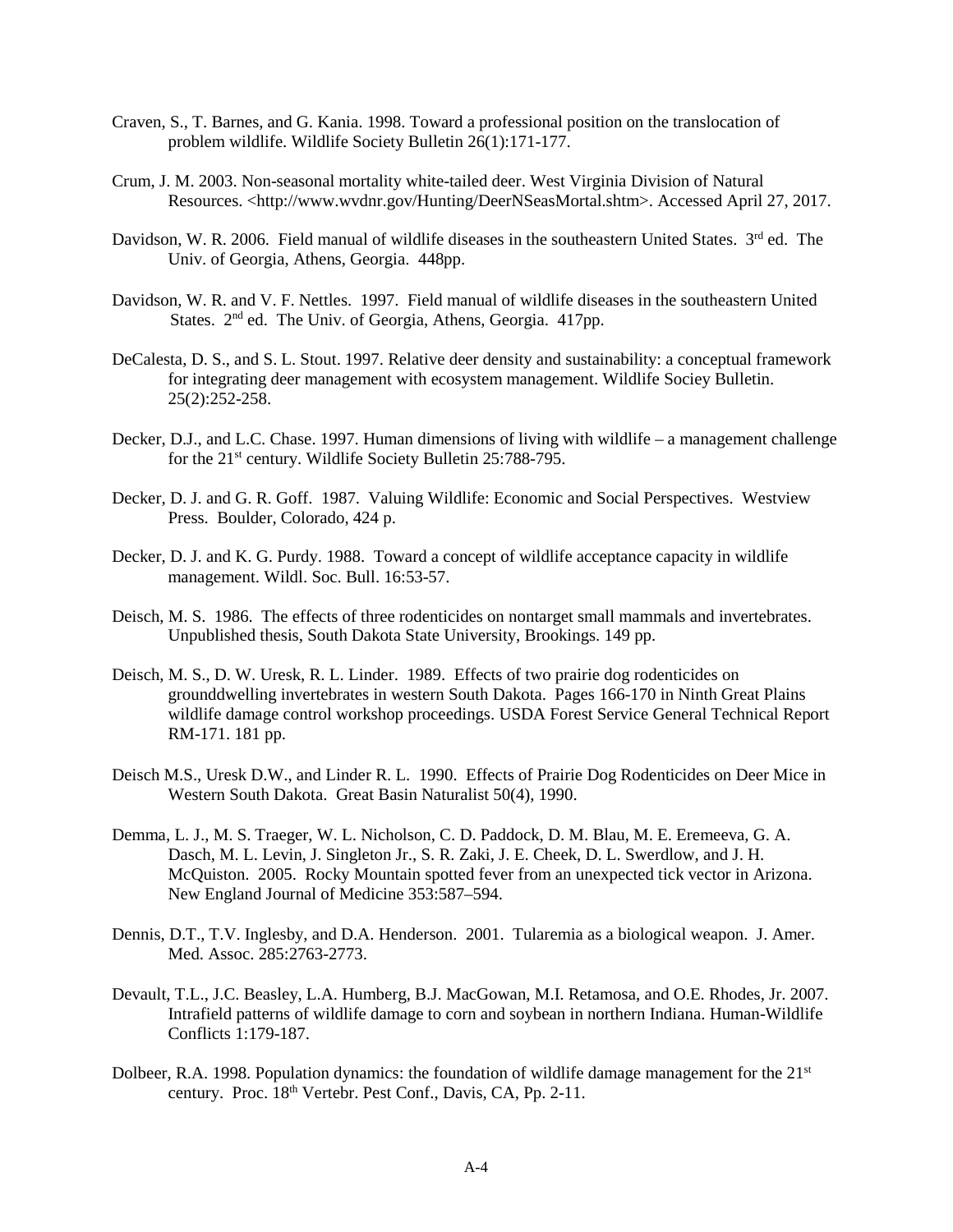- Dolbeer, R.A. 2000. Birds and aircraft: fighting for airspace in crowded skies. Proceedings of the Vertebrate Pest Conference 19:37-43.
- Dolbeer, R. A., S. E. Wright, J. Weller, and M. J. Begier. 2013. Wildlife Strikes to civil aircraft in the United States 1990–2012, Serial report 19. U.S. Department of Transportation, Federal Aviation Administration, Office of Airport Safety and Standards, Washington, D.C., USA.
- Dolbeer, R.A., S.E. Wright, J. Weller, and M.J. Begier. 2014. Wildlife strikes to civil aircraft in the United States 1990-2013. Federal Aviation Administration, National Wildlife Strike Database, Serial Report Number 20.
- Dolbeer, R.A., S.E. Wright, J. Weller, A.L. Anderson and M.J. Beiger. 2015. Wildlife Strikes to Civil Aircraft in the United States, 1990–2014. U.S. Department of Transportation, Federal Aviation Administration, Office of Airport Safety and Standards, Serial Report No. 21, Washington, D.C., USA.
- Dubey, J. P. 1973. Feline toxoplasmosis and coccidiosis; a survey of domiciled and stray cats. Journal Of the American Veterinary Medicine Association. 162(10): 873-877.
- Dubey, J. P., S. Miller, E. C. Powell, and W. R. Anderson. 1986. Epizootiologic investigations on a sheep farm with *Toxoplasma gondii*-induced abortions. Journal of the American Veterinary Medical Association. 188:155-158.
- Engeman, R.M., A. Stevens, J. Allen, J. Dunlap, M. Daniel, D. Teague, and B. Constantin. 2007. Feral swine management for conservation of an imperiled wetland habitat: Florida's vanishing seepage slopes. Biological Conservation 134:440–446.
- Erwin, R. M., P. C. McGowan, and J. Reese. 2011. Predator removal enhances waterbird restoration in Chesapeake Bay (Maryland). Ecological Restoration 29:20–21.
- Evans, J. 1970. About nutria and their control. USDI, Bureau of Sport Fisheries and Wildlife, Resource Publication 86.
- FDA. 2003. Bird poisoning of federally protected birds. Office of Criminal Investigations. Enforcement Story 2003. <http://www.fda.gov/ICECI/EnforcementActions/EnforcementStory/EnforcementStoryArchive/u cm096381.htm>. Accessed October 27, 2016.
- Federal Aviation Administration (FAA). 2015. FAA National Wildlife Strike Database. Website accessed July 18, 2016. <http://wildlife.faa.gov/default.aspx>.
- Federal Emergency Management Agency (FEMA). 2005. Dam Owner's Guide to Animal Impacts on Earthen Dams. FEMA L-264.
- Fitzgerald, B.M., W. B. Johnson, C. M. King, and P. J. Moors. 1984. Research on Mustelids and cats in New Zealand. WRLG Res. Review No. 3. Wildl. Res. Liaison Group, Wellington. 22 pp.
- Fowler, M. E. and R. E. Miller. 1999. Zoo and Wild Animal Medicine. W.B. Saunders Co. Philadelphia, PA.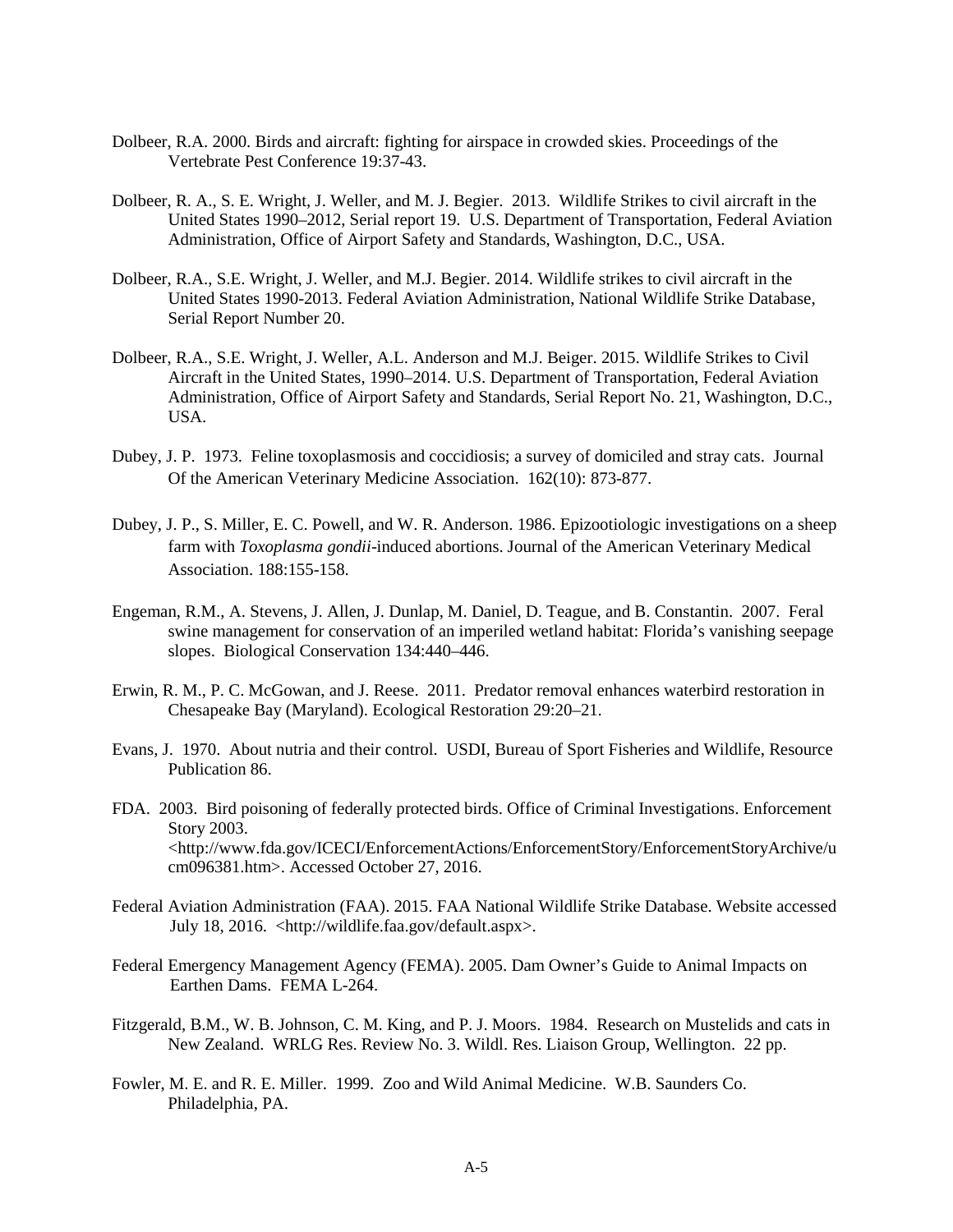- Gehrt, S. D., G. F. Hubert, and J. A. Ellis. 2002. "Long-term Population Trends of Raccoons in Illinois". Wildlife Society Bulletin (1973-2006) 30 (2):457–63.
- Gerhold, R. 2011. Cats as carriers of disease: the potential to spread a host of diseases to humans and wildlife. The Wildlife Professional 5:59–61.
- Gerhold, R. W., and D. A. Jessup. 2012. Zoonotic disease associated with free-roaming cats. Zoonoses and Public Health. 60:189-195.
- Gionfriddo, J.P., J.D. Eisemann, K.J. Sullivan, R.S. Healey, L.A. Miller, K.A. Fagerstone, R.M. Engeman, and C.A. Yoder. 2009. Field test of single-injection gonadotrophin-releasing hormone immunocontraceptive vaccine in female white-tailed deer. Wildlife Research 36:177-184.
- Gosselink, T. E., T. R. Van Deelen, R. E. Warner, and M. G. Joselyn. 2003. Temporal Habitat Partitioning and Spatial Use of Coyotes and Red Foxes in East-central Illinois. The Journal of Wildlife Management 67(1):90–103.
- Greenhall, A. M. and S. C. Frantz. 1994. Bats. Pp D5-24 in S. E. Hygnstrom, R. M. Timm and G. E. Larson, Eds., Prevention and Control of Wildlife Damage. Univ. Nebr. Coop. Ext., USDA-APHIS-ADC, and Great Plains Agric. Council Wildl. Comm., Lincoln, Nebr.
- Hardin, G. 1986. Cultural carrying capacity: a biological approach to human problems. Bioscience. 36(9): 599-606.
- Harms, T. 2017. Personal Communication.
- Hegdal, P.L. and T.A. Gatz. 1977. Hazards to pheasants and cottontail rabbits associated with zinc phosphide baiting for microtine rodents in orchards. Unpubl. report, Denver Wildlife Research Center.
- Hegdal, P.L., T.A. Gatz, and E.C. Fite. 1980. Secondary effects of rodenticides on mammalian predators, p. 1781-1793. In Worldwide Furbearer Conf. Proceedings, Vol. Ill (J.A. Chapman and D. Pursley, eds.) [Frostburg, Md., Aug. 3-11, 1980] 2056 p.
- Henry, S. , 2003. Biosecurity, control and eradication strategies of PRRS and Aujesky's disease. National Institute for American Agriculture Annual Meeting.
- Hill, E.F. and J.W. Carpenter. 1982. Response of Siberian ferrets to secondary zinc phosphide poisoning. J. Wildl. Manage. 46(3).
- Hoagland, J.W. 1993. Nuisance Beaver Damage Control Proposal. Okla. Dept. Wildl. Cons. Internal Document. 20 pp.
- Howe, T.D., F.J. Singer, and B.B. Ackerman. 1981. Forage relationships of European wild boar invading northern hardwood forest. Journal of Wildlife Management 45:748–754.
- Hutton, T., DeLiberto, T., Owen, S., and Morrison, B. 2006. Disease Risks Associated with Increasing Feral Swine Numbers and Distribution in the United States. Midwest Association of Fish and Wildlife Agencies Wildlife and Fish Health Committee.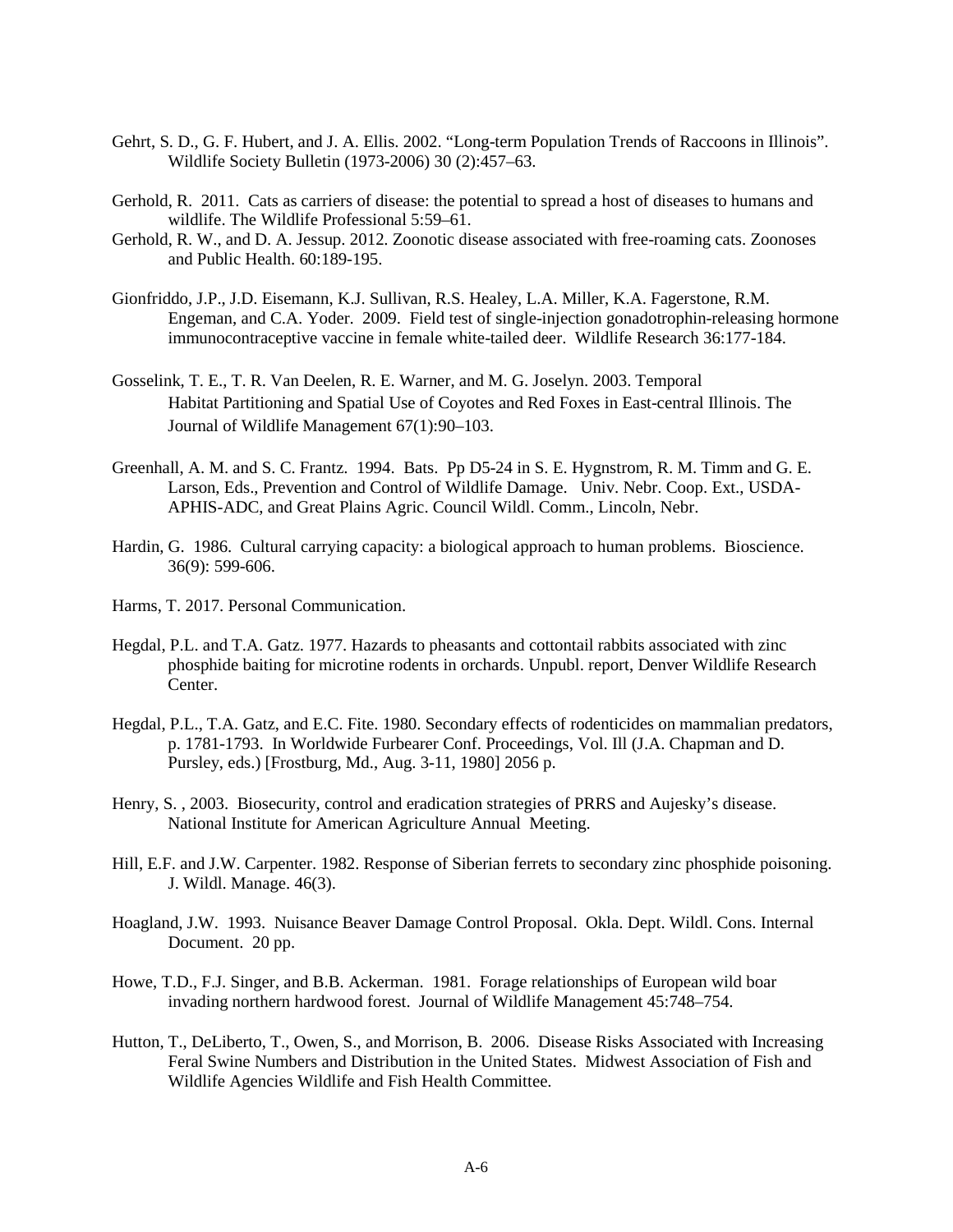- IDALS (Iowa Department of Agriculture and Land Stewardship). 2006. Report to the Agriculture and Natural Resources Appropriations Subcommittee on January 24, 2006. Iowa Department of Agriculture and Land Stewardship, Des Moines IA. <https://www.legis.iowa.gov/docs/publications/SD/4726.pdf> . Accessed: June 19, 2017.
- IDALS. 2016. Animal industry news. Iowa Department of Agriculture and Land Stewardship, Des Moines Ia. 17:1.
- IDNR (Iowa Department of Natural Resources). 2009. A review of Iowa's deer management program. Iowa Department of Natural Resources, Des Moines, IA.
- IDNR. 2010. Wetland Action Plan for Iowa. Iowa Department of Natural Resources, Des Moines, IA.
- IDNR. 2014a. Black Bears Status in Iowa 2001 to Present. Iowa Department of Natural Resources, Des Moines, IA
- IDNR. 2014b. Mountain Lion/Cougar Status in Iowa 1995-2013. Iowa Department of Natural Resources, Des Moines, IA
- IDNR. 2016. Trends in Iowa wildlife populations and harvest. Iowa Department of Natural Resources, Des Moines, IA.
- IDPHa (Iowa Department of Public Health). 2016. Surveillance reports (2002-2016). Iowa Department of Public Health. < [https://idph.iowa.gov/cade/disease-information/west-nile-virus>](https://idph.iowa.gov/cade/disease-information/west-nile-virus) Accessed: April 28, 2017.
- IDPHb. 2016. Iowa Rabies Summary. Iowa Department of Public Health. < [https://idph.iowa.gov/Portals/1/userfiles/79/Reports/Misc/Rabies/2015%20Annual%20Rabies%2](https://idph.iowa.gov/Portals/1/userfiles/79/Reports/Misc/Rabies/2015%20Annual%20Rabies%20Report.pdf) [0Report.pdf>](https://idph.iowa.gov/Portals/1/userfiles/79/Reports/Misc/Rabies/2015%20Annual%20Rabies%20Report.pdf) Accessed: April 20, 2017.
- Jessup, D. A. 2004. The welfare of feral cats and wildlife. Journal of the American Veterinary Medical Association 225:1377-1383.
- Johnson, G. D. and K. A. Fagerstone. 1994. Primary and secondary hazards of zinc phosphide to nontarget wildlife - a review of the literature. USDA/APHIS/DWRC Research Report No. 11-55- 005.
- Johnson, M. R., R. G. McLean, and D. Slate. 2001. Field Operations Manual for the Use of Immobilizing and Euthanizing Drugs. USDA, APHIS, WS Operational Support Staff, Riverdale, Maryland, USA.
- Jolley, D. B., S. S. Ditchkoff, B. D. Sparklin, L. A. Hanson, M. M. Mitchell, and J. B. Grand. 2010. Estimate of herpetofauna depredation by a population of wild pigs. Journal of Mammalogy 91:519–524.
- Kaller, M. D., J. D. Hudson, E. C. Achberger, and W. E. Kelso. 2007. Feral hog research in western Louisiana: Expanding populations and unforeseen consequences. Human Wildlife Interactions. Paper 101.
- Kaller, M.D., and W.E. Kelso. 2006. Swine activity alters invertebrate and microbial communities in a coastal watershed. The American Midland Naturalist 156: 165-179.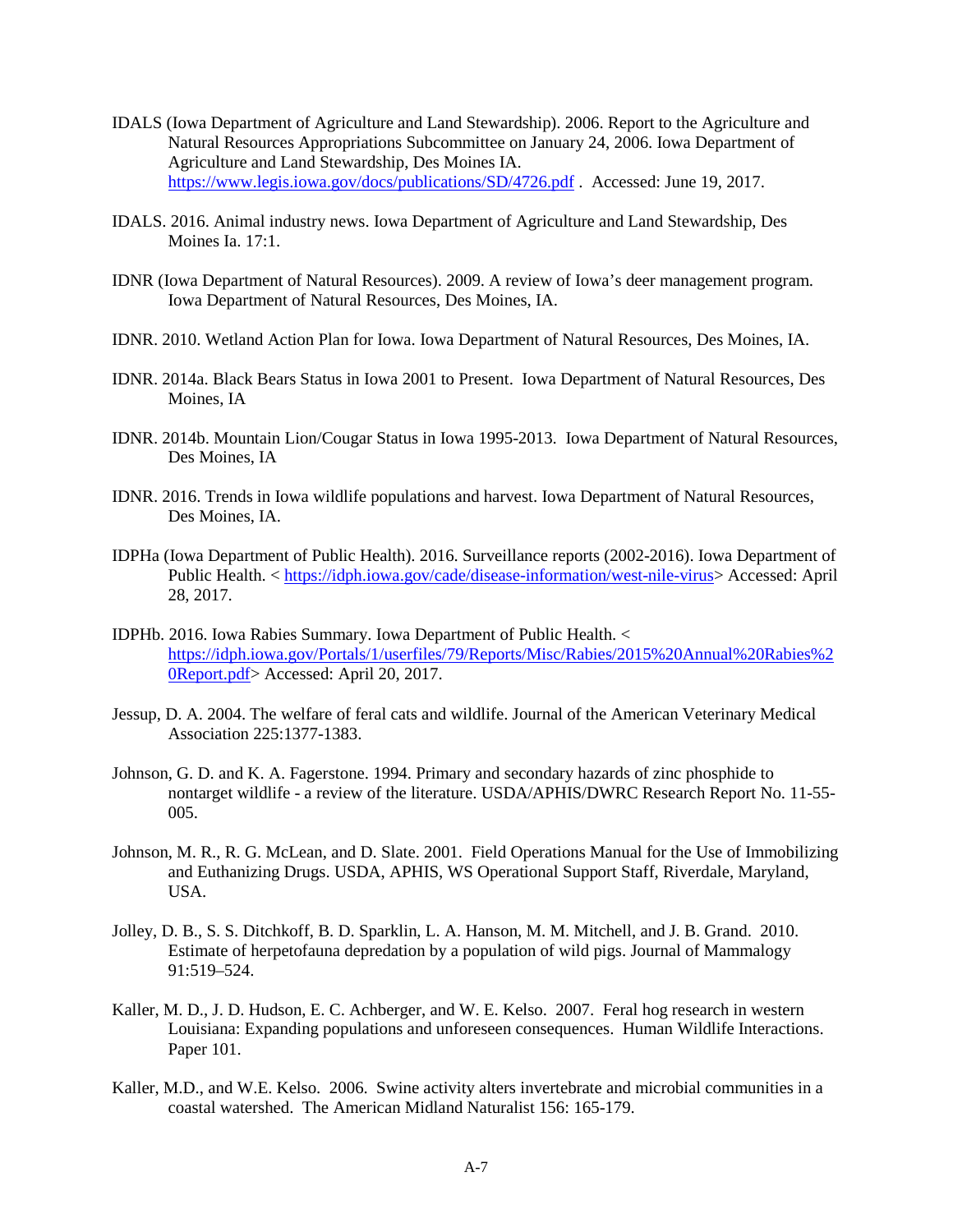- Kendall, C., S.R. Silva, C.C.Y. Chang, D.A. Burns, D.H. Campbell, and J.B. Shanley. 1996. "Use of the d18O and d15N of nitrate to determine sources of nitrate in early spring runoff in forested catchments." IAEA, Symposium on Isotopes in Water Resources Management, Vienna, Austria, 20-24 March, 1995, 1: 167-176.
- Knowlton, F. F. 1972. Preliminary interpretations of coyote population mechanics with some management implications. J. Wildl. Manage. 36:369-383.
- Kreeger, T. J., and J. M. Arnemo. 2012. Handbook of wildlife chemical immobilization: Fourth edition. 448 pp.
- Kress, S. W. and C. S. Hall. 2004. Tern management handbook coastal northeastern United States and Atlantic Canada. U.S. Department of the Interior, Fish and Wildlife Service, Hadley, Massachusetts, USA.
- Laidlaw, M.A.S., H.W. Mielke, G.M. Filippelli, D.L. Johnson, C.R. Gonzales. 2005. Seasonality and children's blood lead levels: developing a predictive model using climatic variables and blood lead data from Indianapolis, Indiana, Syracuse, New York, and New Orleans, Louisiana (USA) Environ Health Perspect 113793–800.800doi:10.1289/ehp.7759.
- Latham, R.M. 1960. Bounties Are Bunk. Nat. Wildl. Federation, Wash., D.C. 10 pp.
- Leopold, A. S. 1933. Game Management. Charles Scribner & Sons, NY, NY. 481 pp.
- Levy, J.K. and P.C. Crawford. 2004. Humane strategies for controlling feral cat populations. Journal of American Veterinary Medical Association 2004, 225: 1354-1360.
- Lindsey, N. P., J. A. Lehman, J. E. Staples, and M. Fischer. 2014. West Nile Virus and other arboviral diseases – United States, 2013. Morbidity and Mortality Weekly Report 2014/ 63:521-533.
- Linnell, M. A., M. R. Conover, and T. J. Ohashi. 1996. Analysis of Bird Strikes at a Tropical Airport. Journal of Wildlife Management 60:935-945.
- Loss, S. R., T. Will and P. P. Marra. 2013. The impact of free-ranging domestic cats on wildlife of the United States. Nature Communications. Vol. 4, Art. 1396.
- MacKinnon, B., R. Sowden, and S. Dudley (Editors). 2001. Sharing the Skies: an Aviation Guide to the Management of Wildlife Hazards. Transport Canada, Aviation Publishing Division, Tower C, 330 Sparks Street, Ottawa, Ontario, K1A 0N8 Canada. 316 pages.
- Mallis, A. 1982. Handbook of pest control, 6th ed. Franzak & Foster Co., Cleveland. 1101 pp.
- Mayer, J. J., and I. L. Brisbin, Jr. editors. 2009. Wild pigs: biology, damage, control techniques and management. SRNLRP-2009-00869. Savannah River National Laboratory, Aiken, South Carolina, USA.
- Merritt, J.F. 1987. Guide to the mammals of Pennsylvania. Univ. of Pittsburgh Press for The Carnegie Museum of Natural History, Pittsburgh, PA. 408 pp.
- Miller, J. E. and G.K. Yarrow. 1994. Beavers. pp. B1-B11. in S.E. Hygnstrom, R.M. Timm and G.E.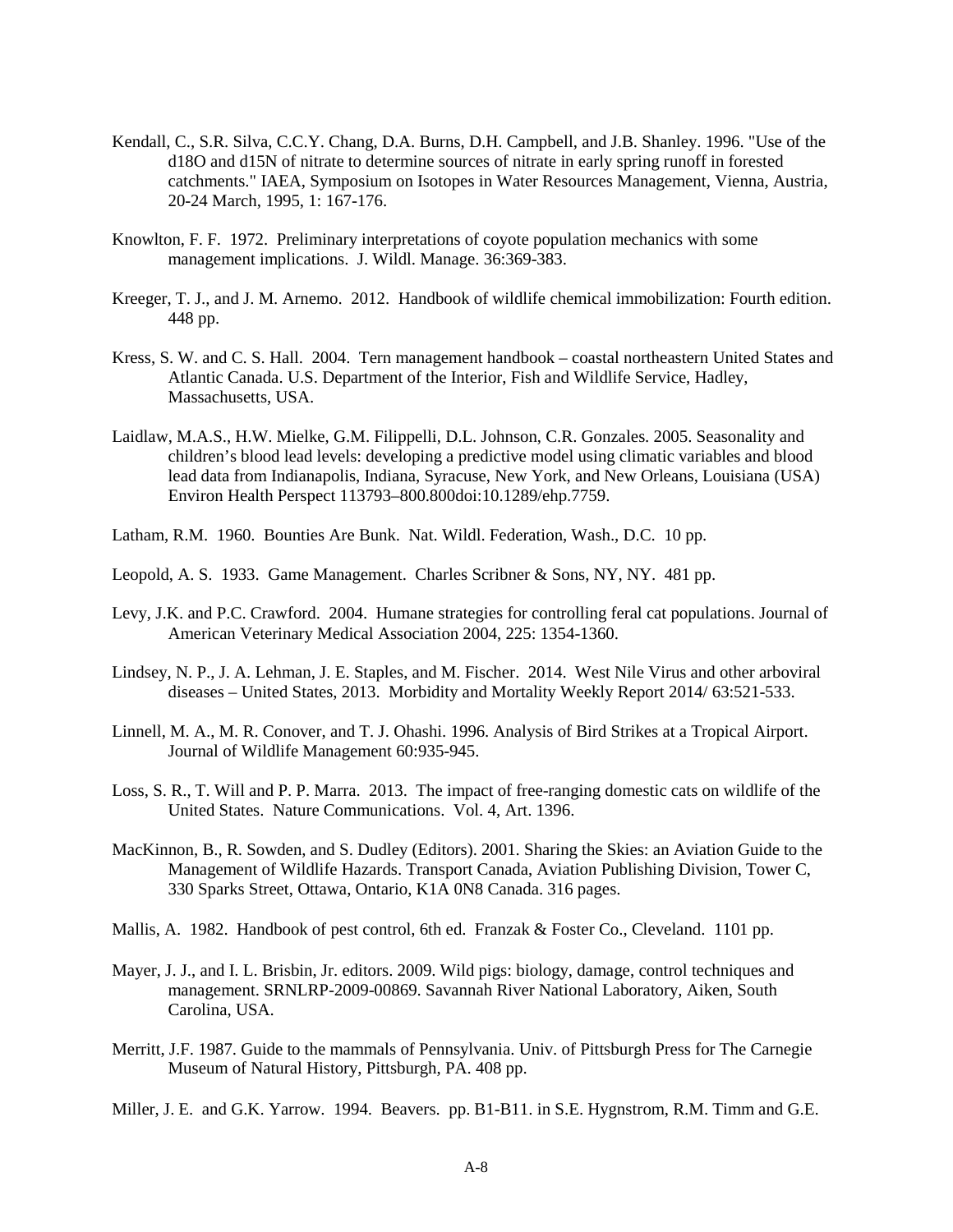Larson, eds., Prevention and Control of Wildlife Damage. Univ. Nebr. Coop. Ext., USDA- APHIS-ADC, and Great Plains Agric. Council Wildl. Comm., Lincoln, Nebr.

- Mohamed, F., S. Swafford, H. Petrowski, A. Bracht, B. Schmit, A. Fabian, J. M. Pacheco, E. Hartwig, M. Berninger, C. Carrillo, G. Mayr, K. Moran, D. Kavanaugh, H. Leibrecht, W. White, S. Metwally. 2001. Foot-and-mouth disease in feral swine: susceptibility and transmission. Transboundary and Emerging Diseases. 58(4):358-371.
- Muller, L. I., R. J. Warren, and D. L. Evans. 1997. Theory and Practice of immunocontraception in wild animals. Wildl. Soc. Bull. 25(2):504-514.
- NASS (National Agricultural Statistical Service). 2011. Cattle death loss 2010. Released May 12, 2011. USDA, National Agricultural Statistics Service, Washington, DC. http://usda.mannlib.cornell.edu/usda/current/CattDeath/CattDeath-05-12-2011.pdf . Accessed July 29, 2014.
- NASS 2014. 2012 Census of Agriculture: Iowa State and County Data. AC-12-A-25. National Agriculture Statistical Service, Washington D.C.
- National Audubon Society. 2000. Field guide to North American mammals. J. O. Whitaker, Jr., ed. Indiana State Univ. Alfred A. Knopf, New York, N.Y. 937pp.
- Nelson, T.A., and C.K. Nielsen. 2011. Population ecology of beavers in Illinois. [<http://www.dnr.state.il.us/orc/wildlife/virtual\\_news/pdf/Beavers\\_in\\_Illinois.pdf.](http://www.dnr.state.il.us/orc/wildlife/virtual_news/pdf/Beavers_in_Illinois.pdf)>. Accessed 25 January 2016.
- Nielsen, L. 1988. Definitions, considerations, and guidelines for translocation of wild animals. Pp 12-51 in L. Nielsen and R. D. Brown, eds. Translocation of wild animals. Wis. Humane Soc., Inc., Milwaukee and Caesar Kleberg Wildl. Res. Inst., Kingsville, TX. 333pp.
- Novak, M. 1987. Beaver. pp. 283-312 in Novak, M., J. A. Baker, M.E. Obbard, B. Mallock. Wild Furbearer Management and Conservation in North America. Ministry of Natural Resources, Ontario, Canada. 1150. pp.
- Pagel, M.D., R.M. May, and A.R. Collie. 1991. Ecological aspects of the geographical distribution and diversity of mammalian species. Am. Nat. 137:791-815.
- Patronek, G. J. 1998. Free-roaming and feral cats their impacts on wildlife and human beings. Journal of the American Veterinary Association 212:218–226.
- Pierce, R.A., J. Sumners, and E. Flinn. 2011. Ecology and Management of White-tailed Deer in Missouri. University of Missouri Extension g9479.
- Ramey, C. A., J. B. Bourassa, and J. E. Brooks. 2000. Potential risks to ring-necked pheasants in California agricultural areas using zinc phosphide. Int. Biodeter. Biodegrad. 45:223-230.
- Robinson, M. 1996. The Potential for Significant Financial Loss Resulting from Bird Strikes in or Around an Airport. Proceedings and Papers. International Bird Strike Committee (IBSC) meeting no. 23, May 1996. London, U.K.: IBSC, 1996. 353-367.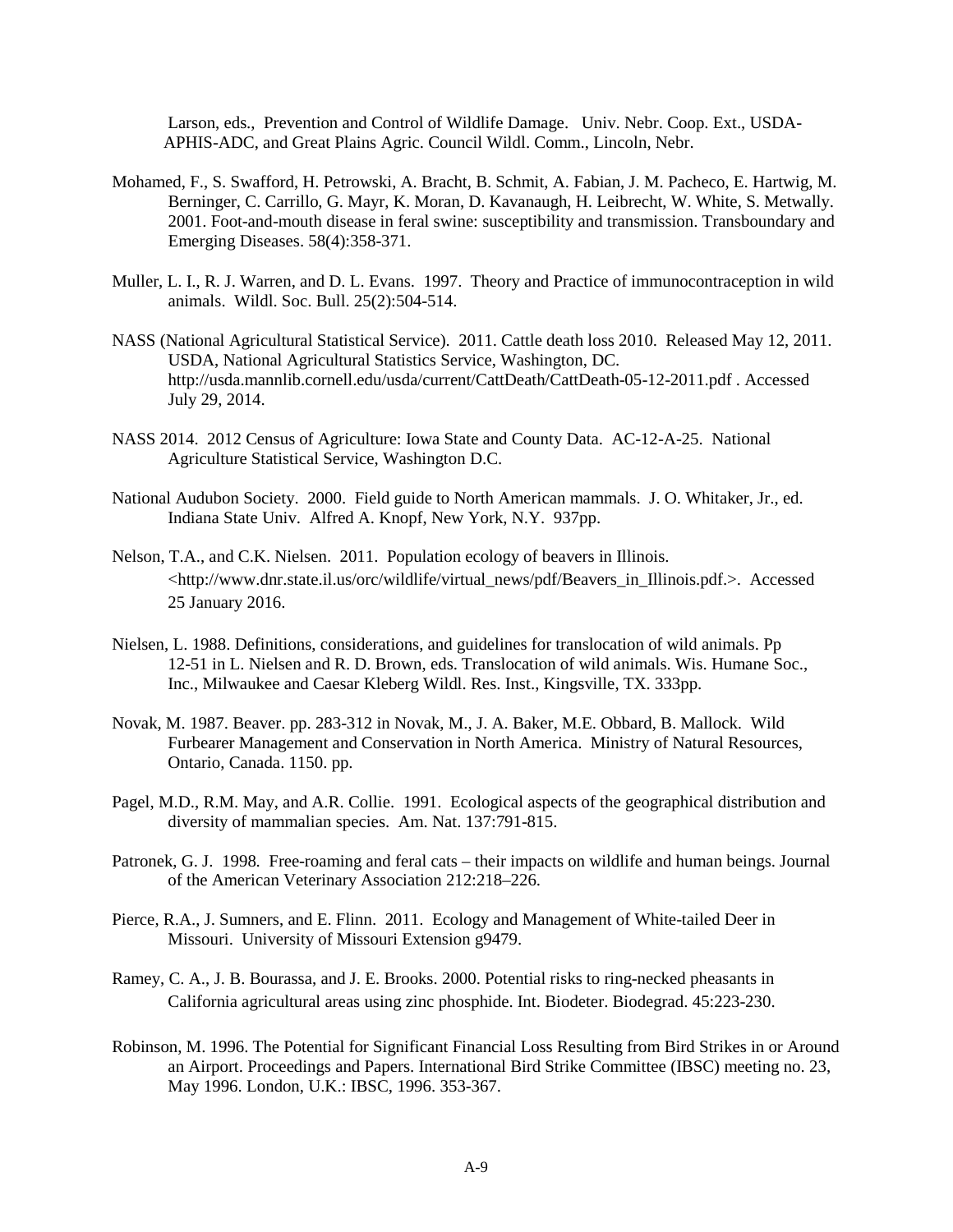- Roseberry, J.L., and A. Woolf. 1998. Habitat-population density relationships for white-tailed deer in Illinois. Wildlife Society Bulletin 26:252-258.
- Saliki, J. T., S. J. Rodgers, and G. Eskew. 1998. Serosurvey of selected viral and bacterial diseases in wild swine from Oklahoma. Journal of Wildlife Diseases. 34(4): 834-838.
- Schmidt, R. 1989. Wildlife management and animal welfare. Trans. N.Amer. Wildl. And Nat. Res. Conf. 54:468-475.
- Seward, N. W., K. C. VerCauteren, G. W. Witmer, and R. M. Engeman. 2004. Feral swine impacts on agriculture and the environment. Sheep and Goat Research Journal 19:34-40.
- Siegfried, W.R. 1968. The reactions of certain birds to rodent baits treated with zinc phosphide. Ostrich 39.
- Singer, F. J., W. T. Swank, and E. E. C. Clebsch. 1984. Effects of wild pig rooting in a deciduous forest. Journal of Wildlife Management 48:464-473.
- Skinner, Q. D., J. E. Speck Jr., M. Smith, and J. C. Adams. 1984. Stream water quality as influenced by beaver within grazing systems in Wyoming. J. Range. Manage. 37:142-146.
- Slate, D.A., R. Owens, G. Connolly, and G. Simmons. 1992. Decision making for wildlife damage management. In Trans. N. A. Wildl. Nat. Res. Conf 57:51-62.
- Slater, M.R. 2004. Understanding issues and solutions for unowned, free-roaming cat populations. Journal of the American Veterinary Medical Association 225, 1350-1354.
- Stansley, W., L. Widjeskog, and D.E. Roscoe. 1992. Lead contamination and mobility in surface water at trap and skeet ranges. Bulletin of Environmental Contamination and Toxicology 49:640-647.
- Stoskopf, M.K., and F.B. Nutter. 2004. Analyzing approaches to feral cat management-on size does not fit all. JAVMA 225:1361-1364.
- Teutsch, S. M., D. D. Juranek, A. Sulzer, J. P. Dubey, and R. K. Sikes. 1979. Epidemic toxoplasmosis associated with infected cats. The New England Journal of Medicine. 300: 695-699.
- The Wildlife Society and American Fisheries Society. 2008. Sources and implications of lead ammunition and fishing tackle on natural resources. Technical Review 08-01. June 2008. 68 pp.
- The Wildlife Society. 2010. Final Position Statement: Wildlife Damage Management. The Wildlife Society. Bethesda, MD. 2 pp.
- Thorpe, J. 1996. Fatalities and Destroyed Civil Aircraft due to Bird Strikes, 1912-1995. Proceedings of the Bird Strike Committee Europe. 23:17-31.
- Tietjen, H.P. 1976. Zinc phosphide:its development as a control agent for black-tailed prairie dogs. Spec. Sci. Rep.--Wildl. No. 195, USFWS, Washington, DC. Unpubl. report, Denver Wildlife Research Center.
- Tietjen, H.P.**,** and G. H. Matschke. 1982. Aerial prebaiting for management of prairie dogs with zinc phosphide. Journal of Wildlife Management 46:1108-1112.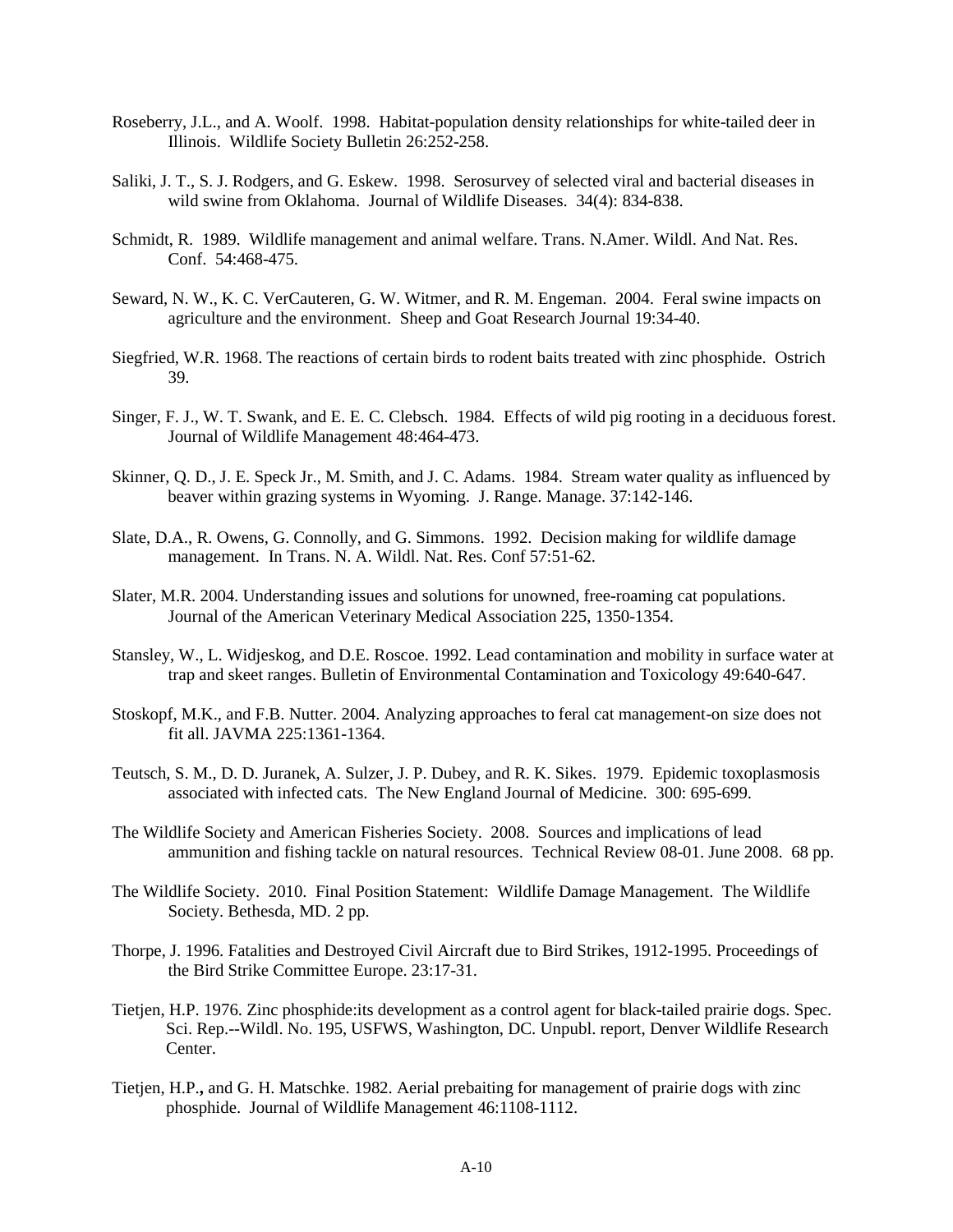- Tilghman, N.G. 1989. Impacts of white-tailed deer on forest regeneration in northwestern Pennsylvania. Journal of Wildlife Management 53:524-532.
- Timm, R. M. 1994. Norway rats. Pp B105-120 in S. E. Hygnstrom, R. M. Timm and G. E. Larson, eds., Prevention and Control of Wildlife Damage. Univ. Nebr. Coop. Ext., USDA-APHIS-ADC, and Great Plains Agric. Council Wildl. Comm., Lincoln, Nebr.
- Turner, J. W., J. F. Kirkpatrick, and I. K. M. Liu. 1993. Immunocontraception in white-tailed deer. Pp 147-159 *in* T.J. Kreeger, Technical Coordinator. Contraception in Wildlife Management. USDA/APHIS, Technical Bulletin No. 1853.
- Uresk , D. W., R. M. King**,** A. D. Apa, M. S. Deisch, and R. L. Linde r. 1988. Rodenticidal effects of zinc phosphide and strychnine on nontarget species. Eighth Great Plains wildlife damage control workshop proceedings, Rapid City, South Dakota, 28-30 April 1987. USDA Forest Service General Technical Report RM-154.
- USDA. 2006. Environmental Assessment: Reducing Mammal Damage in Iowa. USDA, APHIS, WS. 1714 Commerce Court, Columbia, MO 65202. Available at: https://www.aphis.usda.gov/regulations/pdfs/nepa/IA%20Reducing%20Mammal%20Damage%2 0EA.pdf
- USDA. 2015. Final Environmental Impact Statement: Feral Swine Damage Management: A National Approach. USDS, APHIS, WS. 4700 River Road, Unit 87, Riverdale, MD 20737.
- U.S. Fish and Wildlife Service (USFWS). 2016*a*. Final Programmatic Environmental Impact Statement for the Eagle Rule Revision. U.S. Department of the Interior, Fish and Wildlife Service, Washington, D.C., USA.
- USFWS 2017 Bald and Golden Eagle Protection Act. Accessed March 15, 2017 https://www.fws.gov/midwest/MidwestBird/EaglePermits/index.html
- USEPA. 2005. Ecological soil screening levels for lead Interim final. OSWER Directive 9285.7-70. USEPA Office of Solid Waste and Emergency Response. 242 pp. https://www.epa.gov/sites/production/files/documents/epa\_bmp.pdf.
- USEPA. 2013. Integrated Science Assessment for lead, EPA/600/R-10/075F, Office of Research and Development, National Center for Environmental Assessment, Research Triangle Park, NC, June 2013.
- United States Fish and Wildlife Service (USFWS). 2001. Inside Region 3: Ohio man to pay more than \$11,000 for poisoning migratory birds. Volume 4(2):5.
- USGS NWHC (United States Geological Survey -National Wildlife Health Center). 2001. Foot-andmouth disease may threaten North American wildlife. June 2001.
- Voigt, D.R, and W.E. Berg. 1987. Coyote. Pp 345-357 in M. Novak, J. A. Baker, M.E. Obbard, B. Mallock, eds., Wild Furbearer Management and Conservation in North America. Ministry of Natural Resources, Ontario, Canada. 1150pp.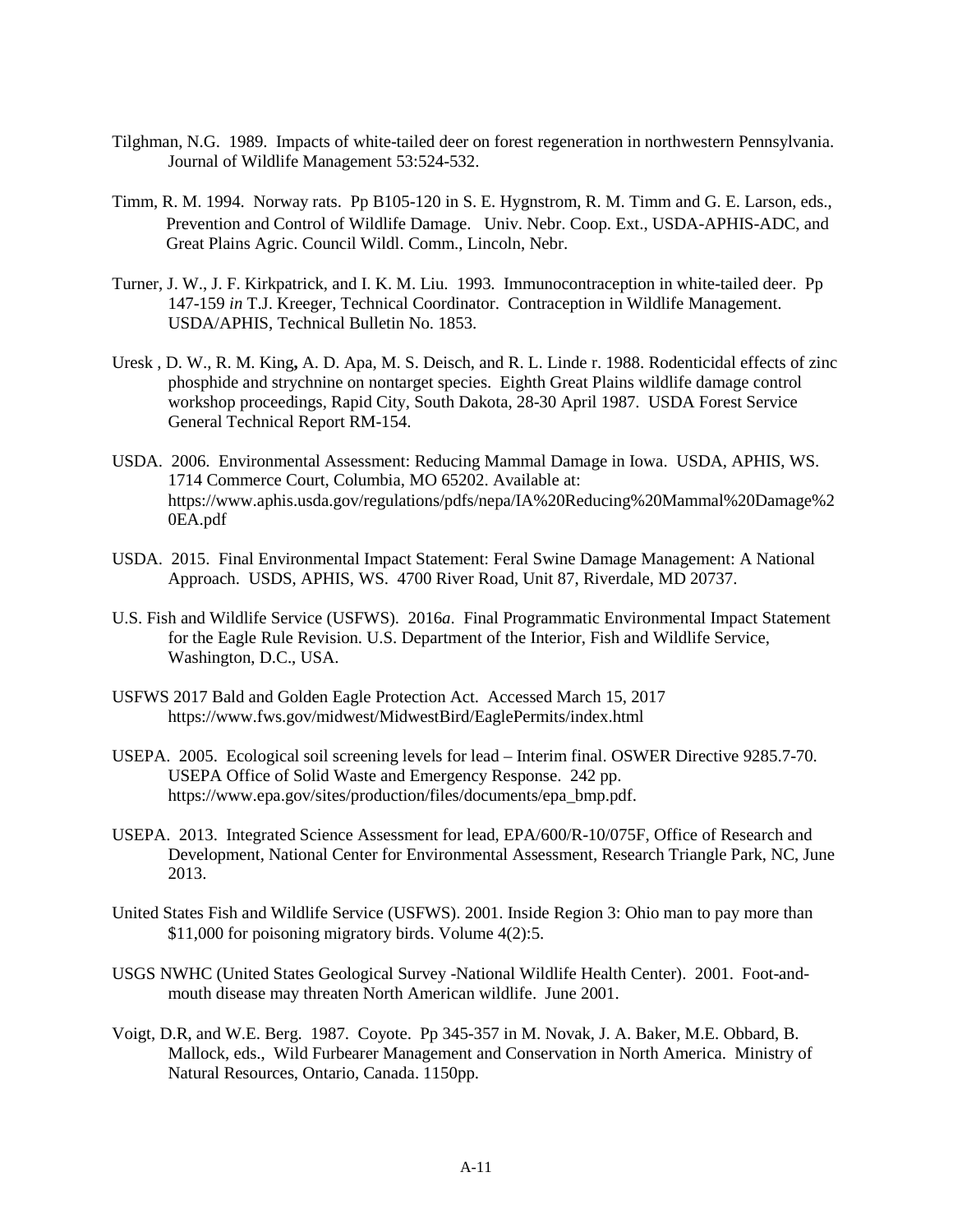- Wade, D. E. and C. W. Ramsey. 1986. Identifying and managing mammals in Texas: beaver, nutria and muskrat. Texas Agri. Ext. Serv. and TX Agri. Exp. Sta. Texas A&M Univ. in coop. with United States Department of the Interior-USFWS (Fish and Wildl. Serv.) Pub. B-1556. 46 pp.
- Wagner, K. K., R. H. Schmidt, and M. R. Conover. 1997. "Compensation Programs for Wildlife Damage in North America". USDA National Wildlife Research Center - Staff Publications. Paper 829.
- West, B. C., A. L. Cooper, and J. B. Armstrong. 2009. Managing wild pigs: A technical guide. Human-Wildlife Interactions Monograph 1:1-55.
- White, D.H., L.E. Hayes, and P.B. Bush. 1989. Case histories of wild birds killed intentionally with famphur in Georgia and West Virginia. Journal of Wildlife Diseases. 25:144-188.
- Witmer, G., T .R. Sheffels, and S. R. Kendrot. 2012 The introduction, impacts, and management of a large, invasive, aquatic rodent in the United States. Pp. 49-89 *in* D. C. Abreu and S. L. De Borbon, eds. Marshes: Ecology, Management and Conservation. Nova Science Publishers, Inc.
- Winter, L. 2004. Trap-neuter-release programs: the reality and the impacts. Journal of the American Veterinary Medical Association 225:1369-1376.
- Woodward, D. K., 1983. Beaver management in the southeastern United States: a review and update. In Proc. East. Wildl. Damage Contr. Conf. 1:163-165.
- Yeates, J. 2010. Ethical aspects of euthanasia of owned animals. In Practice. 32(2): 70-73.
- Zengel, S. A., and W. H. Conner. 2008. Could wild pigs impact water quality and aquatic biota in floodplain wetland and stream habitats at Congaree National Park, South Carolina? *In*  Proceedings of the 2008 South Carolina Water Resources Conference, held October 14-15, 2008, at the Charleston Area Event Center.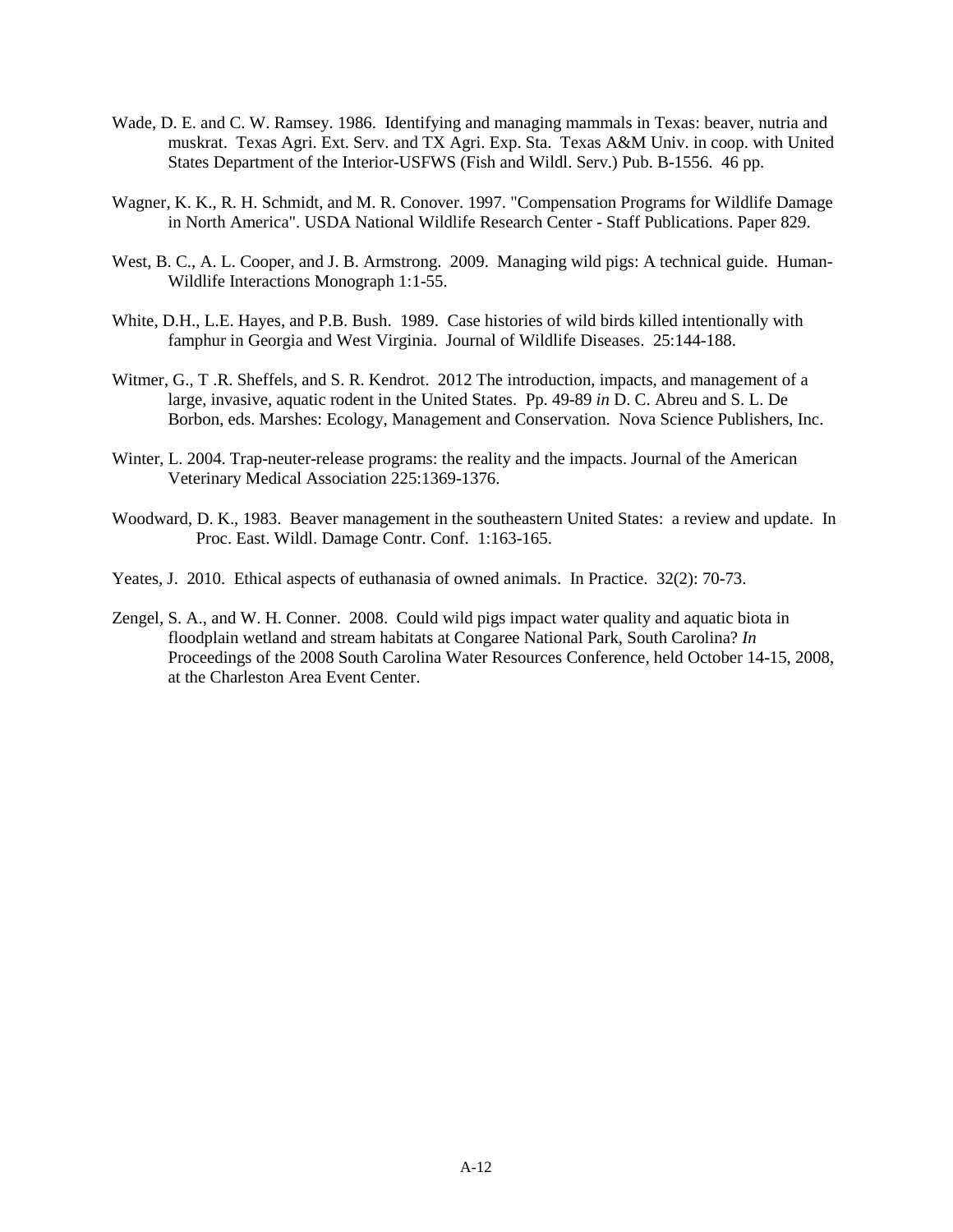#### **APPENDIX B**

### **METHODS AVAILABLE FOR RESOLVING OR PREVENTING MAMMAL DAMAGE IN THE STATE OF IOWA**

The most effective approach to resolving wildlife damage problems is to integrate the use of several methods, either simultaneously or sequentially. An Integrated Wildlife Damage Management (IWDM) plan would integrate and apply practical methods of prevention and reduce damage by wildlife while minimizing harmful effects of damage reduction measures on humans, other species, and the environment. IWDM may incorporate resource management, physical exclusion and deterrents, and population management, or any combination of these, depending on the characteristics of specific damage problems.

In selecting damage management techniques for specific damage situations, consideration is given to the responsible species and the magnitude, geographic extent, duration and frequency, and likelihood of wildlife damage. Consideration is also given to the status of target and potential non-target species, local environmental conditions and impacts, social and legal aspects, and relative costs of damage reduction options. The cost of damage reduction may sometimes be a secondary concern because of the overriding environmental, legal, and animal welfare considerations. These factors are evaluated in formulating damage management strategies that incorporate the application of one or more techniques.

A variety of methods are potentially available to the WS program relative to the management or reduction of damage from mammals. Various federal, state, and local statutes and regulations and WS directives govern WS' use of damage management tools and substances. WS develops and recommends or implements IWDM strategies based on resource management, physical exclusion, and wildlife management approaches. Within each approach there may be available a number of specific methods or tactics. The following methods and materials may be recommended or used in technical assistance and direct damage management efforts of the WS program.

### **Non-Chemical Mammal Damage Management Methods**

Non-chemical management methods consist primarily of tools or devices used to repel, capture or kill a particular animal or local population of wildlife to alleviate damage and conflicts. Methods may be nonlethal (e.g., fencing, frightening devices, etc.) or lethal (e.g., firearms, body gripping traps, snares, etc.). If WS personnel apply these methods on private lands, a Work Initiation Document or similar document must be signed by the landowner or administrator authorizing the use of each damage management method. Non-chemical methods used or recommended by WS include:

**Exclusion** pertains to preventing access to resources through fencing or other barriers. Fencing of small critical areas can sometimes prevent animals that cannot climb from entering areas of protected resources. Fencing, especially if it is installed with an underground skirt, can prevent access to areas for many mammal species that dig, including fox, coyote, and striped skunks. Areas such as airports, yards or hay meadows may be fenced. Hardware cloth or other metal barriers can sometimes be used to prevent girdling and gnawing of valuable trees and to prevent the entry of mammals into buildings through existing holes or gaps. Exclusion and one-way devices, such as netting or nylon window screening, can be used to exclude bats from a building or an enclosed structure (Greenhall and Frantz 1994). Electric fences of various constructions have been used effectively to reduce damage to various crops by deer, raccoons, and other species (Craven and Hygnstrom 1994, Boggess 1994).

**Cultural methods and habitat management** includes the application of practices that seek to minimize exposure of the protected resource to damaging animals through processes other than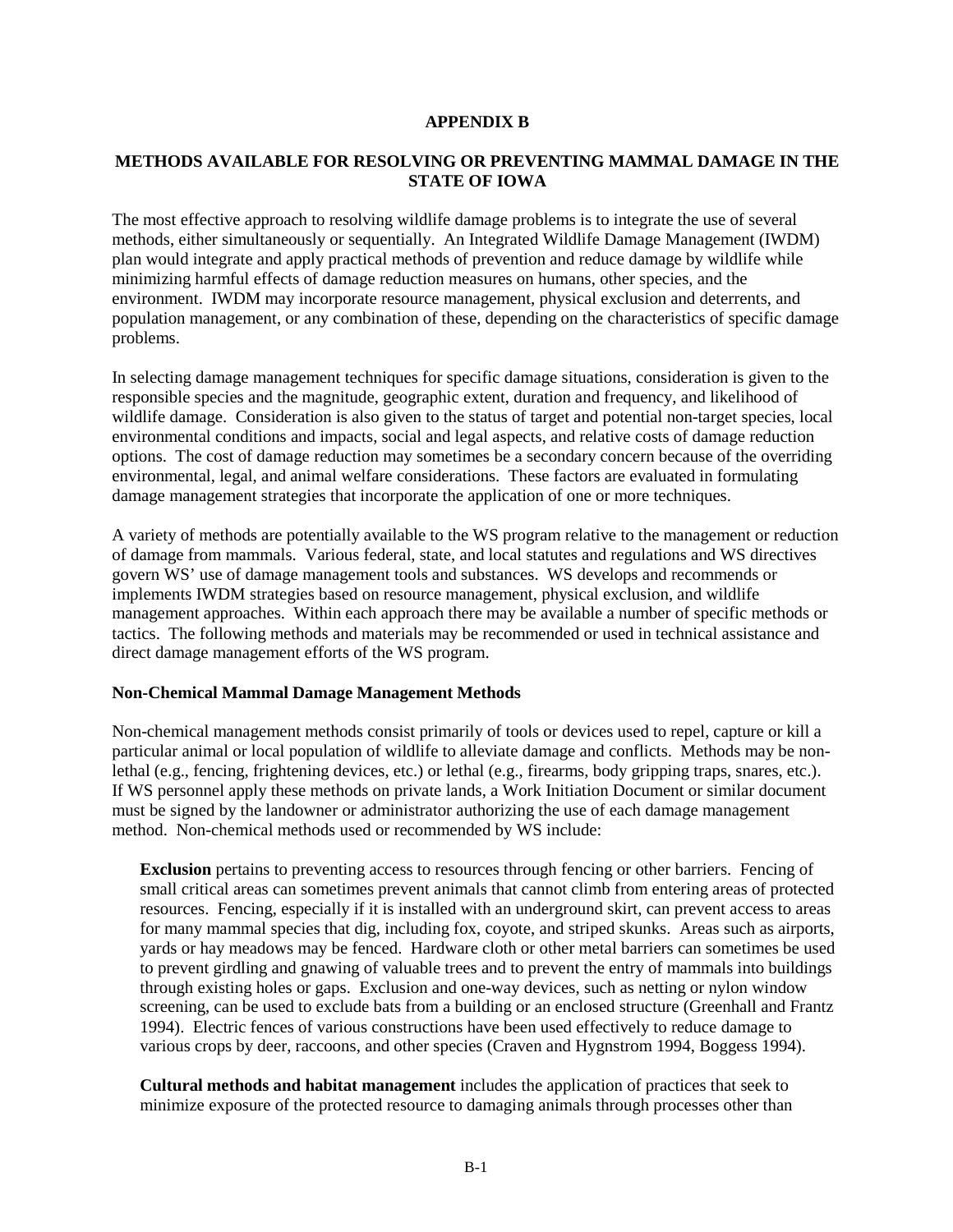exclusion. They may include changing animal husbandry practices such as employing guard dogs, herders, shed lambing, carcass removal, or pasture selection. Strategies may also include minimizing cover where damaging mammals might hide, manipulating the surrounding environment through barriers or fences to deter animals from entering a protected area, or planting lure crops on fringes of protected crops. For example, removal of trees from around buildings can sometimes reduce damage associated with raccoons.

Some mammals that cause damage in urban environments are attracted to homes by the presence of garbage or pet food left outside and unprotected. Removal or sealing of garbage in tight trash receptacles and elimination of all pet foods from outside areas can reduce the presence of unwanted mammals. If raccoons are a problem, making trash and garbage unavailable and removing all pet food from outside during nighttime hours can greatly reduce their presence.

Lure crops/alternate foods are crops planted or other food resources provided to mitigate the potential loss of higher value crops

**Animal behavior modification** refers to tactics that deter or repel damaging mammals and thus, reduce damage to the protected resource. These techniques are usually aimed at causing target animals to respond by fleeing from the site or remaining at a distance. They usually employ extreme noise or visual stimuli. Unfortunately, many of these techniques are only effective for a short time before wildlife habituate to them (Conover 1982). Devices used to modify behavior in mammals include:

- electronic guards (siren strobe-light devices)
- **propane** exploders
- **pyrotechnics**
- **a** laser lights
- **human** effigies
- **harassment** / shooting into air

**Beaver dam removal** may be recommended or executed by WS. Removing beaver dams not only restores natural hydrology, but it also often alleviates the damage associated with flooding, which may impact roads and private property. The specific tools to remove beaver dams may include hand tools, heavy machinery, or binary explosives.

Live capture and relocation can be accomplished through the use of cage traps, species specific traps, live snares, nets, foothold traps, and other methods to capture some species of mammals for the purpose of translocating them for release to wild sites. Relocation of damaging mammals might be the best viable solution, such as when the mammals are considered to have high value like with T&E species. Under the right conditions, relocating wildlife can be a viable and effective wildlife management technique (Craven et al. 1998). WS-Iowa would only relocate wildlife at the direction of and only after consulting with the USFWS and/or the IDNR to coordinate capture, transportation, and selection of suitable relocation sites, as well as compliance with all proper guidelines.

**Trapping** can utilize a number of devices, including footholds, species specific traps, cage-type traps, body gripping (conibear) traps, snaps traps, and glue traps. These techniques are implemented by WS personnel because they can be an effective tool for managing mammals.

**Foothold traps** can be effectively used to capture a variety of mammals. Foothold traps are either placed beside, or in travel ways being actively used by the target species. Placement of traps is contingent upon the habits of the respective target species, habitat conditions, and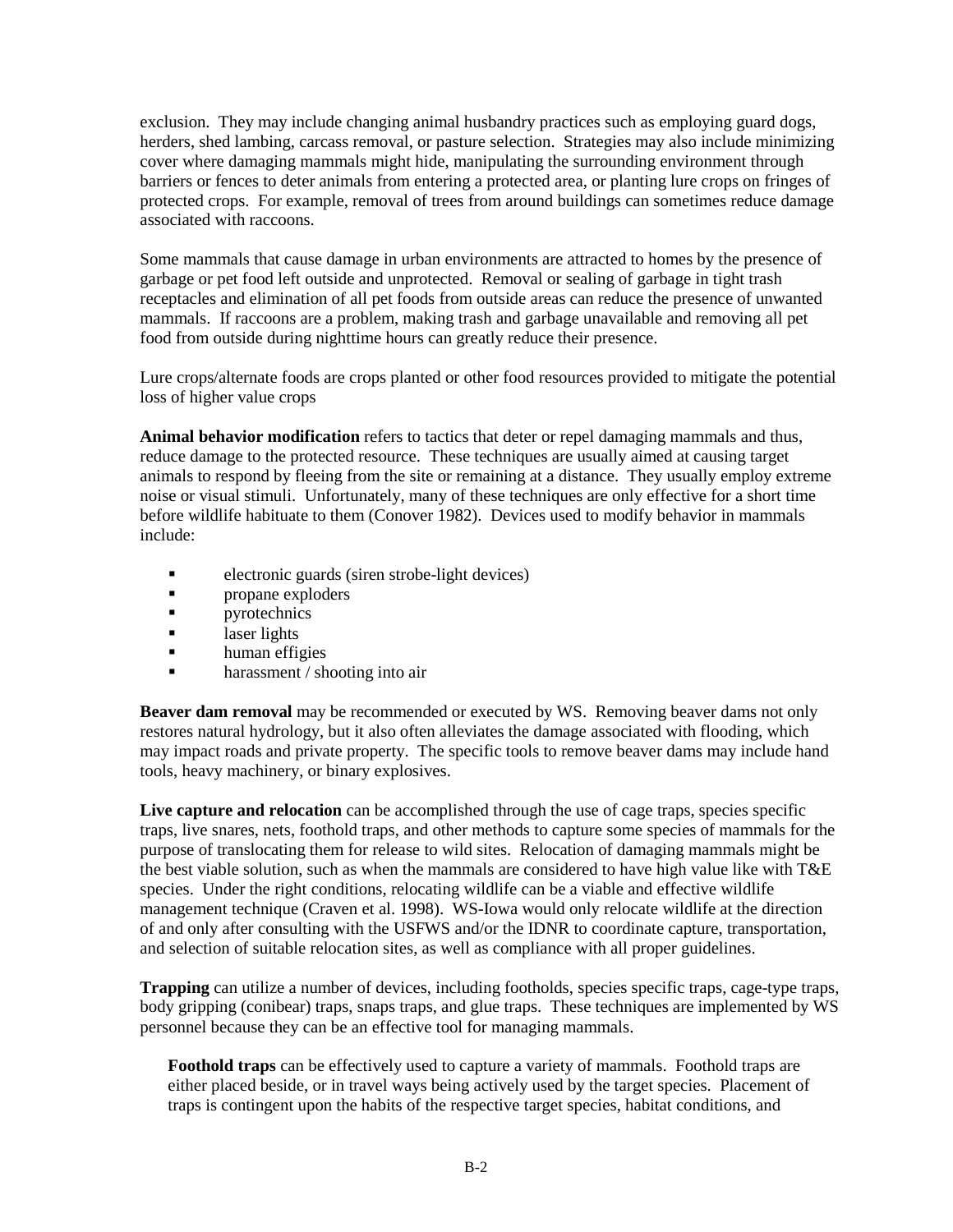presence of non-target animals. Effective trap placement and the use of appropriate baits and lures by trained WS personnel also contribute to the foothold trap's selectivity. An additional advantage is that foothold traps can allow for the on-site release of non-target animals.

**Species specific traps** (e.g. "Dog-proof traps) can be effectively used specifically to capture raccoons. These species specific traps are either placed beside travel ways or foraging areas being actively used by raccoons. These are specific to raccoons because they bait is placed inside the trap and the raccoon is required to reach in with its paw in an attempt to access the bait resulting in capture.

**Cage traps** are live capture traps used to trap a variety of small to medium sized mammals. Cage traps come in a variety of sizes and are made of galvanized wire mesh, and consist of a treadle in the middle of the cage that triggers the door to close behind the animal after it enters the trap.

**Corral Trap** may be constructed from steel or wood supports with wire fencing and are typically circular in shape. . These traps are used to capture animals alive. Traps are baited with foods or other items attractive to the target animal (see **ATTRACTANTS** below). Animals enter through door(s) that are triggered by an observer, a trigger mechanism, or root stick. Alternatively, doors may be of a one way design, exploiting an animal's natural tendencies. For example, feral swine exhibit rooting behavior, which makes them susceptible to being trapped in traps with doors that are hinged at the top and tilted inward at the bottom, and allow the animal to root underneath the door and enter the trap, but not exit.

**Body-grip (e.g., Conibear-type) traps** are designed to cause the quick death of the animal that activates the trap. Placement is at travel corridors or burrow entrances created or used by the target species. The animal is captured as it travels through the trap and activates the triggering mechanism. Safety hazards and risks to humans are usually related to setting, placing, checking, or removing the traps.

**Hancock (e.g., suitcase/basket-type) traps** are designed to live-capture beaver. This type of trap is constructed of a metal frame covered in chain-link fence that is hinged with springs. Trap appearance is similar to a large suitcase when closed. When set, the trap is opened to allow an animal to enter and when tripped, the sides close around the animal.

**Colony traps** are multi-catch traps used to either live-capture or drown muskrats. There are various types of colony traps. One common type of colony trap consists of a cylindrical tube of wire mesh with a one-way door on each end (Novak 1987). Colony traps are set at entrances to muskrat burrows or placed in muskrat travel lanes.

**Sherman box traps** are small live traps used to capture small mammals, such as rodents. These traps are often made of galvanized steel or aluminum and fold up for easy transport. Sherman box traps also consist of a treadle towards the back of the trap that triggers the door to close behind the animal being trapped.

**Snares (cable restraints)** are traps made of light cable with a locking device, and are used to catch small and medium sized mammals. The cable is placed in the path of an animal in the form of a loop. When the target species walks into the snare, the loop becomes smaller in size, holding the animal as if it were on a leash. When used as a live capture device, snares are equipped with integrated stops that permit snaring, but do not choke the animal.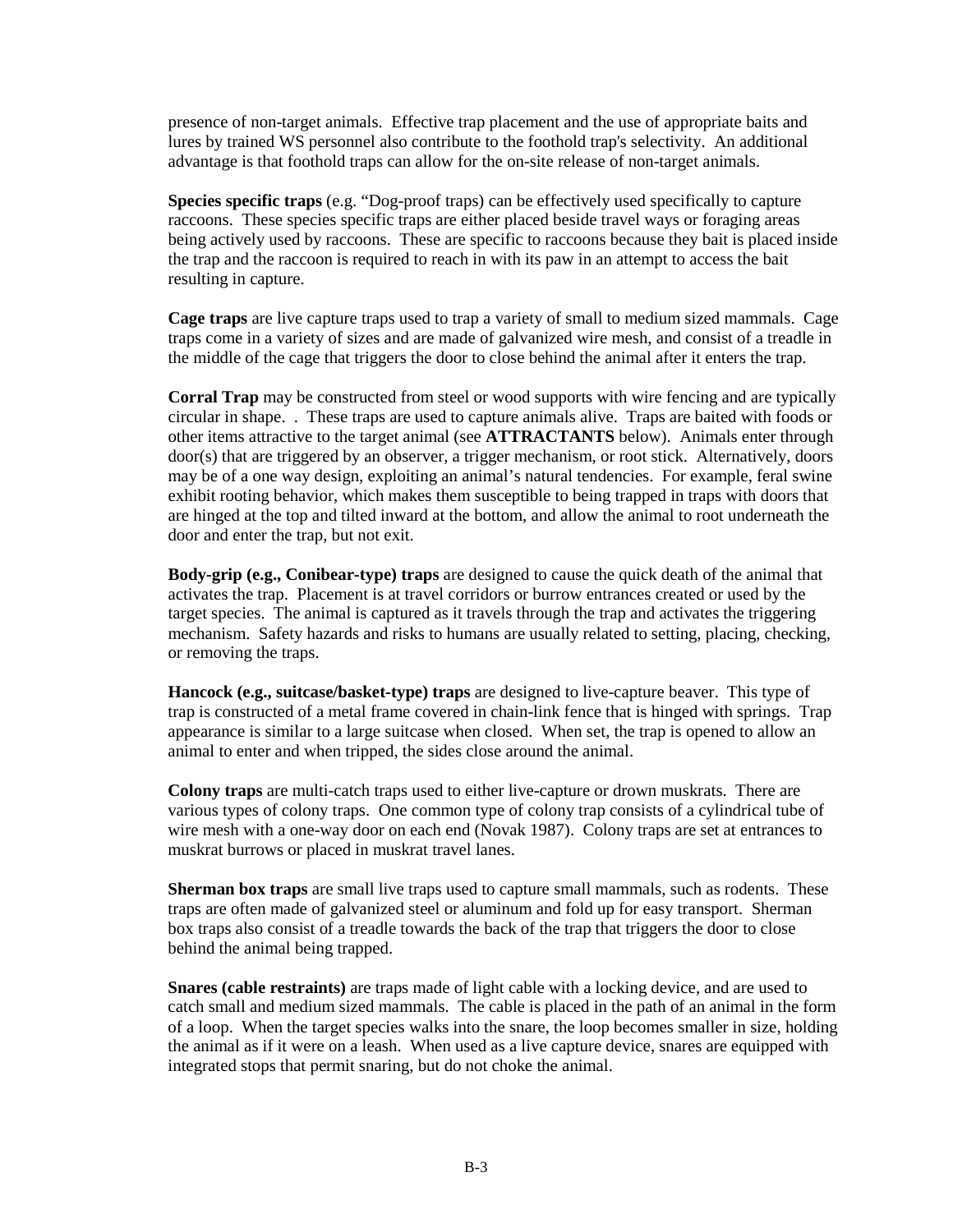**Bow nets** are small circular net traps used for small mammals. The nets are hinged and spring loaded so that when the trap is set it resembles a half moon. The net is set over a food source and is triggered by an observer using a pull cord.

**Hand nets** are used to catch small mammals in confined areas such as homes and businesses. These nets resemble fishing dip nets with the exception that they are larger and have long handles

**Catch poles** are devices that allow animals to be restrained while keeping them a safe distance away. The device consists of a noose that is usually plastic coated cable at the end of a long pole. The operator of the pole can place the noose over the head and around the neck of an animal and tighten the noose to prevent the animal's escape.

**Net guns** are devices that project a net over a target animal using a specialized gun.

**Snap traps** are similar to body-grip traps in that they are designed to cause the quick death of the animal that activates the trap. Placement is along travel corridors and they may be baited. The animal is captured as it crosses over the triggering mechanism or while it feeds on the bait. Snap traps are small, designed for mice and rats, and safety hazards and risks to humans are usually low and are related to setting, placing, checking, or removing the traps.

**Glue traps**, also called glue boards or sticky traps, are designed to capture mice and rats that cross over them in an extremely sticky glue. They do not cause a quick death of the animal trapped, which generally die from dehydration and may be considered inhumane if they are not checked regularly and trapped animals humanely euthanized or released (the glue can be deactivated with vegetable oil). Placement is along travel corridors used by the target species. Safety hazards and risks to humans are very low.

**Attractants** including, baits, scents or lures, are used to increase the efficacy of other methods by enticing an animal to investigate a particular location where capture methods (e.g., cage traps, corral traps, live-restraint traps) are deployed. These attractants can be either natural or synthetically based. Scents or lures are usually blends of volatile natural substances including urine, musk, organs (glands) and essential oils. An example of a synthetically based lure would be fatty acid scent that is a synthetic mixture of several volatile fatty acids found in fermented egg. Baits include any foods or combination of foods attractive to the target animal. Visual attractants (e.g., feathers) can also be used to entice an animal to investigate a particular location. These are non-restricted substances available for use by the public.

**Shooting** is selective for target species and may involve the use of either a pistol, shotgun, rifle, or air rifle. Shooting is an effective method to remove a small number of mammals in damage situations, especially where other methods are not feasible. Removal of specific animals in the problem area can sometimes provide immediate relief from a problem. Shooting is sometimes utilized as one of the first lethal damage management options because it offers the potential of resolving a problem more quickly and selectively than some other methods, but it is not always effective. Shooting may sometimes be one of the only damage management options available if other factors preclude setting of damage management equipment. WS personnel receive firearms safety training to use firearms that are necessary for performing their duties. Shooting may also require the use of artificial light, night vision equipment and Forward Looking Infrared equipment when conducted at night.

**Judas Pigs** involves attaching a radio and / or GPS transmitter to a feral swine that has been captured and then releasing it at the site of capture. The animal would be monitored using signals emitted from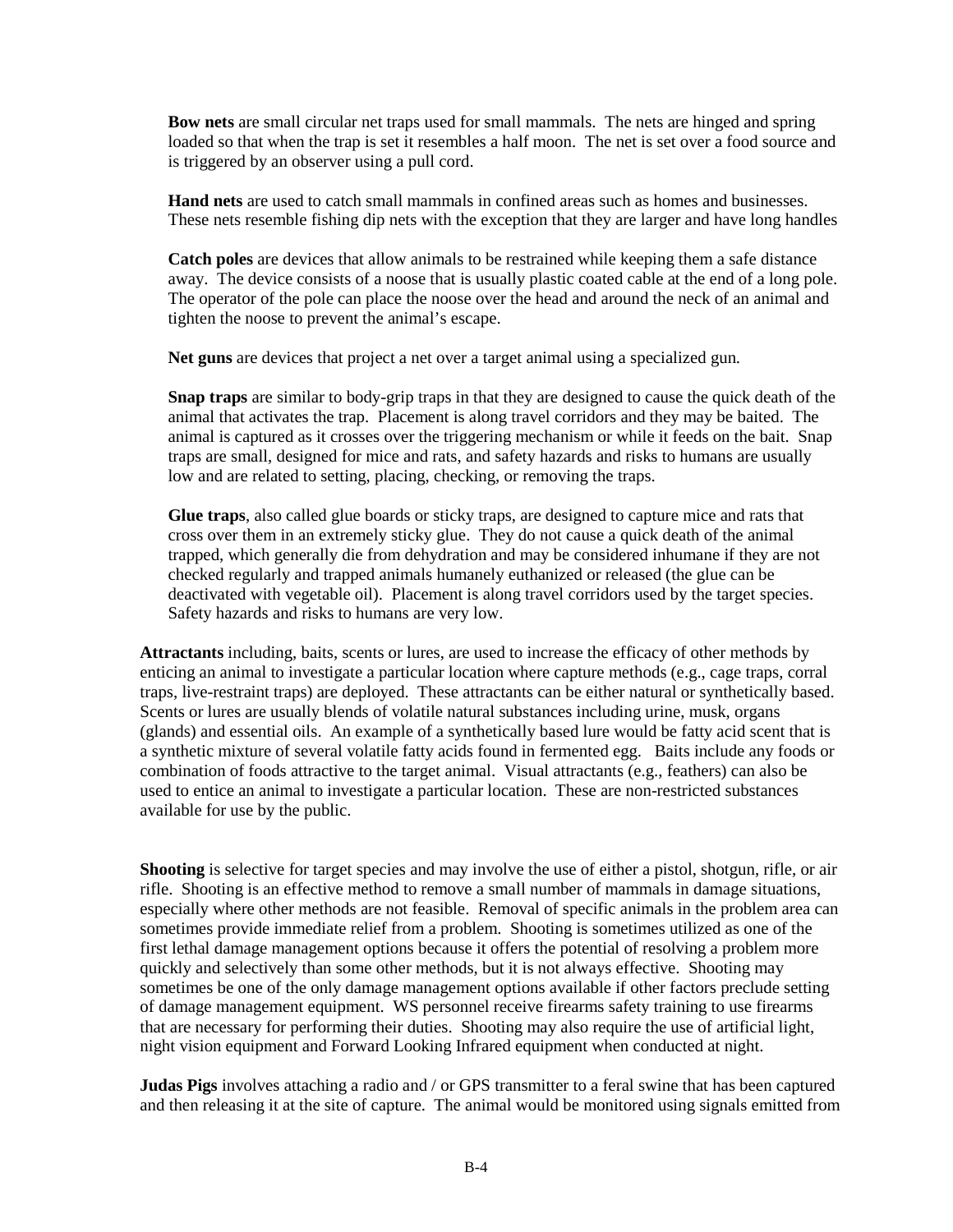the transmitter. Once this animal or "Judas pig" has joined other feral swine, those feral swine are either lethally removed or become additional Judas pigs. The original animal with the transmitter may be lethally removed or released to join additional feral swine and the process repeated. If Judas pigs sustain injuries and it is determined that they would not survive during application of this method by WS, they will be euthanized in accordance with WS Directive 5.505. WS would handle Judas pigs in compliance with all WS SOPs and WS Directives.

**Aerial Shooting** (*i.e*., shooting from an aircraft) consists of visually sighting target animals in the problem area and shooting them from an aircraft. Aerial shooting is species-selective and can be used for immediate control of feral swine, deer, or coyotes to reduce damage if weather, terrain, and cover conditions are favorable. WS has used aerial hunting for disease surveillance in other states (*e*.*g*., taking deer samples for chronic wasting disease and searching for carcasses in areas where an anthrax outbreak has occurred). In deciduous cover, aerial hunting is more effective in winter when snow cover improves visibility and leaves have fallen. The WS program aircraft-use policy helps ensure that aerial hunting is conducted in a safe and environmentally sound manner, in accordance with federal and state laws. Pilots and aircraft must be certified under established WS program procedures and only properly trained WS employees are approved to shoot from aircraft. Ground crews are often used with aerial operations for safety reasons. Ground crews can also assist with locating and recovering target animals, as necessary. The use of firearms from aircraft would occur in remote areas where tree cover and vegetation allows for visibility of target animals from the air.

**Cervical dislocation** is sometimes used to euthanize small rodents that are captured in live traps and when relocation is not a feasible option. The animal is stretched and the neck is hyper-extended and dorsally twisted to separate the first cervical vertebrae from the skull. When done properly, the AVMA approves this technique as humane method of euthanasia and states that cervical dislocation is a humane technique for euthanasia of small rodents (Beaver et al 2001). Cervical dislocation is a technique that may induce rapid unconsciousness, does not chemically contaminate tissue, and is rapidly accomplished (Beaver et al 2001).

**Hunting/Trapping:** WS sometimes recommends that resource owners consider legal hunting and trapping as an option for reducing mammal damage. Although legal hunting/trapping is impractical and/or prohibited in many urban-suburban areas, it can be used to reduce some populations of mammals.

### **Chemical Mammal Damage Management Methods**

All chemicals used by WS are registered by the EPA (under FIFRA) and IDALS. WS personnel that use restricted-use chemical methods are certified as pesticide applicators by IDALS and are required to adhere to all certification requirements set forth in FIFRA and Iowa pesticide control laws and regulations and have specific training by WS for MDM pesticide application. Chemicals are only used on private, public, or tribal property sites with authorization from the property owner/manager. Pharmaceutical drugs, including those used in wildlife capture and handling, are administrated by FDA and/or DEA.

No chemicals are used by WS on public or private lands without authorization from the land management agency or property owner or manager. The following chemical methods have been proven to be selective and effective in reducing damage by mammals.

**Ketamine** (Ketamine HCl) is a dissociative anesthetic that is used to capture wildlife, primarily mammals, birds, and reptiles. It is used to eliminate pain, calms fear, and allay anxiety. Ketamine is possibly the most versatile drug for chemical capture, and it has a wide safety margin (Fowler and Miller 1999). When used alone, this drug may produce muscle tension, resulting in shaking, staring,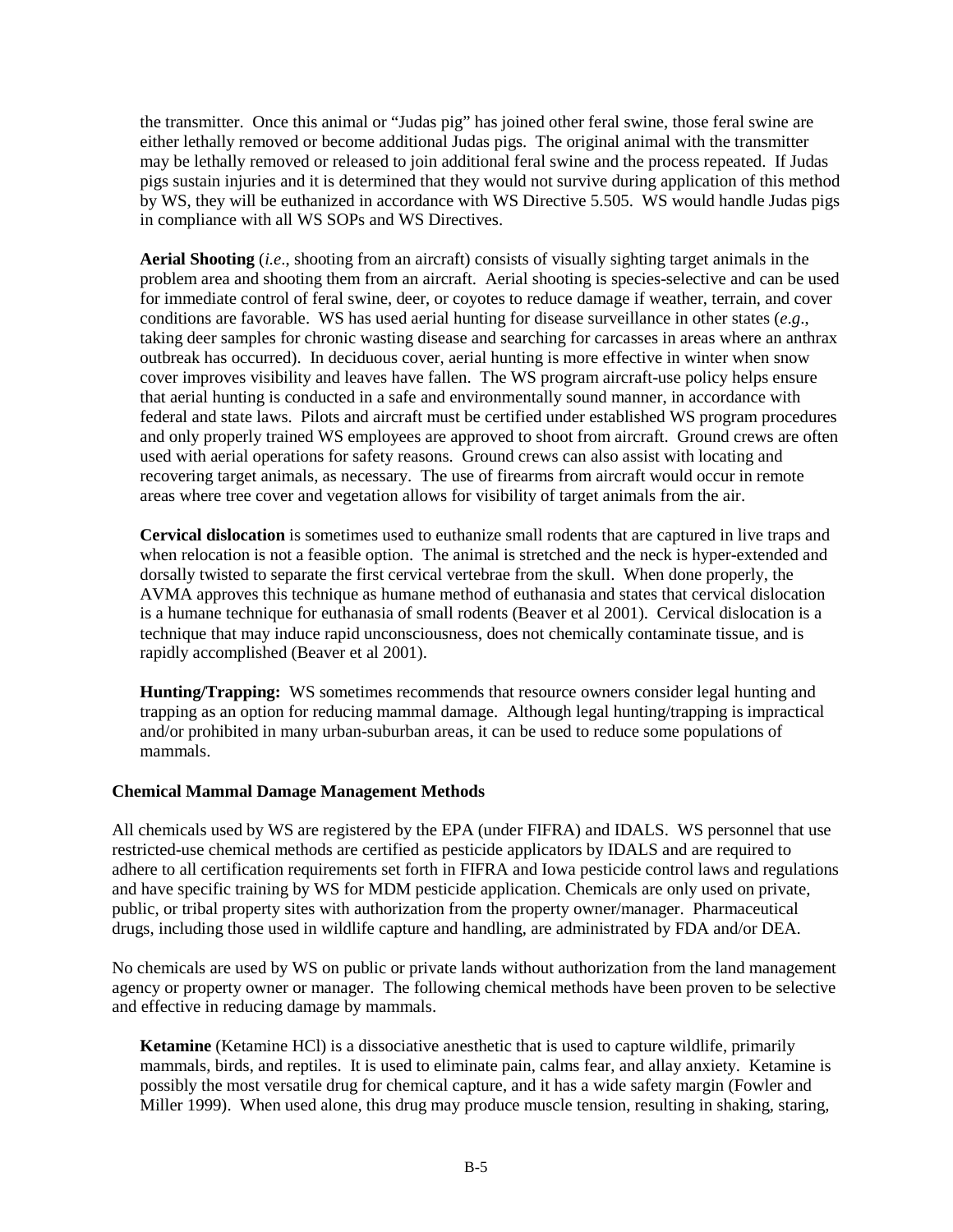increased body heat, and occasionally seizures. Usually, ketamine is combined with sedatives such as xylazine. The combination of such drugs is used to control an animal, maximize the reduction of stress and pain, and increase human and animal safety.

**Xylazine** is a sedative (analgesic) that calms nervousness, irritability, and excitement, usually by depressing the central nervous system. Xylazine is commonly used with ketamine to produce a relaxed anesthesia. It can also be used alone to facilitate physical restraint. Because xylazine is not an anesthetic, sedated animals are usually responsive to stimuli. Therefore, personnel should be even more attentive to minimizing sight, sound, and touch. When using ketamine/xylazine combinations, xylazine will usually overcome the tension produced by ketamine, resulting in a relaxed, anesthetized animal (Fowler and Miller 1999). This reduces heat production from muscle tension, but can lead to lower body temperatures when working in cold conditions.

**BAM** is a combination of Butorphanol tartrate, Azaperone tartrate, and Medetomidine hydrochloride used for a broad range of species. BAM provides smooth induction times, as well as quick reversal times. BAM is potent in small volume quantities, which make it effective for immobilizing wildlife remotely by a dart. Animals that are administered BAM have superior muscle relaxation and a good anesthetic plane, which facilitates handling and data collection.

**Medetomidine** (Medetomidine HCI) is an alpha-2 adrenergic agonist with sedative and analgesic properties. Medetomidine calms the animal and provides pain relief. Medetomidine is routinely used in combination with ketamine or tiletamine-zolazepam, and when the combinations are administered produce an animal that is very manageable and in a good state of analgesia. Medetomidine sedative effects can be reversed by yohimbine, tolazoline, or atipamezole.

**Tiletamine-zolazepam** (Telazol) is a dissociative anesthetic. It is two-and-a-half to five times more potent than ketamine; therefore, it generally works faster and lasts longer. Currently, tiletamine can only be purchased as Telazol, which is a mixture of two drugs: tiletamine and zolazepam (a tranquilizer). Muscle tension varies with species. Telezol produces extensive muscle tension in dogs, but produces a more relaxed anesthesia in coyotes, wolves, and bears. It is often the drug of choice for these wild species (Fowler and Miller 1999).

**Atipamezole** (Atipamezole HCL) is an alpha-2 antagonist used to reverse the sedative effects of medetomidine and xylazine. Absorption of atipamezole is rapid, producing quick recovery times. Atipamezole typically reverses the sedative effect of medetomidine in 5-10 minutes. Atipamezole is highly selective, which minimizes undesirable effects.

**Naltrexone** (Naltrexone HCI) is an antagonism of any opiate sedation in any species. High doses of naltrexone are an effective tool in reducing or preventing renarcotization. Naltrexone is a pure opioid antagonists, therefore it has a high therapeutic indices.

**Tolazoline** (Tolazoline HCL) is a combination alpha-1 and alpha-2 antagonist used to reverse the sedative effects of xylazine. Tolazoline works well on white-tailed deer, black-tailed deer, mule deer, moose, and blackbuck antelope. Reversal is quick, typically within two minutes.

**Yohimbine** (Yohimbine HCL) is an alpha-2 antagonist used to reverse the sedative effects of xylazine. Yohimbine quickly reverses the sedative effects of xylazine, typically 2-10 minutes. Additionally, cardiac side effects such as arrhythmia and bradycardia are reverse with yohimbine. Yohimbine is effective on a variety of carnivores and hoofstock, but not cervids.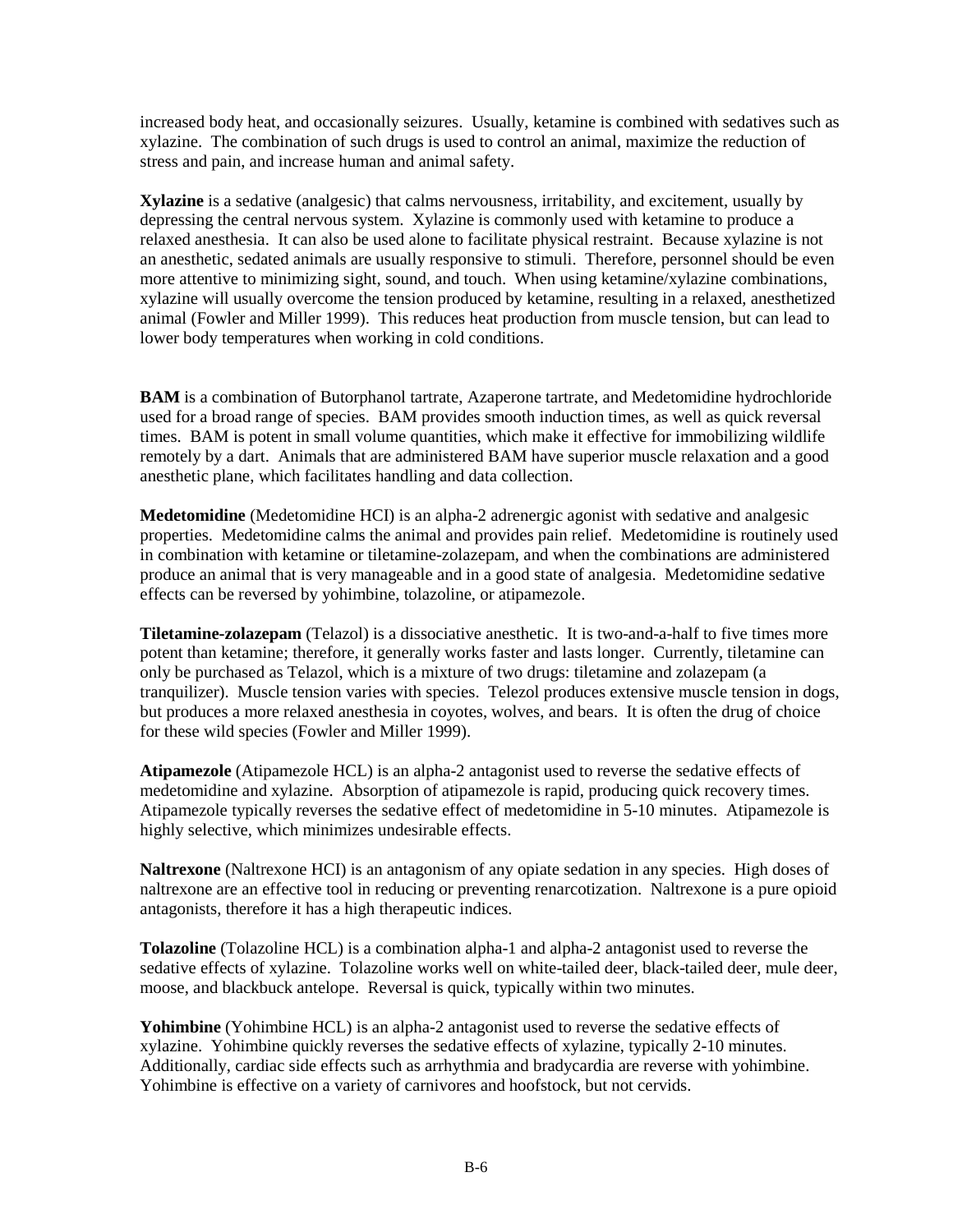**Sodium pentobarbital with local anesthetic additives** combines pentobarbital with another substance to hasten cardiac arrest. Specific drugs in this category include Beuthanasia –D Special® and Euthasol®. Sodium pentobarbital is a barbituric acid derivitave, which are generally the preferred method to euthanize animals, and work on almost all species and size of animals (Kreeger and Arnemo 2012). Intravenous and intracardiac are the only acceptable routes of injection. As with pure sodium pentobarbital, intracardiac injections are only acceptable for animals that are unconscious or deeply anesthetized. With other injection routes, there are concerns that the cardiotoxic properties may cause cardiac arrest before the animal is fully unconscious.

**Gas cartridges** are incendiary devices composed of carbon and sodium nitrate. When ignited and placed in the target animal's burrow, the resultant carbon monoxide and other gases cause asphyxiation. The only risks to non-target species are risks to rodents and other species found in burrows with the target species. WS will not use gas cartridges in areas where state and federally listed species may be in burrows with the target animal.

**Zinc Phosphide** is a toxicant used to kill rodents and lagomorphs.. It is 2-15 times more toxic to rodents than to carnivores (Hill and Carpenter 1982). Secondary risks appear to be minimal to predators and scavengers that scavenge carcasses of animals killed with zinc phosphide (Hill and Carpenter 1982, Tietjen 1976, Hegdal and Gatz 1977, Hegdal et al. 1980, and Johnson and Fagerstone 1994). This is because: 1) 90% of the zinc phosphide ingested by rodents is detoxified in the digestive tract (Matschke unpubl. as cited in Hegdal et al. 1980), 2) 99% of the zinc phosphide residues occur in the digestive tracts, with none occurring in the muscle, and 3) the amount of zinc phosphide required to kill target rodents is not enough to kill most other predatory animals (Johnson and Fagerstone 1994).

In addition, zinc phosphide has a strong emetic action (i.e., causes vomiting) and most non-target animals in research tests regurgitated bait or tissues contaminated with zinc phosphide without succumbing to the toxicant (Hegdal and Gatz 1977, Hegdal et al. 1980, Johnson and Fagerstone 1994). Furthermore, predators tend to eviscerate zinc phosphide-poisoned rodents before eating them or otherwise avoid the digestive tract and generally do not eat the stomach and intestines (Hegdal et al. 1980, Johnson and Fagerstone 1994). Although zinc phosphide baits have a strong, pungent, phosphorous-like odor (garlic like), this characteristic seems to attract rodents, particularly rats, and apparently makes the bait unattractive to some other animals. Many birds appear capable of distinguishing treated from untreated baits and they prefer untreated grain when given a choice (Siegfried 1968, Johnson and Fagerstone 1994). Birds appear particularly susceptible to the emetic effects of zinc phosphide, which would tend to offer an extra degree of protection against bird species dying from zinc phosphide grain bait consumption or, for scavenging bird species, from eating poisoned rodents. Use of rolled oats instead of whole grain also appears to reduce bird acceptance of bait. Uresk et al. (1988) reported on the effects of zinc phosphide on six non-target rodent populations. They determined that no differences were observed from pretreatment until after treatment in populations of eastern cottontail rabbits (*Sylvilagus floridanus*) and white-tailed jackrabbits (*Lepus townsendii*). However, primary consumption of bait by non-target wildlife can occur and potentially cause mortality. Uresk et al. (1988) reported a 79% reduction in deer mouse (Peromyscus maniculatus) populations in areas treated with zinc phosphide, however the effect was not statistically significant because of high variability in densities and the reduction was not longterm (Deisch et al. 1990).

Ramey et al. (2000) reported that five weeks after treatment, no ring-necked pheasants (*Phasianus colchicus*) had been killed as a result of zinc phosphide baiting. In addition, Hegdal and Gatz (1977) determined that zinc phosphide did not affect non-target populations and more radio-tracked animals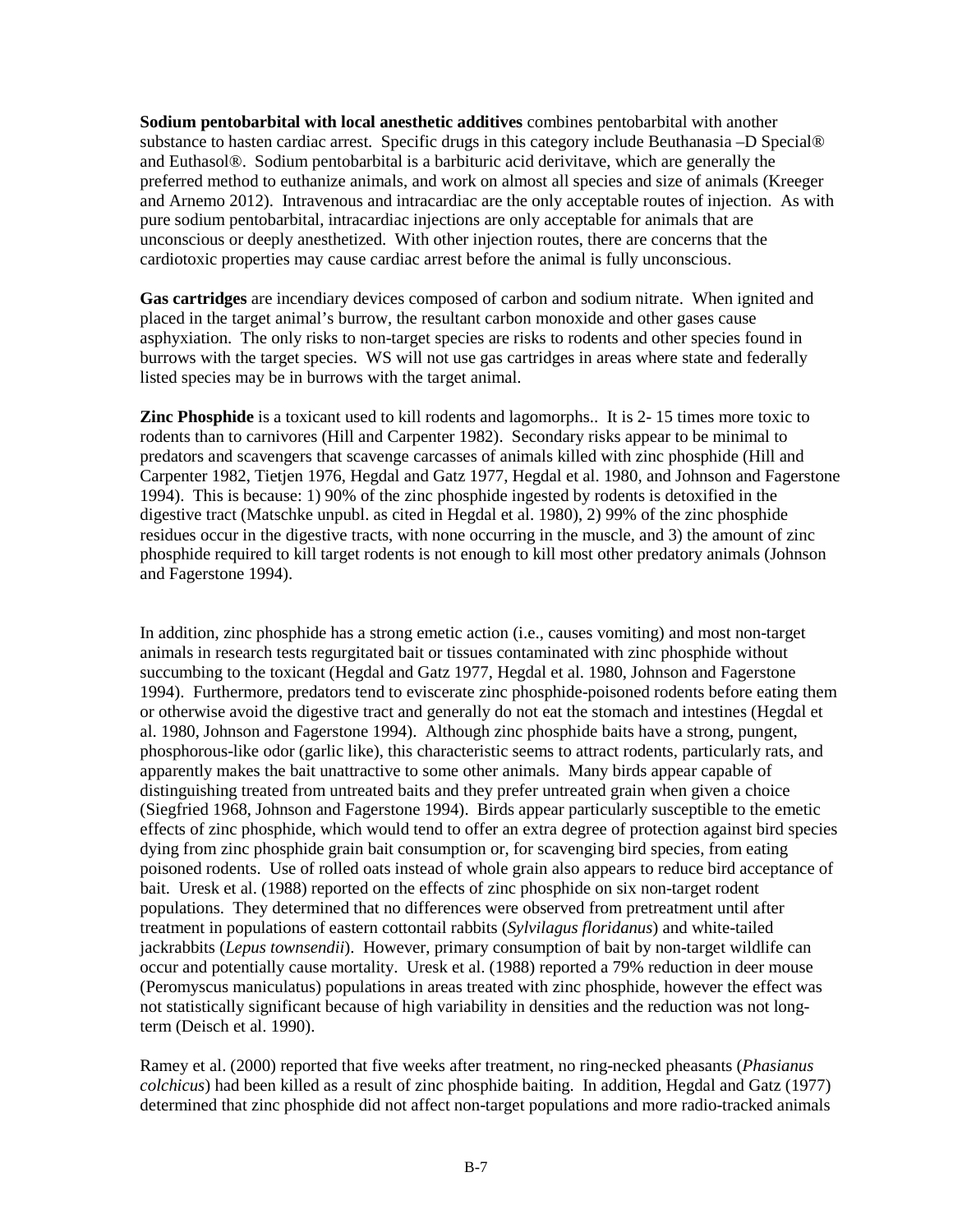were killed by predators than died from zinc phosphide intoxication (Hegdal and Gatz 1977, Ramey et al. 2000). Tietjen (1976) observed horned larks (*Eremophila alpestris*) and mourning doves (*Zenaida macroura*) on zinc phosphide-treated prairie dog colonies, but observations after treatment did not locate any sick or dead birds, a finding similar to Apa et al. (1991). Uresk et al. (1988) reported that ground feeding birds showed no difference in numbers between control and treated sites. Apa et al. (1991) further states that zinc phosphide was not consumed by horned larks because: 1) poison grain remaining for their consumption was low (i.e., bait was accepted by prairie dogs before larks could consume it), 2) birds have an aversion to black-colored foods, and 3) birds have a negative sensory response to zinc phosphide. Reduced impacts on birds have also been reported by Tietjen and Matschke (1982). Deisch et al. (1989) reported on the effect zinc phosphide has on invertebrates. They determined that zinc phosphide bait reduced ant densities, however, spider mites, crickets, wolf spiders, ground beetles, darkling beetles and dung beetles were not affected. Wolf spiders and ground beetles showed increases after one year on zinc phosphide treated areas (Deisch 1986). Generally, direct long-term impacts from rodenticide treatments were minimal for the insect populations sampled (Deisch et al. 1989). Long-term effects were not directly related to rodenticides, but more to habitat changes (Deisch 1986) as vegetative cover and prey diversity increased without prairie dogs grazing and clipping the vegetation (Deisch et al. 1989).

Use of zinc phosphide on various types of fruit, vegetable, or cereal baits (e.g., apples, carrots, sweet potatoes, oats, barley) has proven to be effective at suppressing rodent and lagomorph populations. All chemicals used by WS are registered under FIFRA and administered by EPA and IDALS. Zinc phosphide is federally registered for use by APHIS/WS. Specific bait applications are designed to minimize non-target hazards (Evans 1970). WS personnel that use chemical methods are certified as pesticide applicators by IDALS and are required to adhere to all certification requirements set forth in FIFRA and the Iowa pesticide control laws and regulations. No chemicals are used on federal or private lands without authorization from the land management agency or property owner/manager.

**Carbon Dioxide (CO2)** is sometimes used to euthanize mammals that are captured in live traps and when relocation is not a feasible option. Live mammals are placed in a sealed chamber.  $CO<sub>2</sub>$  gas is released into the chamber and the animal quickly dies after inhaling the gas. This method is approved as a euthanizing agent by the AVMA.  $CO<sub>2</sub>$  gas is a byproduct of animal respiration, is common in the atmosphere, and is required by plants for photosynthesis. It is used to carbonate beverages for human consumption and is also the gas released by dry ice. The use of  $CO<sub>2</sub>$  by WS for euthanasia purposes is exceedingly minor and inconsequential to the amounts used for other purposes by society.

**Repellents** are usually naturally occurring substances or chemicals formulated to be distasteful or to elicit pain or discomfort for target animals when they are smelled, tasted, or contacted. Only a few repellents are commercially available for mammals, and are registered for use on only a few species. Repellents are not available for many species that may present damage problems, such as some predators or furbearing species. Repellents are variably effective and depend to a great extent on resource to be protected, time and length of application, and sensitivity of the species causing damage. Acceptable levels of damage control are usually not realized unless repellents are used in conjunction with other techniques.

**Explosives** are defined as any chemical mixture or device that serves as a blasting agent or detonator. Explosives are generally used to breach beaver dams that are too large to remove using other methods. WS would only use binary explosives to remove beaver dams. Binary explosives consist of two components (ammonium nitrate and nitromethane) that are separately contained. These two components are not classified as "explosives" until they are mixed. Once mixed, binary explosives are considered "high explosives" and subject to a wide range of federal and state regulations.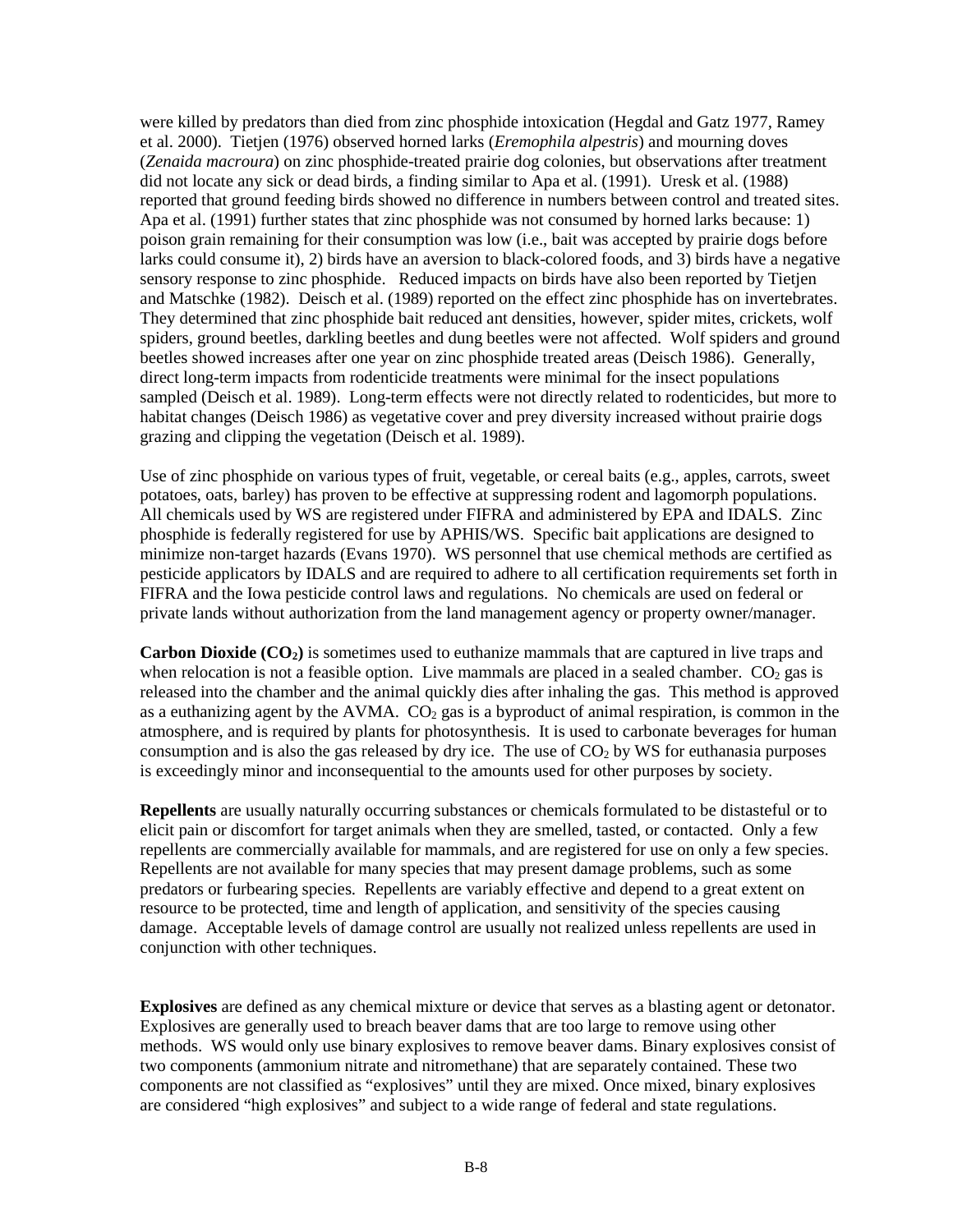Detonating cord and detonators are also considered explosives. WS employees who are authorized to use explosives as a method are required to attend extensive explosive safety training and spend time with a certified explosive specialist in the field prior to obtaining certification. WS employees must comply with all policies, procedures, and training requirements described in the WS Explosives Safety Manual and WS Directives 2.625 and 2.435. Risks associated with explosives are minimal when used appropriately and with consideration of human safety. When recommending that explosives be used, WS would caution against their improper use.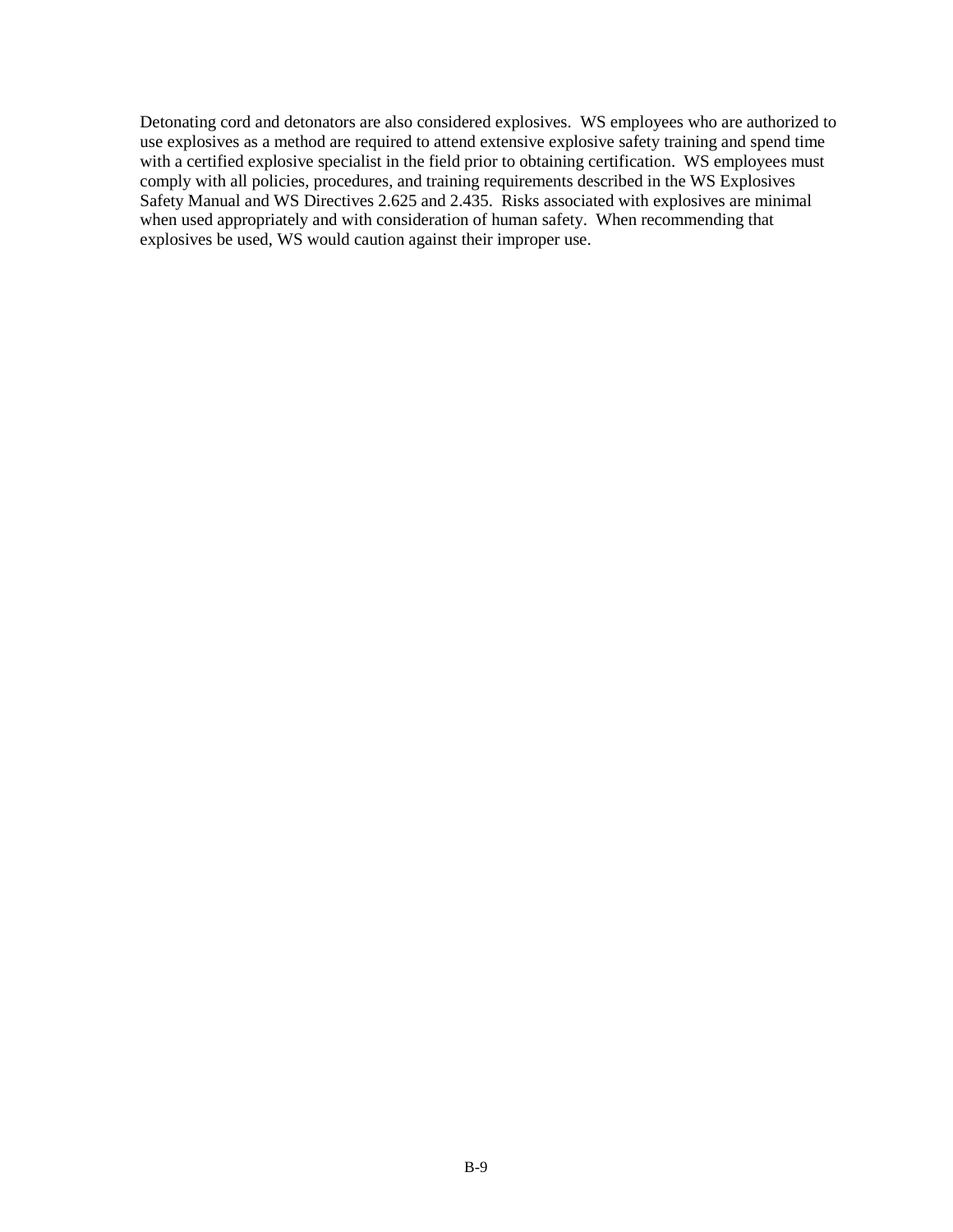# **APPENDIX C**

# **FEDERALLY LISTED THREATENED AND ENDANGERED SPECIES IN THE STATE OF IOWA\***

|               | <b>Animals - 14 listings</b> |                                                                                                    |
|---------------|------------------------------|----------------------------------------------------------------------------------------------------|
| <b>Status</b> | <b>Type</b>                  | <b>Species/Listing Name</b>                                                                        |
| Е             | Mammal                       | Indiana bat (Myotis sodalis)                                                                       |
| T             | Mammal                       | Northern long-eared bat (Myotis<br>septentrionalis)                                                |
| Е             | Insect                       | Rusty patched bumble bee (Bombus affinis)                                                          |
| E             | <b>Mussel</b>                | Higgins eye (pearlymussel) (Lampsilis<br>higginsii)                                                |
| T             | Reptile                      | Eastern massasauga (rattlesnake),<br>(Sistrurus catenatus)                                         |
| E             | <b>Mussel</b>                | Sheepnose mussel (Plethobasus cyphyus)                                                             |
| T             | <b>Bird</b>                  | Piping plover (Charadrius melodus) (except<br>Great Lakes watershed)                               |
| E             | Fish                         | Topeka shiner (Notropis topeka (tristis)<br>(except where listed as an experimental<br>population) |
| T             | Insect                       | Dakota skipper (Hesperia dacotae)                                                                  |
| E             | Insect                       | Poweshiek skipperling (Oarisma poweshiek)                                                          |
| Е             | <b>Mollusk</b>               | Iowa Pleistocene snail (Discus macclintocki)                                                       |
| E             | <b>Mussel</b>                | Spectaclecase (Cumberlandia monodonta)                                                             |
| E             | Fish                         | Pallid sturgeon (Scaphirhynchus albus)                                                             |
| E             | <b>Bird</b>                  | Least tern (Sterna antillarum) (interior pop.)                                                     |

| Plants – 5 listings |     |                             |
|---------------------|-----|-----------------------------|
| <b>Status</b>       | vpe | <b>Species/Listing Name</b> |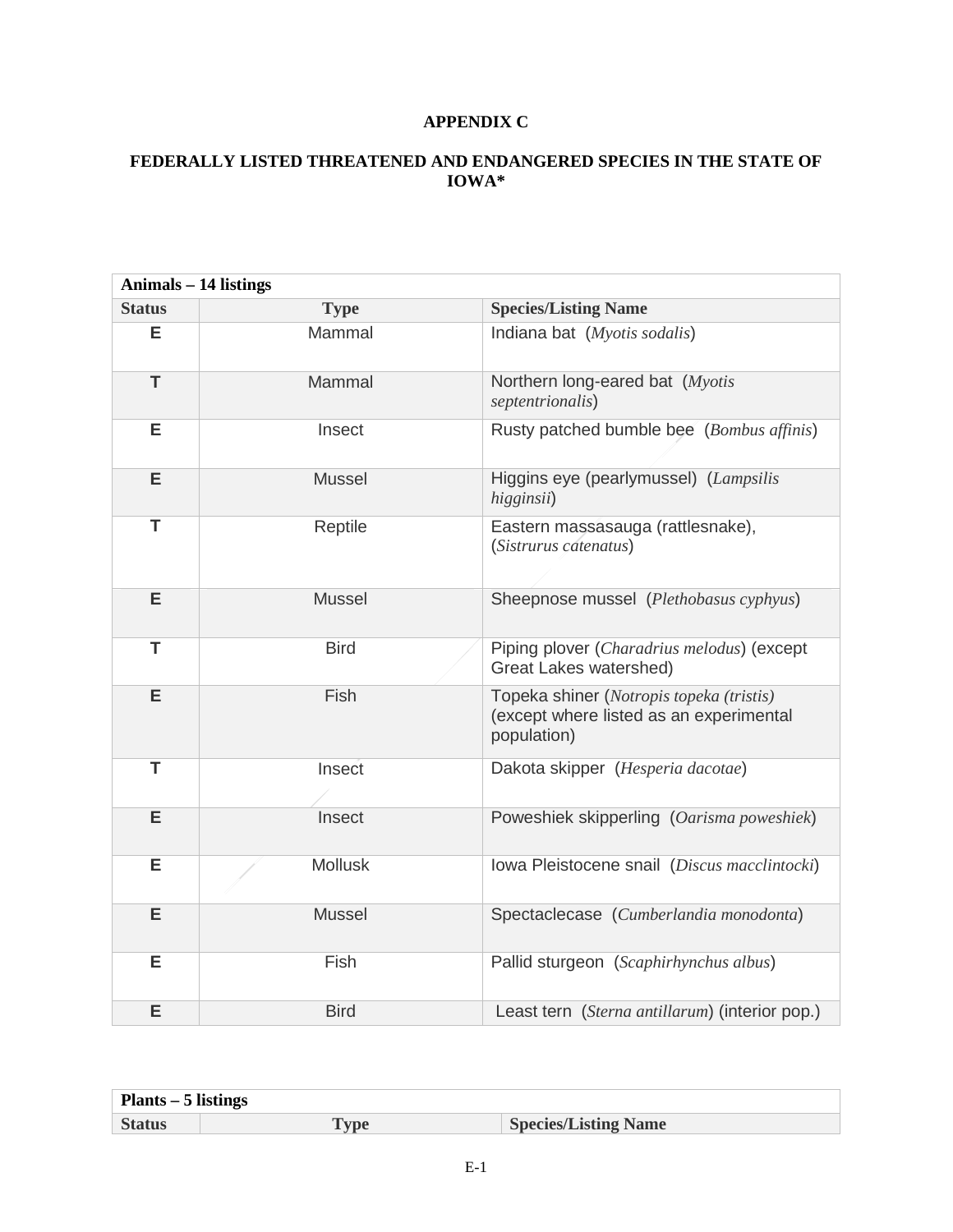| т | Herbaceous | Prairie bush-clover (Lespedeza leptostachya)                |
|---|------------|-------------------------------------------------------------|
| T | Herbaceous | Mead's milkweed (Asclepias meadii)                          |
| т | Herbaceous | Northern wild monkshood (Aconitum<br><i>noveboracense</i> ) |
| T | Herbaceous | Eastern prairie fringed orchid (Platanthera<br>leucophaea)  |
| т | Herbaceous | Western prairie fringed orchid (Platanthera<br>praeclara)   |

\* Obtained from the USFWS website at **http://ecos.fws.gov/ecp0/reports/species-listed-by-statereport?state=IA&status=listed** on February 9, 2017.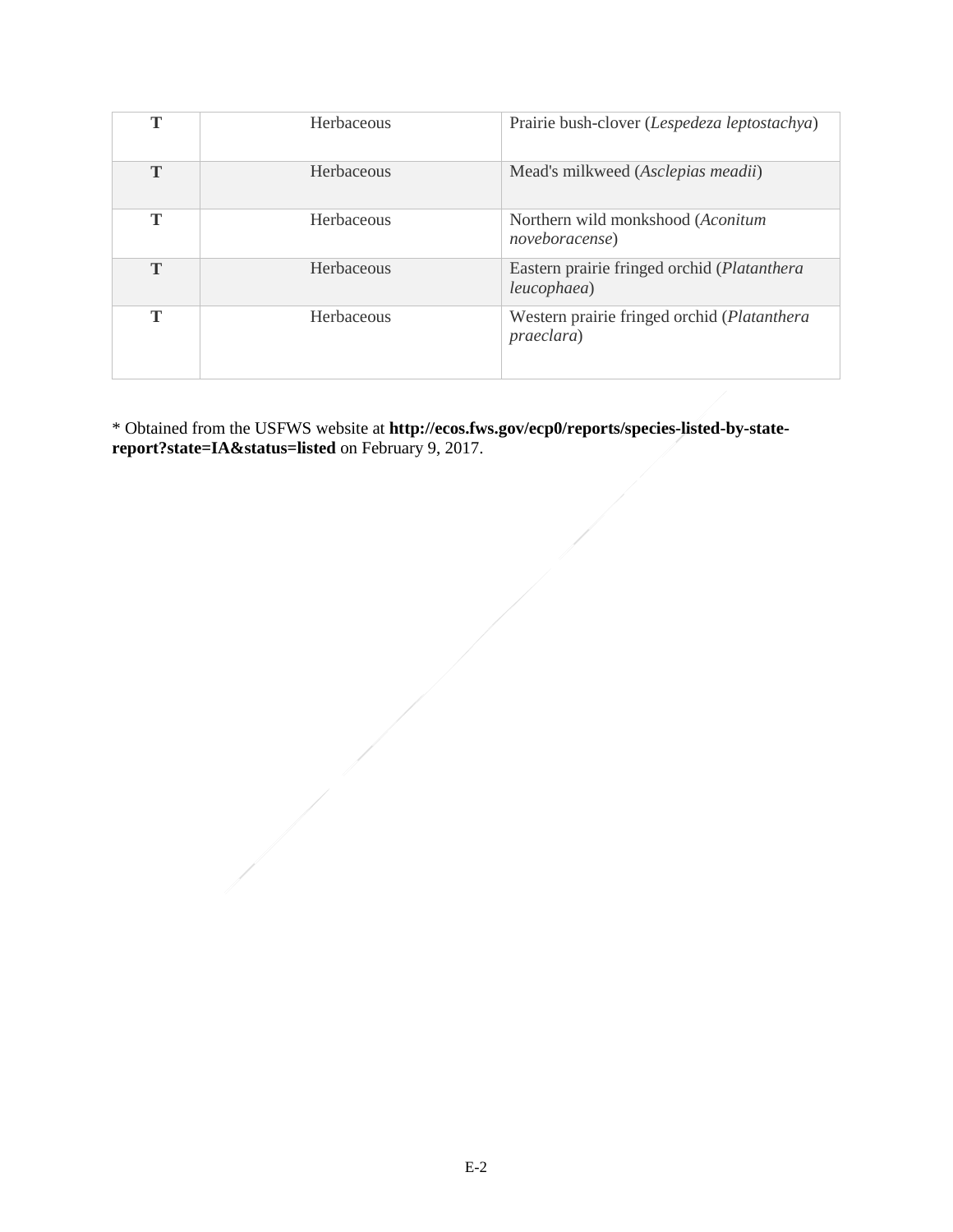#### **APPENDIX D**

### **IDNR LISTED THREATENEND AND ENDANGERED ANIMAL AND PLANT SPECIES\***

#### **STATE1 FEDERAL2 SCIENTIFIC NAME COMMON NAME STATUS STATUS PLANTS** *Aconitum noveboracense* Northern Wild Monkshood Threatened Threatened *Agalinus gattingerii* Round-stemmed False Foxglove Threatened *Agalinus skinneriana* Pale False Foxglove Endangered *Agastache foeniculum* Blue Giant-hyssop **Endangered**<br>Allium cernuum Nodding Wild Onion Threatened **Nodding Wild Onion** *Amorpha nana* Fragrant False Indigo Threatened *Arctostaphylos uva-ursi* Bearberry Endangered *Aristolochia serpentaria Aronia melanocarpa* Black chokeberry Endangered *Ascelpias stenophylla* Narrow-leaved Milkweed Endangered *Asclepias engelmanniana* Eared Milkweed Endangered *Asclepias lanuginosa* Woolly Milkweed Threatened A*sclepias meadii* Mead's Milkweed Endangered Threatened *Asclepias speciosa* Showy Milkweed Threatened Aster dumosus **Ricebutton Aster** Endangered *Aster furcatus* Forked Aster **Forked Aster Fixage Property** Fine Threatened Aster **Threatened** Aster junciformis Aster linariifolius Flax-leaved Aster Threatened *Aster macrophyllus* Large-leaved Aster **Endangered**<br> *Aster schreberi* Schreber's Aster **Endangered** Endangered **Schreber's Aster** *Aureolaria pedicularia* Fern-leaved False Foxglove / Endangered *Berula erecta* **Water Parsnip 1986 Threatened Threatened Resseva bullii Kittentails Threatened** *Besseya bullii* Kittentails *Betula pumila* Bog Birch **Threatened** Bog Birch **Theatened** *Blephilia ciliate* Pagoda Plant **Pagoda Plant Threatened** *Botrychium matricariifolium* Matricary Grape Fern Endangered *Botrychium multifidum* Leathery Grapefern Threatened *Botrychium simplex* Little Grapefern Little Graphic Cacalia suaveolens Sweet Indian-plantain Threatened Threatened **Sweet Indian-plantain** *Callirhoe alcaeoides* Poppy Mallow Threatened *Callirhoe triangulata* Poppy Mallow Endangered *Carex chordorrhiza* Cordroot Sedge Endangered *Chimaphila umbellate* Pipsissewa Threatened *Chrysoplenium iowense* Golden Saxifrage Threatened *Commelina erecta* Dayflower Threatened *Corallorhiza maculate* Spotted coralroot Threatened **Cornus canadensis Bunchberry Cornus Constanting Corporation Threatened Corporation Corporation Corporation Corporation Corporation Corporation Corporation Corporation Corporation Corporation Co** *Corydalis aurea* Golden Corydalis *Corydalis curvisiliqua* Large-bracted Corydalis Endangered *Corydalis sempervirens* Pink Cordydalis Threatened *Cypripedium reginae* Showy Lady's-slipper Threatened *Dalea villosa* Silky Prairie-clover Endangered *Decodon verticillatus* Swamp-loosestrife Endangered *Dichanthelium boreale* Northern Panic-grass Endangered *Dichanthelium linearifolium* Slim-leaved Panic-grass Threatened *Dodecatheon amethystinum Jeweled Shooting Star* Threatened *Drosera rotundifolia* Roundleaved Sundew Endangered *Dryopteris intermedia* Glandular Wood Fern Threatened *Dryopteris marginalis* Marginal Shield Fern Threatened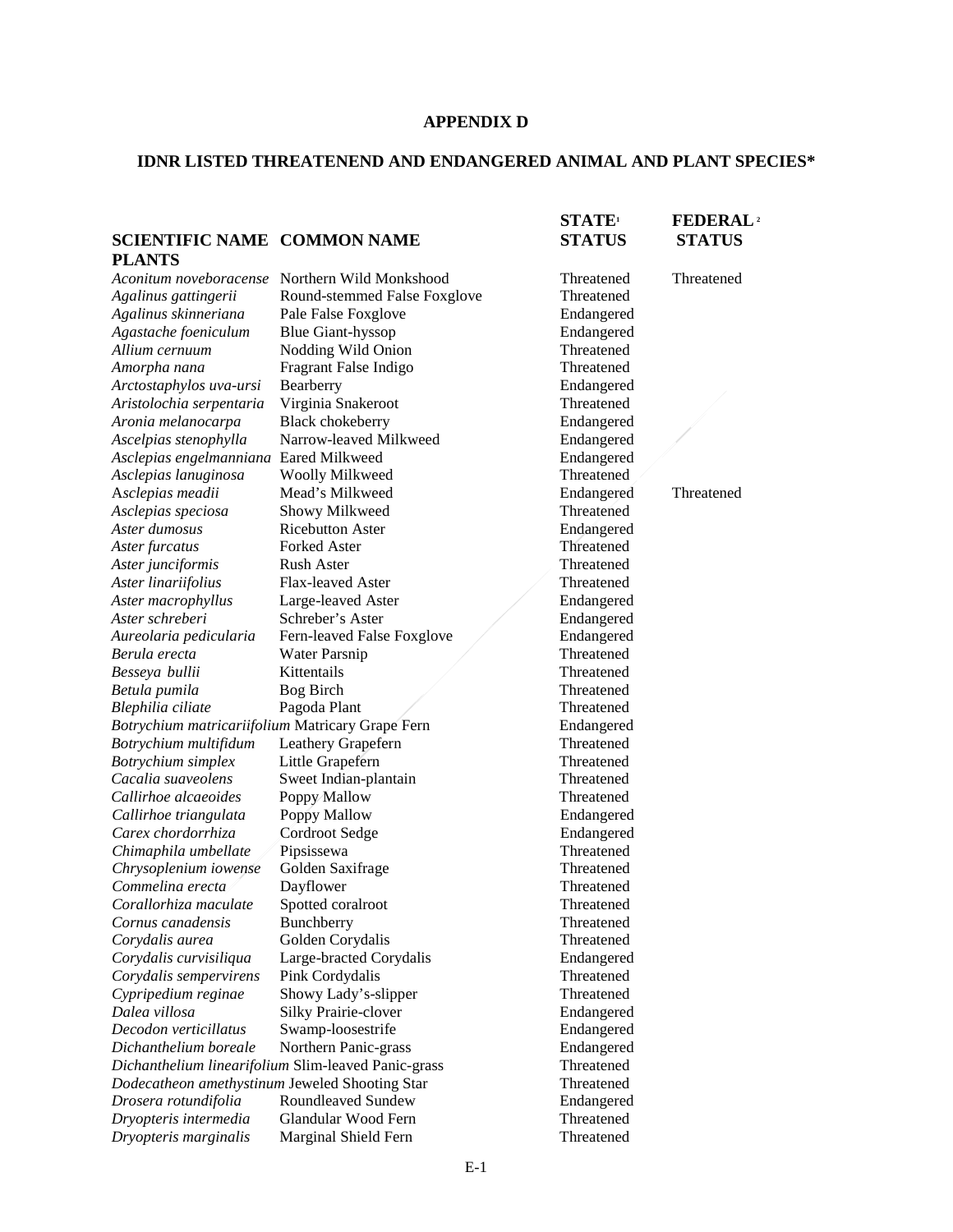*Eriophorum gracile* Slender Cottongrass *Lomatium foeniculaceum* Whiskbroom Parsley *Mimulus alatus* Winged Monkeyflower *Monotropa hypopithys* Pinesap *Panicum philadelphicum* Philadelphia Panic-grass

*Equisetum sylvaticum* Woodland Horsetail Threatened Threatened Eriophorum gracile Slender Cottongrass Threatened *Faxinus quadrangulata* Blue Ash Threatened *Filipendula rubra* Queen of the Prairie Threatened *Floerkea proserpinacoides* False Mermaid Endangered *Galium labradoricum* Bog Bedstraw Endangered *Gaylussacia baccata* Black Huckleberry Threatened *Hudsonia tomentosa* Povertygrass **Endangered Endangered** *Hybanthus concolor* Green Violet Threatened *Hypericum boreale* Northern St. Johnswort Endangered *Hypericum gentianoides* Pineweed **Endangered** Endangered Endangered Endangered Endangered *Ilex verticillata* Winterberry Endangered *Isoetes melanospora* Black-based Quillwort Endangered Endangered *Jeffersonia diphylla* Twinleaf Threatened Threatened *Juniperus horizontalis* Creeping Juniper Threatened *Justicia americana* Water-willow Endangered *Krigia virginica* Dwarf Dandelion Endangered *Lechea intermedia* Intermediate Pinweed Threatened *Lechea villosa* Hairy Pinweed **Threatened** Threatened *Lespedeza leptostachya* Prairie Bush-clover **Threatened** Threatened *Lespedeza leptostachya* Prairie Bush-clover Threatened Threatened Threatened *Leucospora multifidi* Cleft Conobea Endangered *Linnaea borealis* Twinflower Threatened<br> *Lomatium foeniculaceum* Whiskbroom Parsley **Threatened** Endangered *Lomatium orientale* Western Parsley Threatened *Lupinus perennis* Wild Lupine Threatened *Lycopodium clavatum* Running Clubmoss Endangered *Lycopodium dendroideum* Tree Clubmoss Threatened *Lycopodium inundatum* Bog Clubmoss **Endangered** Bog Clubmoss **Endangered** *Lycopodium porophilum* Rock Clubmoss Threatened *Lygodesmia rostrate* Annual Skeletonweed Endangered *Marsilea vestita* Hairy Waterclover Threatened *Megalodonta beckii* Water Marigold Endangered *Menyanthes trifoliate* Bog Buckbean **Threatened** Threatened *Mertensia paniculata* Northern Lungwort Endangered *Mimulus glabratus* Yellow Monkeyflower Threatened *Mitchella repens* Partridge Berry **Partridge Threatened** *Monotropa hypopithys* Pinesap **Property Property Property** *Property Property Property Property Property Property Property Property Property Oenothera perennis* Small Sundrops Threatened *Opuntia fragilis* Little Prickypear Threatened *Opuntia macrorhiza* Bigroot Prickypear Endangered *Orobanche fasciculate* Clustered Brooomrape Endangered *Osmunda cinnamomea* Cinnamon Fern **Endangered**<br> *Panicum philadelphicum* Philadelphia Panic-grass Threatened Pellaea atropurpurea Purple Cliffbrake **Endangered** *Peltandra virginica* Arrow Arum Endangered *Penstemon gracilis* Slender Beardtongue Threatened *Platanthera flava* Pale Green Orchid Endangered *Platanthera hookeri* Hooker's Orchid Threatened *Platanthera hyperborea* Northern Bog Orchid Threatened *Platanthera leucophaea* Eastern Prairie Fringed Orchid Endangered Threatened *Platanthera praeclara* Western Prairie Fringed Orchid Endangered Threatened *Platanthera psycodes* Purple Fringed Orchid Threatened *Polansia jamesii* Clammyweed Endangered *Polygala cruciata* Crossleaf Milkwort Endangered *Polygala incarnate* Pink Milkwort Threatened *Polygala polygama* Purple Milkwort Endangered *Polygonum douglasii* Douglas' Knotweed Endangered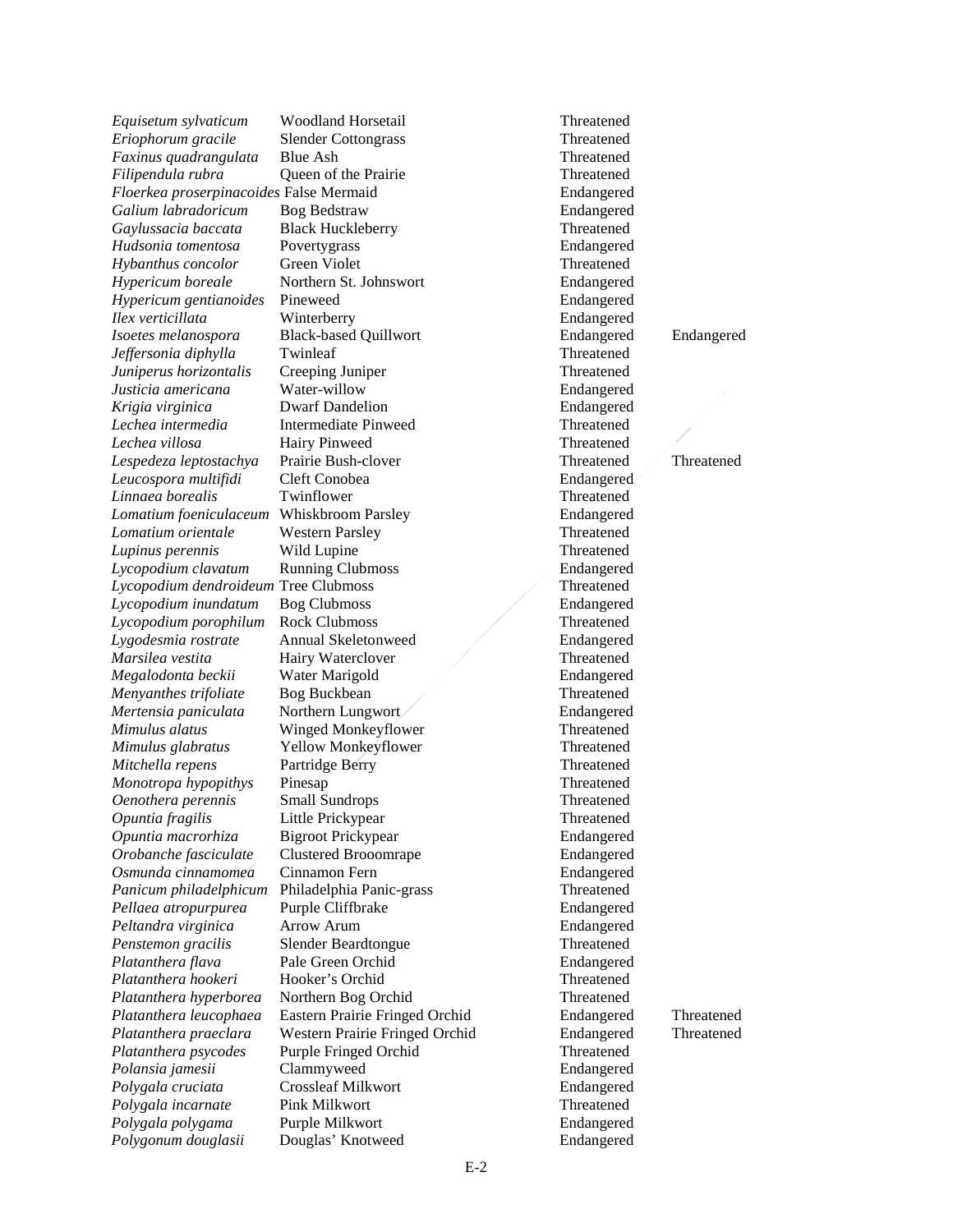*Potentilla anserine* Silverweed **Threatened Threatened Potentilla fruticosa Shrubby Cinquefoil Threatened** *Potentilla fruticosa* Shrubby Cinquefoil Sphaeralcea coccinea *Spiranthes ovalis* Oval Ladies-tresses *Vaccinium myrtilloides* Velvetleaf blueberry *Woodsia oregana* Oregon Woodsia Threatened *Xyris torta* Yellow-eyed Grass Endangered

#### **MAMMALS**

*Clethrionomys gapperi* Red-backed Vole Endangered *Cryptotis parva* Least Shrew Threatened *Myotis sodalis* Indiana Bat Endangered Threatened *Perognathus flavescens* Plains Pocket Mouse Endangered *Spilogale putorius* Spotted Skunk Endangered *Synaptomys cooperi* Southern Bog Lemming Threatened

#### **INSECTS**

*Coenonympha tullia* Ringlet Endangered *Euphydryas phaeton* Baltimore Threatened *Glaucopsyche lygdamus* Silvery Blue Threatened *Hesperia dacotae* Dakota Skipper Endangered Threatened *Oarisma powesheik* Powesheik Skipperling Threatened

*Potentilla pensylvanica* Pennsylvania Cinquefoil Threatened *Potentilla tridentata* Three-toothed Cinquefoil Endangered *Prunus nigra* Canada Plum **Endangered** Endangered *Psoralea onobrychis* Frenchgrass Endangered *Pyrola asarifolia* Pink Shinleaf Philadelectric Endangered *Pyrola secunda* One-sided Shinleaf Threatened *Rhexia virginica* Meadow Beauty Threatened *Rhynchospora capillacea* Beaked Rush Threatened *Ribes hudsonianum* Northern Currant Threatened *Rosa acicularis* Prickly Rose Endangered *Salix lucida* Shining Willow Threatened *Salix pedicellaris* Bog Willow Threatened *Scleria verticillata* Low Nutrush Threatened *Selaginella eclipes* Meadow Spikemoss Endangered *Sheperdia argentea* Buffaloberry **Threatened Threatened** *Solidago patula* Rough-leaved Goldenrod Endangered *Solidago uliginosa* Bog Goldenrod **Bog Endangered** Endangered **Endangered** Scarlet Globemallow **Endangered Endangered** *Spiranthes lacera* Slender Ladies-tresses Threatened *Spiranthes lucida* Yellow-lipped Ladies-tresses Endangered<br>
Spiranthes ovalis Oval Ladies-tresses Threatened *Spiranthes romanzoffiana* Hooded Ladies-tresses Threatened *Spiranthes vernalis* Spring Ladies-tresses Threatened *Streptopus roseus* Rosy Twisted-stalk Threatened *Stylisma pickeringii* Pickering Morning-glory Endangered *Talinum parviflorum* Fameflower Threatened *Talinum rugospermum* Rough-seeded Fameflower **Endangered** *Thalictrum revolutum* Waxy Meadowrue Endangered *Thelypteris phegopteris* Long Beechfern **Endangered** Endangered *Triglochin maritimum* Large Arrowgrass Threatened **Triglochin palustre** Small Arrowgrass Threatened Vaccinium angustifolium Low Sweet Berry Threatened *Vaccinium angustifolium* Low Sweet Berry Threatened Vaccinium myrtilloides Velvetleaf blueberry Threatened *Veratrum woodii* False Hellebore Threatened *Viola incognita* Large-leaved Violet Endangered *Viola renifolia* Kidney-leaved Violet Threatened *Woodsia ilvensis* Rusty Woodsia Endangered

E-3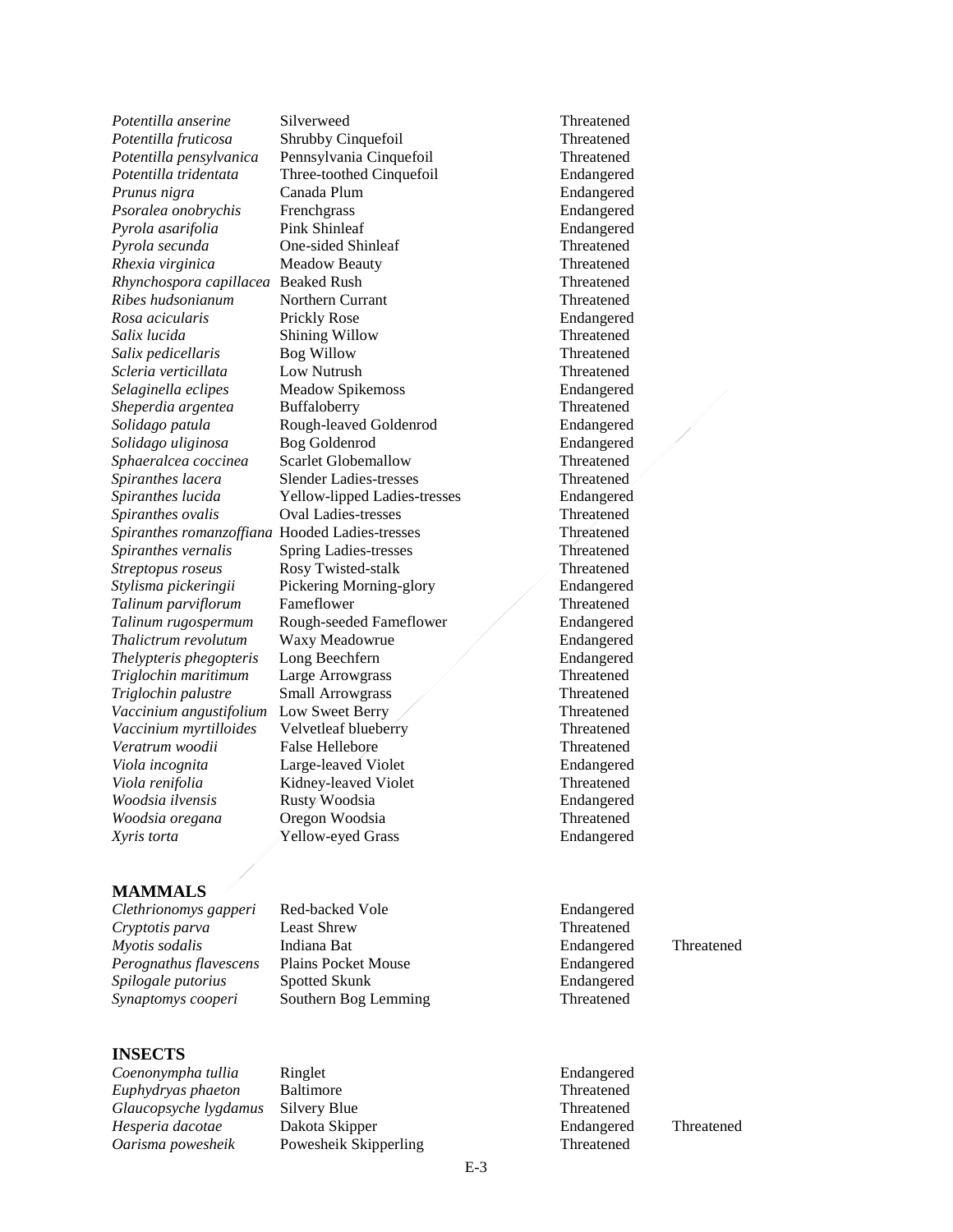*Poanes massasoit* Mulberry Wing Threatened Problema byssus Skipper Streatened Threatened Problema byssus Skipper Stream Threatened Threatened Stream Stream Stream Stream Stream Stream Stream Stream Stream Stream Stream St *Problema byssus* 

#### **FISH**

| Acipenser fulvescens                           | Lake Sturgeon                  | Endangered |            |
|------------------------------------------------|--------------------------------|------------|------------|
| Ammocrypta clara                               | <b>Western Sand Darter</b>     | Threatened |            |
| Esox americanus                                | <b>Grass Pickerel</b>          | Threatened |            |
| <i>Etheostoma chlorosomum</i> Bluntnose Darter |                                | Endangered |            |
| Etheostoma microperca                          | <b>Least Darter</b>            | Endangered |            |
| Etheostoma spectabile                          | Orangethroat Darter            | Threatened |            |
| Icthyomyzon castaneus                          | <b>Chestnut Lamprey</b>        | Threatened |            |
| Lampetra appendix                              | <b>American Brook Lamprey</b>  | Threatened |            |
| Lota lota                                      | <b>Burbot</b>                  | Threatened |            |
| Moxostoma duquesnei                            | <b>Black Redhorse</b>          | Threatened |            |
| Notropis anogenus                              | Pugnose Shiner                 | Endangered |            |
| Notropis heteroepis                            | <b>Blacknose Shiner</b>        | Threatened |            |
| Notropis nocturnus                             | <b>Freckled Madtom</b>         | Endangered |            |
| Notropis texanus                               | Weed Shiner                    | Endangered |            |
| Notropis topeka                                | Topeka Shiner                  | Endangered |            |
| Noturus eleutherus                             | Mountain Madtom                | Endangered |            |
| Scaphirhynchus albus                           | Pallid Sturgeon                | Endangered | Endangered |
| Semotilus margarita                            | Pearl Dace                     | Endangered |            |
| <b>AMPHIBIANS</b>                              |                                |            |            |
| Ambystoma laterale                             | <b>Blue-spotted Salamander</b> | Endangered |            |
| Lithobates areolatus                           | Crawfish Frog                  | Endangered | Threatened |
| <b>Necturus Maculosus</b>                      | Mudpuppy                       | Threatened |            |
| Notophtalmus viridescens Central Newt          |                                | Threatened |            |
|                                                |                                |            |            |

#### **REPTILES**

*Agkistrodon contortrix* Copperhead **Endangered**<br>
Carphopis amoenus vermis Western Worm Snake Threatened *Carphopis amoenus vermis* Western Wor<br> *Glyptemys inscultna* Wood Turtle *Glyptemys inscultpa* Wood Turtle **Endangered** Endangered *Crotalus viridis* Prairie Rattlesnake Endangered Endangered *Endangered Emydoidea blandingii* Blanding's Turtle Endangered Endangered **Kinosternon flavescens** *Lampropeltis holbrooki* Speckled Kingsnake<br>*Nerodia erythrogaster neglecta* Copperbelly Water Snake *Nerodia erythrogaster neglecta Nerodia rhombifera* Diamondback Water Snake *Ophisaurus attenuatus* Slender Glass Lizard *Plestiodon obsoletus* Great Plains Skink *Sistrurus catenatus* Eastern Massasauga3 Endangered Endangered Sternotherus odoratus **Common Musk Turtle** 

### **BIRDS**

*Asio flammeus* Short-eared Owl<br> *Asio otus* Long-eared Owl *Buteo lineatus* Red-shouldered Hawk<br> *Charadrius melodus* Piping Plover *Charadrius melodus* Piping Plover Endangered Threatened Circus cyaneus **Property** Northern Harrier Endangered Threatened *Circus cyaneus* Northern Harrier Endangered *Rallus elegans* King Rail Endangered Threatened *Sterna antillarum* Least Tern Endangered

Prairie Rattlesnake<br>Blanding's Turtle

Long-eared Owl

| Carphopis amoenus vermis       | Western Worm Snake        | Threatened |            |
|--------------------------------|---------------------------|------------|------------|
| Glyptemys inscultpa            | Wood Turtle               | Endangered | Endangered |
| Crotalus viridis               | Prairie Rattlesnake       | Endangered |            |
| Emydoidea blandingii           | <b>Blanding's Turtle</b>  | Endangered | Endangered |
| Kinosternon flavescens         | Yellow Mud Turtle         | Endangered |            |
| Lampropeltis holbrooki         | Speckled Kingsnake        | Threatened |            |
| Nerodia erythrogaster neglecta | Copperbelly Water Snake   | Endangered |            |
| Nerodia rhombifera             | Diamondback Water Snake   | Threatened |            |
| Ophisaurus attenuatus          | Slender Glass Lizard      | Threatened |            |
| Plestiodon obsoletus           | <b>Great Plains Skink</b> | Endangered |            |
| Sistrurus catenatus            | Eastern Massasaugas       | Endangered | Endangered |
| Sternotherus odoratus          | Common Musk Turtle        | Threatened |            |
| Terrapene ornata               | Ornate Box Turtle         | Threatened | Threatened |
| <b>BIRDS</b>                   |                           |            |            |
| Ammodramus henslowii           | Henslow's Sparrow         | Threatened | Threatened |
| Asio flammeus                  | Short-eared Owl           | Endangered |            |
| Asio otus                      | Long-eared Owl            | Threatened |            |
| <b>Buteo lineatus</b>          | Red-shouldered Hawk       | Endangered |            |
|                                |                           |            |            |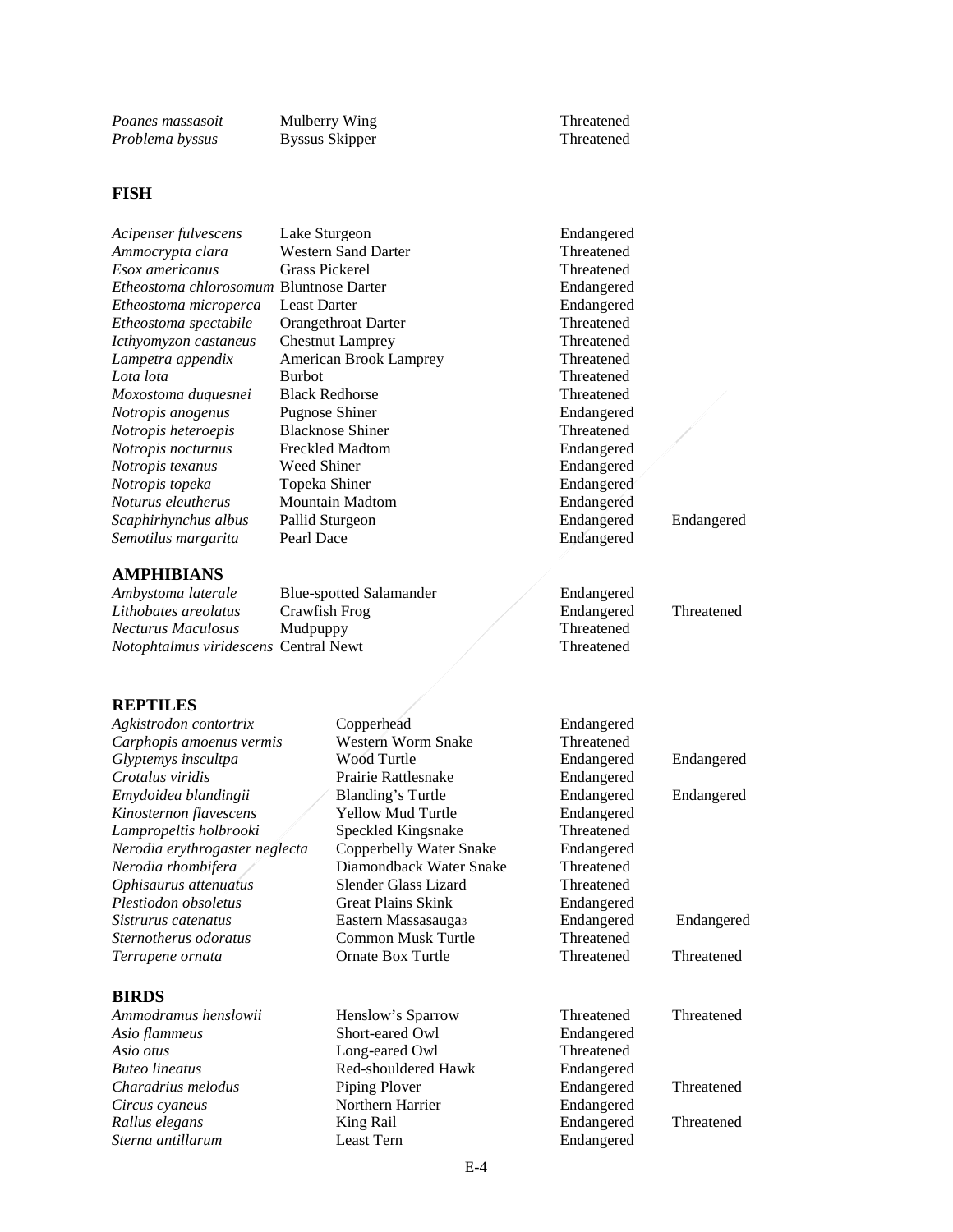| Tyto alba                    | Common Barn Owl                  | Endangered |            |
|------------------------------|----------------------------------|------------|------------|
| <b>Mollusks</b>              |                                  |            |            |
| Alasmidonta viridis          | Slippershell                     | Endangered |            |
| Anodontoides ferussacianus   | <b>Cylinder Mussel</b>           | Threatened |            |
| Catinella gelida             | Frigid Ambersnail                | Endangered |            |
| Cumberlandia monodonta       | <b>Spectacle Case</b>            | Endangered | Endangered |
| Cyclonaias tuberculata       | Purple Pimpleback                | Threatened | Threatened |
| Discus macclintocki          | <b>Iowa Pleistocene Snail</b>    | Endangered |            |
| Ellipsaria lineolata         | <b>Butterfly Mussel</b>          | Threatened | Threatened |
| Fusconaia ozarkensis         | Ozark Pigtoe                     | Endangered |            |
| Lampsilis higginsii          | Higgin's-eye Pearly Mussel       | Endangered | Endangered |
| Lampsilis teres anodontoides | <b>Yellow Sandshell</b>          | Endangered |            |
| Lampsilis teres teres        | Slough Sandshell                 | Endangered |            |
| Lasmigona compressa          | Creek Heelsplitter               | Threatened |            |
| Novisuccinea spp.            | Iowa Pleistocene Ambersnail      | Endangered |            |
| Novisuccinea spp.            | Minnesota Pleistocene Ambersnail | Endangered |            |
| Plethobasus cyphyus          | <b>Bullhead</b>                  | Endangered | Endangered |
| Pleurobema sintoxia          | Ohio River Pigtoe                | Endangered |            |
| Strophitus undulatus         | <b>Strange Floater</b>           | Threatened |            |
| Tritogonia verrucosa         | <b>Buckhorn</b>                  | Endangered |            |
| Venustaconcha ellipsiformis  | Ellipse                          | Threatened |            |
| Vertigo briarensis           | Briarton Pleistocene Vertigo     | Endangered |            |
| Vertigo hubrichti            | Midwest Pleistocene Vertigo      | Threatened |            |
| Vertigo meramecensis         | <b>Bluff Vertigo</b>             | Endangered |            |
| Vertigo spp.                 | Vertigo New Species              | Endangered |            |
| Vertigo occulta              | Occult Vertigo                   | Threatened | Threatened |

<sup>1</sup> Listed in the Wildlife Code of Iowa, Chapter 481B – 571: 77.2, 77.3 Endangered, threatened, and special concern species. <sup>2</sup> Federally Listed Species under the Endangered Species Act (ESA) of 1973 as Amended:

Endangered = Any species that is in danger of extinction throughout all or a significant portion of its range.

Threatened = Any species that is likely to become endangered within the foreseeable future.

Candidate = Plants or animals that the U.S. Fish & Wildlife Service is reviewing for possible addition to the list of Endangered and Threatened species.

Proposed = Any species proposed for listing as Threatened or Endangered by the U.S. Fish & Wildlife Service.

Threatened/SA = Any species listed Threatened due to Similarity of Appearance by the U.S. Fish & Wildlife Service.

<sup>3</sup>Considered extirpated, historical or accidental occurrence in Iowa.

\* Obtained from the INDR website at **http://www.iowadnr.gov/Conservation/Threatened-Endangered**  on April 7, 2017.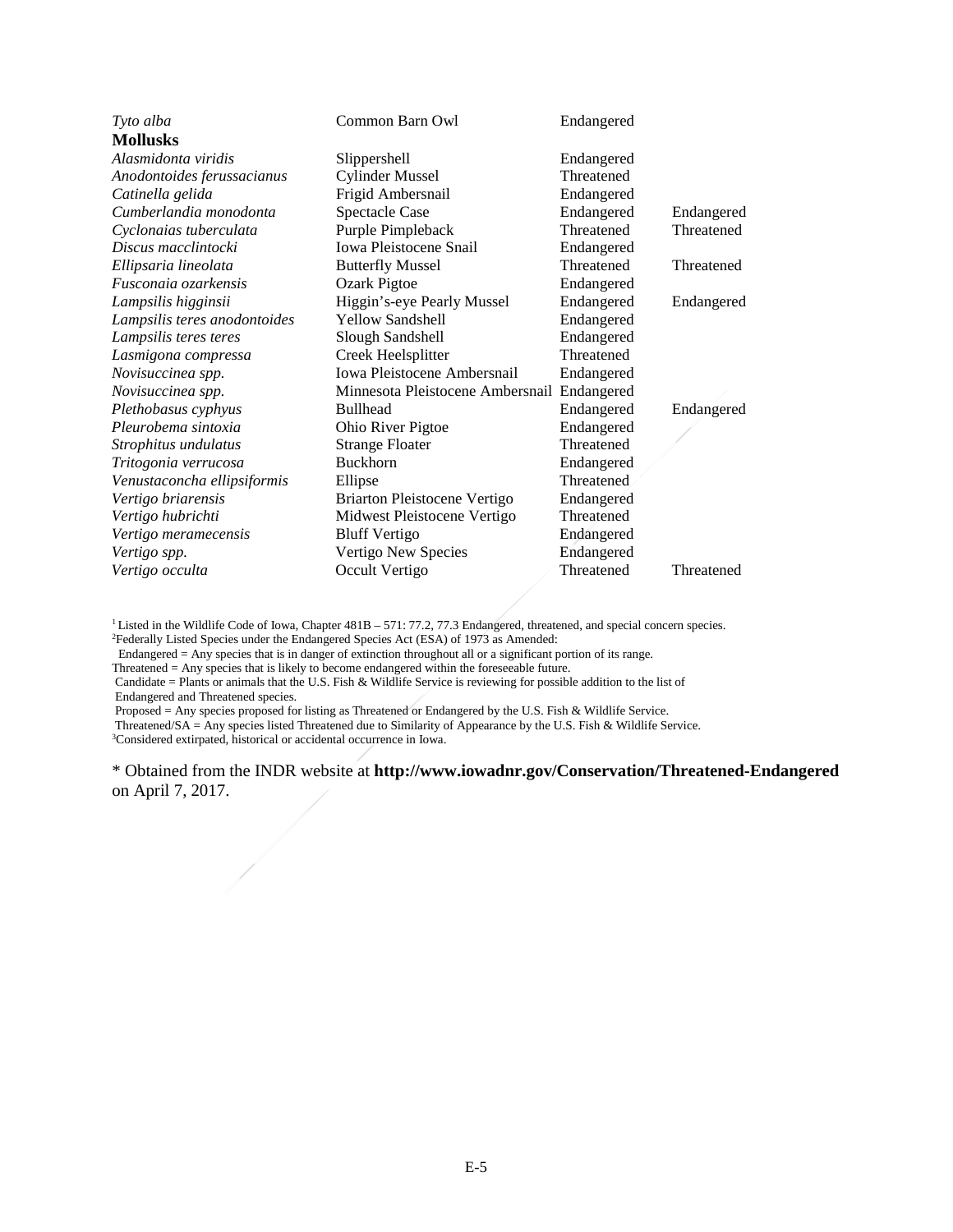# **APPENDIX E**

### **THREATENED AND ENDANGERED SPECIES IMPACT ANALYSIS**

| <b>Species</b>                                                  | <b>Counties</b>                                                                                                                                                                                                                                                                                                                                                                              | <b>Habitat Characteristics</b>                                                                                                                                                                                                                                                                | <b>Relevant Information</b>                                                                                                                                                                                                                      | <b>Determination</b>                                  |
|-----------------------------------------------------------------|----------------------------------------------------------------------------------------------------------------------------------------------------------------------------------------------------------------------------------------------------------------------------------------------------------------------------------------------------------------------------------------------|-----------------------------------------------------------------------------------------------------------------------------------------------------------------------------------------------------------------------------------------------------------------------------------------------|--------------------------------------------------------------------------------------------------------------------------------------------------------------------------------------------------------------------------------------------------|-------------------------------------------------------|
| Indiana Bat (E)<br>(Myotis<br>sodalist)                         | Boone, Story,<br>Marshall, Tama,<br>Guthrie, Dallas, Polk,<br>Jasper, Poweshiek,<br>lowa, Johnson,<br>Cedar, Clinton, Scott,<br>Adair, Madison,<br>Warren, Marion,<br>Mahaska, Keokuk,<br>Washington, Louisa,<br>Muscatine, Union,<br>Clarke, Lucas,<br>Monroe, Wapella,<br>Jefferson, Henry, Des<br>Moines, Lee, Van<br>Burren, Davis,<br>Appanoose, Wayne,<br>Decatur, Ringgold,<br>Taylor | • During winter, caves<br>located in karst areas of<br>the east-central United<br>States or man-made<br>excavated mines.<br>• In summer, roost sites<br>under the bark of dead or<br>dying trees that retain<br>large, thick slabs of<br>peeling bark.                                        | • Management activities are not<br>expected to result in the removal of<br>trees or occur in any mines or caves.                                                                                                                                 | No effect                                             |
| Northern Long-<br>earred Bat (T)<br>(Myotis<br>septentrionalis) | All counties                                                                                                                                                                                                                                                                                                                                                                                 | • During winter, caves<br>located in karst areas of<br>the east-central United<br>States or man-made<br>excavated mines.<br>• In summer, roost sites<br>under bark of dead or<br>dying trees. May also be<br>found in barns or sheds.                                                         | • Management activities are not<br>expected to result in the removal of<br>tree or occur in any mines or caves.<br>• Mammal damage activities may occur<br>near barns or sheds, but only on the<br>ground level and with minimal<br>disturbance. | No effect                                             |
| <b>Rusty Patched</b><br>Bumble Bee (E)<br>(Bombus affinis)      | Allamakee, Black<br>Hawk, Clayton,<br>Johnson, Winneshiek                                                                                                                                                                                                                                                                                                                                    | • Prefers grasslands or<br>prairies, or areas that<br>contain flowering plants,<br>to acquire nectar and<br>pollen. Underground<br>rodent cavities in or<br>clumps of grasses provide<br>nesting sites.<br>• Overwintering hibernation<br>sites, used by queens,<br>require undisturbed soil. | • Management actions are not<br>expected to disturb soil or further<br>degrade grassland habitat.<br>• Any management activities around<br>overwintering areas will be rare, with<br>minimal disturbance.                                        | No effect                                             |
| Higgin's Eye<br>Pearlymussel<br>(E) (Lampsilis<br>higginsii)    | Allamakee, Clayton,<br>Clinton, Des Moines,<br>Dubuque, Jackson,<br>Johnson, Jones, Linn,                                                                                                                                                                                                                                                                                                    | • Dependent on large rivers<br>and prefers deep water<br>with moderate currents,<br>where the mussel buries<br>itself beneath the<br>substrate.                                                                                                                                               | • Management of mammal damage<br>may occur near or in streams,<br>sloughs, or rivers, for beaver dam<br>removal.<br>• Alleviation of dams restores<br>hydrology, thereby improving mussel<br>habitat, if any effect occurs at all.               | May affect, but<br>not likely to<br>adversely affect. |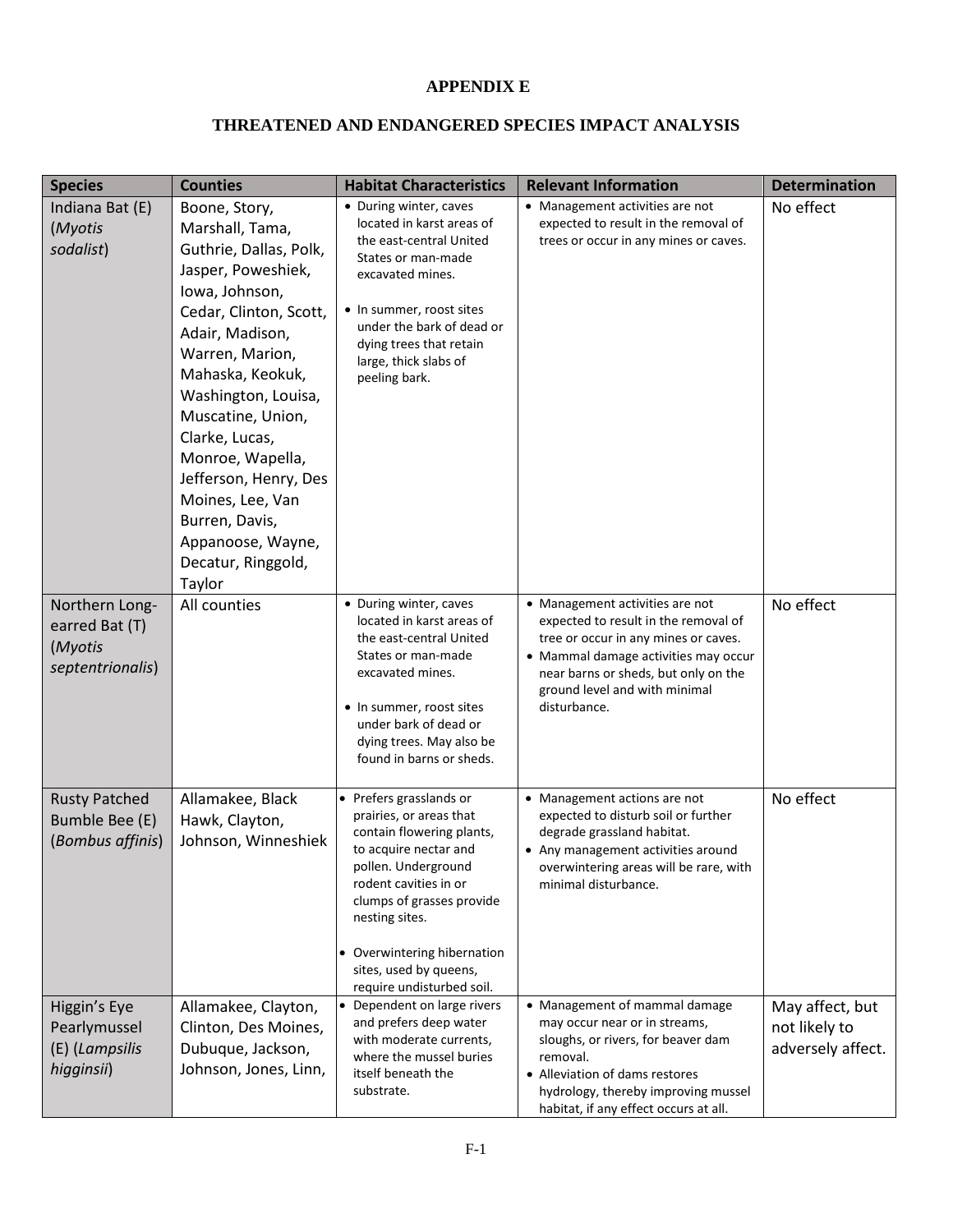|                                                        | Louisa, Muscatine,<br>Scott                                                                                             |                                                                                                                                                                                                                                    | WS personnel will consult with<br>USFWS and IDNR prior to<br>implementing beaver dam removal.                                                                                                                                                                                                                                                                                |                                                      |
|--------------------------------------------------------|-------------------------------------------------------------------------------------------------------------------------|------------------------------------------------------------------------------------------------------------------------------------------------------------------------------------------------------------------------------------|------------------------------------------------------------------------------------------------------------------------------------------------------------------------------------------------------------------------------------------------------------------------------------------------------------------------------------------------------------------------------|------------------------------------------------------|
| Eastern<br>Massasauga (T)<br>(Sistrurus<br>catenatus)  | Bremer, Chickasaw,<br>Clinton, Delaware,<br>Lee, Muscatine,<br>Scott                                                    | Lowland prairie or<br>$\bullet$<br>grassland habitat is<br>typically preferred by<br>eastern massasaugas,<br>usually near crayfish<br>burrows                                                                                      | • Management actions are not<br>expected to interfere with crayfish<br>burrows or lowland habitat quality.<br>• Any disturbance will be rare and<br>insignificant, as management actions<br>in such areas do not damage the<br>substrate or crayfish burrows.                                                                                                                | No effect                                            |
| Sheepnose<br>Mussel (E)<br>(Plethobasus<br>cyphyus)    | Allamakee, Clayton,<br>Des Moines, Jackson,<br>Lee, Louisa,<br>Muscatine, Scott                                         | Prefers river shallows<br>with slower current.<br>Sheepnose have been<br>found in deep runs within<br>larger rivers, or under<br>cobble and boulders.<br>Individuals tend to<br>$\bullet$<br>burrow in mud along the<br>river bed. | • Management of mammal damage<br>may occur near or in streams,<br>sloughs, or rivers, for beaver dam<br>removal.<br>• Alleviation of dams restores<br>hydrology, thereby improving mussel<br>habitat, if any effect occurs at all.<br>• WS personnel will consult with<br>USFWS and IDNR prior to<br>implementing beaver dam removal.                                        | May affect, but<br>not likely to<br>adversely affect |
| <b>Piping Plover</b><br>(T)(Charadrius<br>melodus)     | Pottawattamie,<br>Woodbury                                                                                              | Prefers sandy beaches or<br>$\bullet$<br>wide, flat areas for<br>congregations.<br>Nesting sites are typically<br>$\bullet$<br>located in shoreline<br>wetland habitats<br>Roosts on shores of lakes<br>٠<br>and rivers            | • Management actions for mammal<br>damage has no direct effect on the<br>piping plover or the shores of lakes<br>and rivers.<br>• Management activities nearby<br>roosting habitats may cause minimal<br>disturbance, but no significant impact<br>is expected.<br>• Mammal damage management in<br>and around roosting locations, on<br>shore of lakes and rivers, is rare. | May affect, but<br>not likely to<br>adversely affect |
| Topeka Shiner<br>(E) (Notropis<br>topeka)              | Lyon, Emmec, Palo<br>Alto, Pocahontas,<br>Humboldt, Calhoun,<br>Webster, Sac, Ida,<br>Carroll, Greene,<br><b>Dallas</b> | Typically found in slow-<br>$\bullet$<br>moving prairie rivers and<br>streams that are naturally<br>winding and have a sand,<br>gravel, or rubble silt<br>bottom.                                                                  | Management activities may restore<br>$\bullet$<br>hydrology and river flow to rivers<br>and streams affected by beaver<br>damming.<br>Mammal damage action may<br>$\bullet$<br>alleviate beaver damage, thereby<br>augmenting Topeka shiner habitat.                                                                                                                         | May affect, not<br>likely to<br>adversely affect.    |
| Dakota Skipper<br>(T) (Hesperia<br>dacotae)            | Dickinson                                                                                                               | Inhabits tallgrass and<br>$\bullet$<br>mixed grass prairies of<br>high quality.<br>Flourishes in areas with a<br>٠<br>rich diversity of flowering<br>plants.                                                                       | Management actions for mammal<br>damage are not expected to alter or<br>remove prairie habitat.                                                                                                                                                                                                                                                                              | No effect                                            |
| Poweshiek<br>Skipperling (E)<br>(Oarisma<br>poweshiek) | Cerro Gordo,<br>Dickinson, Emmet,<br>Hancock, Howard,<br>Kossuth, Osceola                                               | Dependent on locality,<br>$\bullet$<br>but can be found in dry,<br>upland prairies with high-<br>quality tallgrass<br>composition.<br>Also found in lowland,<br>prairie fens, or wet<br>prairies.                                  | Management activities are not<br>$\bullet$<br>expected to alter or disturb prairie<br>habitat in both tallgrass or mixed<br>grass communities.                                                                                                                                                                                                                               | No effect                                            |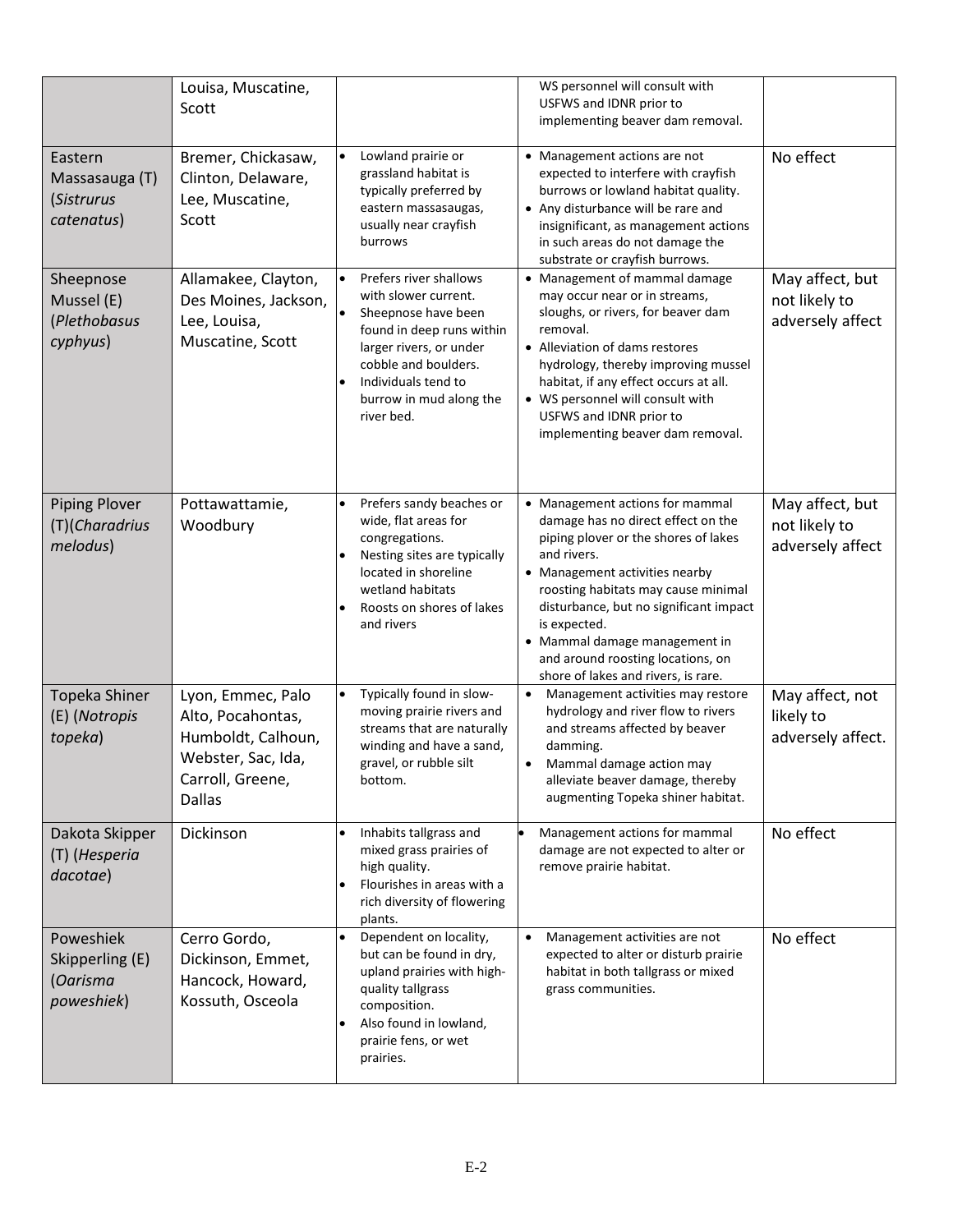| lowa<br>Pleistocene<br>Snail (E) (Discus<br>macclinktocki)         | Clinton, Jackson,<br>Dubuque, Clayton,<br>Delaware                   | $\bullet$<br>$\bullet$ | Specifically live on cool,<br>moist algific talus slopes<br>where cool air and water<br>maintain cooler<br>temperatures (below 50<br>degrees in summer;<br>above 14 degrees in<br>winter).<br>Areas where<br>underground ice can cool<br>air, which flows out of<br>cracks in the hillside. | $\bullet$                           | Management of mammal damage is<br>not expected to take place on algific<br>talus slopes.                                                                                                                                                                                                                                    | No effect                                        |
|--------------------------------------------------------------------|----------------------------------------------------------------------|------------------------|---------------------------------------------------------------------------------------------------------------------------------------------------------------------------------------------------------------------------------------------------------------------------------------------|-------------------------------------|-----------------------------------------------------------------------------------------------------------------------------------------------------------------------------------------------------------------------------------------------------------------------------------------------------------------------------|--------------------------------------------------|
| Spectaclecase<br>(E)<br>(Cumberlandia<br>monodonta)                | Clayton, Des Moines,<br>Dubuque, Lee,<br>Louisa, Muscatine,<br>Scott | $\bullet$<br>$\bullet$ | Prefer large rivers with<br>muddy bottoms covered<br>in rocks and tree roots.<br>Typically adheres to firm<br>mud beneath rock slabs,<br>boulders, or tree roots, in<br>sheltered portions of the<br>river.                                                                                 | $\bullet$<br>$\bullet$<br>$\bullet$ | Management actions may involve<br>beaver dam removal for<br>hydrological restoration.<br>Alleviation of beaver dams usually<br>increase river flow to replenish<br>benefits to aquatic and semi-aquatic<br>species.<br>WS personnel will consult with<br>USFW and IDNR prior to<br>implementing beaver dam removal.         | May affect, not<br>likely to<br>adversely affect |
| Pallid Sturgeon<br>(E)<br>(Scaphirhynchus<br>albus)                | Fremont, Harrison,<br>Mills, Monona,<br>Pottawattamie,<br>Woodbury   | $\bullet$              | In winter and spring,<br>prefers mixture of sand,<br>gravel, and rock substrate<br>bottoms in large, flowing<br>rivers.<br>In summer, primarily sand<br>substrate is preferred by<br>the sturgeon.<br>Typically found in<br>moderate to fast moving<br>rivers with wide channels.           | $\bullet$<br>$\bullet$<br>$\bullet$ | Management activities are not<br>expected to occur in rivers, or river<br>shores.<br>Alleviation of beaver dams in large<br>river tributaries would increase river<br>flow, which may positively affect<br>pallid sturgeon.<br>WS personnel do not walk across<br>river bottoms, streams, or creeks in<br>a substantial way | No effect                                        |
| Least Tern (E)<br>(Sterna<br>antillarum)                           | Pottawattamie,<br>Woodbury                                           | $\bullet$              | Nest on sparsely<br>vegetated shorelines,<br>sandbars, and gravel pits.<br>Forage in flowing water<br>by hovering and diving.                                                                                                                                                               | $\bullet$<br>$\bullet$              | Mammal damage management is<br>not expected to occur on shorelines<br>or sandbars.<br>Management actions taken nearby<br>shorelines are rare, but may cause<br>minimal disturbance.<br>Any disturbance would be<br>insignificant.                                                                                           | No effect                                        |
| <b>Prairire Bush-</b><br>clover (T)<br>(Lespedeza<br>leptostachya) | All counties                                                         | $\bullet$              | <b>Endemic to tallgrass</b><br>prairies in the upper<br>Mississippi River Valley.<br>Prefers grasslands rich in<br>diversity.                                                                                                                                                               | $\bullet$<br>$\bullet$              | Management actions in prairie<br>habitats will be coordinated with<br>USFWS and/or IDNR for potential<br>impacts.<br>Wildlife Services does not anticipate<br>working extensively in areas where<br>Prairie Bush-Clover exists.                                                                                             | No effect                                        |
| Mead's<br>Milkweed (T)<br>(Asclepias<br>meadii)                    | Adair, Clarke,<br>Decatur, Ringgold,<br>Warren                       | $\bullet$<br>٠         | Requires mesic to dry<br>mesic (moderately wet to<br>moderately dry) soil, in<br>upland prairie habitat,<br>especially late-<br>successional prairie.<br>Grows in tallgrass prairies<br>or glade habitat alongside                                                                          | $\bullet$<br>$\bullet$              | Management actions in prairie.<br>habitats will be coordinated with<br>USFWS and/or IDNR for potential<br>impacts.<br>WS does not anticipate working<br>extensively in areas where Mead's<br>Milkweed exists.                                                                                                               | No effect                                        |